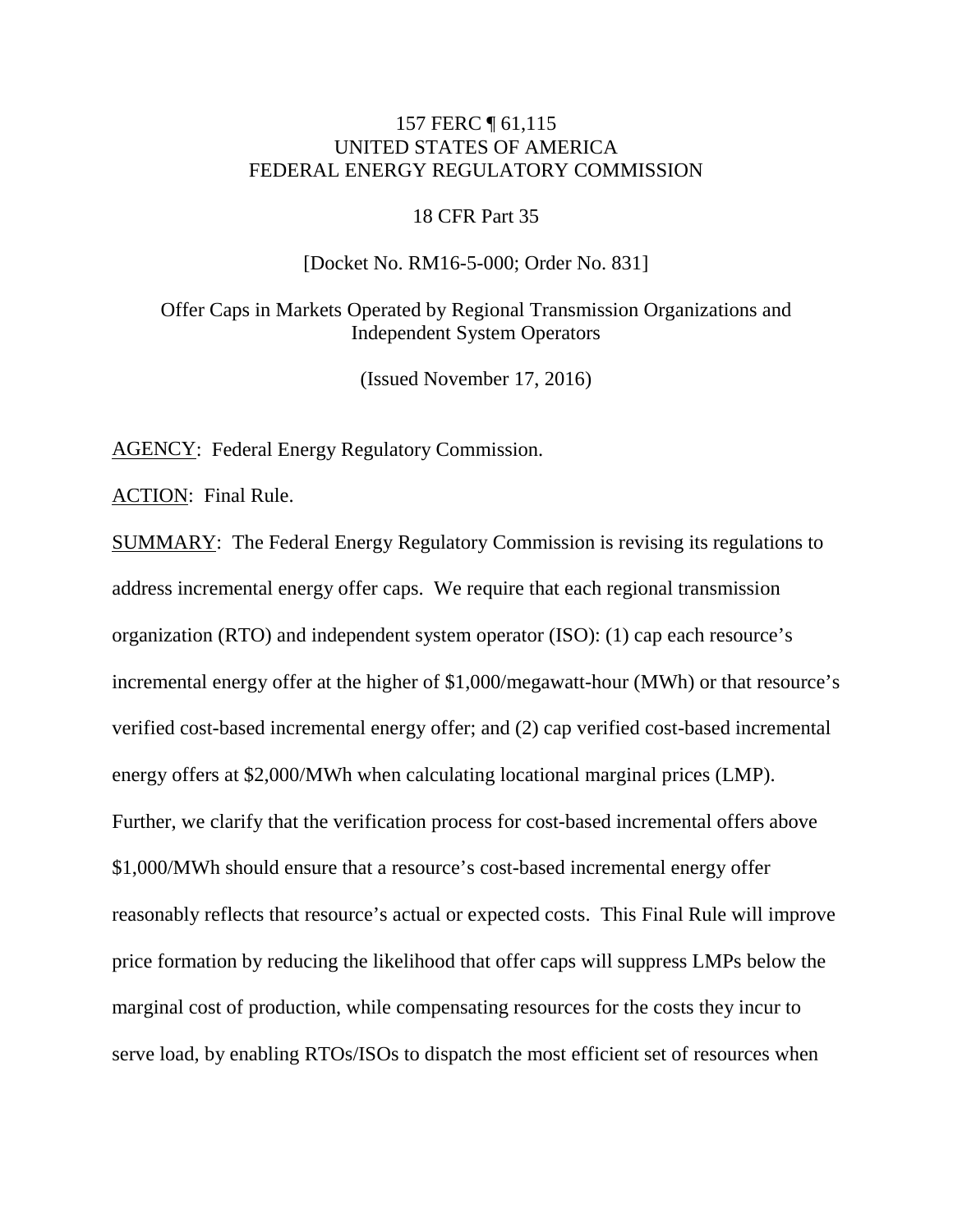short-run marginal costs exceed \$1,000/MWh, by encouraging resources to offer supply

to the market when it is most needed, and by reducing the potential for seams issues.

# EFFECTIVE DATE: This rule will become effective **75 days after publication in the**

# **FEDERAL REGISTER**.

# FOR FURTHER INFORMATION CONTACT:

Emma Nicholson (Technical Information) Office of Energy Policy and Innovation Federal Energy Regulatory Commission 888 First Street, NE Washington, DC 20426 (202) 502-8846 [emma.nicholson@ferc.gov](mailto:emma.nicholson@ferc.gov)

Pamela Quinlan (Technical Information) Office of Energy Market Regulation Federal Energy Regulatory Commission 888 First Street, NE Washington, DC 20426 (202) 502-6179 pamela.quinlan@ferc.gov

Anne Marie Hirschberger (Legal Information) Office of the General Counsel Federal Energy Regulatory Commission 888 First Street, NE Washington, DC 20426 (202) 502-8387 [annemarie.hirschberger@ferc.gov](mailto:annemarie.hirschberger@ferc.gov)

# SUPPLEMENTARY INFORMATION: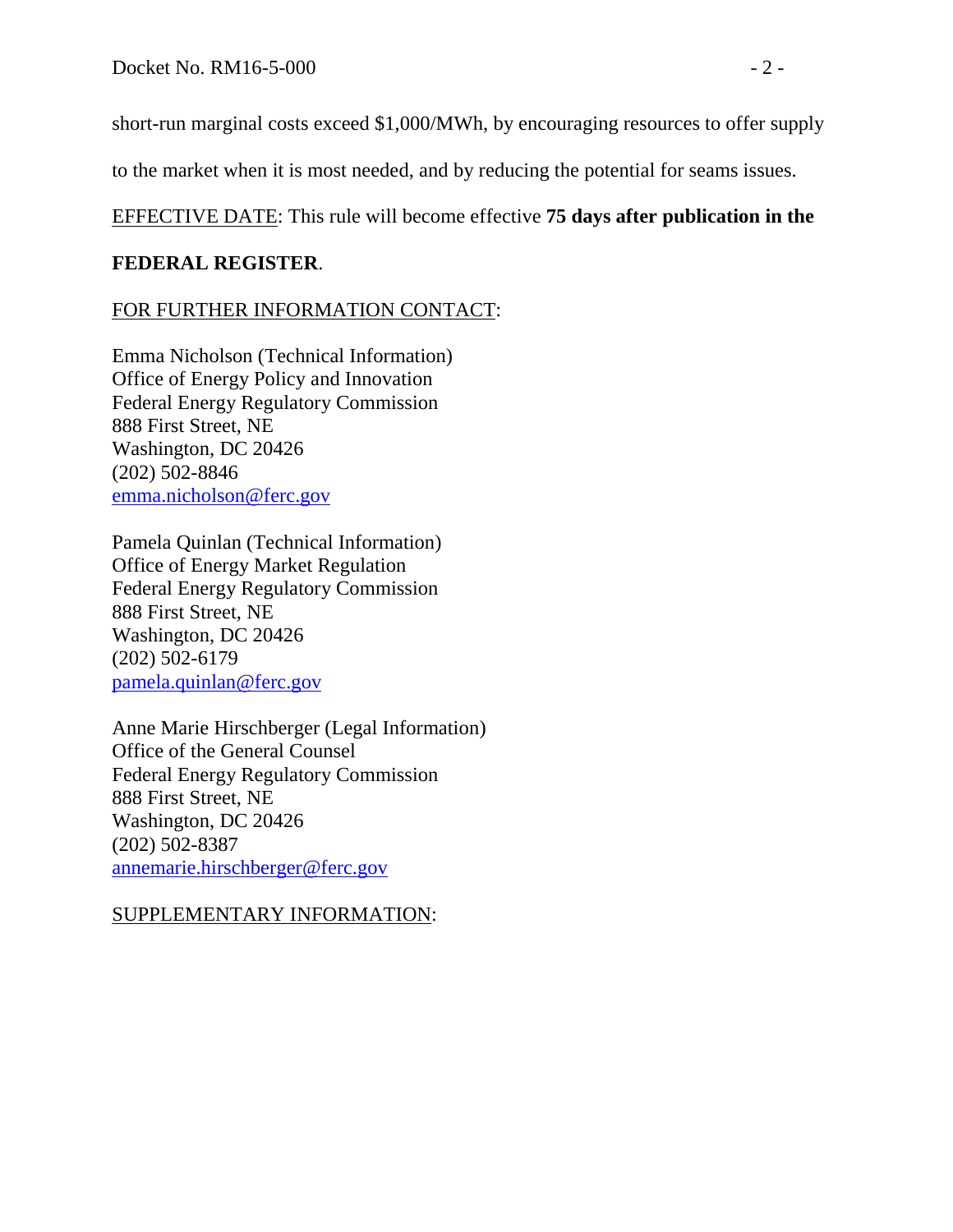# 157 FERC ¶ 61,115 UNITED STATES OF AMERICA FEDERAL ENERGY REGULATORY COMMISSION

Before Commissioners: Norman C. Bay, Chairman; Cheryl A. LaFleur, and Colette D. Honorable.

Offer Caps in Markets Operated by Regional Transmission Organizations and Independent System **Operators** 

Docket No. RM16-5-000

#### ORDER NO. 831

#### FINAL RULE

### (Issued November 17, 2016)

# TABLE OF CONTENTS

## Paragraph Numbers

| 1. Comments That Support the Preliminary Finding That Current Offer Caps are |      |
|------------------------------------------------------------------------------|------|
|                                                                              | .16. |
|                                                                              |      |
|                                                                              |      |
|                                                                              |      |
|                                                                              | .42. |
|                                                                              |      |
|                                                                              |      |
|                                                                              |      |
|                                                                              |      |
|                                                                              |      |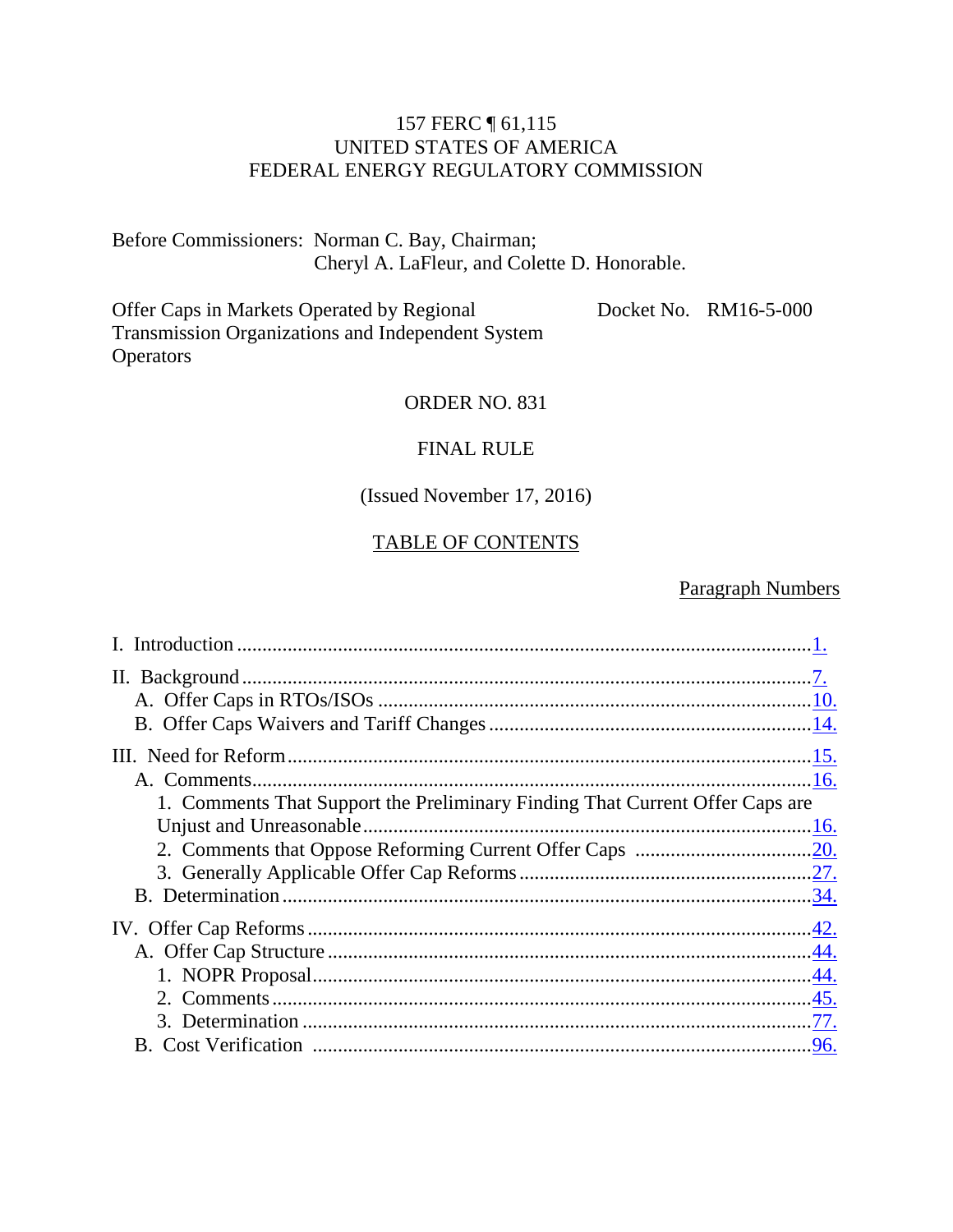|                                                      | .225. |
|------------------------------------------------------|-------|
|                                                      | .226. |
|                                                      | 229.  |
| <b>Regulatory Text</b>                               |       |
| APPENDIX: List of Short Names/Acronyms of Commenters |       |

 $-2-$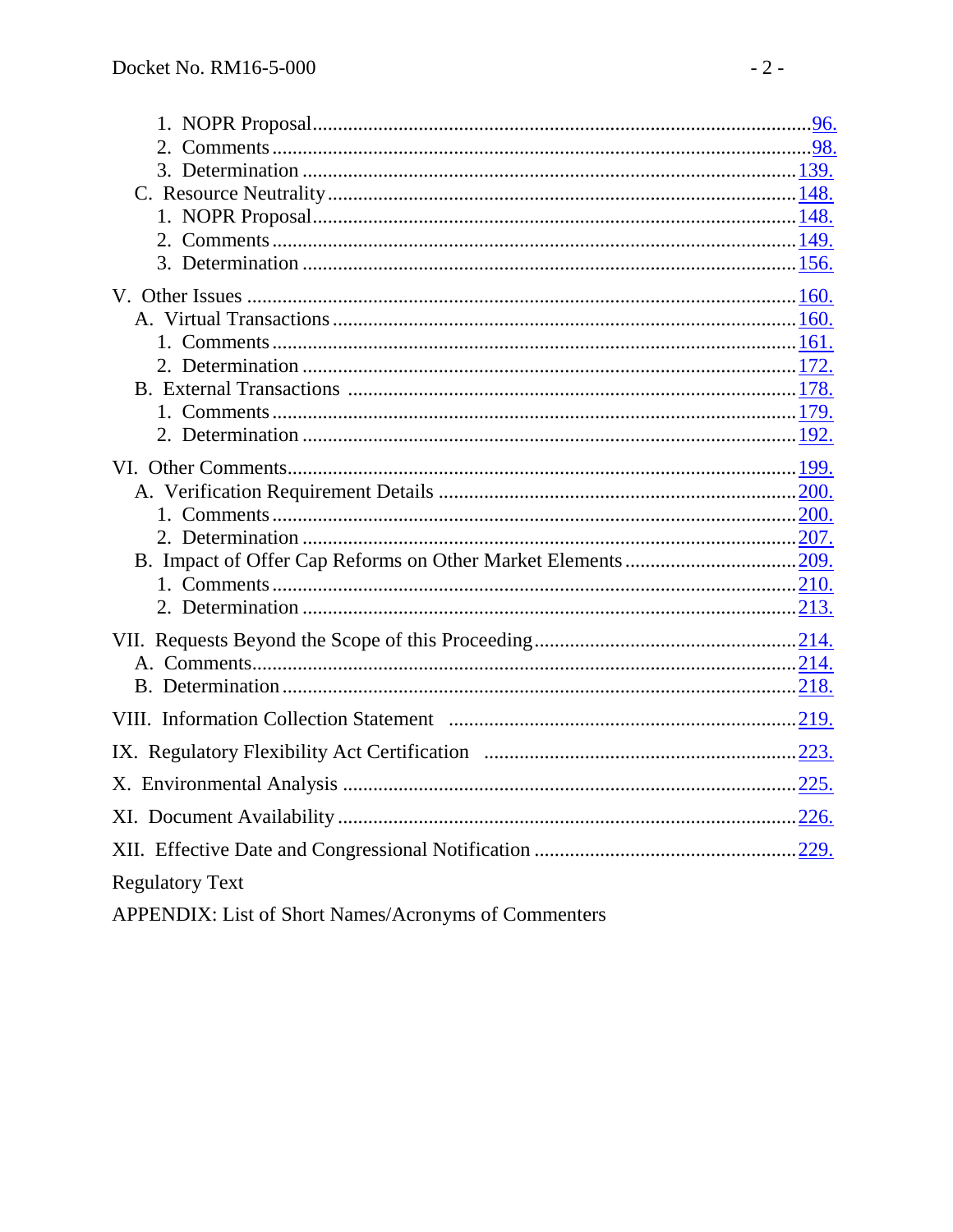## <span id="page-4-0"></span>**I. Introduction**

1. In this Final Rule, the Federal Energy Regulatory Commission (Commission) finds that current regional transmission organization (RTO) and independent system operator (ISO) offer caps on incremental energy offers**[1](#page-4-1)** (offer cap) are not just and reasonable for the reasons discussed below. To remedy these unjust and unreasonable rates, we require, pursuant to section 206 of the Federal Power Act,**[2](#page-4-2)** that each RTO/ISO: (1) cap each resource's incremental energy offer at the higher of \$1,000/megawatt-hour (MWh) or that resource's verified cost-based incremental energy offer; and (2) cap verified cost-based incremental energy offers at \$2,000/MWh when calculating locational marginal prices (LMP) (hard cap).**[3](#page-4-3)** Further, we clarify that the verification process for cost-based incremental offers above \$1,000/MWh should ensure that a resource's costbased incremental energy offer reasonably reflects that resource's actual or expected costs.

2. We reach this conclusion for several reasons. First, offer caps in some RTOs/ISOs may prevent a resource from recouping its short-run marginal costs by not permitting that resource to include all of its short-run marginal costs within its incremental energy offer.

**<sup>2</sup>** 16 U.S.C. 824e (2012).

 $\overline{a}$ 

<span id="page-4-3"></span><span id="page-4-2"></span><sup>3</sup> In this proceeding, a hard cap refers to an upper limit on the incremental energy offers that RTOs/ISOs can use to calculate LMPs. The hard cap does not limit the costbased incremental energy offers that a market participant may submit to the RTO/ISO.

<span id="page-4-1"></span>**<sup>1</sup>** The incremental energy offer is the portion of a resource's energy supply offer that varies with output or level of demand reduction.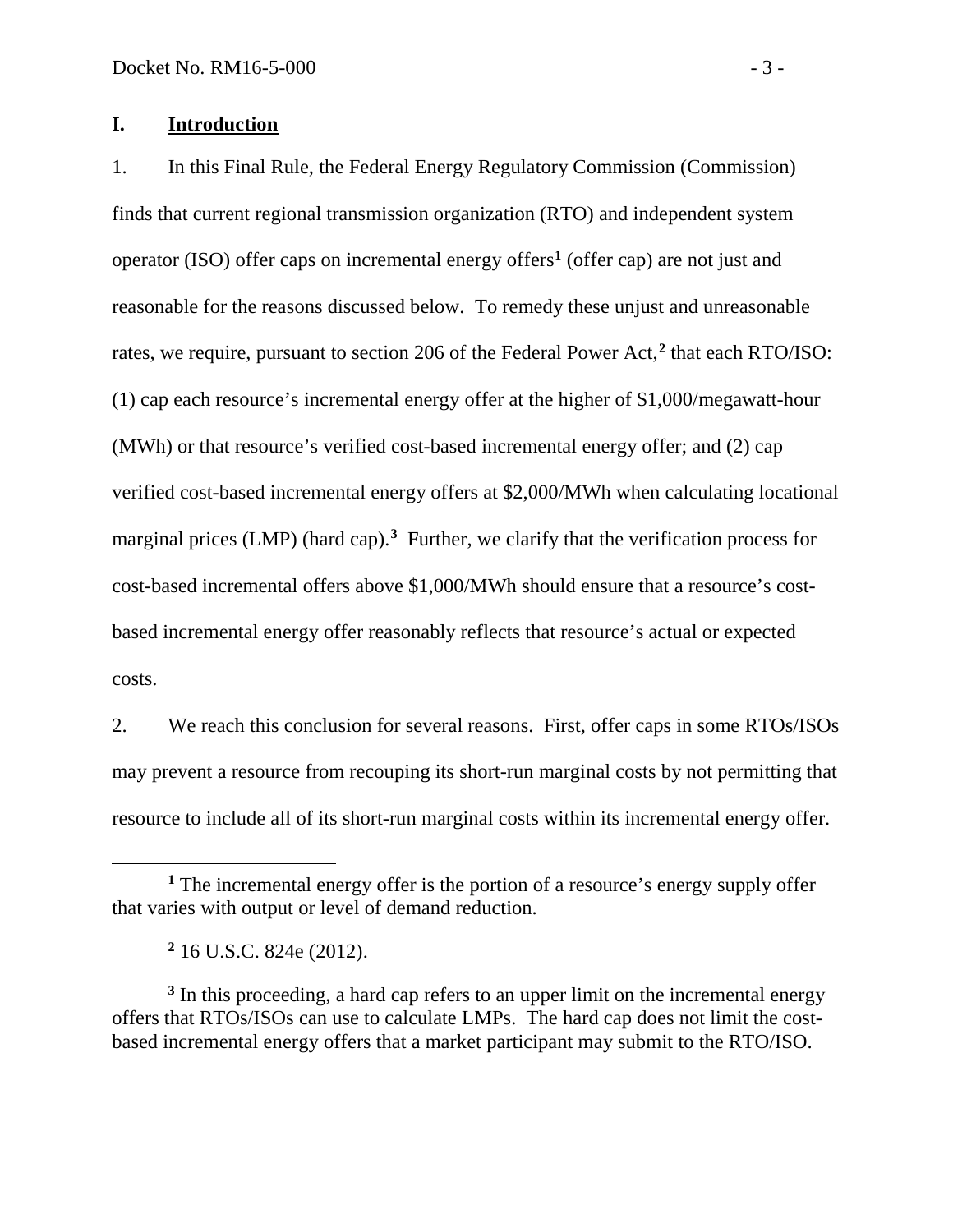Second, current offer caps in some RTOs/ISOs are likely to suppress LMPs below the marginal cost of production during periods when fuel costs increase dramatically. Third, when several resources have short-run marginal costs above \$1,000/MWh but are unable to reflect those costs within their incremental energy offers due to the offer cap, the RTO/ISO is unable to dispatch the most efficient set of resources because it will not be able to distinguish among the resources' actual costs. Finally, the \$1,000/MWh offer cap in some RTOs/ISOs may discourage resources with short-run marginal costs above \$1,000/MWh from offering supply to the RTO/ISO, even though the market may be willing to purchase that supply.<sup>[4](#page-5-0)</sup> To remedy these problems, we are setting forth requirements for each RTO/ISO regarding the offer cap in this Final Rule. We believe generic action is appropriate to avoid the creation of seams that would result from different offer caps in adjacent RTO/ISO markets.

3. We have modified the proposal in the Notice of Proposed Rulemaking (NOPR) to include a \$2,000/MWh hard cap for the purposes of calculating LMPs. While the offer cap proposed in the NOPR would address the concerns identified above, we are convinced by commenters that the absence of a hard cap creates practical concerns that must be addressed. First, several commenters note that RTOs/ISOs and/or Market Monitoring Units may have imperfect information about resource short-run marginal

<span id="page-5-0"></span>**<sup>4</sup>** Many resources are subject to must-offer requirements in either the day-ahead or real-time markets. These offer cap reforms ensure that such a resource has an economic incentive that matches its tariff obligation and also provide an economic incentive to those resources that are not subject to a must-offer requirement.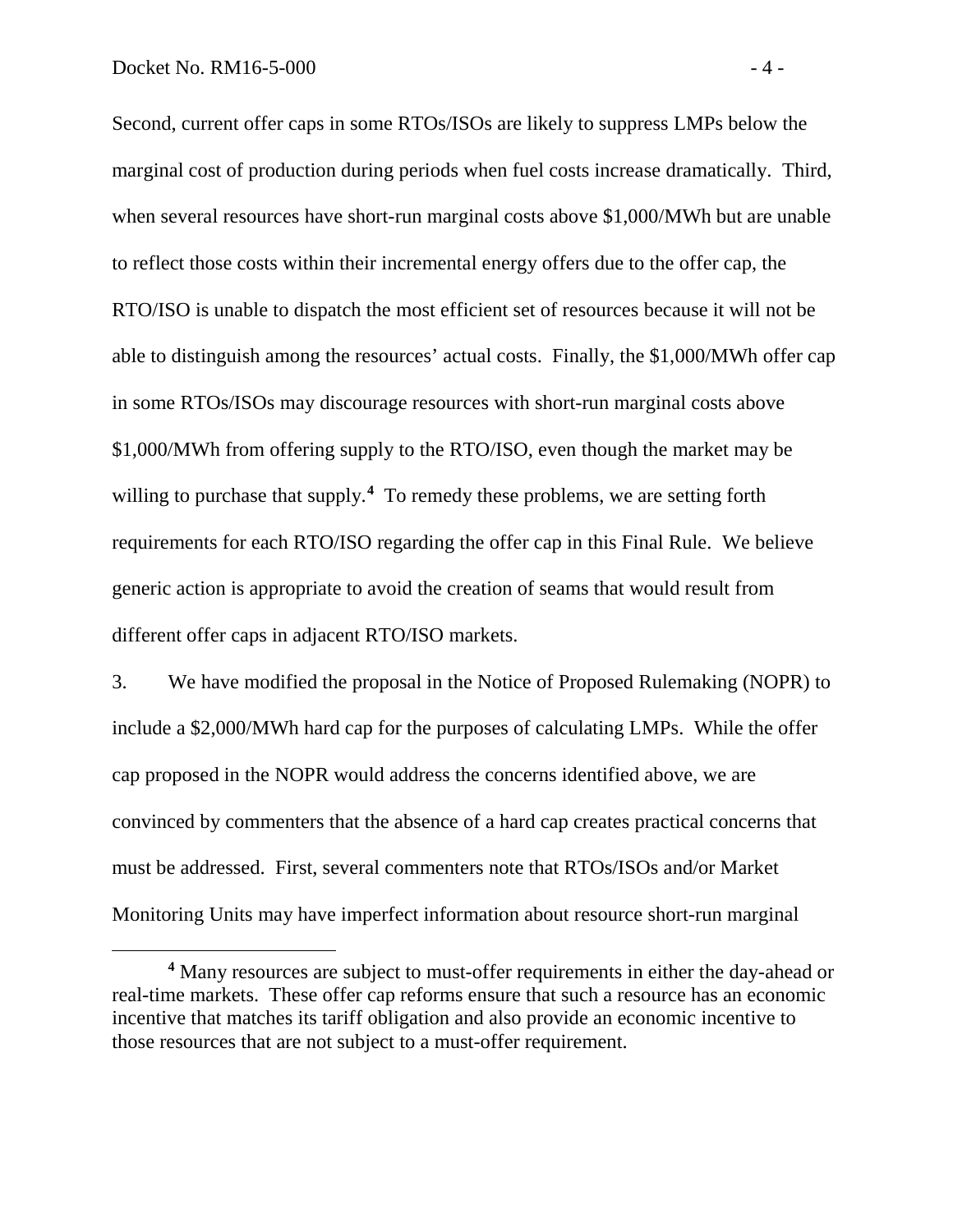costs, which can create challenges for the proposed requirement to verify cost-based incremental energy offers above \$1,000/MWh prior to the market clearing process. Additionally, as noted by market monitors, the dynamics of natural gas spot market prices during periods when they rise to levels that could result in the short-run marginal costs of some natural gas-fired resources exceeding \$1,000/MWh can make verification challenging, particularly verification of expected costs. Thus, while a hard cap may diminish the ability to fully address the shortcomings of current offer caps identified above in all circumstances, we find that, on balance, a hard cap is necessary to reasonably limit the adverse impact that any imperfect information during the verification process could have on LMPs.

4. The goals of the price formation proceeding are to: (1) maximize market surplus for consumers and suppliers; (2) provide correct incentives for market participants to follow commitment and dispatch instructions, make efficient investments in facilities and equipment, and maintain reliability; (3) provide transparency so that market participants understand how prices reflect the actual marginal cost of serving load and the operational constraints of reliably operating the system; and (4) ensure that all suppliers have an opportunity to recover their costs.**[5](#page-6-0)**

<span id="page-6-0"></span>**<sup>5</sup>** *See Price Formation in Energy and Ancillary Services Markets Operated by Regional Transmission Organizations and Independent System Operators*, Notice Inviting Post-Technical Workshop Comments, Docket No. AD14-14-000, at 1 (Jan. 16, 2015) (Notice Inviting Comments); *Price Formation in Energy and Ancillary Services Markets Operated by Regional Transmission Organizations and Independent System Operators*, Notice, Docket No. AD14-14-000 (June 19, 2014) (Price Formation Notice).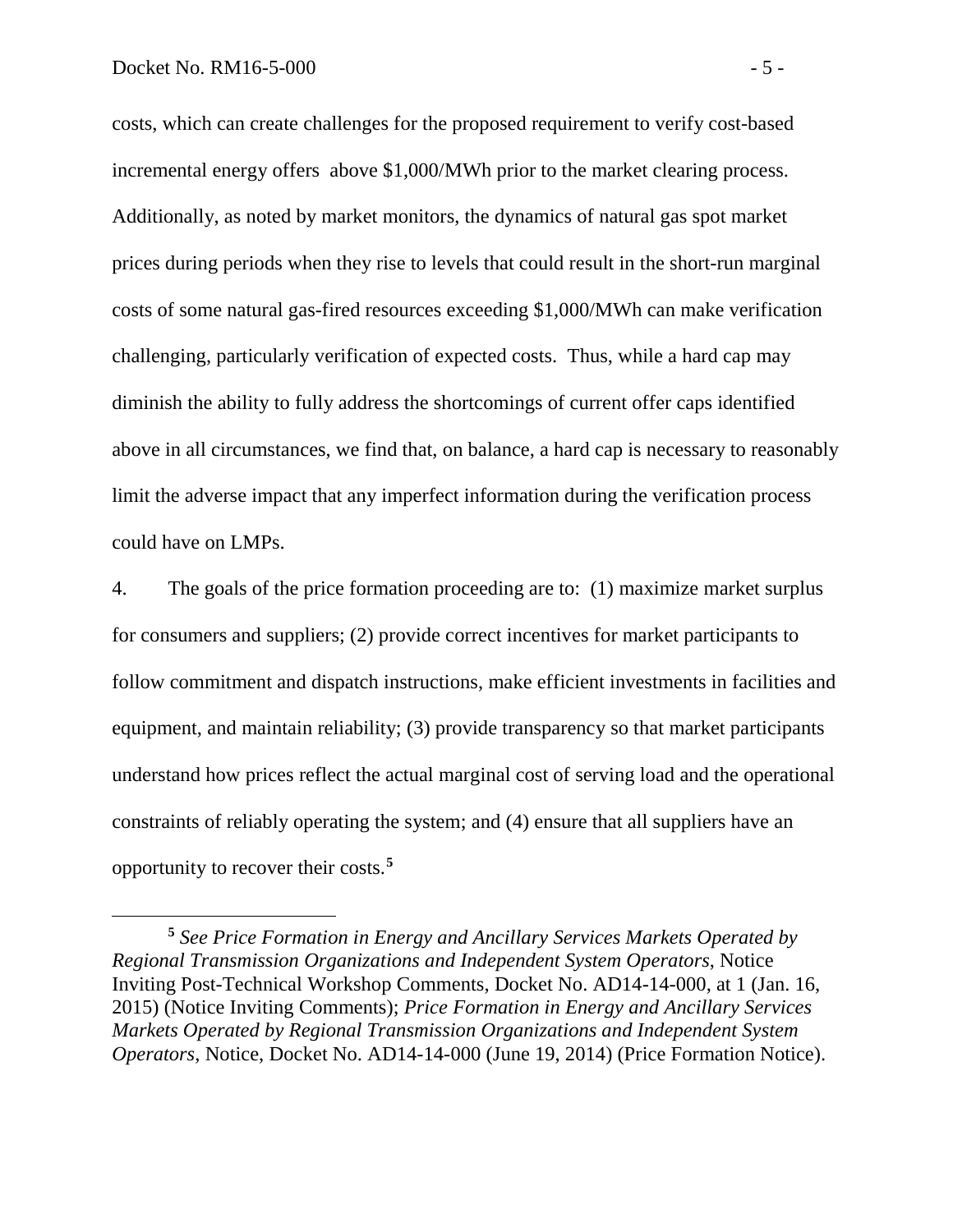5. The reforms adopted in this Final Rule advance two of the Commission's goals with respect to price formation. First, the reforms will result in LMPs that are more likely to reflect the true marginal cost of production when resources' short-run marginal costs exceed \$1,000/MWh. In the short run, LMPs that reflect the short-run marginal costs of production are particularly important during high price periods because they provide a signal to consumers to reduce consumption and a signal to suppliers to increase production or to offer new supplies to the market. In the long run, LMPs that reflect the short-run marginal cost of production are important because they inform investment decisions. Second, the reforms will give resources the opportunity to recover their shortrun marginal costs, thereby encouraging resources to participate in RTO/ISO energy markets. Adequate investment in resources and resource participation in RTO/ISO energy markets ensure adequate and reliable energy for consumers. The benefits summarized above and discussed in detail below would ultimately help to ensure just and reasonable rates.

6. As discussed below, we require each RTO/ISO to submit a filing with the tariff changes needed to implement this Final Rule within 75 days of the Final Rule's effective date.

### <span id="page-7-0"></span>**II. Background**

7. In June 2014, the Commission initiated a proceeding, in Docket No. AD14-14- 000, to evaluate issues regarding price formation in the energy and ancillary services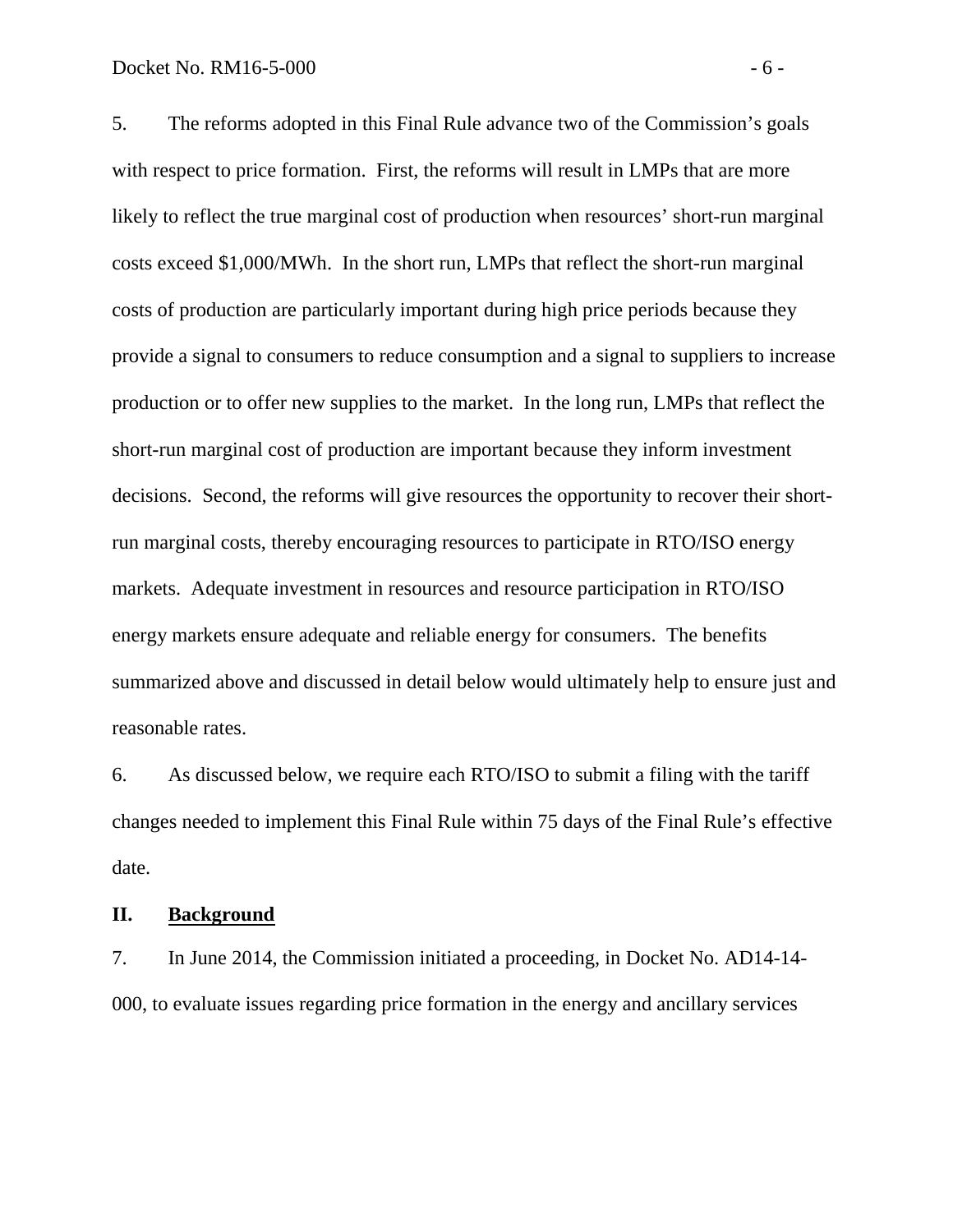markets operated by RTOs/ISOs.<sup>[6](#page-8-0)</sup> In the notice initiating that proceeding, the Commission stated that there may be opportunities for the RTOs/ISOs to improve the energy and ancillary services price formation process. As set forth in that notice, LMPs and market-clearing prices used in energy and ancillary services markets ideally "would reflect the true marginal cost of production, taking into account all physical system constraints, and these prices would fully compensate all resources for the variable cost of providing service."**[7](#page-8-1)**

8. In the instant proceeding, on January 21, 2016, the Commission issued a NOPR proposing to require that each RTO/ISO: (1) cap each resource's incremental energy offer to the higher of \$1,000/MWh or that resource's verified cost-based incremental energy offer; and (2) use verified cost-based incremental energy offers above \$1,000/MWh to calculate LMPs.**[8](#page-8-2)**

9. The Commission also sought comments on the NOPR proposal regarding: (1) whether a hard cap on cost-based incremental energy offers used for purposes of calculating LMPs should be included in any Final Rule in this proceeding and, if so, whether the hard cap should equal \$2,000/MWh or another value; (2) the ability of the

**<sup>6</sup>** Price Formation Notice, Docket No. AD14-14-000.

**<sup>7</sup>** Price Formation Notice, Docket No. AD14-14-000 at 2.

<span id="page-8-2"></span><span id="page-8-1"></span><span id="page-8-0"></span>**<sup>8</sup>** *Offer Caps in Markets Operated by Regional Transmission Organizations and Independent System Operators*, 81 Fed. Reg. 5951 (Feb. 4, 2016), FERC Stats. & Regs. ¶ 32,714, at P 3 (2016) (NOPR).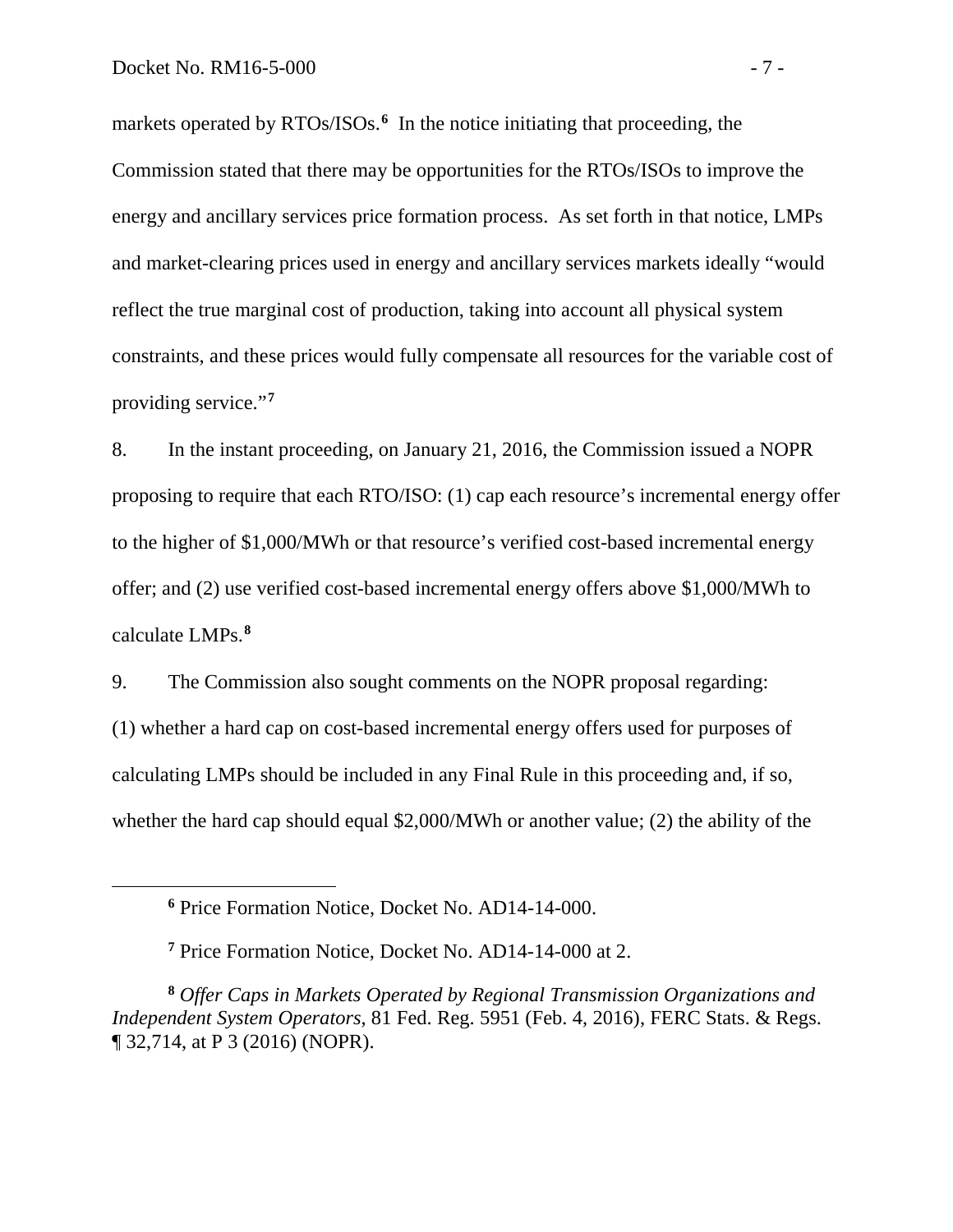Market Monitoring Unit or RTO/ISO to verify the costs underlying incremental energy offers above \$1,000/MWh prior to the day-ahead or real-time market clearing process, including whether the verification of physical offer components is also necessary; (3) whether the Market Monitoring Unit or RTO/ISO may need additional information to ensure that all short-run marginal cost components, such as risk or opportunity costs that are often difficult to quantify, are accurately reflected in a resource's cost-based incremental energy offer, and whether an adder is appropriate; (4) whether the Market Monitoring Unit or RTO/ISO may need additional information or the authority to require revisions or corrections to cost-based incremental energy offers to ensure that cost-based incremental energy offers are accurate reflections of a resource's short-run marginal cost; (5) whether the proposal should apply to imports and whether a cost verification process for import transactions is feasible; (6) whether excluding virtual transactions above \$1,000/MWh could limit hedging opportunities, present opportunities for manipulation or gaming, or create market inefficiencies; and (7) the impact the proposal would have on seams.**[9](#page-9-1)**

## <span id="page-9-0"></span>**A. Offer Caps in RTOs/ISOs**

10. Supply offers in day-ahead and real-time energy markets consist of both financial and physical components. The financial components of a supply offer are denominated in dollars (e.g., \$/start and \$/MWh) and represent the costs underlying a resource's offer

<span id="page-9-1"></span>**<sup>9</sup>** *Id*. P 73.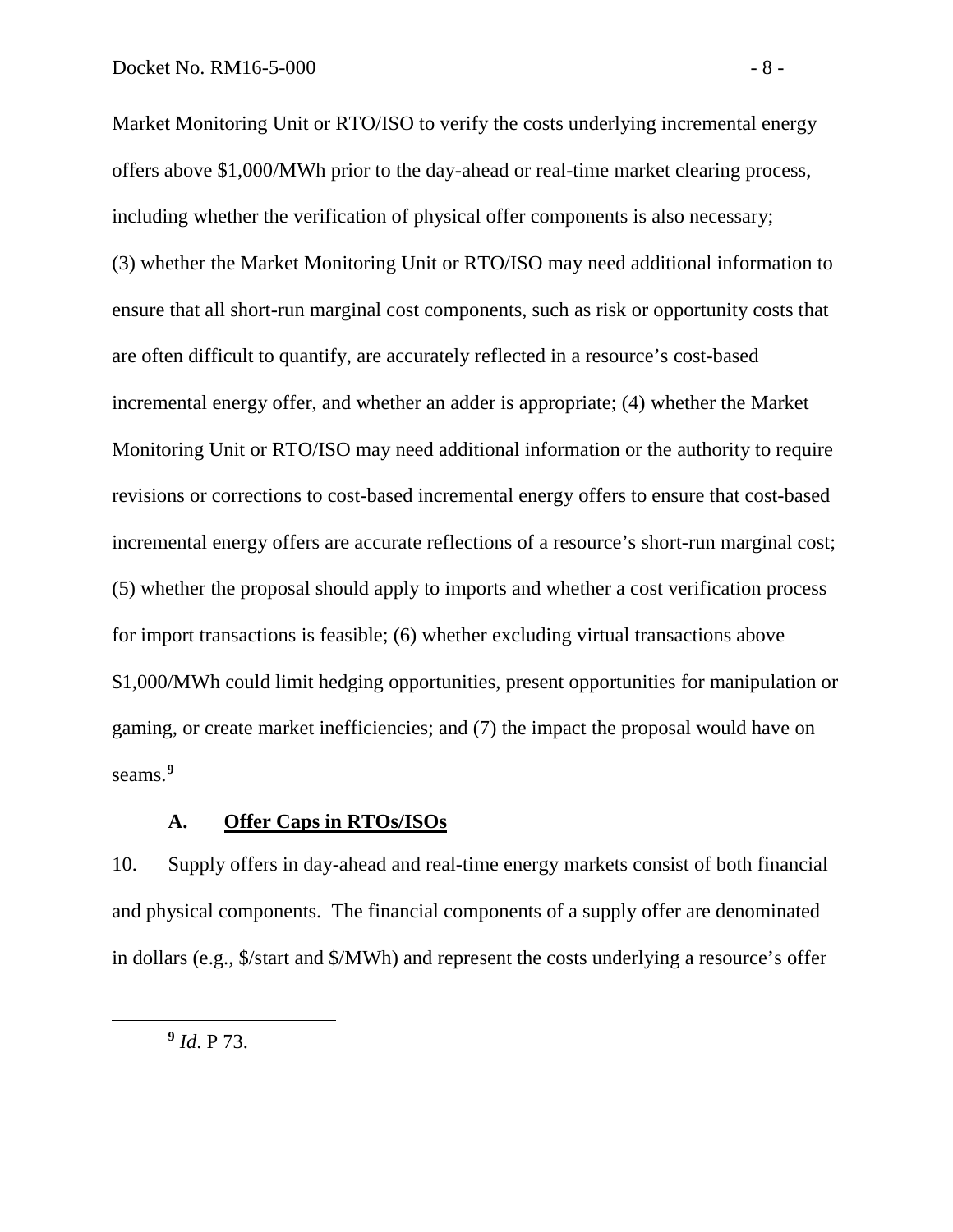to supply electricity in a given day-ahead or real-time interval. The physical components of a supply offer, which are not denominated in dollars, describe the resource's physical operating parameters. These include, for example, a resource's minimum and maximum operating limits in a given day-ahead or real-time interval, and are denominated in MW, MWh, time, or some other unit.

11. This Final Rule addresses the incremental energy offer component of a resource's supply offer, which is a financial component consisting of costs that vary with a resource's output or level of demand reduction. Incremental energy offers typically consist of a supply curve made up of multiple price-quantity pairs that indicate the price, expressed in \$/MWh, that a resource is willing to accept to produce a given quantity of energy.

12. All six Commission-jurisdictional RTOs/ISOs have at one time imposed a \$1,000/MWh cap on incremental energy offers.**[10](#page-10-0)** The offer cap remains at \$1,000/MWh in CAISO, ISO-NE, MISO, NYISO, and SPP, and resources in these RTOs/ISOs may not submit incremental energy offers above \$1,000/MWh. As discussed further below,

<span id="page-10-0"></span>**<sup>10</sup>** *See, e.g.*, California Independent System Operator Corporation, eTariff, § 39.6.1.1 (11.0.0); ISO New England Inc., Transmission, Markets and Services Tariff, Market Rule 1, §§ III.1.10.1A(c)(iv), III,1.10.IA(d)(iv), III.2.6(b)(i), and III.A.15.1(b) (46.0.0); Midcontinent Independent System Operator, Inc., FERC Electric Tariff, Module D §§ 39.2.5 (35.0.0), 39.2.5A (34.0.0), 39.2.5B (34.0.0), 40.2.5 (35.0.0), 40.2.6 (35.0.0) and 40.2.7 (33.0.0); New York Independent System Operator, Inc., NYISO Tariffs, NYISO Markets and Services Tariff, §§ 21.4 and 21.5.1 (7.0.0); PJM Interconnection, L.L.C., Intra-PJM Tariffs, OATT, Tariff Operating Agreement, Attachment K, Appendix, § 1.10.1A(d) (24.0.0); Southwest Power Pool, Inc., OATT, Sixth Revised Volume No. 1, Attachment AE, Section 4.1.1 (2.0.0).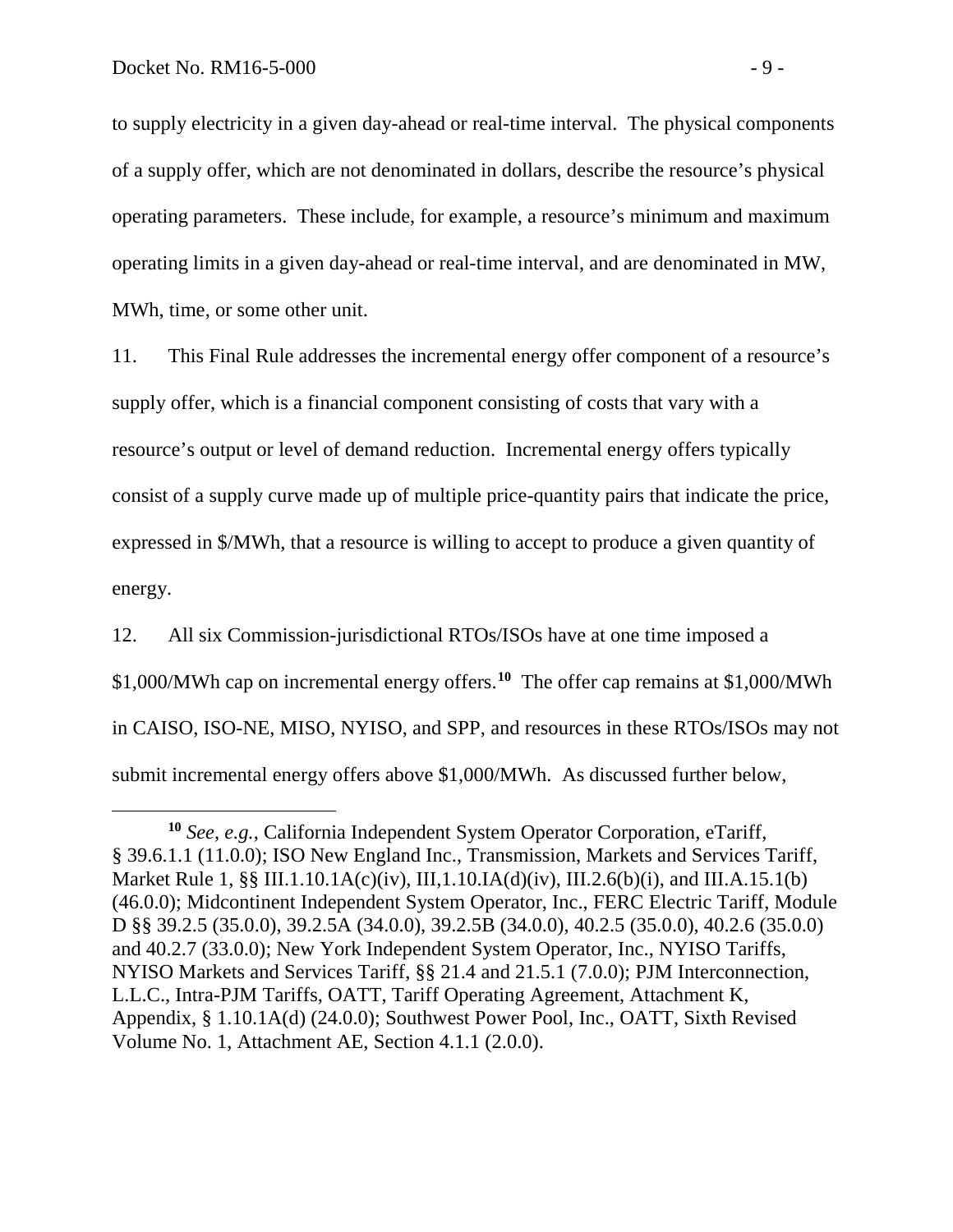resources in PJM may submit incremental energy offers above \$1,000/MWh provided they are cost-based, but PJM applies a hard cap that limits incremental energy offers to \$2,000/MWh when calculating LMPs.<sup>[11](#page-11-1)</sup>

13. While the current offer caps restrict the incremental energy offers, one of the components used to set LMP, they do not limit LMPs to the level of the offer caps because the addition of the congestion and loss components of the LMP can result in LMPs that exceed the offer cap. Scarcity or shortage pricing and emergency purchases can also cause LMPs to exceed the offer cap.

### <span id="page-11-0"></span>**B. Offer Caps Waivers and Tariff Changes**

14. As described in the NOPR, after the extreme weather experienced during the winter of 2013/14, dubbed the "Polar Vortex", PJM, NYISO, and MISO filed various requests to either temporarily or permanently revise their respective offer caps.**[12](#page-11-2)** During the winter months of 2014, the Commission approved requests to temporarily waive tariff provisions related to offer caps in NYISO**[13](#page-11-3)** and PJM.**[14](#page-11-4)** In the following winter of

**<sup>13</sup>** *N.Y. Indep. Sys. Operator, Inc.*, 146 FERC ¶ 61,061, at PP 2-4 (2014).

<span id="page-11-4"></span><span id="page-11-3"></span>**<sup>14</sup>** PJM filed concurrently two tariff waiver requests related to its offer cap. In its first request, which the Commission granted for the January 24 - February 10, 2014 period, PJM requested that certain resources with cost-based offers above \$1,000/MWh receive uplift payments to recoup those costs. *See PJM Interconnection, L.L.C.*, 146 FERC ¶ 61,041, at P 2 (PJM 2014 Waiver Order I), *order on reh'g*, 149 FERC

(continued ...)

<span id="page-11-2"></span><span id="page-11-1"></span>**<sup>11</sup>** *PJM Interconnection, L.L.C.*, 153 FERC ¶ 61,289, at P 25 (2015) (PJM 2015 Offer Cap Order).

**<sup>12</sup>** NOPR, FERC Stats. & Regs ¶ 32,714 at PP 13-17.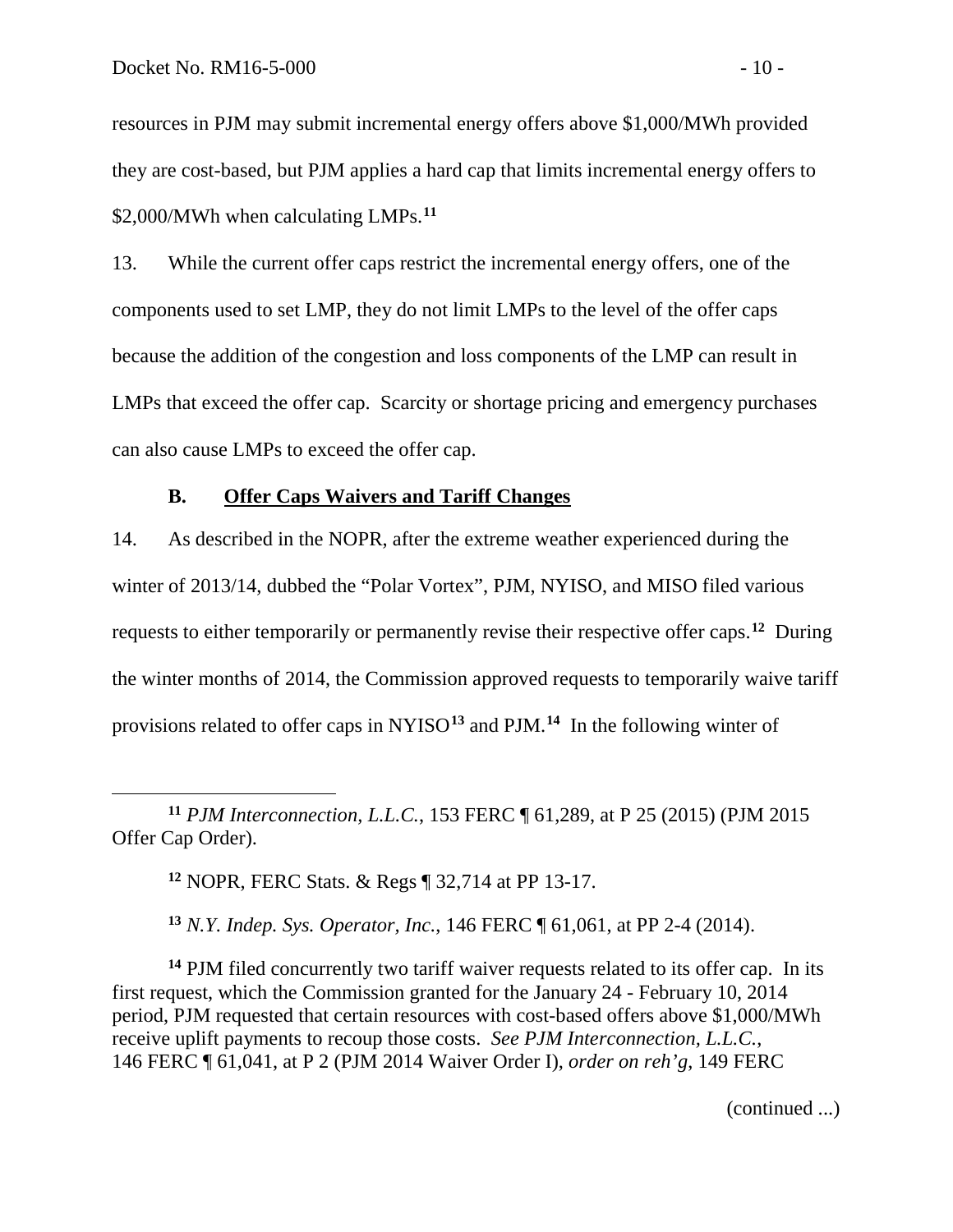2014/15, the Commission approved temporary changes to the PJM tariff and temporarily waived some MISO tariff provisions to address issues with the offer caps in the PJM and MISO energy markets.**[15](#page-12-0)** During the winter of 2015/16, PJM and MISO again filed requests to modify their respective offer caps. On December 11, 2015, the Commission accepted tariff revisions in PJM that would raise the cap on cost-based incremental energy offers to \$2,000/MWh for purposes of calculating LMPs.**[16](#page-12-1)** The Commission also granted MISO's request to temporarily waive tariff provisions related to its \$1,000/MWh offer cap.**[17](#page-12-2)** MISO recently filed another request to temporarily waive tariff provisions related to its offer cap for the upcoming winter of 2016/17.**[18](#page-12-3)**

 $\overline{a}$ ¶ 61,059 (2014). In its second request, which the Commission granted for the February 11 - March 31, 2014 period, PJM requested that certain resources be allowed to submit cost-based incremental energy offers in excess of \$1,000/MWh, with no cap on cost-based offers. *See PJM Interconnection, L.L.C.*, 146 FERC ¶ 61,078, at PP 3-4 (2014) (PJM 2014 Offer Cap Order II).

<span id="page-12-0"></span><sup>15</sup> The temporary revisions to the PJM tariff were accepted for the January 16, 2015 through March 31, 2015 period. *See PJM Interconnection, L.L.C.*, 150 FERC ¶ 61,020, at P 5 (2015) (PJM 2014/15 Offer Cap Order). The temporary waiver of the MISO tariff provisions was granted for December 20, 2014 through April 30, 2015 period. *See Midcontinent Indep. Sys. Operator, Inc.*, 150 FERC ¶ 61,083, at P 3 (2015) (MISO 2014/15 Offer Cap Order).

<span id="page-12-1"></span>**<sup>16</sup>** PJM 2015 Offer Cap Order, 153 FERC ¶ 61,289 at P 25. The tariff provisions related to the offer cap do not have a sunset date.

<span id="page-12-2"></span>**<sup>17</sup>** *Midcontinent Indep. Sys. Operator, Inc.*, 154 FERC ¶ 61,006, at P 1 (2016) (MISO 2015/16 Offer Cap Order). This waiver was granted for the January 1, 2016 through April 30, 2016 period.

<span id="page-12-3"></span>**<sup>18</sup>** *Midcontinent Indep. Sys. Operator, Inc*., Transmittal, Docket No. ER16-2685- 000.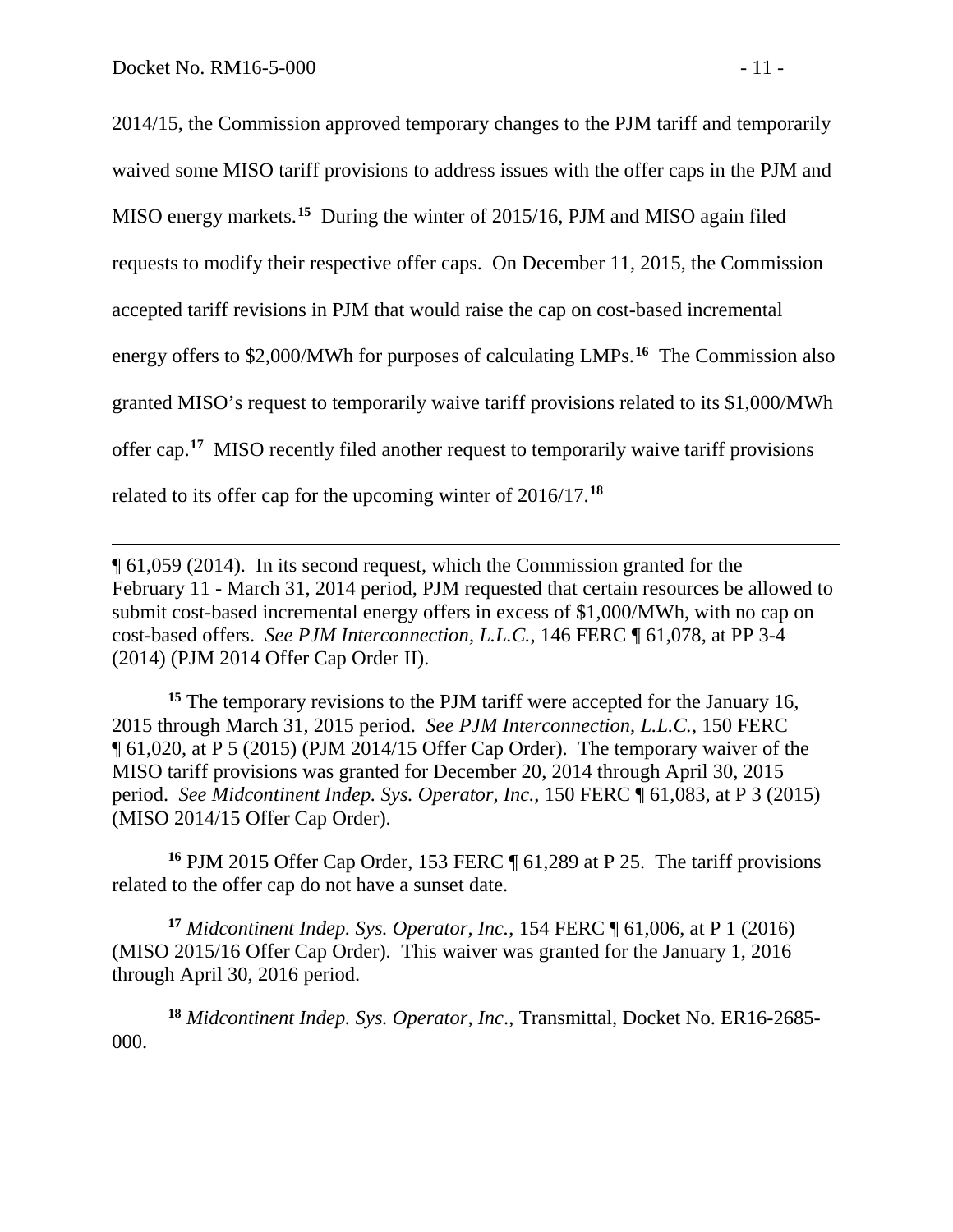## <span id="page-13-0"></span>**III. Need for Reform**

15. In the NOPR, the Commission preliminarily found that the \$1,000/MWh offer caps currently in effect in some RTOs/ISOs**[19](#page-13-1)** are unjust and unreasonable for four reasons.**[20](#page-13-2)** First, some current RTO/ISO offer caps may prevent a resource from recouping its short-run marginal costs by not permitting that resource to reflect its shortrun marginal costs within its incremental energy offer. Second, current offer caps may suppress LMPs below the marginal cost of production. Third, when several resources have short-run marginal costs above \$1,000/MWh but are unable to reflect those costs within their incremental energy offers due to the offer cap, the RTO/ISO may not dispatch the most efficient set of resources because it will not be able to distinguish between the resources' actual costs. Finally, the \$1,000/MWh offer cap in some RTOs/ISOs may discourage resources with short-run marginal costs above \$1,000/MWh from offering supply to the RTO/ISO, even though the market may be willing to purchase that supply.**[21](#page-13-3)** We believe generic action is appropriate to avoid the creation of seams that would result from different offer caps in adjacent RTO/ISO markets. As described below, based on our analysis of the record, we adopt the preliminary findings in the

<span id="page-13-1"></span>**<sup>19</sup>** Specifically CAISO, ISO-NE, MISO, NYISO, and SPP. *See supra* n.10.

<span id="page-13-2"></span>**<sup>20</sup>** *See* NOPR, FERC Stats. & Regs. ¶ 32,714 at PP 43-47.

<span id="page-13-3"></span>**<sup>21</sup>** *Id*. PP 44-47.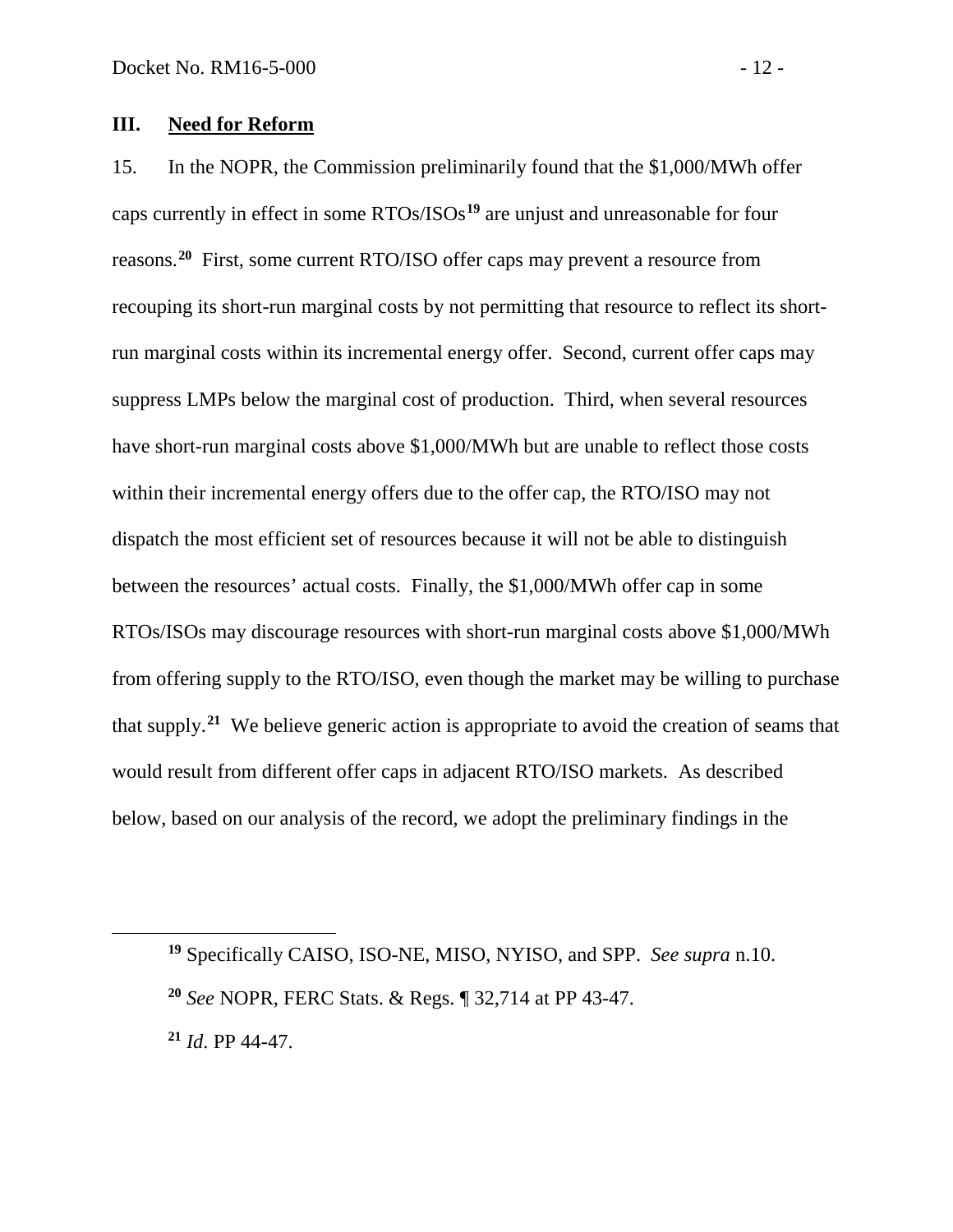NOPR and conclude that the current offer caps in RTOs/ISOs are unjust and unreasonable.

# **A. Comments**

 $\overline{a}$ 

# <span id="page-14-1"></span><span id="page-14-0"></span>**1. Comments That Support the Preliminary Finding That Current Offer Caps are Unjust and Unreasonable**

16. Several commenters, for various reasons, support the Commission's preliminary finding in the NOPR that existing offer caps in RTOs/ISOs are unjust and unreasonable,**[22](#page-14-2)** and others express general or conditional support for the NOPR.**[23](#page-14-3)** Some commenters agree that the \$1,000/MWh offer cap prevents resources from recovering their short-run marginal costs.<sup>[24](#page-14-4)</sup> For example, Direct Energy states that generator cost assurance is key to maintaining reliability because it ensures that resources will have the incentive to follow RTO/ISO dispatch instructions when called upon by the RTO/ISO, without

<span id="page-14-2"></span>**<sup>22</sup>** *See generally* CEA Comments at 3-4; Direct Energy Comments at 2-3; Exelon Comments at 5-7; PJM/SPP Comments at 1-2; EEI Comments at 3-4; Competitive Suppliers Comments at 4, 6, 7-15; Ohio Commission Comments at 4. A list of commenters and the abbreviated names used for them in this Final Rule appears in the Appendix.

<span id="page-14-3"></span>**<sup>23</sup>** *See generally* Dominion Comments at 3; EEI Comments at 3-5; Golden Spread Comments at 1; Midcontinent Joint Consumer Advocates Comments at 2; MISO Comments at 1; NESCOE Comments at 1; New Jersey Commission Comments at 1; NY Transmission Owners Comments at 2; NYISO Comments at 2; OMS Comments at 2; OPSI Comments at 10; PJM/SPP Comments at 1; Potomac Economics Comments at 1; Powerex Comments at 6; Six Cities Comments at 2.

<span id="page-14-4"></span>**<sup>24</sup>** CEA Comments at 4; Direct Energy Comments at 2-3; OMS Comments at 2; Six Cities Comments at 2.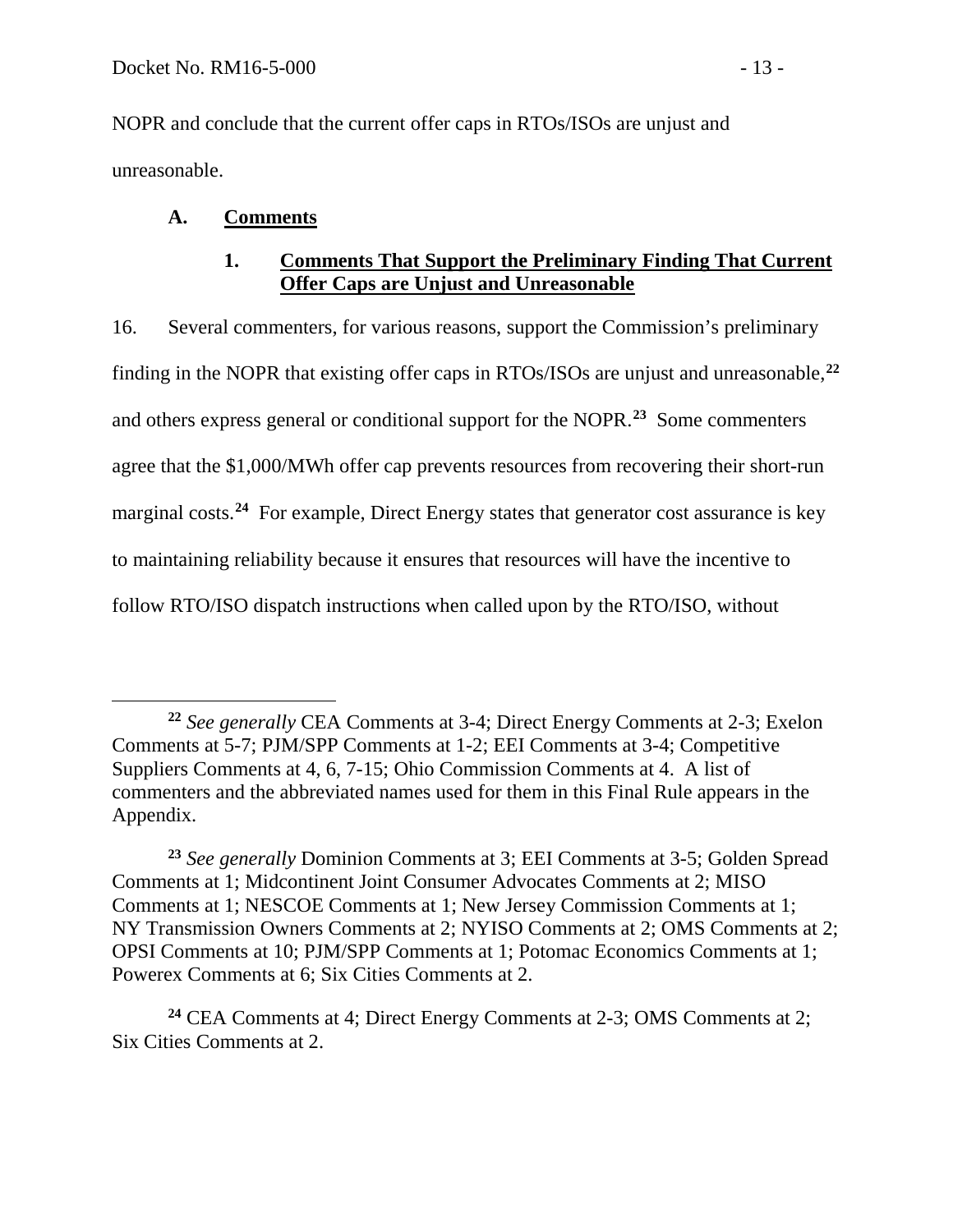concern for receiving compensation below their short-run costs.**[25](#page-15-0)** Six Cities states that exceptional circumstances may give rise to marginal costs for specific resources that exceed \$1,000/MWh and those resources should have an opportunity to recover their actual costs of production.**[26](#page-15-1)**

17. Several commenters support the Commission's preliminary finding that existing RTO/ISO offer caps should be reformed because they can suppress LMPs below the marginal cost of production.<sup>[27](#page-15-2)</sup> For example, PJM/SPP<sup>[28](#page-15-3)</sup> state that the current offer caps could undermine market efficiency by preventing legitimate incremental energy offers above \$1,000/MWh, which they state has occurred in some parts of the country, because LMPs that fail to reflect the cost of serving demand are inefficient.<sup>[29](#page-15-4)</sup> Competitive Suppliers assert that while the costs of the marginal resources have not frequently exceeded \$1,000/MWh, the impact of the \$1,000/MWh offer cap is not trivial because

**<sup>26</sup>** Six Cities Comments at 2.

<span id="page-15-0"></span> $\overline{a}$ 

<span id="page-15-2"></span><span id="page-15-1"></span>**<sup>27</sup>** *See generally* CEA Comments at 3-4; Competitive Suppliers Comments at 9-13; Exelon Comments at 5-7; EEI Comments at 3-5; PJM Power Providers Comments at 1-2; PJM/SPP Comments at 1-2; Powerex Comments at 6.

<span id="page-15-3"></span>**<sup>28</sup>** "PJM/SPP" indicates comments filed jointly by PJM and SPP. PJM and SPP also make individual comments within their joint filing.

<span id="page-15-4"></span>**<sup>29</sup>** PJM/SPP Comments at 1-2 (citing PJM, Analysis of Operational Events and Market Impacts During the January 2014 Cold Weather Events (May 8, 2014), *available at* http://www.pjm.com/~/media/committeesgroups/task-forces/cstf/20140509/20140509 item-02-cold-weather-report.ashx).

**<sup>25</sup>** Direct Energy Comments at 2.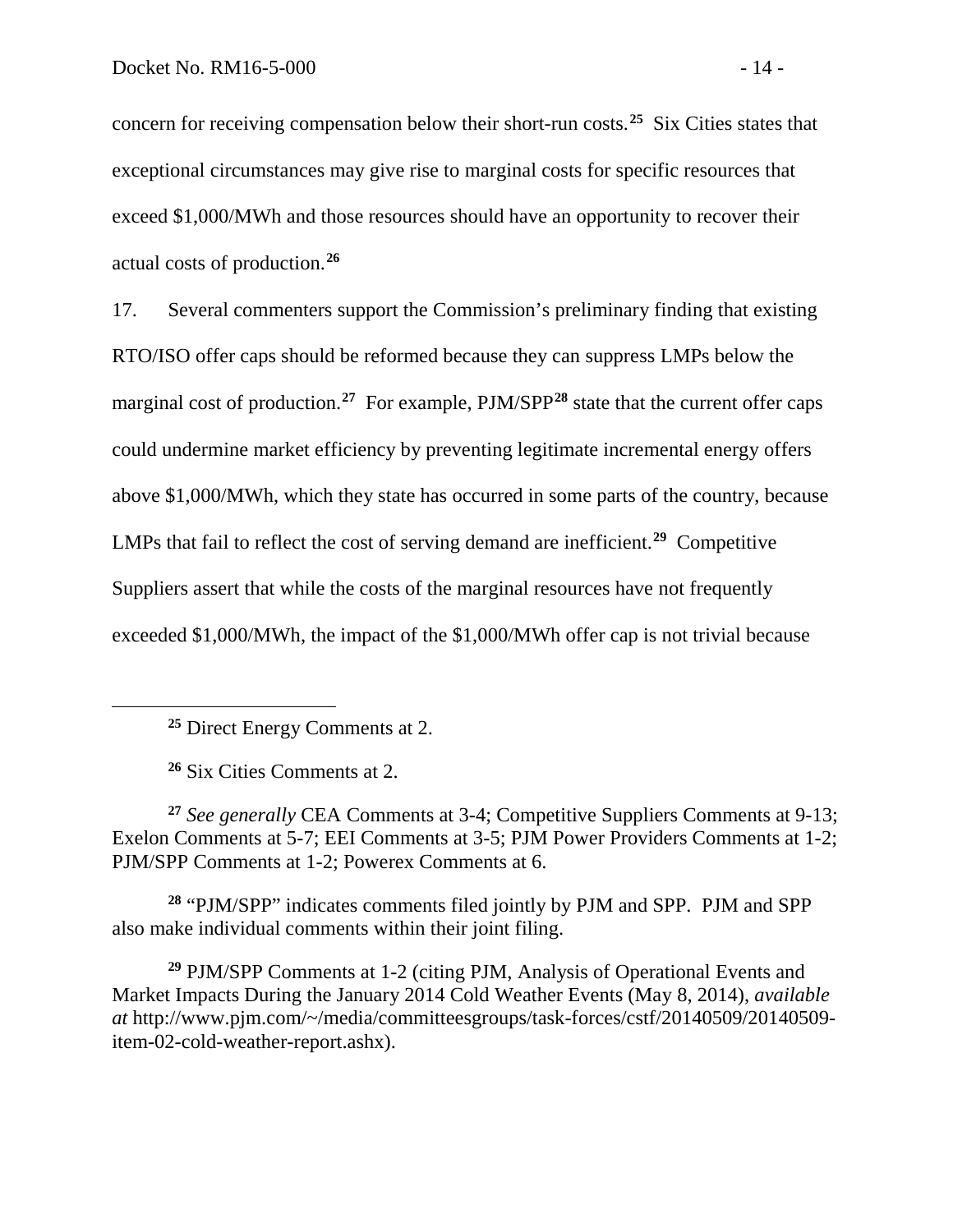artificially suppressing day-ahead or real-time LMPs during those few intervals can prevent economic outcomes that will support reliability and motivate consumers to reduce consumption during stressed system conditions.**[30](#page-16-0)** Midcontinent Joint Consumer Advocates support changing the offer cap because incremental energy costs would only exceed \$1,000/MWh in extreme conditions.**[31](#page-16-1)**

18. Other commenters agree with the Commission's preliminary finding that the \$1,000/MWh offer cap should be reformed because it can discourage a resource with costs above the offer cap from offering its supply to the RTO/ISO, even though the market may be willing to purchase that supply.**[32](#page-16-2)** For example, OMS states that when the (primarily fuel) cost to generate electricity is unusually high, the current \$1,000/MWh offer cap can limit the willingness of resources to offer into the day-ahead and real-time markets. **[33](#page-16-3)**

19. CEA and EEI express general support for the Commission's preliminary finding in the NOPR that current offer caps could also prevent the RTO/ISO from dispatching the most efficient set of resources because the RTO/ISO will not have access to the

**<sup>30</sup>** Competitive Suppliers Comments at 9.

**<sup>31</sup>** Midcontinent Joint Consumer Advocates Comments at 3-4.

<span id="page-16-3"></span><span id="page-16-2"></span><span id="page-16-1"></span><span id="page-16-0"></span>**<sup>32</sup>** *See generally* CEA Comments at 3-4; Competitive Suppliers Comments at 13; OMS Comments at 2; Powerex Comments at 6.

**<sup>33</sup>** OMS Comments at 2.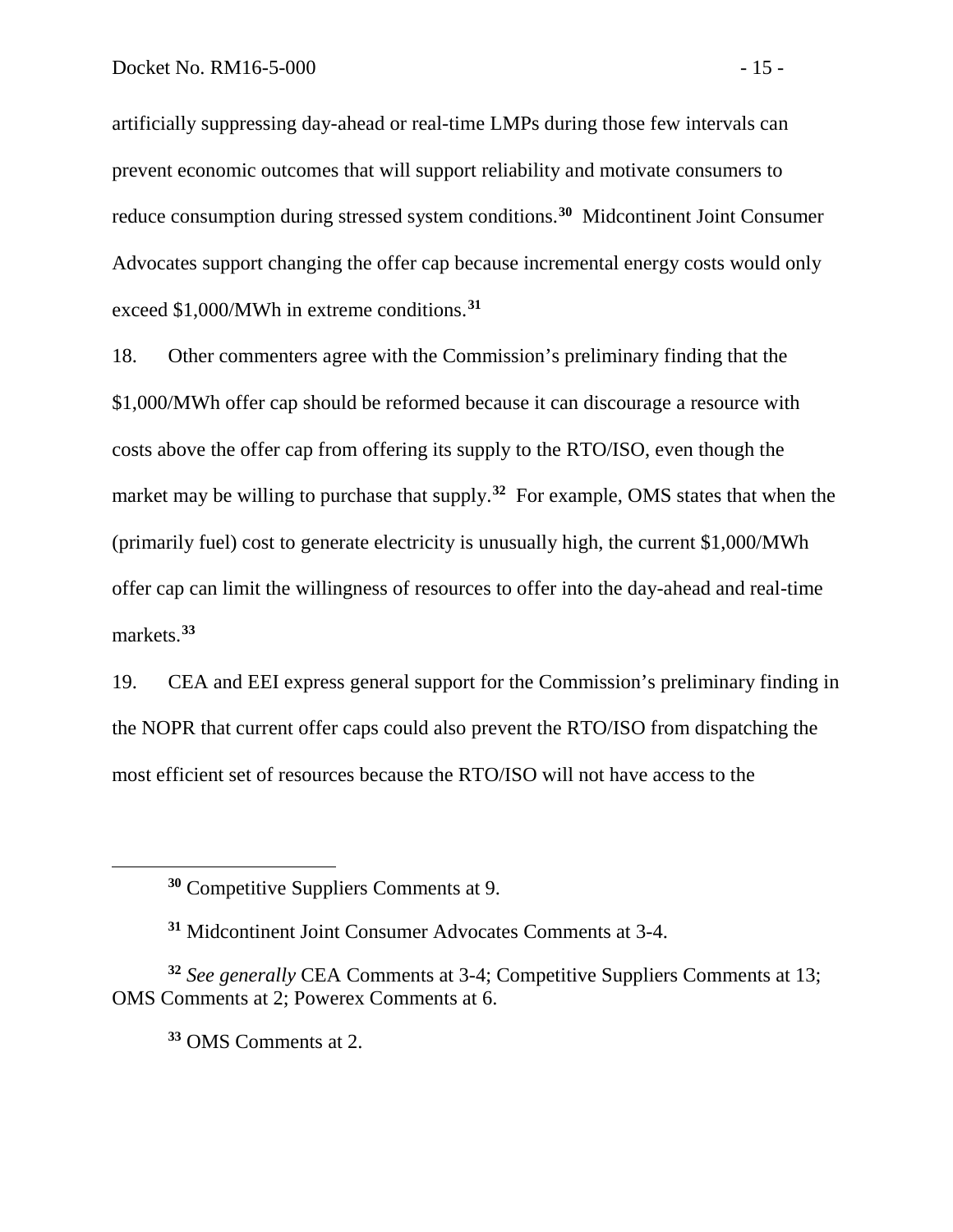underlying costs associated with the multiple incremental energy offers above the offer cap.**[34](#page-17-1)**

## <span id="page-17-0"></span>**2. Comments that Oppose Reforming Current Offer Caps**

20. Several commenters disagree with the Commission's finding that the current offer cap is unjust and unreasonable and therefore should be reformed. For example, CAISO argues that the current \$1,000/MWh offer cap in CAISO should not be changed because \$1,000/MWh is far in excess of what the highest reasonable cost-justified offer could be from a CAISO resource.**[35](#page-17-2)** CAISO explains that natural gas prices have generally been stable, and argues that even if natural gas market fundamentals changed, periods when incremental energy costs exceed \$1,000/MWh would be infrequent and short-lived and do not justify the offer cap changes proposed in the NOPR.**[36](#page-17-3)** ISO-NE does not oppose raising its current offer cap to a higher fixed level, but nonetheless maintains that the current \$1,000/MWh offer cap in ISO-NE is just and reasonable because the cap has not inappropriately limited LMPs below the marginal cost.**[37](#page-17-4)**

21. The ISO-NE and SPP Market Monitors assert that there is no need to reform the offer caps in their markets. The ISO-NE Market Monitor states that there is no need to

<span id="page-17-3"></span>**<sup>36</sup>** *Id*. at 4-5.

<span id="page-17-1"></span>**<sup>34</sup>** CEA Comments at 2-3; EEI Comments at 3-4.

<span id="page-17-2"></span>**<sup>35</sup>** CAISO Comments at 4.

<span id="page-17-4"></span>**<sup>37</sup>** ISO-NE Comments at 1-3.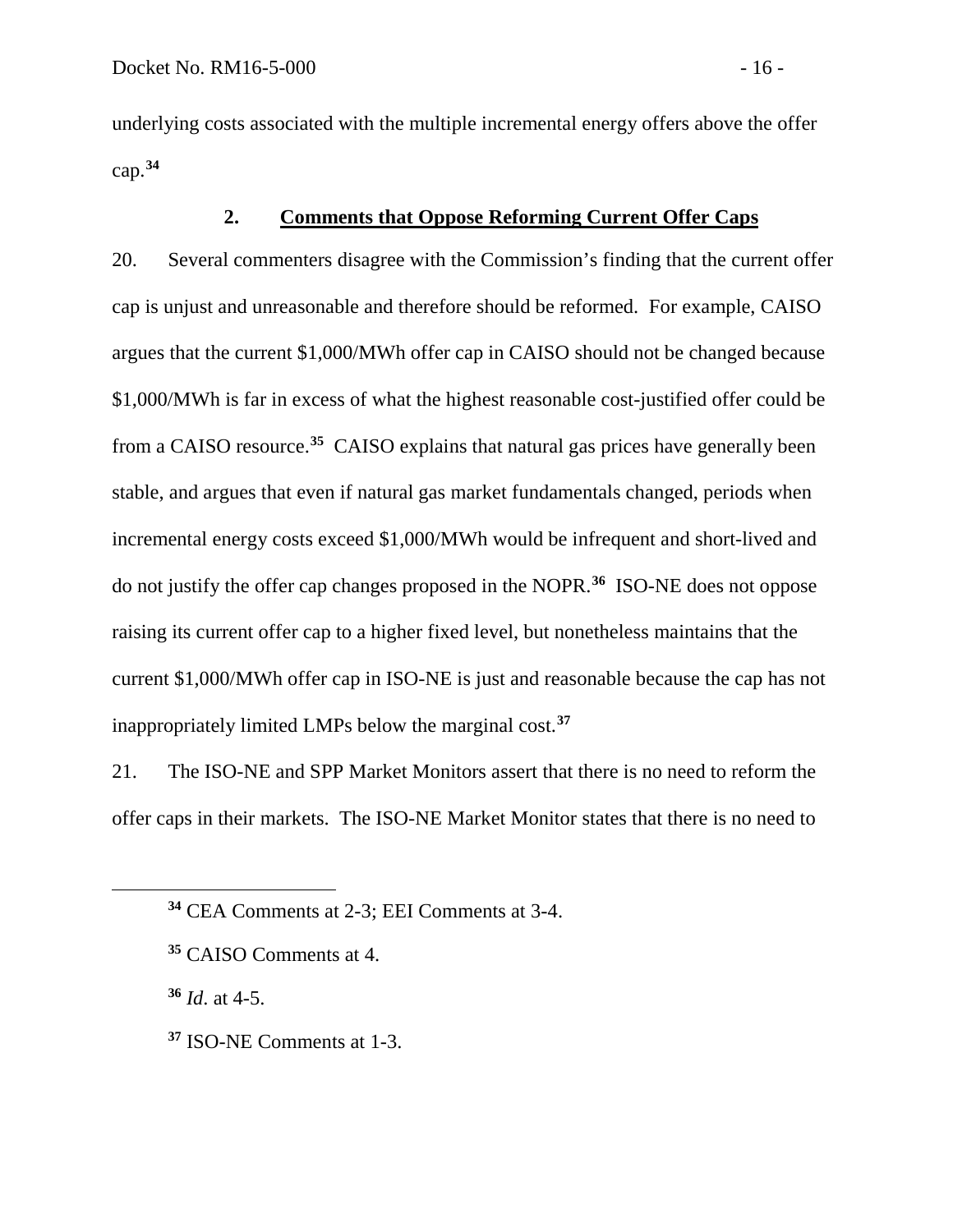revise ISO-NE's \$1,000/MWh offer cap because natural gas prices have become more stable and, if completed, proposed pipeline expansions in New England will help alleviate some of the natural gas congestion that led to the high LMPs observed in ISO-NE in 2014.**[38](#page-18-0)** The SPP Market Monitor states that SPP resources have not experienced costs above \$1,000/MWh and the SPP Market Monitor expects that fuel price spikes that would raise costs to that level would rarely occur.**[39](#page-18-1)**

22. A number of commenters argue, for various reasons, that current RTO/ISO offer caps should not be revised.**[40](#page-18-2)** For example, several commenters assert that revising the offer cap is an overreaction to anomalous, infrequent, and/or transitory market and weather conditions that do not justify changing the offer cap. Steel Producers' Alliance observes that the current offer cap has only been an issue in a handful of instances, which it argues demonstrates that the offer cap is set at the appropriate level and performing as intended.**[41](#page-18-3)** APPA, NRECA, and AMP assert that the offer cap issues described in the

**<sup>39</sup>** SPP Market Monitor Comments at 8-9.

<span id="page-18-2"></span><span id="page-18-1"></span>**<sup>40</sup>** *See generally* APPA, NRECA, and AMP Comments at 5-8; AF&PA Comments at 2-3; CAISO Comments at 2; Industrial Customers Comments at 3-9; Industrial Energy Consumers Comments at 2; ISO-NE Market Monitor Comments at 12-14; NY Department of State Comments at 3-5; NYPSC Comments at 1, 4; Steel Producers' Alliance Comments at 2-3; ODEC Comments at 3-5; PG&E Comments at 1-2; PJM Joint Consumer Advocates Comments at 2-4; SPP Market Monitor Comments at 2, 6, 12-13; TAPS Comments at 1, 4-7.

<span id="page-18-3"></span>**<sup>41</sup>** Steel Producers' Alliance Comments at 2.

<span id="page-18-0"></span>**<sup>38</sup>** ISO-NE Market Monitor Comments at 12-14 (citing ISO-NE Market Rule 1, Appendix A, Section III.A.15).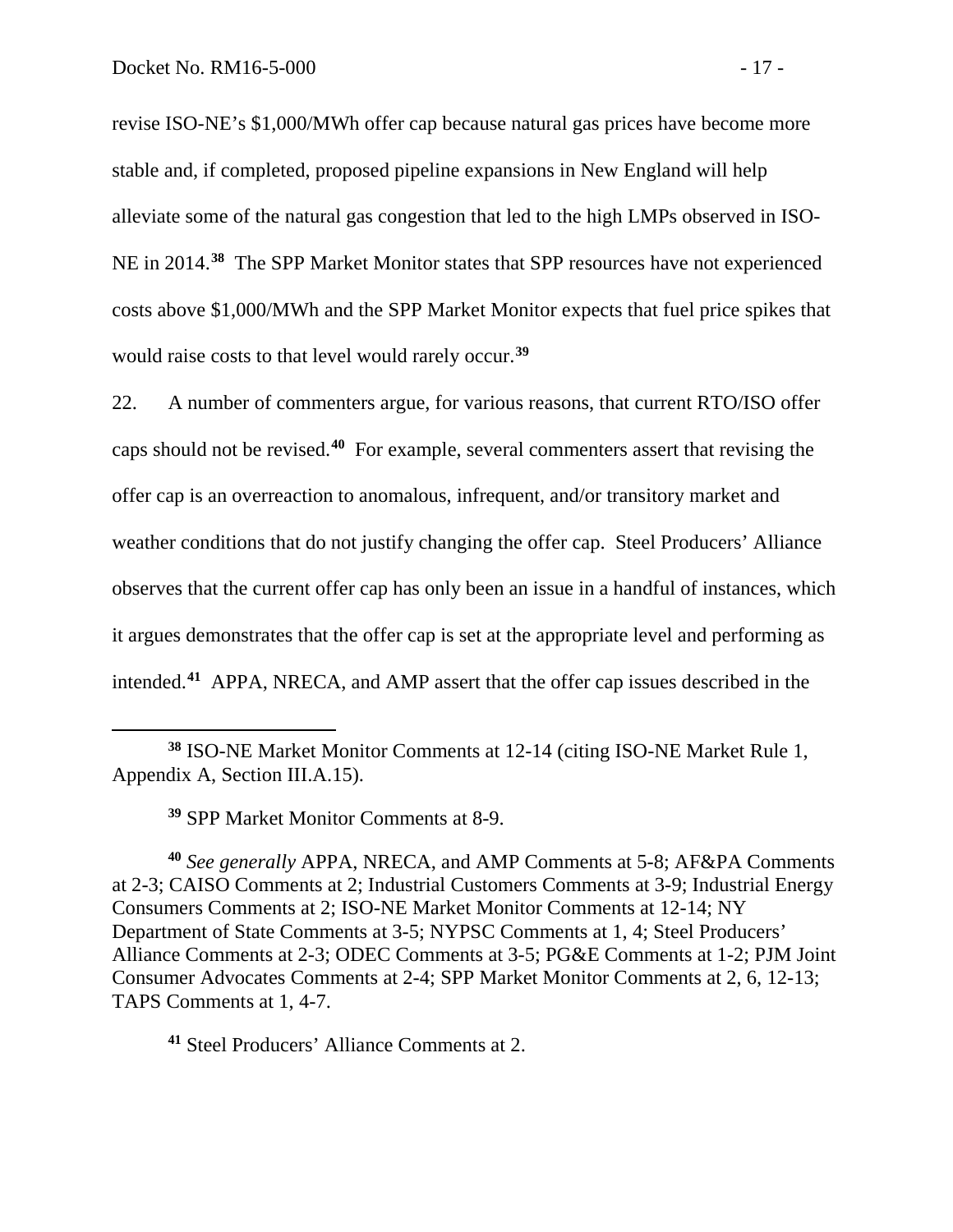NOPR are merely hypothetical, and that there is insufficient evidence that current offer caps are unjust and unreasonable.**[42](#page-19-0)**

23. Some commenters disagree with the NOPR's preliminary finding that offer caps are unjust and unreasonable because they can suppress LMPs below the marginal cost of production. For example, ODEC argues that a higher cap is unnecessary because LMPs are lower in PJM than they were when PJM's current higher offer cap was adopted.**[43](#page-19-1)** Other commenters argue that LMPs above \$1,000/MWh do not send a useful price signal to consumers,**[44](#page-19-2)** and may in fact harm consumers because most demand for electricity is inelastic, or unresponsive to price changes.**[45](#page-19-3)** These commenters argue that, because most demand is inelastic, raising the offer cap would lead to market power abuses and transfer payments from load to generators.**[46](#page-19-4)** For example, Industrial Customers argue that resources can take advantage of inelastic demand and exercise market power to obtain

**<sup>43</sup>** ODEC Comments at 3-4.

<span id="page-19-0"></span> $\overline{a}$ 

<span id="page-19-2"></span><span id="page-19-1"></span>**<sup>44</sup>** NY Department of State Comments at 3; New York Commission Comments at 5-6.

<span id="page-19-3"></span>**<sup>45</sup>** AF&PA Comments at 2-3; Industrial Energy Consumers Comments at 2; Industrial Customers Comments at 10; PJM Joint Consumer Advocates Comments at 4; TAPS Comments at 6, 12.

<span id="page-19-4"></span>**<sup>46</sup>** Direct Energy Comments at 3-5; Industrial Customers Comments at 10; NY Department of State Comments at 3; TAPS Comments at 3.

**<sup>42</sup>** APPA, NRECA, and AMP Comments at 9-13.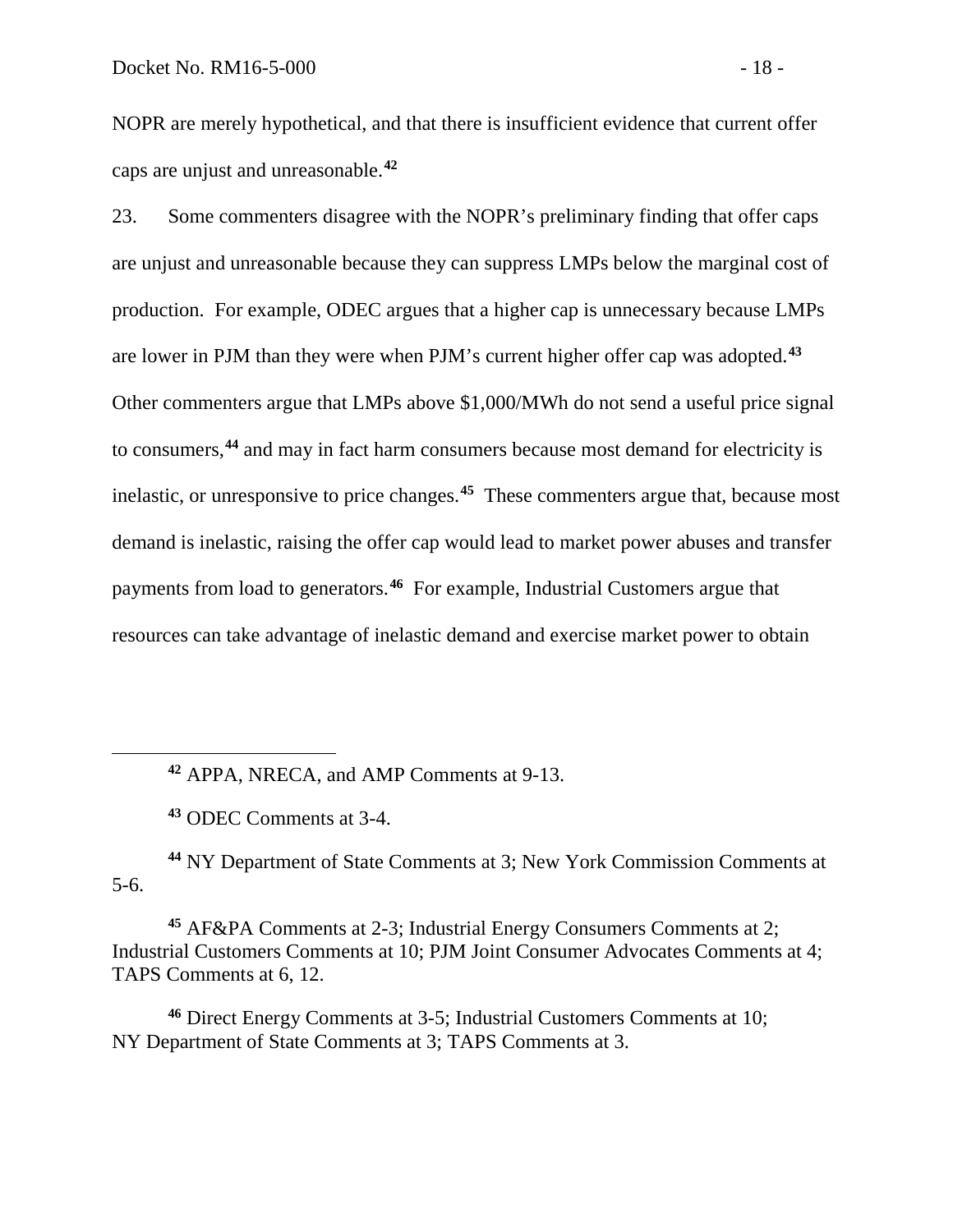prices above competitive levels.**[47](#page-20-0)** The New York Commission argues that without sufficient competition, including from demand response, raising the offer cap will not change behavior in NYISO and will only increase prices and burden ratepayers.**[48](#page-20-1)** The New York Commission asserts that the Commission should not revise the offer cap until more effective demand response resources can participate in NYISO's real-time energy market.**[49](#page-20-2)**

24. Many commenters argue that the current offer caps in RTOs/ISOs should be maintained because they protect consumers from excessive LMPs that result from market power abuse.**[50](#page-20-3)** For example, NY Department of State argues that the offer cap benefits consumers by shielding customers from high real-time LMPs or market manipulation.**[51](#page-20-4)** Similarly, TAPS states that the current offer caps act as a critical safety valve to protect consumers from excessive prices.**[52](#page-20-5)** Industrial Customers assert that increasing the offer cap above \$1,000/MWh would raise consumers' costs to hedge electricity

**<sup>49</sup>** New York Commission Comments at 6.

<span id="page-20-5"></span><span id="page-20-4"></span><span id="page-20-3"></span><span id="page-20-2"></span><span id="page-20-1"></span>**<sup>50</sup>** Industrial Customers Comments at 3, 10-11; Industrial Energy Consumers Comments at 2; TAPS Comments at 1, 8-12, NY Department of State Comments at 4.

**<sup>51</sup>** NY Department of State Comments at 4.

**<sup>52</sup>** TAPS Comments at 1.

<span id="page-20-0"></span>**<sup>47</sup>** Industrial Customers Comments at 10.

**<sup>48</sup>** New York Commission Comments at 5-6.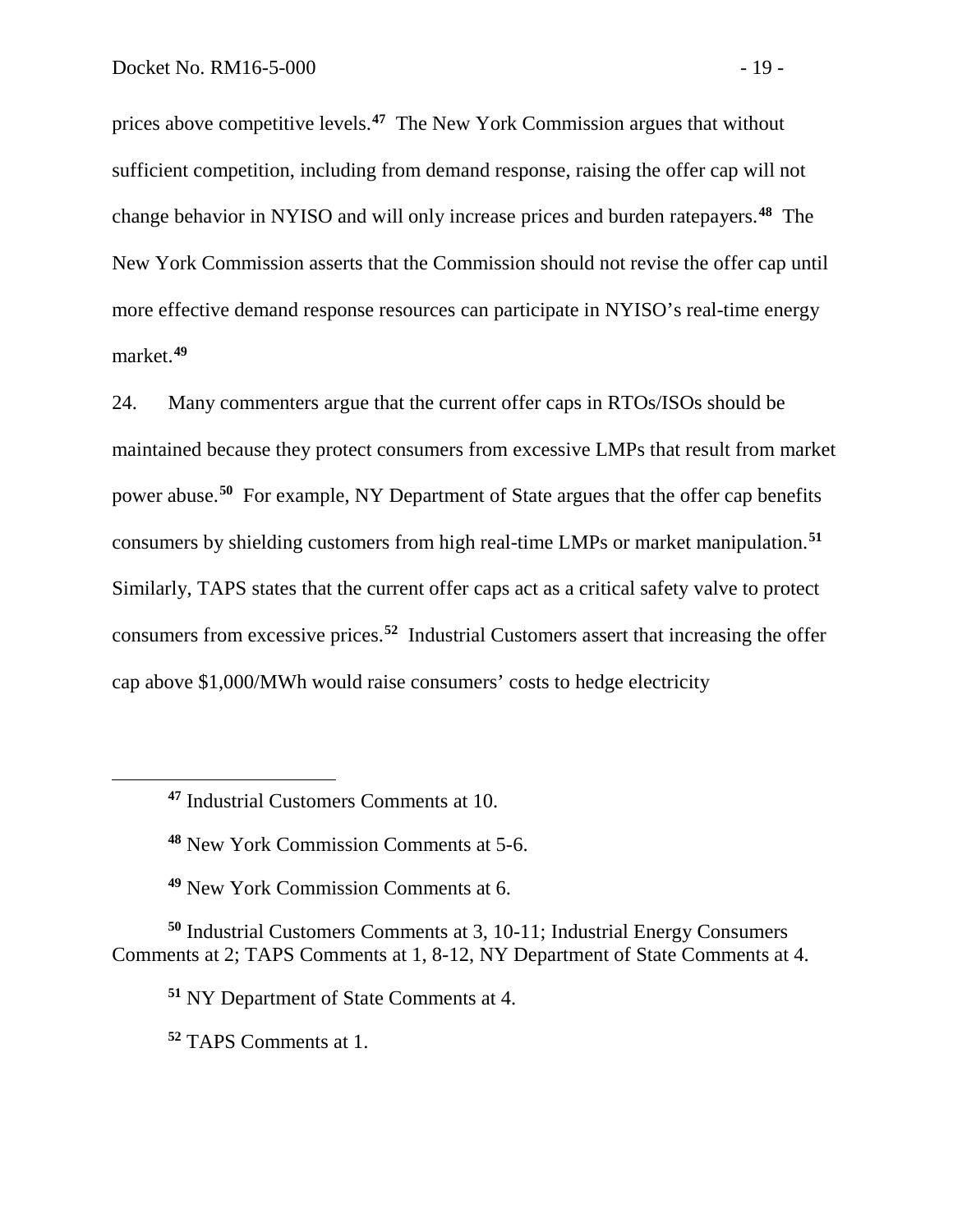procurements. **[53](#page-21-0)** Industrial Energy Consumers stress that offer caps are essential for consumers to be confident that rate structures are fair and nondiscriminatory.**[54](#page-21-1)**

25. Some commenters argue that current offer caps do not suppress LMPs in a manner that impacts resource investment decisions. AF&PA asserts that periodic and unpredictable price spikes have limited value in sustaining resource viability or inducing consumers to make long term behavioral changes.**[55](#page-21-2)** Similarly, TAPS argues that allowing offers above \$1,000/MWh to set the LMP would not have a practical impact on resource investment decisions because, even if the offer cap were raised, the LMP would remain the same in the vast majority of hours. TAPS adds that no resource owner would base its capital investments on the hope that LMPs will be extremely high for just a few hours every year.**[56](#page-21-3)**

26. Some commenters argue that offer cap waivers are the best remedy to address issues associated with the offer cap.**[57](#page-21-4)** For example, Industrial Energy Consumers state that the Commission adequately addressed the isolated Polar Vortex event by granting either temporary, limited waivers, or uplift payments, thereby sending the correct price

**<sup>54</sup>** Industrial Energy Consumers Comments at 2.

**<sup>55</sup>** AF&PA Comments at 2-3.

<span id="page-21-1"></span><span id="page-21-0"></span> $\overline{a}$ 

**<sup>56</sup>** TAPS Comments at 6-7.

<span id="page-21-4"></span><span id="page-21-3"></span><span id="page-21-2"></span>**<sup>57</sup>** AF&PA Comments at 6-7; Industrial Energy Consumers Comments at 2; Steel Producers' Alliance Comments at 2-3.

**<sup>53</sup>** Industrial Customers Comments at 20.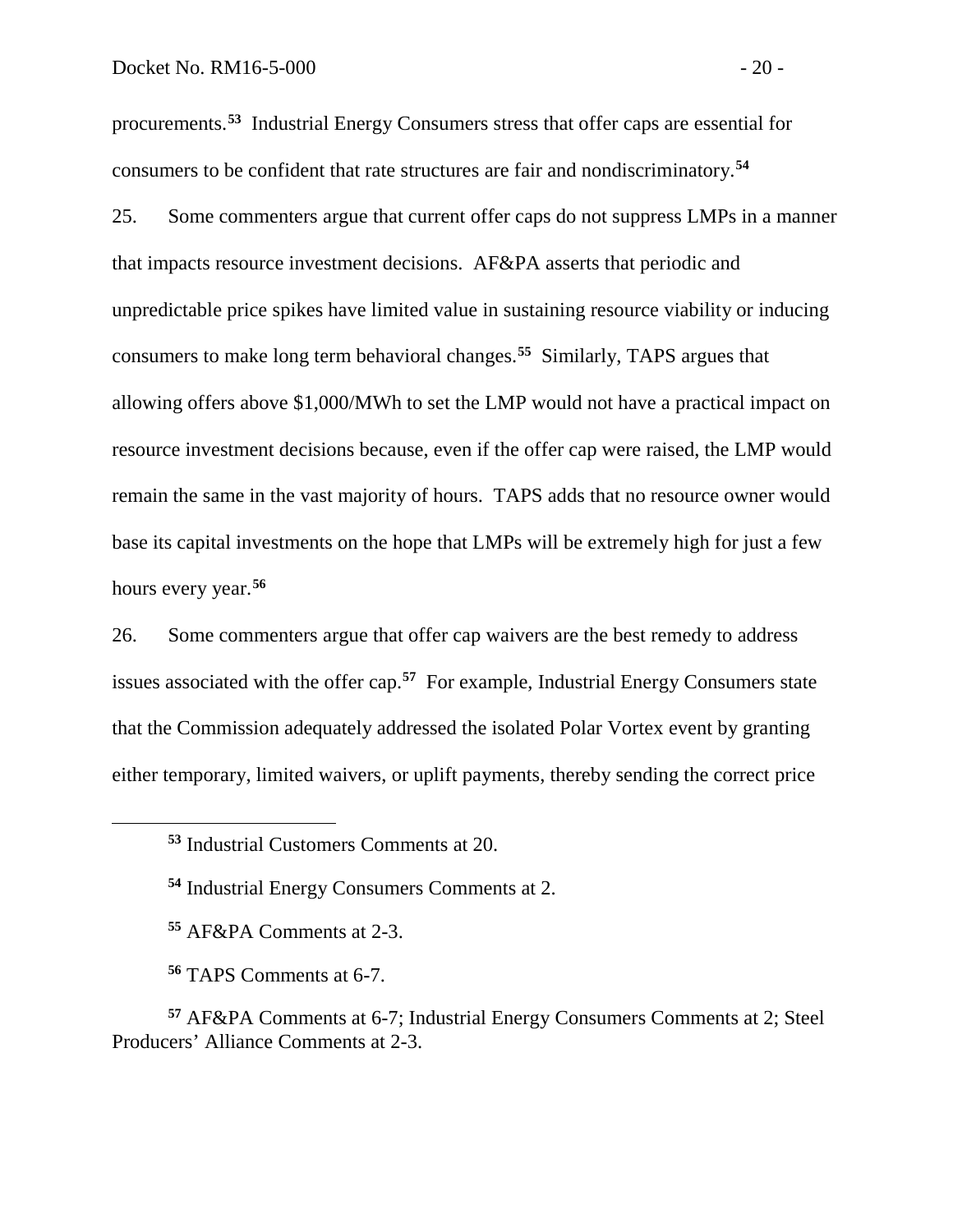signal for investment.**[58](#page-22-1)** AF&PA supports current Commission protocols of waivers and other reforms that allow generators to recover verifiable costs in certain situations, and supports the expansion and streamlining of these protocols.**[59](#page-22-2)**

### <span id="page-22-0"></span>**3. Generally Applicable Offer Cap Reforms**

27. In addition to the four preliminary findings stated above, **[60](#page-22-3)** the Commission also stated in the NOPR that the lack of a uniform offer cap has the potential to exacerbate seams issues between neighboring RTOs/ISOs.**[61](#page-22-4)** The Commission recognized in the NOPR that the proposed reforms could result in neighboring markets having different effective offer caps in a given interval because the marginal cost of production in one RTO/ISO may differ from neighboring markets due to resources with different short-run marginal costs being on the margin in those markets.**[62](#page-22-5)** The Commission preliminarily found, however, that these differences will not adversely affect seams because the differences would be driven by actual costs and not by offer caps artificially suppressing LMPs. The Commission stated that, to the extent incremental energy offers can be verified, a reform applicable to all RTOs/ISOs that allows cost-based incremental energy offers to exceed \$1,000/MWh would enhance market efficiency and mitigate the potential

<span id="page-22-3"></span>**<sup>60</sup>** *See supra* P 2.

<span id="page-22-4"></span>**<sup>61</sup>** NOPR, FERC Stats. & Regs. ¶ 32,714 at P 70.

<span id="page-22-5"></span>**<sup>62</sup>** *Id*. P 71.

<span id="page-22-1"></span>**<sup>58</sup>** Industrial Energy Consumers Comments at 2.

<span id="page-22-2"></span>**<sup>59</sup>** AF&PA Comments at 6.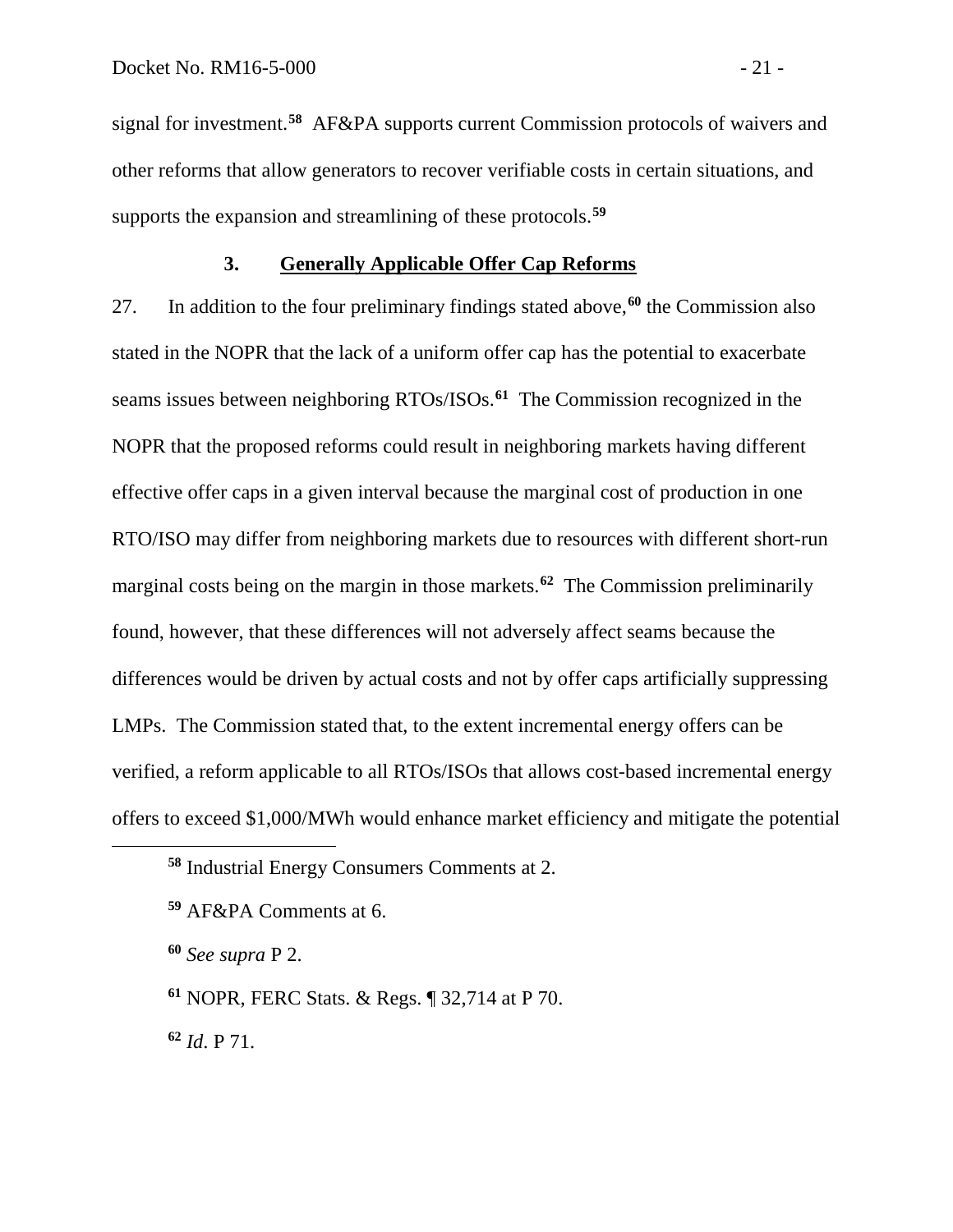for seams issues.**[63](#page-23-0)** The Commission sought comment on these preliminary findings and other seams issues related to this proposal.

28. The majority of commenters agree with the NOPR's proposal to make a change in the offer cap across all RTOs/ISOs in order to avoid seams issues,**[64](#page-23-1)** and several commenters generally agree with the importance of mitigating seams issues.**[65](#page-23-2)** For example, the IRC notes the importance of uniformity in the treatment of offer caps, particularly in neighboring RTOs/ISOs.**[66](#page-23-3)** NYISO supports a uniform RTO/ISO offer cap and argues that, in areas with a common fuel source, differing offer caps in neighboring regions could lead to restricted fuel procurement in the region with the lower offer cap.**[67](#page-23-4)** MISO asserts that without a common offer cap, tight operating conditions could provide counterproductive arbitrage opportunities.**[68](#page-23-5)** The ISO-NE Market Monitor notes that

**<sup>63</sup>** *Id*. P 48.

<span id="page-23-0"></span> $\overline{a}$ 

<span id="page-23-1"></span>**<sup>64</sup>** *See generally* Dominion Comments at 8; Competitive Suppliers Comments at 23, 25; EEI Comments at 4; Exelon Comments at 22-23; MISO Comments at 19; NESCOE Comments at 2; PJM Power Providers Comments at 6-7; OMS Comments at 4; PJM/SPP Comments at 2-3; IRC Comments at 3; NY Department of State Comments at 6; NYISO Comments at 9-10; ISO-NE Market Monitor Comments at 14; Steel Producers' Alliance Comments at 3-4. Some of these commenters express conditional or qualified support of the NOPR and/or propose alternative offer caps.

<span id="page-23-4"></span><span id="page-23-3"></span><span id="page-23-2"></span>**<sup>65</sup>** Industrial Customers Comments at 21, 24; Midcontinent Joint Consumer Advocates Comments at 9-10; TAPS Comments at 21-22.

**<sup>66</sup>** IRC Comments at 1, 3.

**<sup>67</sup>** NYISO Comments at 10.

<span id="page-23-5"></span>**<sup>68</sup>** MISO Comments at 19.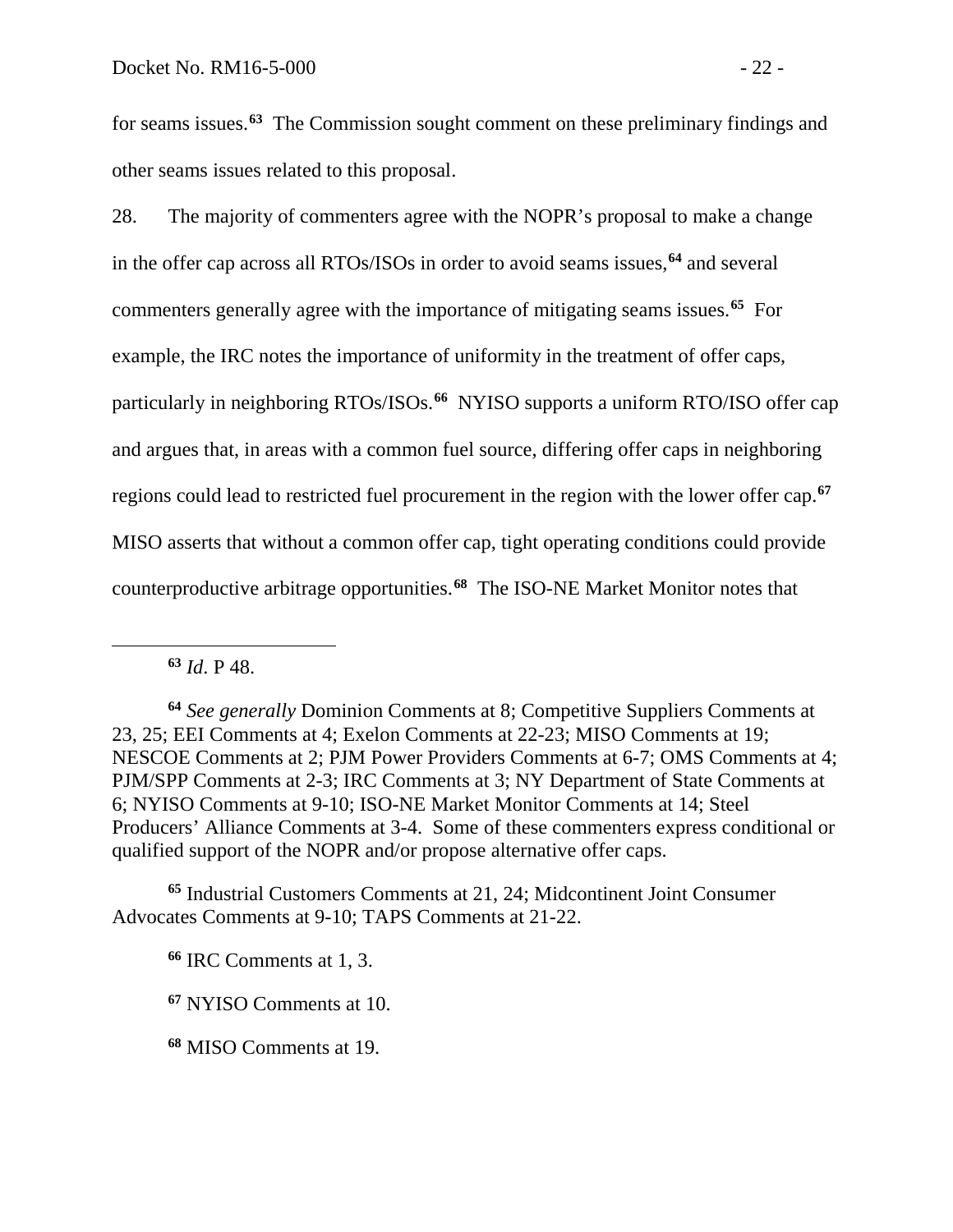different offer caps in neighboring regions could be detrimental to ISO-NE's ongoing efforts to develop a clearing mechanism to select external resources in economic merit order.**[69](#page-24-0)**

29. The PJM Market Monitor states that the proposal's impact on seams would be consistent with efficient markets whereby energy would flow to where it is valued most.<sup>[70](#page-24-1)</sup> EEI argues that the actual effect of the NOPR on seams would be determined by market forces and the marginal cost to operate the system.**[71](#page-24-2)**

30. With respect to the Western Electricity Coordinating Council (WECC), CAISO and Exelon argue that the Commission must address how it will ensure consistency between the proposed offer cap in CAISO and the existing \$1,000/MWh offer cap in WECC.<sup>[72](#page-24-3)</sup> CAISO and Exelon observe that, in instituting the existing offer cap in WECC, the Commission recognized the interdependency between CAISO and WECC and therefore stated that it would be unjust and unreasonable to have different offer caps in these two regions.**[73](#page-24-4)** CAISO further asserts that for those RTOs/ISOs, such as CAISO,

**<sup>71</sup>** EEI Comments at 4.

<span id="page-24-1"></span><span id="page-24-0"></span> $\overline{a}$ 

**<sup>72</sup>** CAISO Comments at 14; Exelon Comments at 22.

<span id="page-24-4"></span><span id="page-24-3"></span><span id="page-24-2"></span>**<sup>73</sup>** CAISO Comments at 14 (citing *Western Electric Coordinating Council*, 133 FERC ¶ 61,026 (2010)); Exelon Comments at 22 (citing *Western Electric Coordinating Council*, 131 FERC ¶ 61,145 (2010)).

**<sup>69</sup>** ISO-NE Market Monitor Comments at 14.

**<sup>70</sup>** PJM Market Monitor Comments at 12.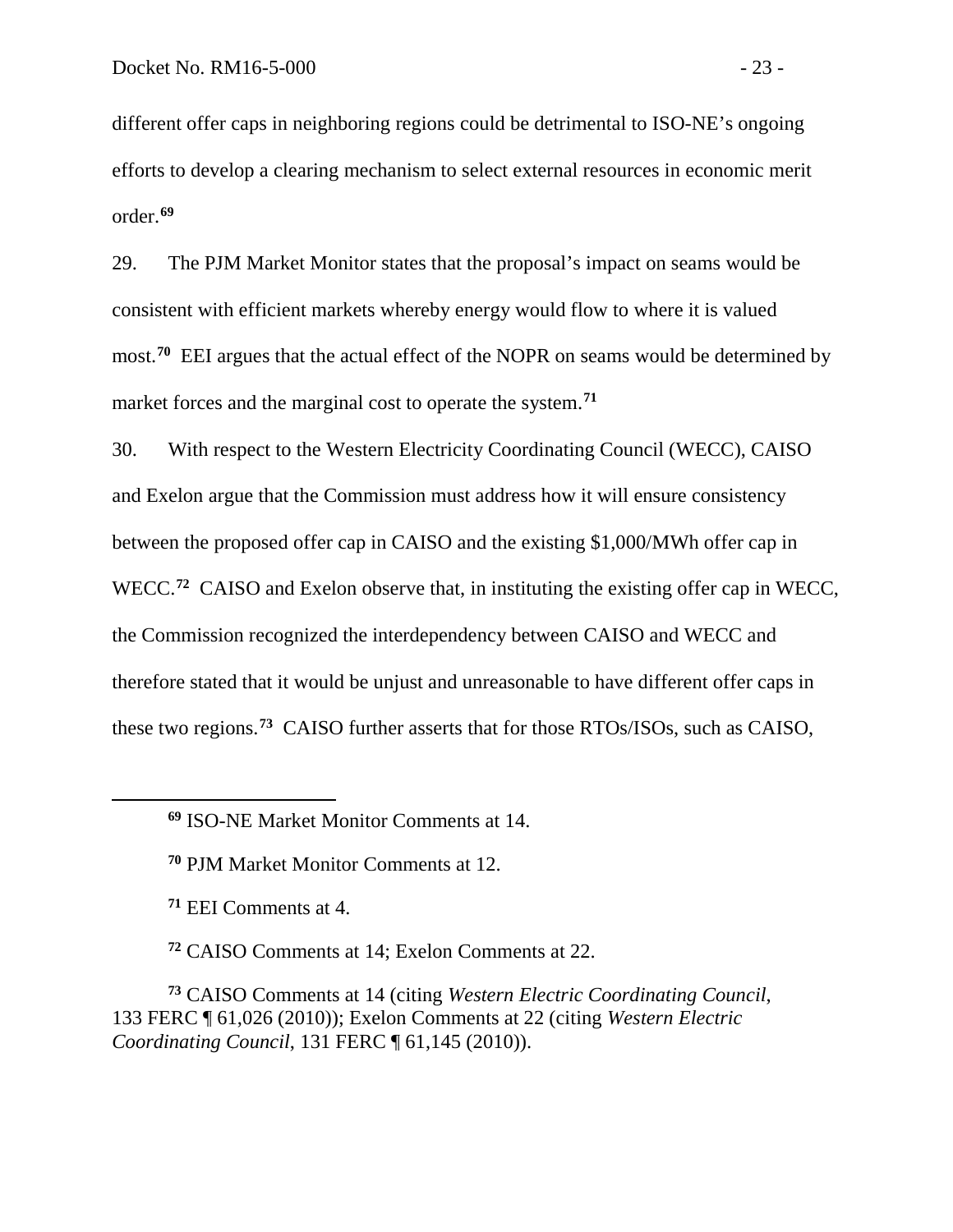that do not share a seam with another RTO/ISO, the Final Rule should allow these RTOs/ISOs to demonstrate that raising the offer cap is unnecessary.**[74](#page-25-0)**

31. Some market participants support the NOPR's applicability to all RTOs/ISOs in theory, but argue that the effect on seams would depend on implementation. The Delaware Commission cautions that the degree to which the verification of cost-based offers above \$1,000/MWh is sufficiently rigorous will determine the effect on seams and that this will not be known until implementation.**[75](#page-25-1)** ISO-NE agrees that consistent energy offer caps are important to prevent flows that run contrary to reliability needs, but argues that the NOPR's actual effect on seams is unknown because real-time cost verification for imports is not possible.**[76](#page-25-2)** PJM Joint Consumer Advocates argue that the Commission's proposal could exacerbate seams because shortage pricing mechanisms vary across RTOs/ISOs.**[77](#page-25-3)** Industrial Energy Consumers note that allowing different offer caps in adjacent markets could create seams issues.**[78](#page-25-4)**

32. Other commenters argue that there should be regional flexibility in implementing an offer cap. PG&E argues that a one-size-fits-all solution for all RTO/ISO markets is

- <span id="page-25-2"></span>**<sup>76</sup>** ISO-NE Comments at 9.
- <span id="page-25-3"></span>**<sup>77</sup>** PJM Joint Consumer Advocates Comments at 6-7.
- <span id="page-25-4"></span>**<sup>78</sup>** Industrial Energy Consumers Comments at 2.

<span id="page-25-0"></span>**<sup>74</sup>** CAISO Comments at 2, 4.

<span id="page-25-1"></span>**<sup>75</sup>** Delaware Commission Comments at 14-15.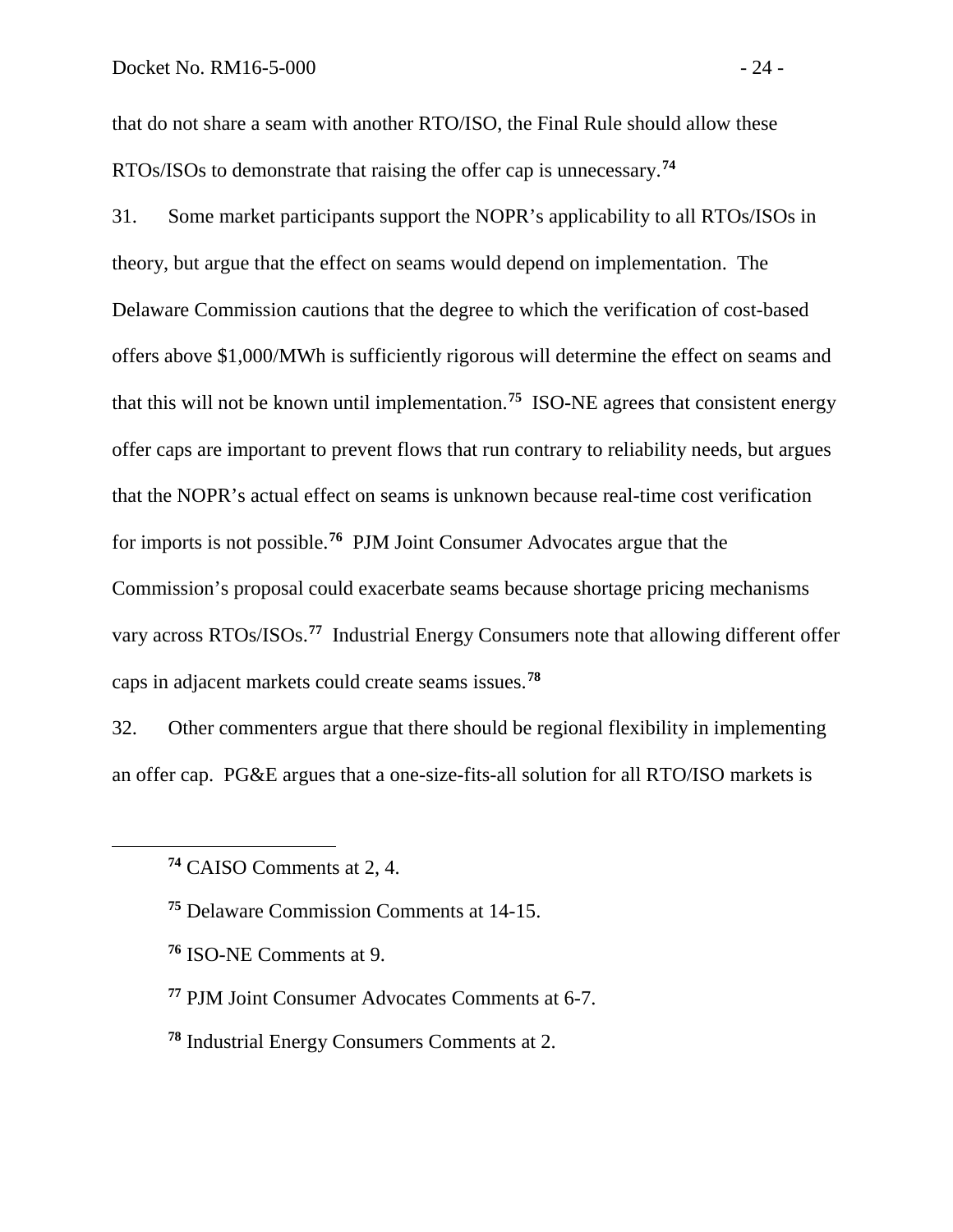not appropriate.**[79](#page-26-0)** As noted above, the NY Transmission Owners suggest that different hard caps in different regions might be justified, so long as regions that are dependent on the same gas supply coordinate their caps.**[80](#page-26-1)** Direct Energy supports the NOPR's proposal for verified cost-based offers above \$1,000/MWh, but argues that individual RTOs/ISOs should be able to set offer caps above \$1,000/MWh in recognition of regional differences.**[81](#page-26-2)**

33. APPA, NRECA, and AMP assert that the NOPR runs counter to the Commission's usual practice of recognizing and accommodating regional differences.**[82](#page-26-3)** APPA, NRECA, and AMP state that a concern over seams is not adequate justification for the rule because it fails to account for regional differences, and because the Commission determined that the need for an increase in the offer cap outweighed seams issues when it approved PJM's \$2,000/MWh offer cap.**[83](#page-26-4)**

<span id="page-26-1"></span><span id="page-26-0"></span> $\overline{a}$ 

- **<sup>81</sup>** Direct Energy Comments at 5-6.
- **<sup>82</sup>** APPA, NRECA, and AMP Comments at 5-6.

<span id="page-26-4"></span><span id="page-26-3"></span><span id="page-26-2"></span>**<sup>83</sup>** *Id*. at 6 (citing PJM 2015 Offer Cap Order, 153 FERC ¶ 61,289 at P 55). Additionally, APPA, NRECA, and AMP argue that the fact that PJM has this higher offer cap and it has not resulted in seams issues proves that concerns over seams are purely hypothetical. *Id.*

**<sup>79</sup>** PG&E Comments at 1-2.

**<sup>80</sup>** NY Transmission Owners Comments at 4-5.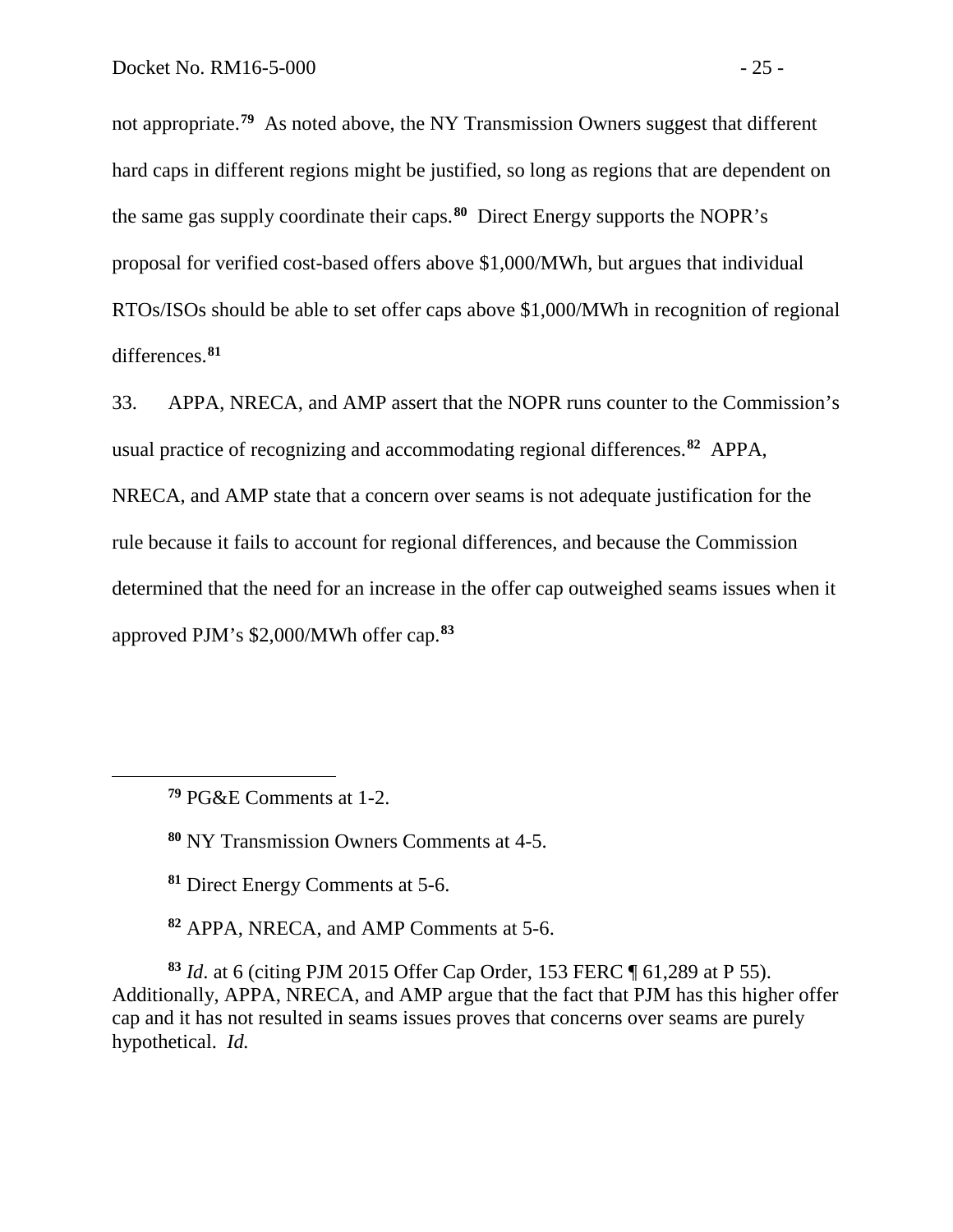#### <span id="page-27-0"></span>**B. Determination**

34. Based on our analysis of the record, we adopt the preliminary findings in the NOPR, and conclude that the offer caps currently in effect in RTOs/ISOs are unjust and unreasonable. We find that the currently effective offer caps may prevent a resource from recovering its short-run marginal costs, which could result in that resource operating at a loss.**[84](#page-27-1)** We also find that the \$1,000/MWh offer caps in effect in some RTOs/ISOs may suppress LMPs below the marginal cost of production given that recent history demonstrates that resource short-run marginal costs can exceed \$1,000/MWh.**[85](#page-27-2)** We also find that preventing resources from including all of their short-run marginal costs in their incremental energy offers when those costs exceed \$1,000/MWh may discourage resources that are not subject to must-offer requirements from offering their supply to the RTO/ISO energy market. Finally, preventing resources from including their short-run marginal costs in their incremental energy offers when those costs exceed \$1,000/MWh may also prevent the RTO/ISO from dispatching the most efficient resources when several resources have short-run marginal costs above \$1,000/MWh.

<span id="page-27-2"></span>**<sup>85</sup>** PJM 2014/15 Offer Cap Order*,* 150 FERC ¶ 61,020 at P 6.

<span id="page-27-1"></span>**<sup>84</sup>** As discussed above, the Commission has previously accepted temporary changes to tariff provisions in MISO that enabled resources to receive uplift for short-run marginal costs above the \$1,000/MWh offer cap. However, cost recovery through uplift is only guaranteed if a resource experiences short-run marginal costs above \$1,000/MWh during the time period for which the Commission has accepted tariff revisions related to the offer cap. *See supra* P 14. Currently, resources in many RTOs/ISOs do not have the opportunity to recover short-run marginal costs above \$1,000/MWh without a tariff modification.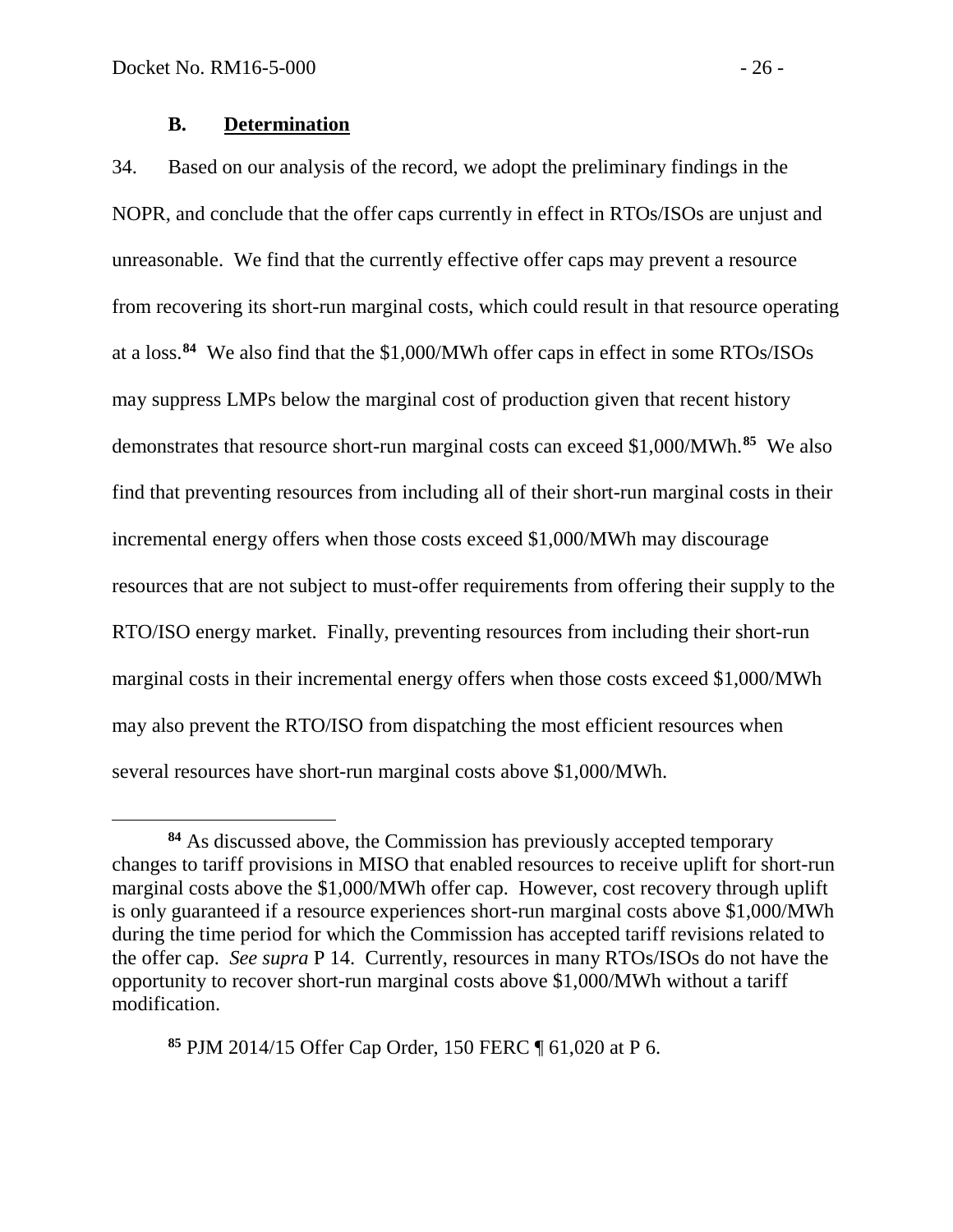35. We disagree with commenters who argue that there is no need to reform the offer cap or that the problems described in the NOPR are hypothetical and that insufficient evidence exists to conclude that the current offer caps are unjust and unreasonable. As discussed in the NOPR, three RTOs/ISOs made filings with the Commission (two on multiple occasions) to address issues related to the level of the offer cap.**[86](#page-28-0)** The waiver requests and high natural gas costs experienced during the Polar Vortex, which could have caused some resources to experience costs above \$1,000/MWh, demonstrate that the deficiencies of current offer caps, in particular the \$1,000/MWh offer cap, are concrete rather than hypothetical.

36. Without Commission action to remedy these deficiencies, some resources could be forced to operate at a loss and some resources would be discouraged from offering their supply to the grid when it is most needed. A central tenet of sound wholesale electric market design is that resources must have an opportunity to recover their costs, so the question left to the Commission is how to provide that opportunity for cost recovery when short-run marginal costs exceed the \$1,000/MWh offer cap. We have essentially two choices to enable resources to recover short-run marginal costs above \$1,000/MWh: to allow cost recovery through energy prices or through uplift. Short-run marginal costs, which resources include in the incremental energy component of their supply offers, are

<span id="page-28-0"></span>**<sup>86</sup>** NOPR, FERC Stats. & Regs. ¶ 32,714 at PP 13-17.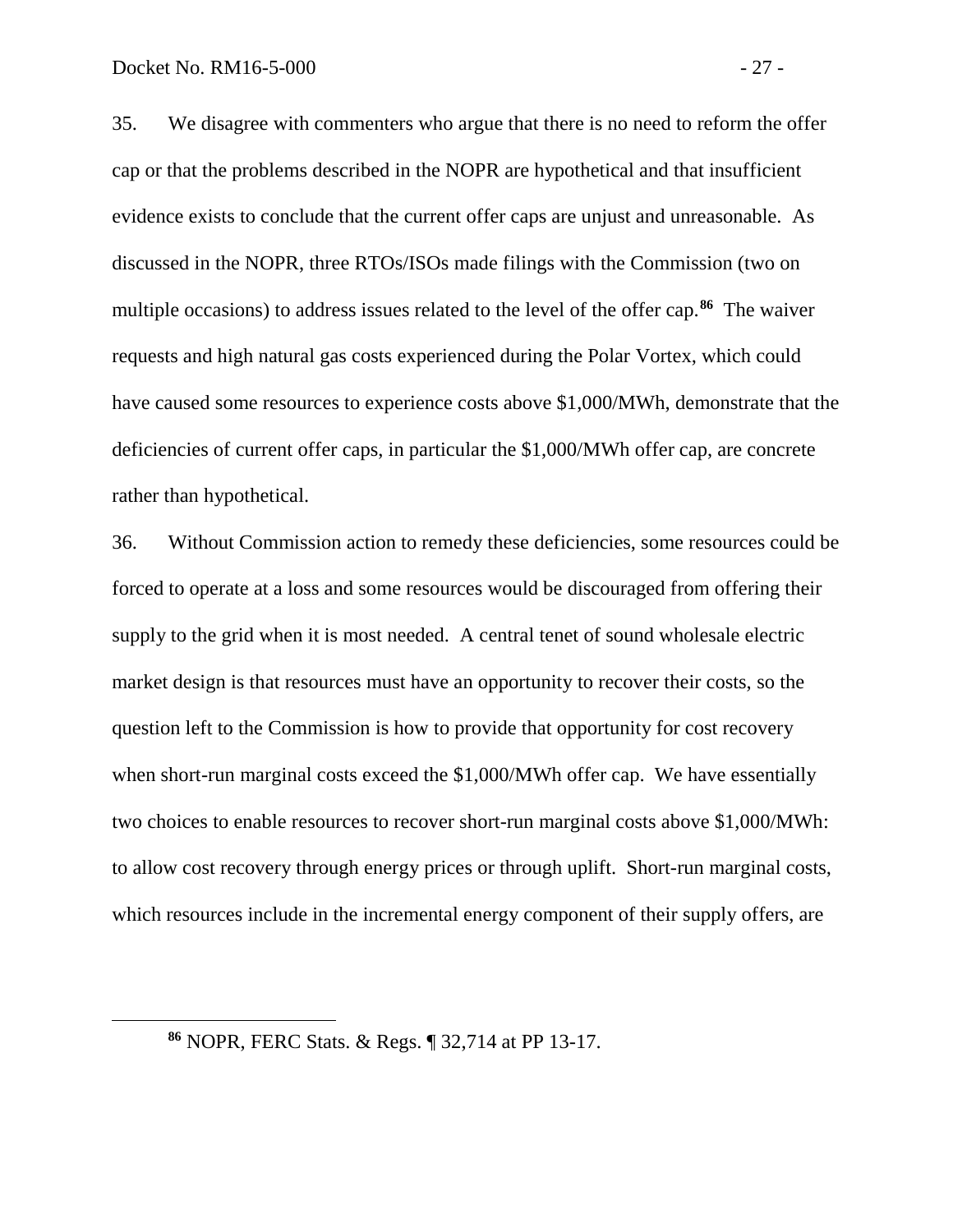typically used to calculate LMP. As noted above,**[87](#page-29-0)** ensuring that LMPs reflect the marginal cost of production sends critical information to market participants, improves transparency, and generally results in more efficient outcomes in RTO/ISO energy markets. We find that recovery through energy prices, in most circumstances, will provide the additional benefit that LMPs reflect the marginal cost of production, will increase transparency about the functioning of RTO/ISO energy markets, and will facilitate efficient dispatch of resources with short-run marginal costs above \$1,000/MWh. **[88](#page-29-1)** While we recognize that offer caps may not bind frequently, the Federal Power Act requires the Commission to ensure that rates are just and reasonable.

37. We also disagree with commenters that LMPs above \$1,000/MWh do not send useful price signals to market participants because, in fact, the Commission has found on prior occasions that LMPs based on short-run marginal cost send efficient short-run and long-run signals to the market.<sup>[89](#page-29-2)</sup> In the short-run, LMPs based on short-run marginal costs are an effective way to communicate information to market participants about the

**<sup>87</sup>** *See supra* P 5.

<span id="page-29-0"></span> $\overline{a}$ 

<span id="page-29-1"></span>**<sup>88</sup>** We note that uplift is necessary in some circumstances. For example, resource start-up and no-load costs are not typically included in LMP, and some resources receive uplift to recover these costs.

<span id="page-29-2"></span>**<sup>89</sup>** *PJM Interconnection, L.L.C.,* 110 FERC ¶ 61,053, at P 114 (2005) ("offers [in a competitive market] should set the market clearing price in order to send appropriate price signals about the need for new generation or enhanced load response"). PJM 2014 Offer Cap Order II*,* 146 FERC ¶ 61,078 at P 40 ("By limiting legitimate, cost-based bids to no more than \$1,000/MWh, the market produces artificially suppressed market prices and inefficient resource selection").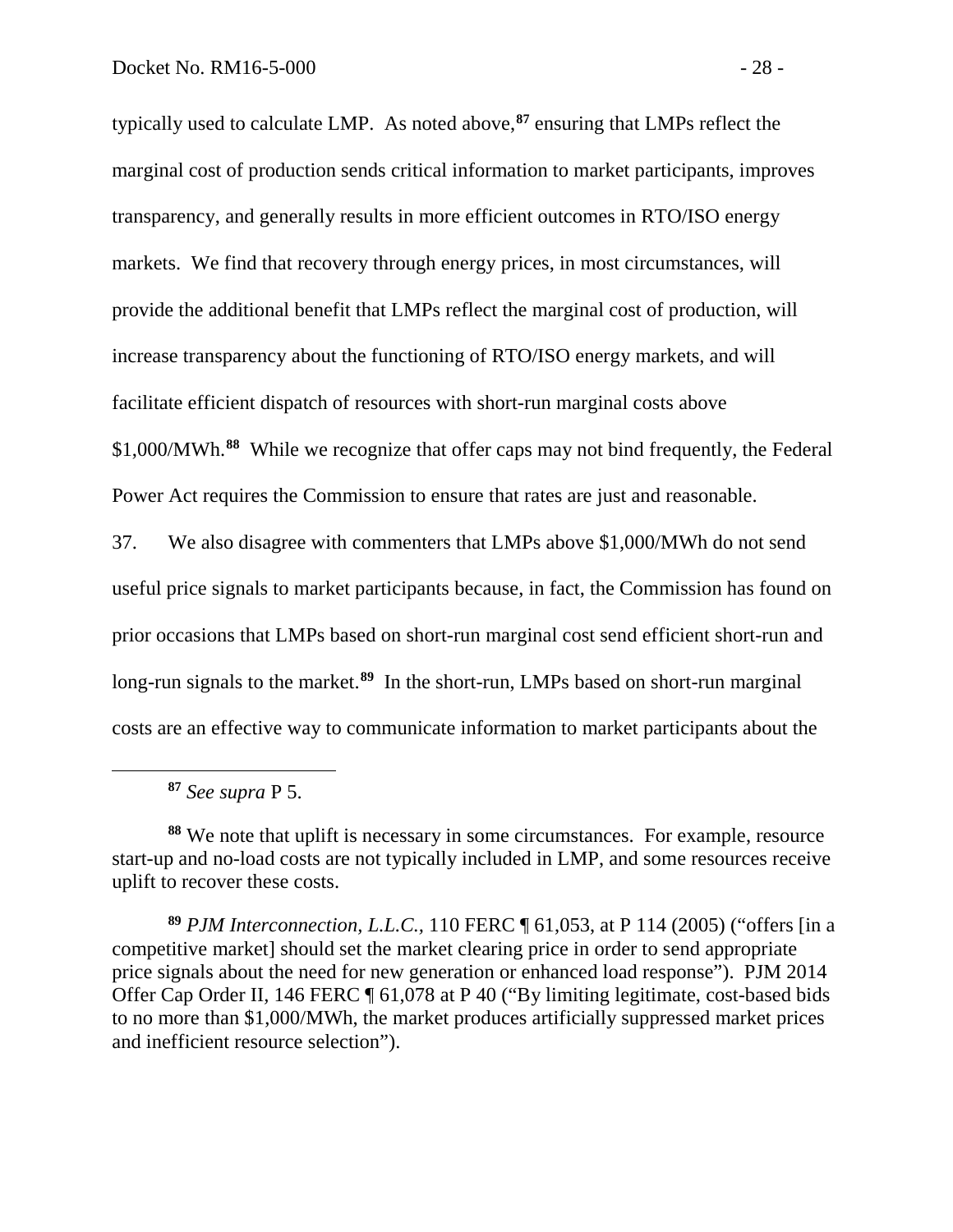cost of providing the next unit of energy. For example, when LMPs are high, they provide a signal to customers to reduce consumption and a signal to suppliers to increase production or to offer new supplies to the market. In the long-run, LMPs based on shortrun marginal costs can help to inform investment decisions.**[90](#page-30-0)**

38. Furthermore, as noted by Competitive Suppliers and EEI, even if LMPs exceed \$1,000/MWh for only a few hours during the year, the resulting LMPs in those hours could affect long-term price signals.**[91](#page-30-1)** For all of these reasons, we conclude that the existing offer caps are not just and reasonable and, thus, need to be reformed.

39. With respect to the applicability of the reforms adopted in this Final Rule, we find that making the reforms applicable to all RTOs/ISOs will avoid seams issues that could arise if RTOs/ISOs had different offer caps.**[92](#page-30-2)** We find that these offer cap reforms will also result in more economically efficient flows between RTOs/ISOs because transactions across RTO/ISO seams will occur based on economic merit rather than based on differences in the offer cap.**[93](#page-30-3)**

40. We also find that continued use of temporary waivers related to the offer cap, as advocated by some commenters, is an inappropriate remedy for problems associated with

<span id="page-30-3"></span>**<sup>93</sup>** *Id*. P 74.

<span id="page-30-0"></span>**<sup>90</sup>** NOPR, FERC Stats. & Regs. ¶ 32,714 at P 7.

<span id="page-30-1"></span>**<sup>91</sup>** Competitive Suppliers Comments at 9; EEI Comments at 5.

<span id="page-30-2"></span>**<sup>92</sup>** NOPR, FERC Stats. & Regs. ¶ 32,714 at PP 70-71.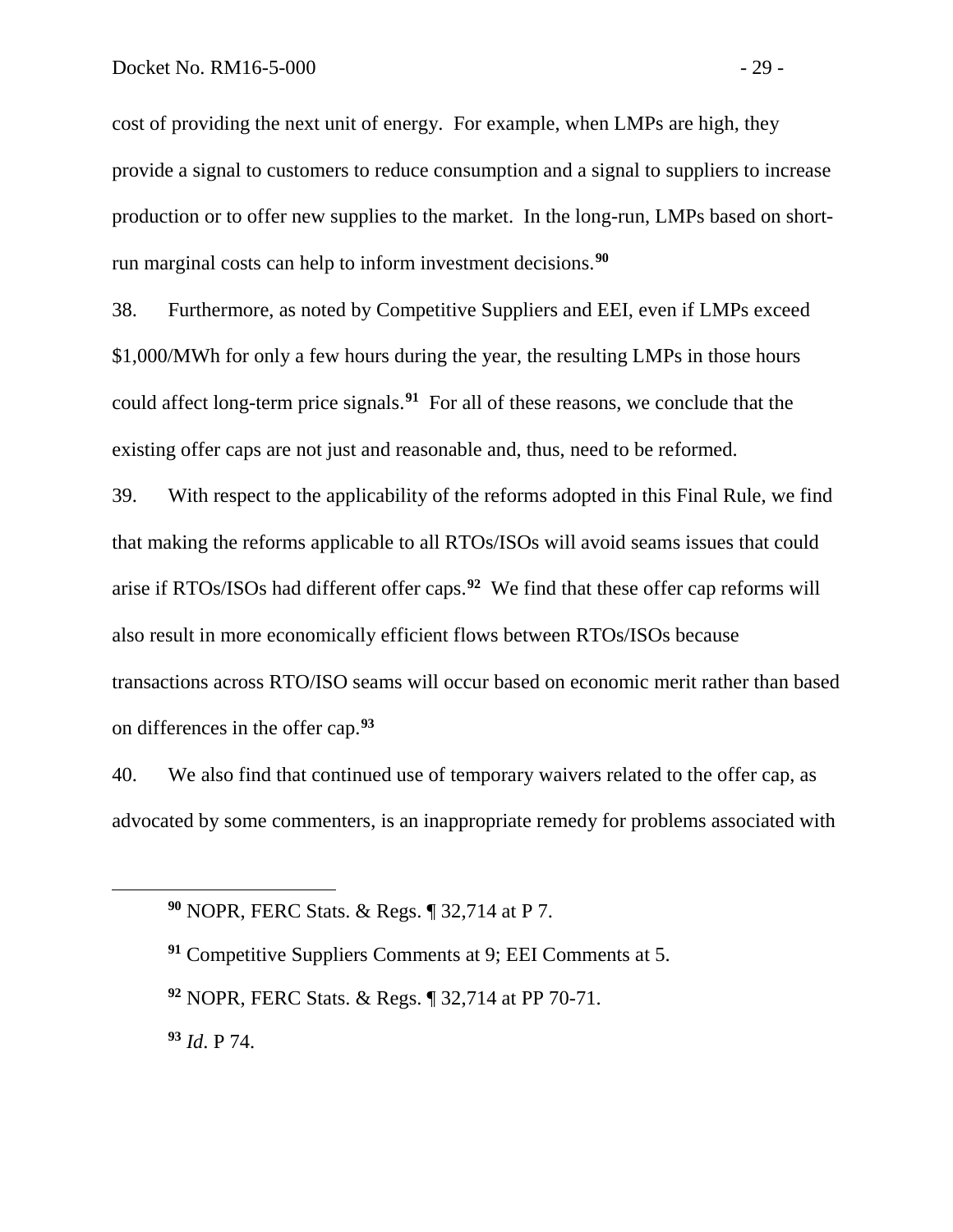current offer caps in RTOs/ISOs. The reforms adopted in this Final Rule will provide more certainty to market participants and reduce the administrative burden on RTOs/ISOs associated with requests for temporary waivers of various tariff provisions related to the \$1,000/MWh offer caps prior to the start of every winter to ensure that resources are given the opportunity to recover their costs.**[94](#page-31-0)** We also find that problems identified with the current offer caps are better addressed through a rulemaking rather than through continued use of either *ad hoc* actions to approve tariff waivers or temporary changes to tariff provisions to remedy issues associated with existing RTO/ISO offer caps.

41. We find that the reasons for requiring the proposed offer cap reforms apply equally to CAISO. As discussed above, the potential for resources to have short-run marginal costs above CAISO's current \$1,000/MWh offer cap requires some action to ensure that resources have an opportunity to recover costs. As in other RTO/ISO markets, increasing the offer cap will improve price formation in CAISO at times when the short-run marginal costs of CAISO resources exceed \$1,000/MWh. CAISO's lack of a seam with another RTO/ISO does not alter these effects. Contrary to the implication of CAISO's argument, as explained above, we are not relying on the avoidance of seams issues as the sole rationale for adopting this Final Rule. With respect to comments regarding the WECC offer cap, we find that this issue is unique to CAISO, and if CAISO

<span id="page-31-0"></span>**<sup>94</sup>** *Id*. PP 45, 49 (citing Notice Inviting Comments, Docket No. AD14-14-000 at 2).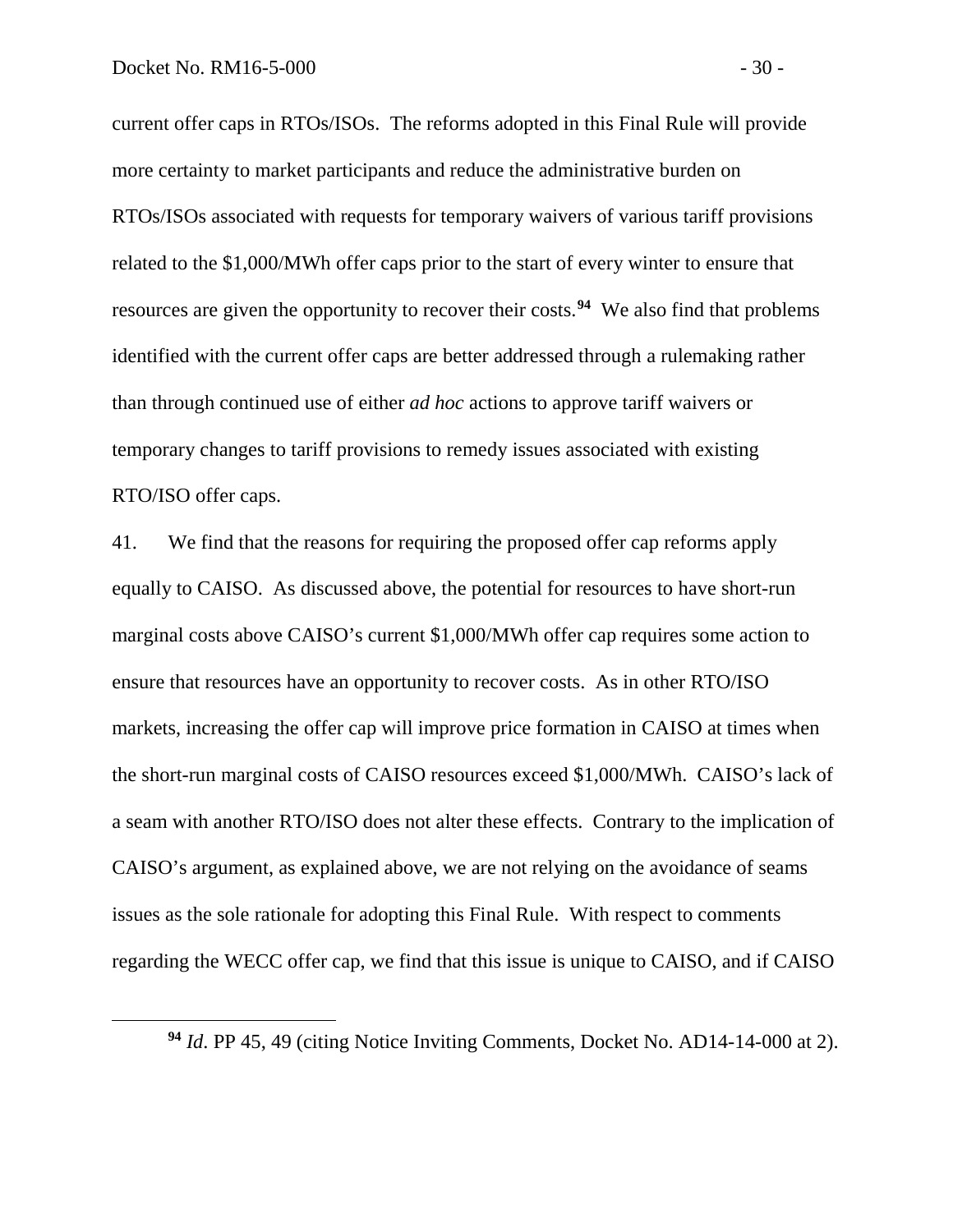finds that this Final Rule raises seams issues with WECC, it may raise such issues elsewhere.

# <span id="page-32-0"></span>**IV. Offer Cap Reforms**

42. Having concluded that the existing offer caps are not just and reasonable,

section 206 of the Federal Power Act requires that the Commission determine the

practices that are just and reasonable.**[95](#page-32-1)** We direct each RTO/ISO to establish in their

tariffs the following three requirements:

(1) A resource's incremental energy offer must be capped at the higher of \$1,000/MWh or that resource's cost-based incremental energy offer. For the purpose of calculating Locational Marginal Prices, Regional Transmission Organizations and Independent System Operators must cap cost-based incremental energy offers at \$2,000/MWh. (Offer cap structure requirement)

(2) The costs underlying a resource's cost-based incremental energy offer above \$1,000/MWh must be verified before that offer can be used for purposes of calculating Locational Marginal Prices. If a resource submits an incremental energy offer above \$1,000/MWh and the costs underlying that offer cannot be verified before the market clearing process begins, that offer may not be used to calculate Locational Marginal Prices and the resource would be eligible for a make-whole payment if that resource is dispatched and the resource's costs are verified after-the-fact. A resource would also be eligible for a make-whole payment if it is dispatched and its verified cost-based incremental energy offer exceeds \$2,000/MWh. (Verification requirement)

(3) All resources, regardless of type, are eligible to submit cost-based incremental energy offers in excess of \$1,000/MWh. (Resource neutrality requirement)

43. The offer cap structure requirement is discussed in section IV.A. The verification

requirement is discussed in section IV.B. The resource neutrality requirement is

discussed in section IV.C.

<span id="page-32-1"></span> $\overline{a}$ 

**<sup>95</sup>** 16 U.S.C. 824e (2012).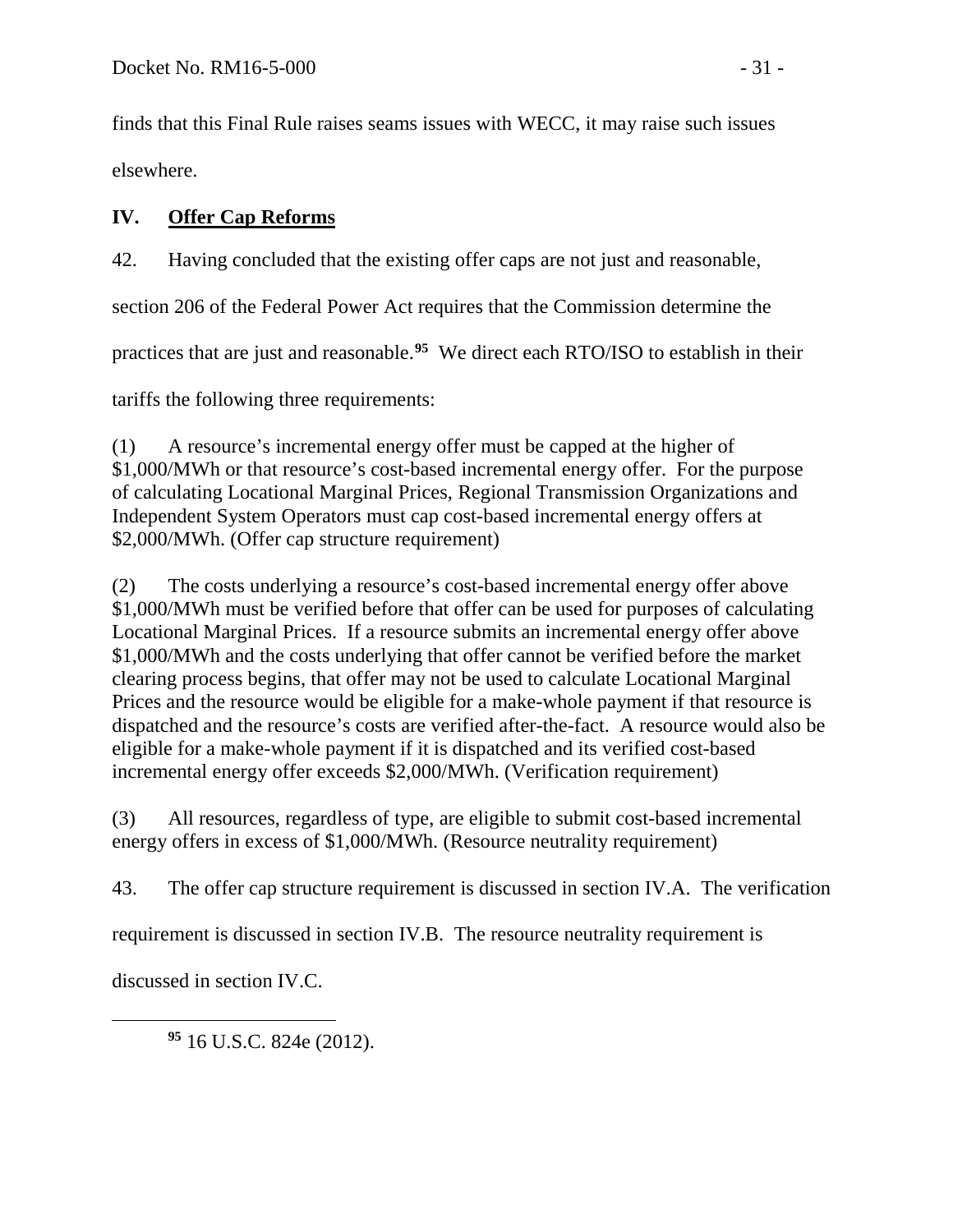# **A. Offer Cap Structure**

# <span id="page-33-1"></span><span id="page-33-0"></span>**1. NOPR Proposal**

44. In the NOPR, the Commission proposed the following offer cap structure requirement:

*A resource's incremental energy offer used for purposes of calculating Locational Marginal Prices in energy markets must be capped at the higher of \$1,000/MWh or that resource's cost-based incremental energy offer.***[96](#page-33-3)**

The Commission sought comments on this proposed offer cap structure requirement and whether a hard cap that limited the incremental energy offers used to calculate LMPs would be necessary. The Commission also sought comment on whether the level of the hard cap should be \$2,000/MWh or another value.**[97](#page-33-4)**

# <span id="page-33-2"></span>**2. Comments**

45. Comments about the proposed offer cap structure focus on two key areas:

(1) whether incremental energy above \$1,000/MWh should be cost-based; and (2) how

LMPs should be calculated when resource short-run marginal costs exceed \$1,000/MWh,

including whether resources with costs above \$1,000/MWh should be compensated

through higher LMPs or through uplift, whether a hard cap is necessary, and the

appropriate level of any hard cap. **.** 

<span id="page-33-4"></span>**<sup>97</sup>** *See id*. P 55.

<span id="page-33-3"></span>**<sup>96</sup>** NOPR, FERC Stats. & Regs. ¶ 32,714 at P 53.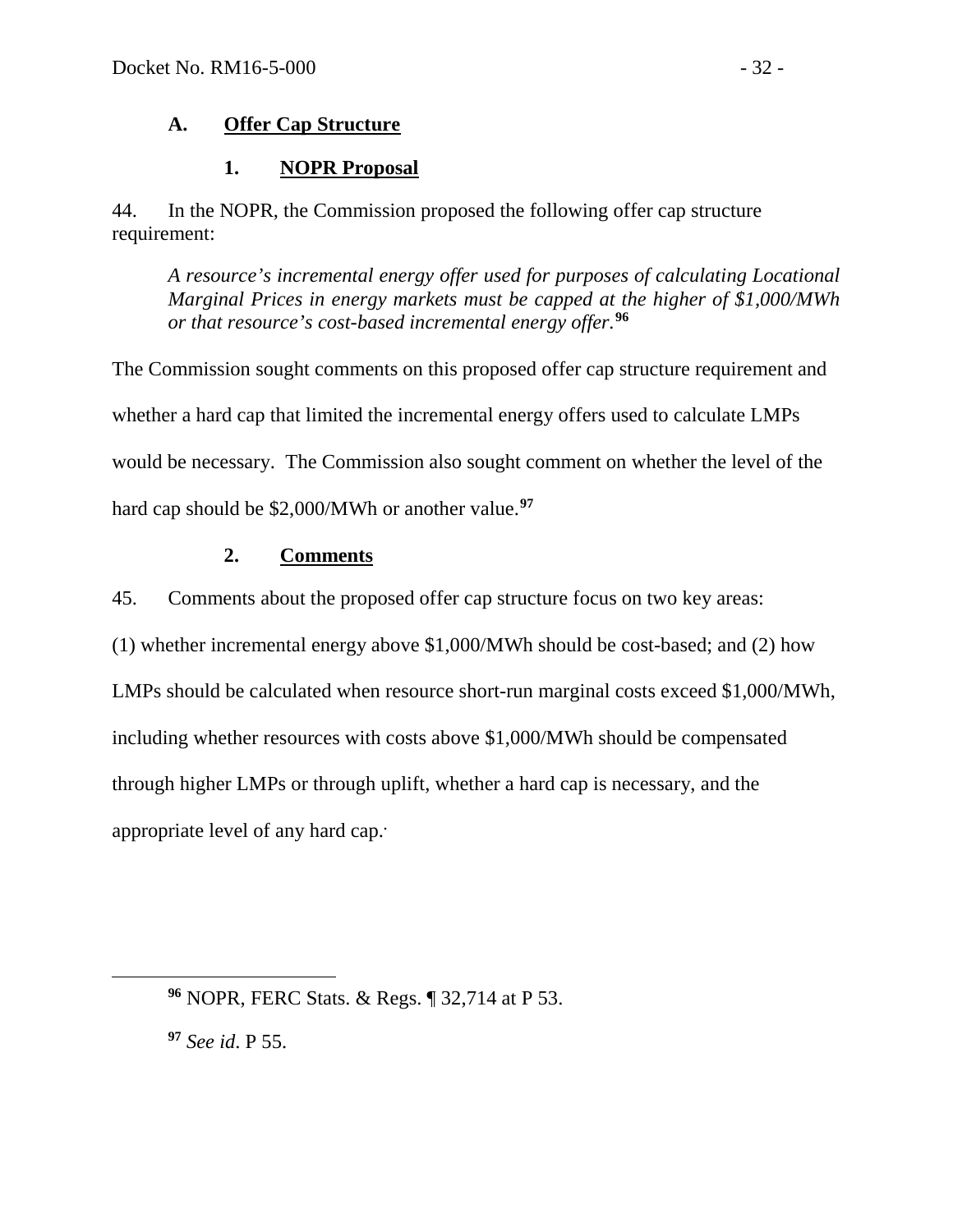## **a. Whether Incremental Energy Offers above \$1,000/MWh Should be Cost Based**

46. Commenters differed on the proposal to limit incremental energy offers above \$1,000/MWh to cost-based incremental energy offers. Some commenters support this proposal and argue that it is appropriate to limit incremental energy offers that are *not* cost-based to \$1,000/MWh as a backstop mitigation measure.**[98](#page-34-0)** As discussed further below,**[99](#page-34-1)** many commenters support the verification requirement proposed in the NOPR and stress that incremental energy offers above \$1,000/MWh must be cost-based incremental energy offers before such offers are eligible to calculate LMPs.**[100](#page-34-2)**

47. Regarding offer caps in general, MISO states that the offer cap is currently necessary because demand in RTO/ISO energy and ancillary service markets is inelastic and also because they serve as a safety net.**[101](#page-34-3)** MISO adds that offer caps should be set high enough so as not to interfere with valid market dynamics.**[102](#page-34-4)** NY Transmission

**<sup>99</sup>** *See infra* PP 100-101.

<span id="page-34-4"></span>**<sup>102</sup>** *Id*. at 7.

**<sup>98</sup>** MISO Comments at 7; NY Transmission Owners Comments at 2-3.

<span id="page-34-3"></span><span id="page-34-2"></span><span id="page-34-1"></span><span id="page-34-0"></span>**<sup>100</sup>** *See generally* NYISO Comments at 2; SCE Comments at 1-2; PG&E Comments at 3; NY Transmission Owners Comments at 3; Golden Spread Comments at 3; Delaware Commission Comments at 11; TAPS Comments at 12; NESCOE Comments at 3.

**<sup>101</sup>** MISO Comments at 7.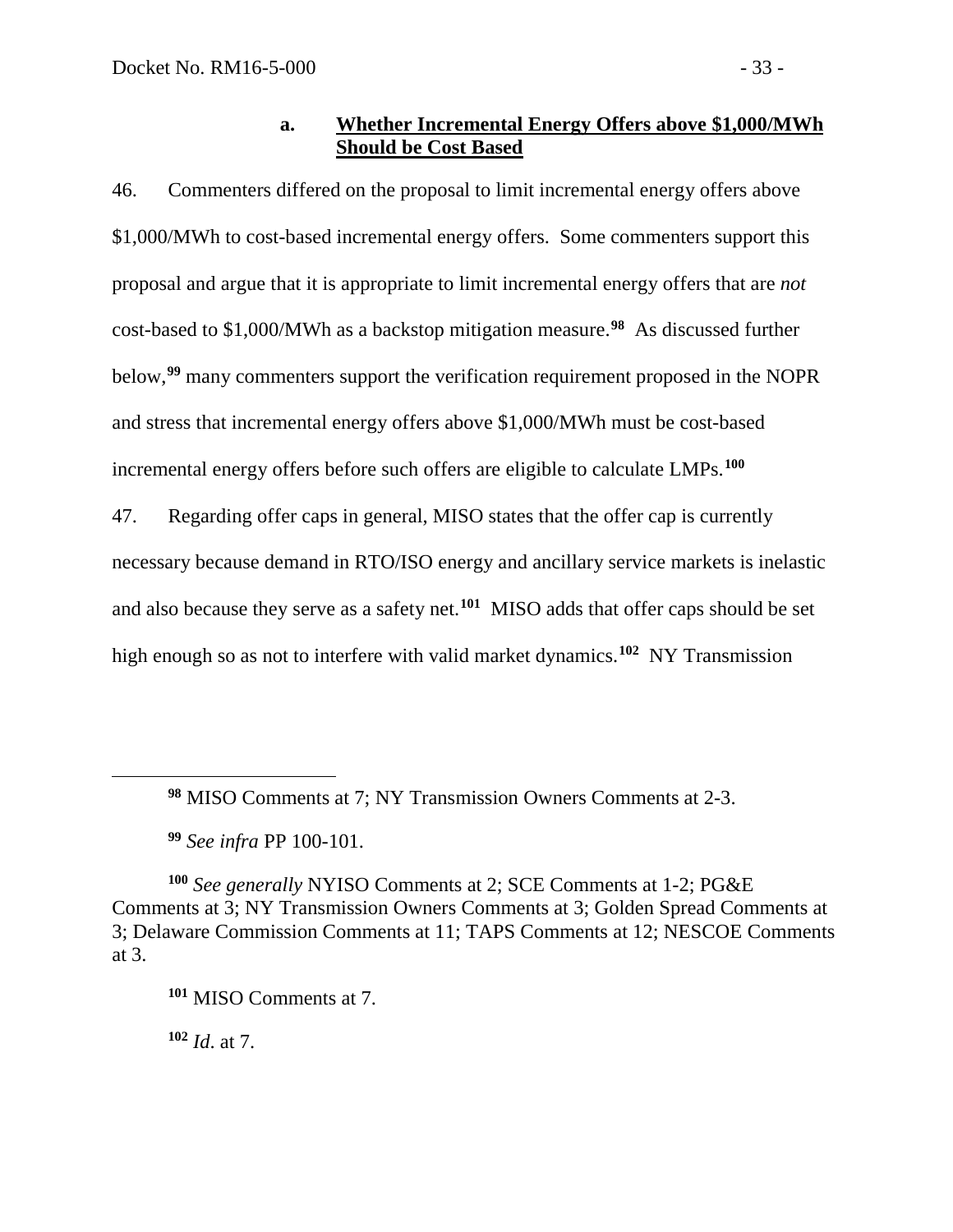Owners maintain that the \$1,000/MWh offer cap is an important backstop to protect consumers from the exercise of market power should mitigation fail.**[103](#page-35-0)**

48. Some commenters argue that the \$1,000/MWh threshold, above which a resource's incremental energy offer submitted to the RTO/ISO must be cost-based, is too high. The Delaware and New Jersey Commissions recommend that in PJM, all incremental energy offers above \$400/MWh be verified before such offers are eligible to set LMP,**[104](#page-35-1)** and the Pennsylvania Commission asks the Commission to carefully consider the threshold above which incremental energy offers are verified.**[105](#page-35-2)** The PJM Market Monitor states that there is no reason that \$1,000/MWh should be the dividing line between incremental energy offers that can include markups and incremental energy offers that must be cost-based, and that the threshold could be lowered to \$500/MWh in PJM noting that only 0.17 percent of all offers were above \$400/MWh in 2015.**[106](#page-35-3)** 49. Exelon states that while it supports removing the offer cap completely, if the Commission finds that incremental energy offers above a certain threshold must be cost-

**<sup>103</sup>** NY Transmission Owners Comments at 2-3.

<span id="page-35-3"></span><span id="page-35-2"></span><span id="page-35-1"></span><span id="page-35-0"></span>**<sup>104</sup>** Delaware Commission Comments at 4-7; New Jersey Commission Comments at 9.

**<sup>105</sup>** Pennsylvania Commission Comments at 10-13.

**<sup>106</sup>** PJM Market Monitor Comments at 2.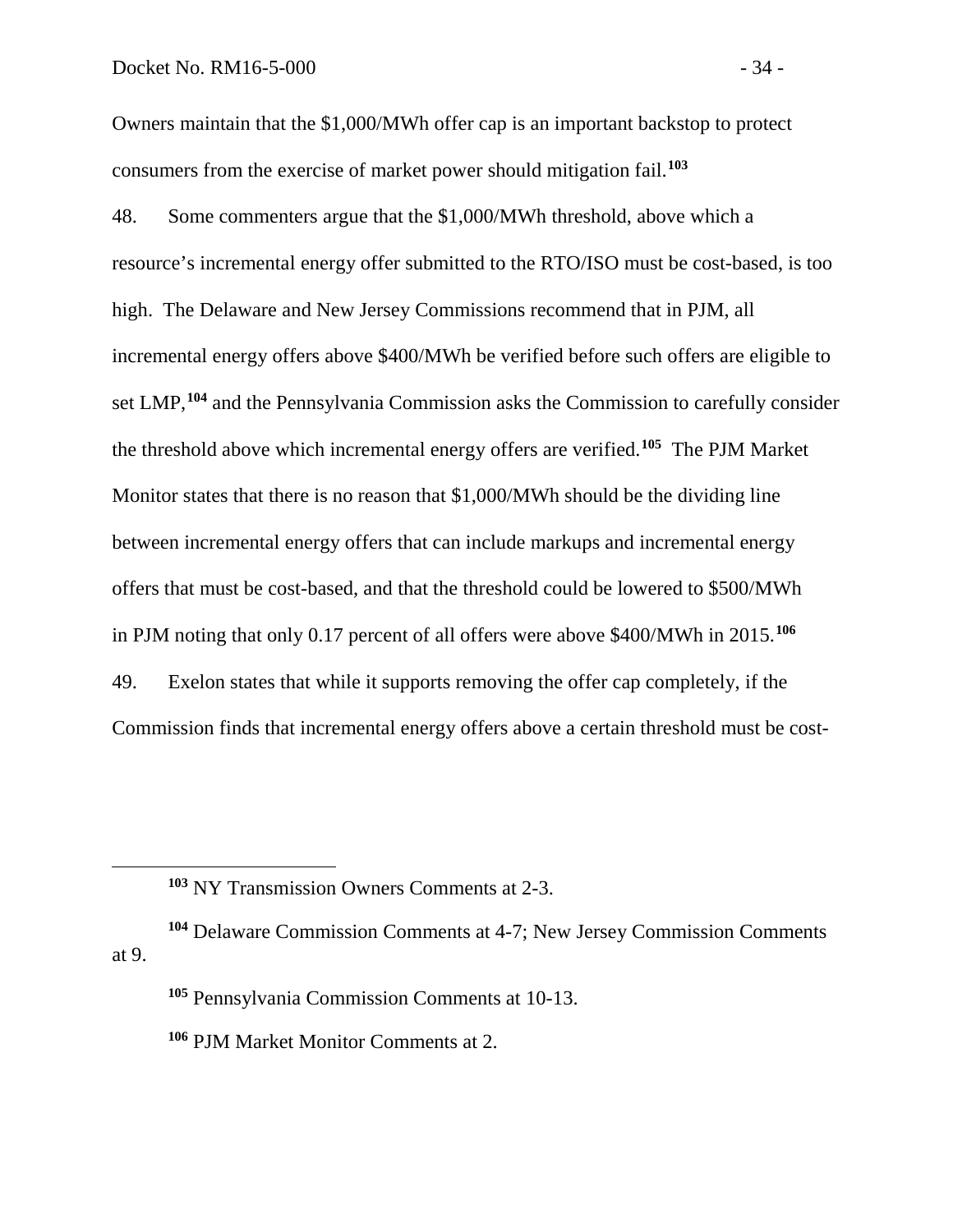based,**[107](#page-36-0)** Exelon recommends a \$2,000/MWh threshold which it states is above a recent fully supported cost-based incremental energy offer of \$1,724/MWh seen in PJM in 2014.**[108](#page-36-1)** Exelon also recommends that this threshold be reevaluated on a triennial basis to ensure it reflects market realities.**[109](#page-36-2)**

50. Other commenters support an absolute cap on the incremental energy offers, even if a resource's short-run marginal costs exceed that cap.**[110](#page-36-3)** Industrial Customers also claim that if incremental energy offers above \$1,000/MWh are permitted, resources would have no incentive to minimize their fuel costs because they would recover all of their costs if they were dispatched by the RTO/ISO.**[111](#page-36-4)** Potomac Economics states that resources should be prohibited from submitting incremental energy offers above \$2,000/MWh, and claims that without such an absolute cap, natural gas prices could be bid up to extraordinary levels.**[112](#page-36-5)**

**<sup>109</sup>** *Id*. at 10.

 $\overline{a}$ 

**<sup>110</sup>** Industrial Customers Comments at 10; Potomac Economics Comments at 7.

**<sup>111</sup>** Industrial Customers Comments at 19.

<span id="page-36-5"></span><span id="page-36-4"></span><span id="page-36-3"></span>**<sup>112</sup>** Potomac Economics Comments at 7. Potomac Economics is the external independent market monitor for NYISO, MISO, and ISO-NE. ISO-NE and NYISO also have internal Market Monitoring Units.

<span id="page-36-2"></span><span id="page-36-1"></span><span id="page-36-0"></span>**<sup>107</sup>** Exelon refers to this threshold as a "market-based offer cap." *See, e.g.*, Exelon Comments at 1, 7-10.

**<sup>108</sup>** Exelon Comments at 9-10.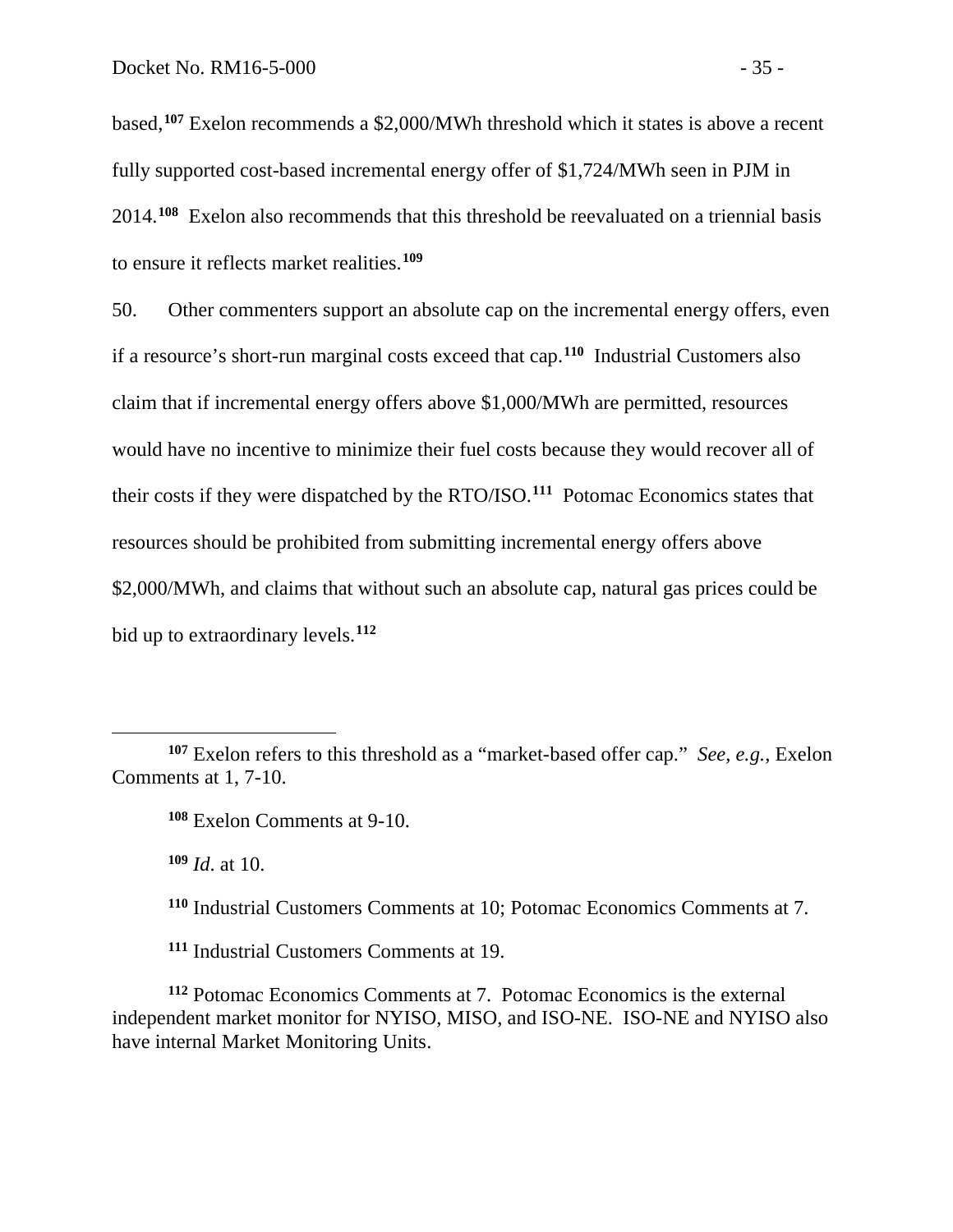51. However, several commenters state that resources should be able to submit incremental energy offers that reflect their short-run marginal costs, even if those offers exceed \$1,000/MWh.**[113](#page-37-0)** For example, CEA argues that it is prudent to modify current offer caps to allow resources to submit incremental energy offers above \$1,000/MWh when fuel and other inputs cause the marginal cost of production to exceed \$1,000/MWh.**[114](#page-37-1)** PJM Power Providers argue that raising the offer cap is important because it would allow energy clearing prices to reflect market conditions and provide stability to consumers and suppliers by eliminating the need for *ad hoc* waivers.**[115](#page-37-2)** 52. Some commenters argue that offer caps that limit the incremental energy offers that resources can submit should be increased**[116](#page-37-3)** or removed entirely.**[117](#page-37-4)** For example,

**<sup>114</sup>** CEA Comments at 3-4.

 $\overline{a}$ 

<span id="page-37-2"></span><span id="page-37-1"></span>**<sup>115</sup>** PJM Power Providers Comments at 1-2 (citing NOPR, FERC Stats. & Regs. ¶ 32,714 at PP 14, 16, 17).

<span id="page-37-3"></span>**<sup>116</sup>** API Comments at 3, 8, 13; Exelon Comments at 7; OMS Comments (on behalf of Public Utility Commission of Texas (Texas Commission), referring to MISO's \$1,000/MWh offer cap) at 3 n. 7; NEI Comments at 2, 4-5.

<span id="page-37-4"></span>**<sup>117</sup>** NEI Comments at 2, 4-5; Competitive Suppliers Comments at 4-5, 7, 13-15; Exelon Comments at 9-10.

<span id="page-37-0"></span>**<sup>113</sup>** *See generally* Competitive Suppliers Comments at 12-14; Dominion Comments at 3-4; EEI Comments at 3-4; Golden Spread Comments at 1; MISO Comments at 6; NY Transmission Owners Comments at 3; OMS Comments at 3; PJM/SPP Comments at 6; PJM Market Monitor Comments at 1; Six Cities Comments at 2.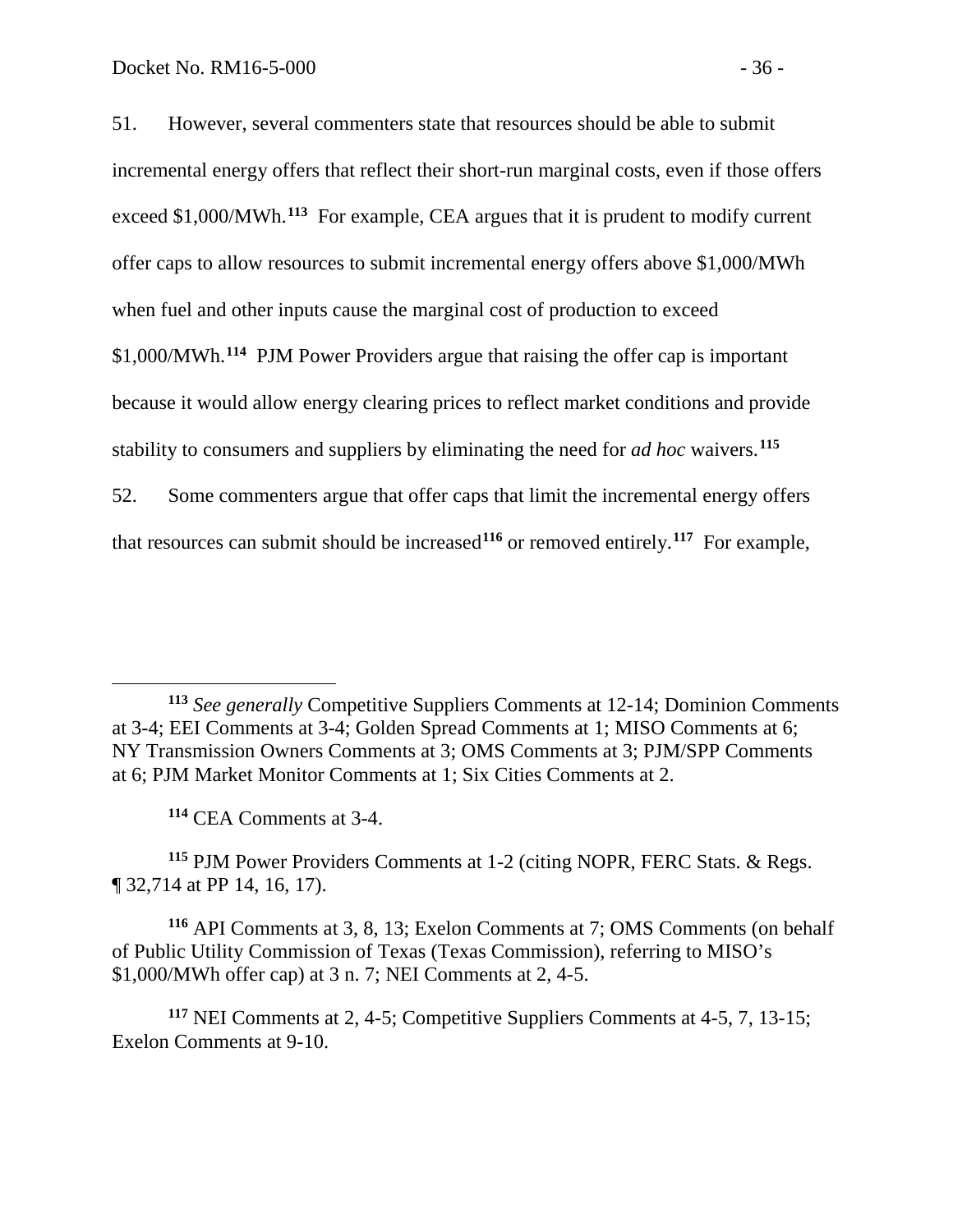API and the Texas Commission argue that the offer cap should be raised significantly.**[118](#page-38-0)** The Texas Commission asserts that MISO's offer cap should be raised significantly to provide greater assurance of resource adequacy, reduce administrative complexity, and minimize uplift charges.**[119](#page-38-1)**

53. MISO states that it does not oppose the NOPR proposal to revise the offer cap because the proposal will allow market clearing prices to more accurately reflect the true marginal cost of production while protecting consumers from the effects of manipulation and improving price transparency, and the proposal should also reduce uplift payments.**[120](#page-38-2)** However, MISO urges the Commission to consider whether the offer cap proposal in the NOPR is an appropriate long-term approach and states that it could support a gradual relaxation of offer caps to allow market forces to respond accordingly.**[121](#page-38-3)**

54. PJM Power Providers assert that resources should be able to submit cost-based incremental energy offers that reflect all short-run marginal costs.**[122](#page-38-4)** Competitive Suppliers and Exelon argue that the offer cap should be removed entirely, or raised to

<span id="page-38-3"></span>**<sup>121</sup>** *Id*. at 7.

<span id="page-38-2"></span><span id="page-38-1"></span><span id="page-38-0"></span>**<sup>118</sup>** API Comments at 3, 8, 13; OMS Comments (on behalf of Texas Commission) at 3 n.7.

**<sup>119</sup>** OMS Comments (on behalf of Texas Commission) at 3 n.7.

**<sup>120</sup>** MISO Comments at 6.

<span id="page-38-4"></span>**<sup>122</sup>** PJM Power Providers Comments at 2.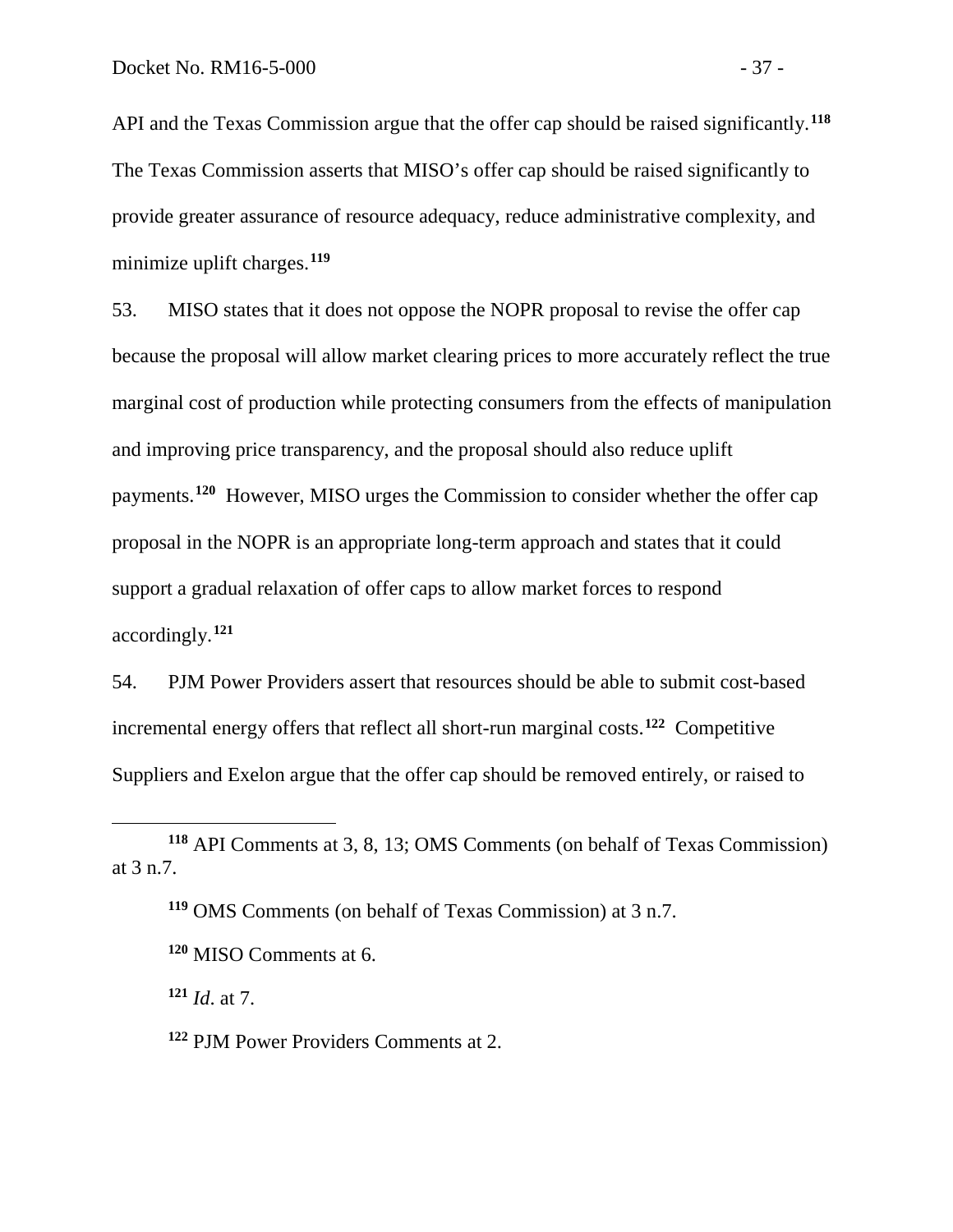avoid adverse impacts on the market.**[123](#page-39-0)** According to Competitive Suppliers, significant improvements in electricity markets and market monitoring have occurred since the \$1,000/MWh offer cap was put in place nearly 20 years ago.**[124](#page-39-1)** Competitive Suppliers also argue that, given these improvements, the offer cap should be removed, or if that approach is not taken, the verification process should involve minimal distortions.**[125](#page-39-2)**

## **b. How LMPs Should Be Calculated When Resource Short-Run Marginal Costs Exceed \$1,000/MWh**

55. Several commenters discuss how LMPs should be calculated when resource shortrun marginal costs exceed \$1,000/MWh, with some commenters arguing that LMPs should rise to reflect the marginal cost of production and others arguing that resources with short-run marginal costs above \$1,000/MWh should be compensated outside of the market through uplift rather than through higher LMPs. Commenters also discuss the need for a hard cap and the appropriate level for any hard cap.

## **i. Whether to Compensate Resources With Costs Above \$1,000/MWh Through Uplift or Higher LMPs**

56. As noted above,**[126](#page-39-3)** several commenters state that incremental energy offers above \$1,000/MWh should be used to calculate LMPs because the resulting LMPs will better

**<sup>125</sup>** *Id*. at 4-5.

<span id="page-39-2"></span><span id="page-39-1"></span><span id="page-39-0"></span> $\overline{a}$ 

<span id="page-39-3"></span>**<sup>126</sup>** *See supra* P 17.

**<sup>123</sup>** Competitive Suppliers Comments at 4-5, 8, 14; Exelon Comments at 10.

**<sup>124</sup>** Competitive Suppliers Comments at 8, 14-15.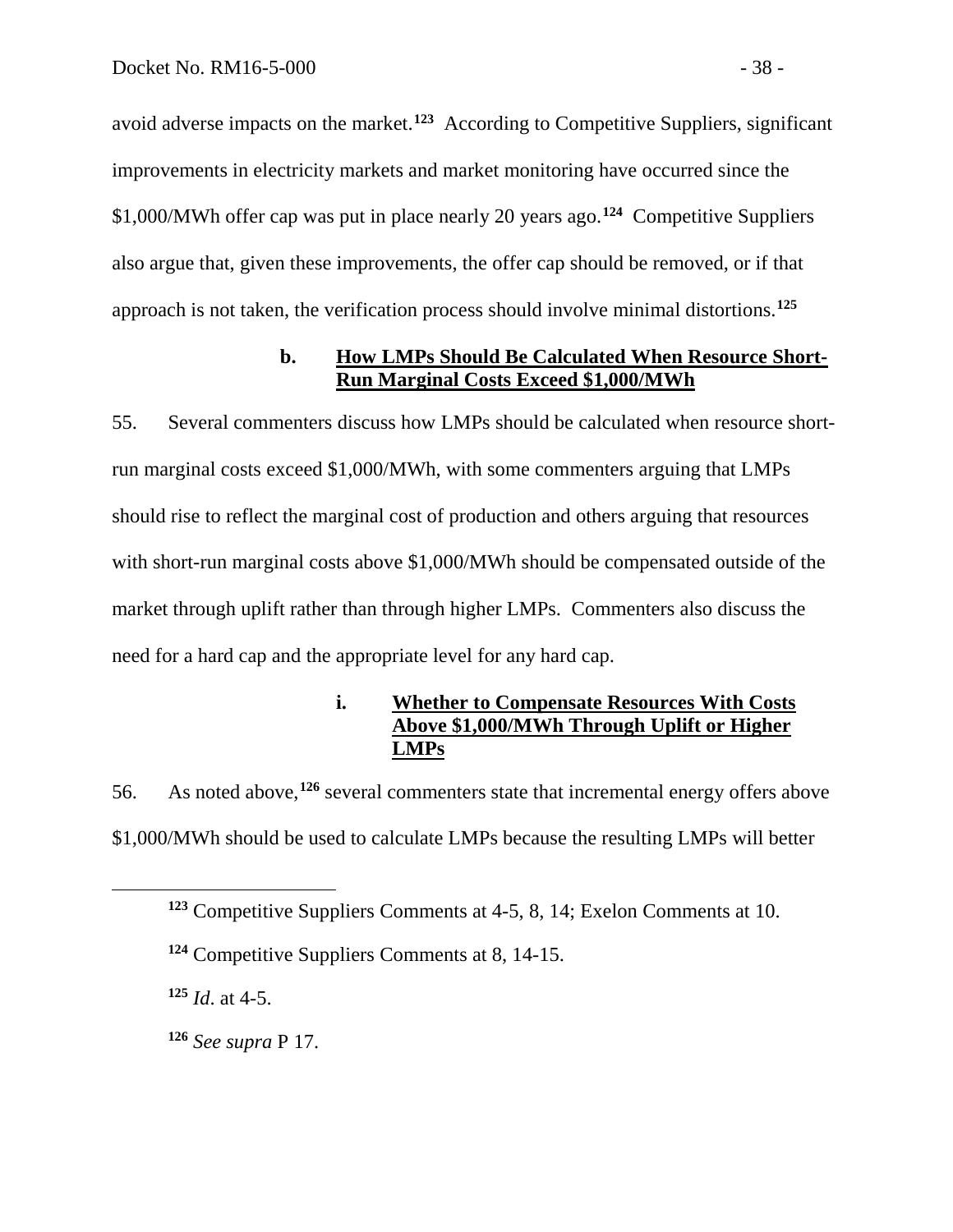reflect the marginal costs of production.**[127](#page-40-0)** MISO states that permitting cost-based incremental energy offers above \$1,000/MWh to set LMPs should improve price transparency and should reduce uplift payments.**[128](#page-40-1)** EEI states that competitive wholesale electricity markets should provide accurate price signals and that cost-based incremental energy offers above \$1,000/MWh should be used to calculate LMPs because LMPs should reflect the marginal cost of operating the system, which will promote efficient operation, resource accuracy, and result in savings for consumers.**[129](#page-40-2)**

57. However, other commenters argue that incremental energy offers above

\$1,000/MWh, even if they are cost-based, should not be able to set LMP.**[130](#page-40-3)** For example, Industrial Customers argue that letting incremental energy offers set LMP would be a windfall to resources.<sup>[131](#page-40-4)</sup> Many commenters argue that uplift or temporary waivers should be used to account for instances when resources' short-run marginal costs

**<sup>128</sup>** MISO Comments at 6.

 $\overline{a}$ 

**<sup>129</sup>** EEI Comments at 3-4.

<span id="page-40-4"></span><span id="page-40-3"></span><span id="page-40-2"></span><span id="page-40-1"></span>**<sup>130</sup>** APPA, NRECA, and AMP Comments at 8-10; Industrial Customers Comments at 9; NY Department of State Comments at 3; ODEC Comments at 3; PJM Joint Consumer Advocates Comments at 5; TAPS Comments at 5-6; Steel Producers' Alliance Comments at 3.

**<sup>131</sup>** Industrial Customers Comments at 9.

<span id="page-40-0"></span>**<sup>127</sup>** CEA Comments at 3-4; Competitive Suppliers Comments at 9-13; EEI Comments at 3; Exelon Comments at 5-7; Powerex Comments at 6; PJM Providers Group Comments at 2; Golden Spread Comments at 1; MISO Comments at 6; PJM/SPP Comments at 1-2.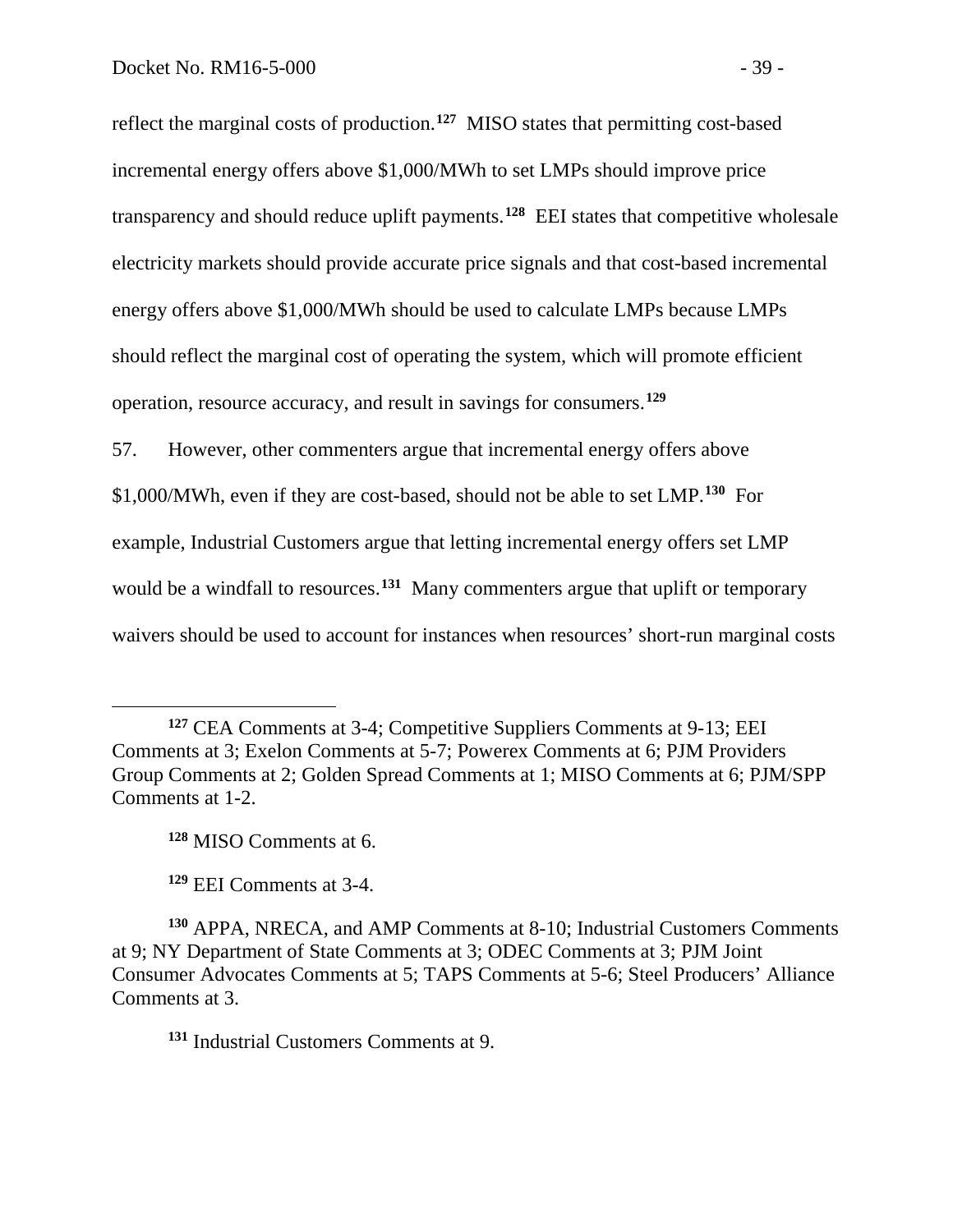exceed the offer cap. Some commenters argue that rather than letting incremental energy offers above \$1,000/MWh set LMP, resources with costs above the \$1,000/MWh offer cap should be compensated through uplift.**[132](#page-41-0)** For example, the New York Commission argues that an uplift mechanism could ensure that generators can recover all short-run marginal costs.**[133](#page-41-1)** KEPCo/NCEMC asserts that if cost-based incremental energy offers above \$1,000/MWh are based on inaccurate fuel cost estimates, there may be no means of remedying the effects on the markets.**[134](#page-41-2)** KEPCo/NCEMC add that uplift is a more cost effective way to ensure both resource cost recovery and just and reasonable prices.**[135](#page-41-3)** Industrial Customers assert that uplift is preferable to using incremental energy offers above \$1,000/MWh to calculate LMP because uplift payments ensure cost recovery and can be limited to the resources that are necessary to balance supply and demand, rather than compensating all resources.**[136](#page-41-4)**

**<sup>133</sup>** New York Commission Comments at 6-7.

<span id="page-41-2"></span>**<sup>134</sup>** KEPCo/NCEMC Comments at 4.

<span id="page-41-3"></span>**<sup>135</sup>** *Id*. at 4.

 $\overline{a}$ 

<span id="page-41-4"></span>**<sup>136</sup>** Industrial Customers Comments at 8-9.

<span id="page-41-1"></span><span id="page-41-0"></span>**<sup>132</sup>** APPA, NRECA, and AMP Comments at 8, 13-14, 16; Industrial Customers Comments at 8-9, 23-24; KEPCo/NCEMC Comments at 4; TAPS Comments at 5-6; New York Commission Comments at 6-7; SPP Market Monitor Comments at 2, 4, 6-7; Industrial Energy Consumers Comments at 2.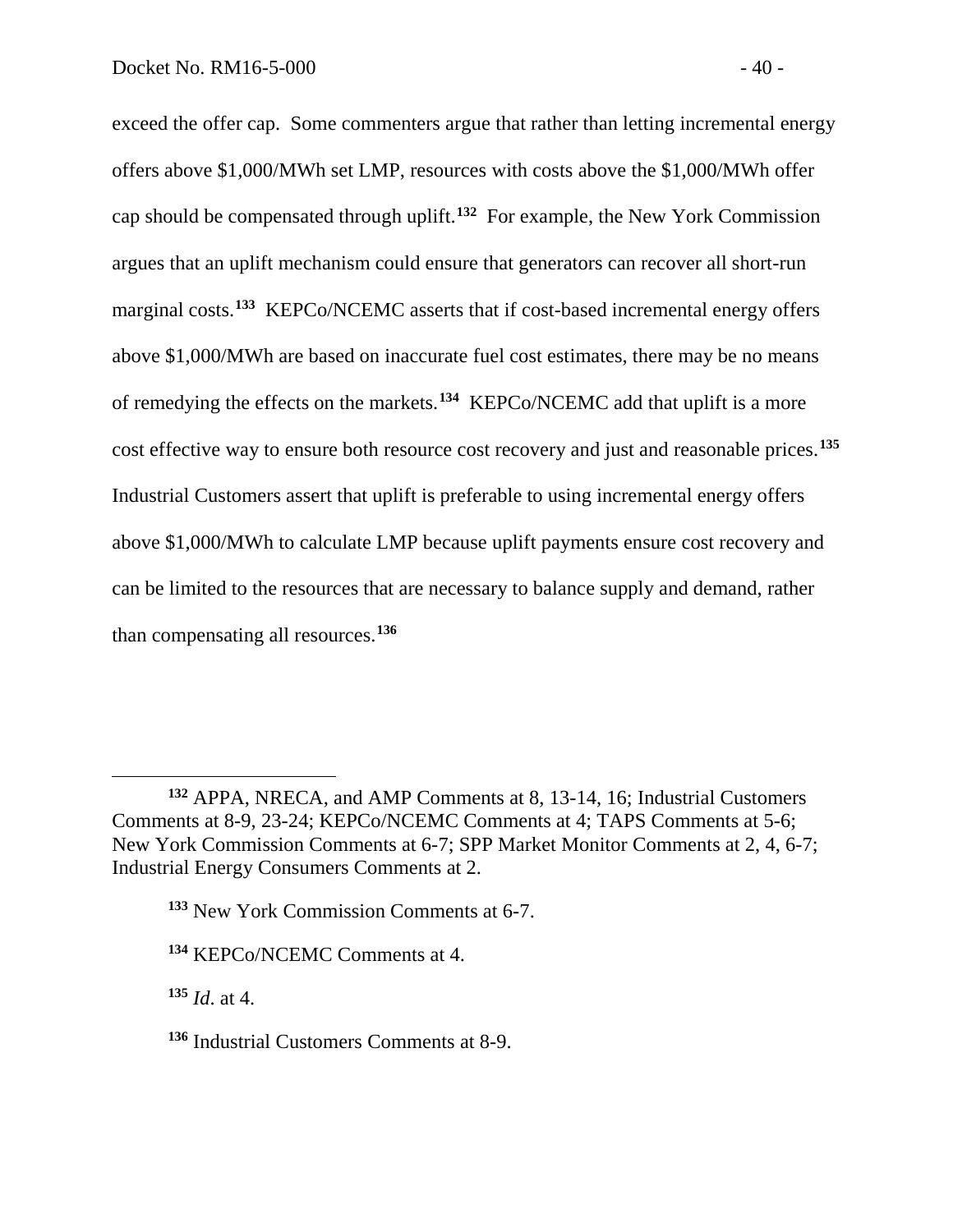58. Comments differ on the need for a hard cap that would limit the incremental energy offers RTOs/ISOs use to calculate LMPs, a limit referred to herein as a hard cap. Many commenters support a hard cap,**[137](#page-42-0)** and some argue that a hard cap serves as an important backstop mitigation measure to address concerns about the competitiveness of natural gas markets or as a means to protect consumers from unreasonably high LMPs.**[138](#page-42-1)** 59. CAISO, ISO-NE, and NYISO support a hard cap. CAISO asserts that, assuming it were able to verify cost-based offers above \$1,000/MWh, a hard cap is necessary if the Commission permits resources to submit incremental energy offers above \$1,000/MWh.**[139](#page-42-2)** CAISO adds that a hard cap may help mitigate price spikes in fuel markets.**[140](#page-42-3)** ISO-NE supports a hard cap established at a fixed level and argues that any new offer cap should be imposed in a straightforward manner such that market participants know the level of the offer cap with certainty when making advance fuel

<span id="page-42-0"></span>**<sup>137</sup>** ISO-NE Comments at 3; ISO-NE Market Monitor Comments at 12; Joseph Margolies Comments at 8; NYISO Comments at 7; SPP Market Monitor Comments at 2, 13; TAPS Comments at 7.

<span id="page-42-1"></span>**<sup>138</sup>** Direct Energy Comments at 3-5; Industrial Customers Comments at 12; ISO-NE Comments at 3; Joseph Margolies Comments at 3; Potomac Economics Comments at 7; NY Department of State Comments at 3; TAPS Comments at 7.

<span id="page-42-3"></span><span id="page-42-2"></span>**<sup>139</sup>** CAISO Comments at 10. As noted in P 20, *supra*, CAISO opposes raising CAISO's current \$1,000/MWh offer cap.

**<sup>140</sup>** *Id*. at 10. CAISO refers to the hard cap as a "secondary hard cap."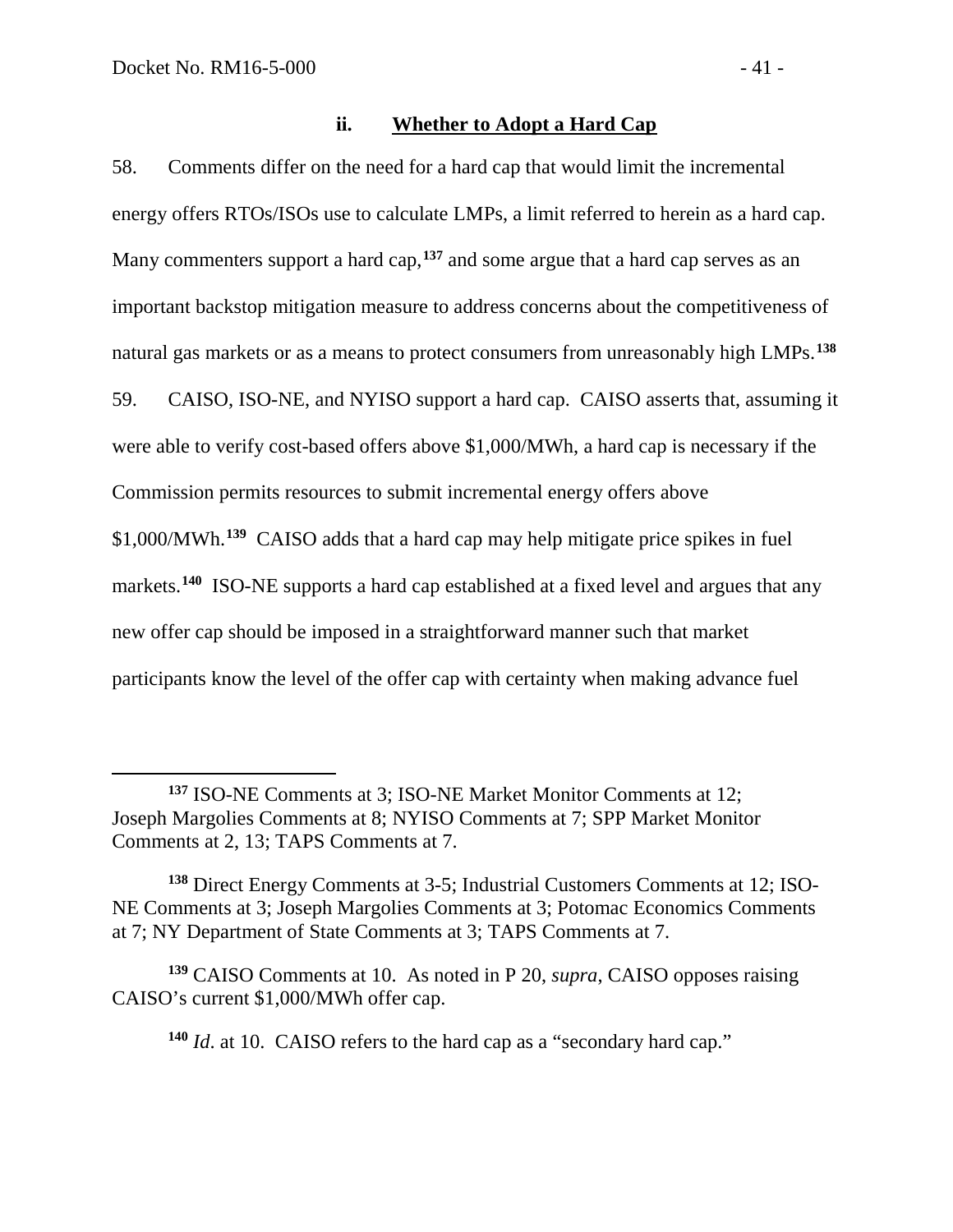supply arrangements.**[141](#page-43-0)** NYISO asserts that a hard cap will protect the market from the inadvertent submission of offers above the cap, create bounds for offers that are difficult to verify, and prevent potential attempts to exercise market power that are not otherwise addressed by existing mitigation rules.**[142](#page-43-1)** While MISO takes no position on a hard cap as discussed further below,**[143](#page-43-2)** MISO states that a hard cap is easier to integrate with other market design elements because it is more challenging to establish the appropriate levels for other market elements, such as MISO's Operating Reserve and Transmission Constraint demand curves, without a hard cap because the maximum incremental energy offers would not be limited to a pre-defined value.**[144](#page-43-3)**

60. Potomac Economics, and the ISO-NE and PJM market monitors stress the need for the hard cap to address concerns about uncompetitive conditions in natural gas markets when natural gas supplies are scarce.**[145](#page-43-4)** Potomac Economics contends that during natural gas shortages, natural gas markets have two dominant customer types: local gas distribution companies and natural gas generators.**[146](#page-43-5)** Potomac Economics

**<sup>143</sup>** *See infra* P 69.

<span id="page-43-1"></span><span id="page-43-0"></span> $\overline{a}$ 

**<sup>144</sup>** MISO Comments at 13.

<span id="page-43-5"></span><span id="page-43-4"></span><span id="page-43-3"></span><span id="page-43-2"></span>**<sup>145</sup>** ISO-NE Market Monitor Comments at 13-14; Potomac Economics Comments at 7; PJM Market Monitor Comments at 4.

**<sup>146</sup>** Potomac Economics Comments at 7.

**<sup>141</sup>** ISO-NE Comments at 2-3.

**<sup>142</sup>** NYISO Comments at 8.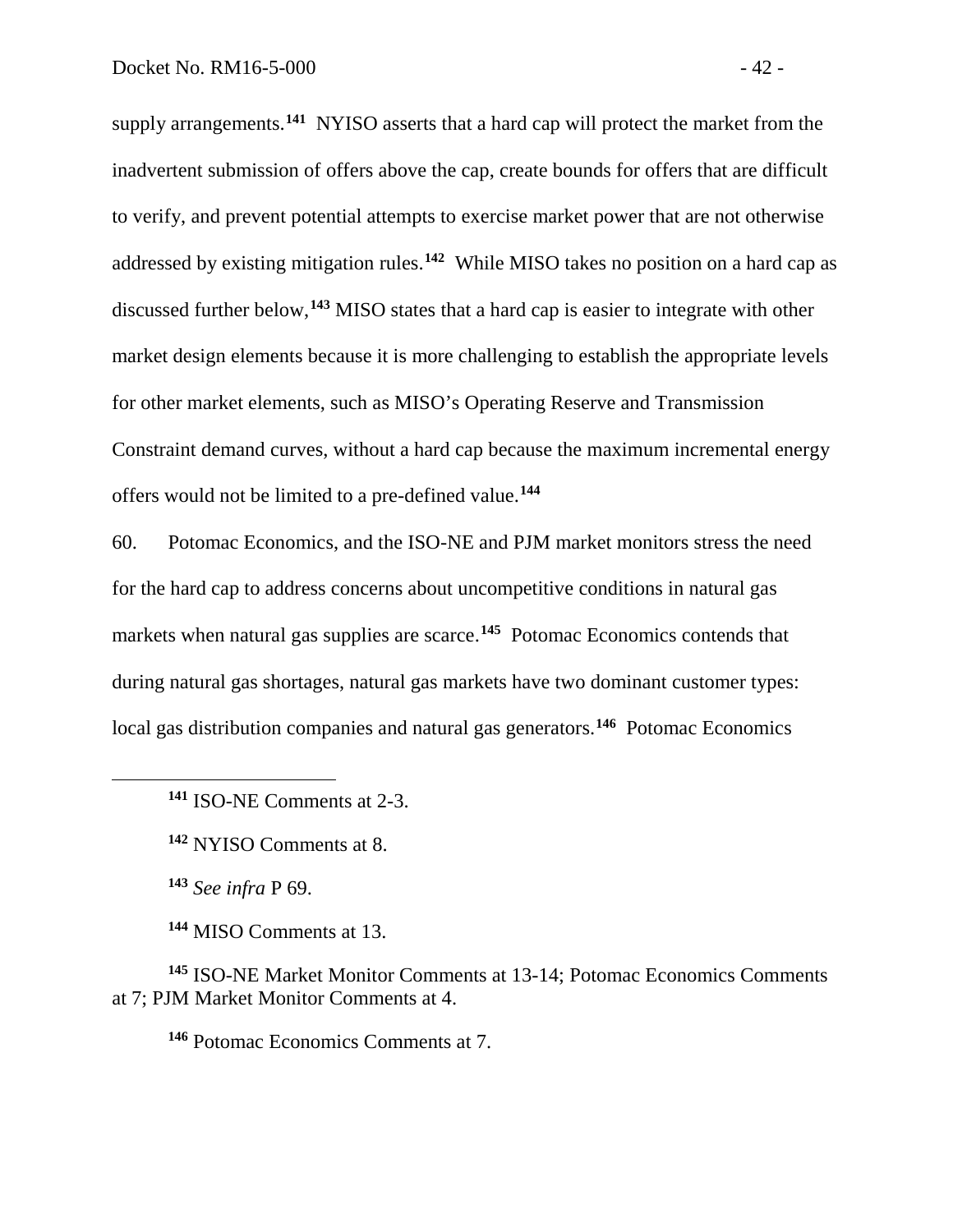states that natural gas generators are frequently the marginal buyers since local gas distribution companies will not interrupt supply to their customers at any price. Potomac Economics asserts that without a hard cap, natural gas prices could be bid up to extraordinary levels because local distribution companies are guaranteed to recover their cost, regardless of how high.**[147](#page-44-0)** The PJM Market Monitor also states that verticallyintegrated utilities with a gas marketing function could have the incentive to exercise market power in natural gas markets during extreme conditions in an effort to exercise market power in electricity markets.**[148](#page-44-1)**

61. The ISO-NE Market Monitor also asserts that natural gas markets lack structural measures to prevent the exercise of market power. According to the ISO-NE Market Monitor, the offer cap in electricity markets can impact prices in natural gas markets when natural gas supplies are scarce because natural gas resources, particularly resources with must-offer requirements, are the marginal customers in natural gas markets and thus have a significant impact on natural gas prices.**[149](#page-44-2)**

62. Although the PJM Market Monitor argues that, in the absence of market power, there should be no absolute cap on the short-run marginal costs reflected in an

<span id="page-44-0"></span>**<sup>147</sup>** *Id*.

<span id="page-44-1"></span>**<sup>148</sup>** PJM Market Monitor Comments at 4.

<span id="page-44-2"></span>**<sup>149</sup>** ISO-NE Market Monitor Comments at 13-14.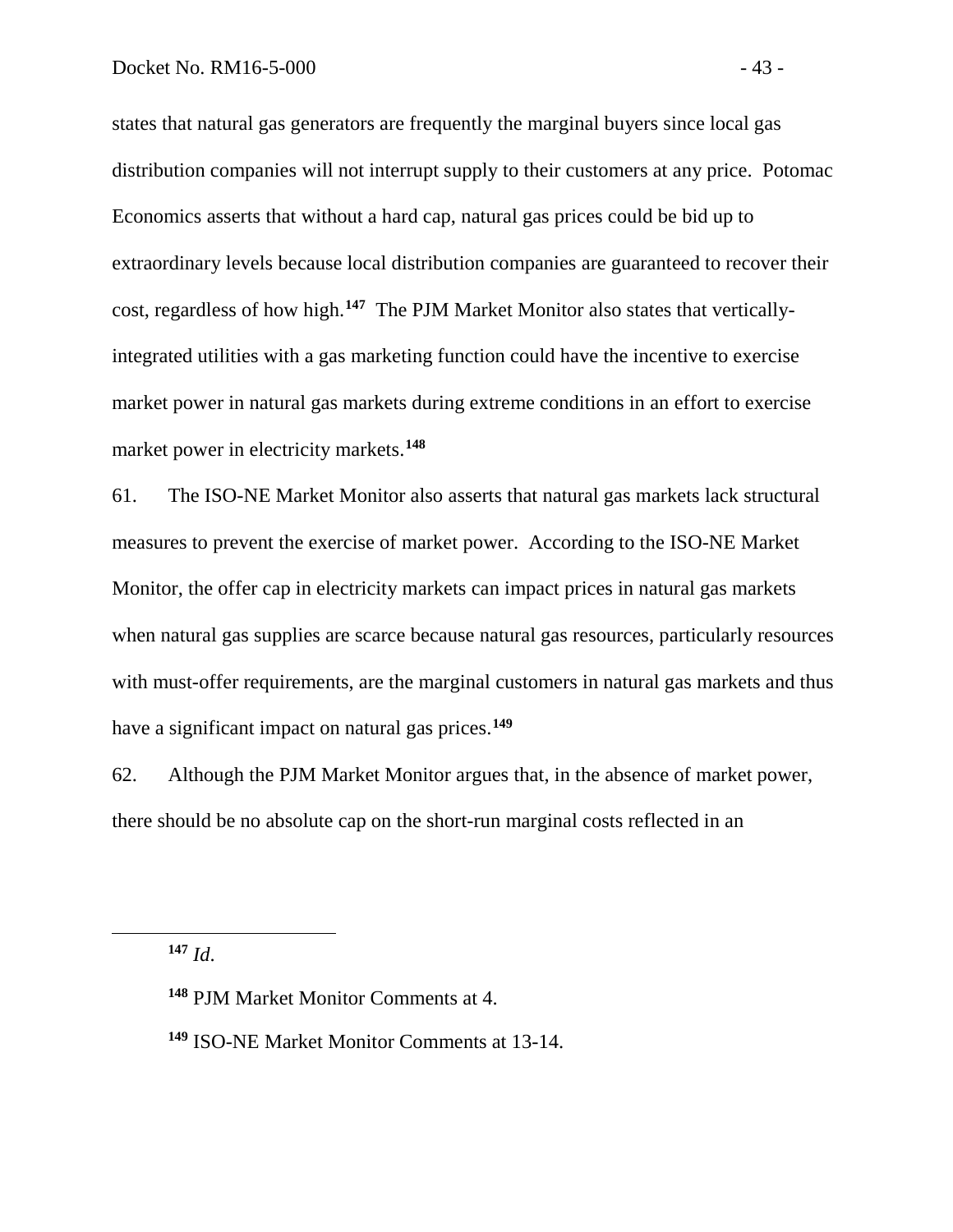incremental energy offer,**[150](#page-45-0)** the PJM Market Monitor opines that the removal of hard caps in electricity markets should be considered in light of the competitiveness of natural gas markets. The PJM Market Monitor asserts that it is essential that market participants have confidence in the competitiveness of natural gas markets before removing hard caps in electricity markets.**[151](#page-45-1)**

63. The ISO-NE, PJM, and SPP market monitors also explain that when natural gas supplies are scarce, open exchanges for natural gas, such as the Intercontinental Exchange (ICE), tend to have low liquidity and wide bid-ask spreads. These market monitors state that it can be difficult to verify the short-run marginal cost of natural gas resources during periods when open natural gas exchanges have low liquidity because natural gas resources may purchase natural gas bilaterally rather than through the exchanges, and therefore the bid and ask spreads and settled transactions observed on the open exchanges may not represent the costs of the natural gas resources that make bilateral natural gas purchases. Furthermore, when liquidity in the open exchanges is low and the bid-ask spreads are wide, the ISO-NE, PJM, and SPP market monitors explain that there may be little basis on which to verify a resource's natural gas procurement costs.**[152](#page-45-2)**

**<sup>150</sup>** PJM Market Monitor Comments at 1.

**<sup>151</sup>** *Id*. at 4.

<span id="page-45-2"></span><span id="page-45-1"></span><span id="page-45-0"></span>**<sup>152</sup>** ISO-NE Market Monitor Comments at 8; PJM Market Monitor Comments at 6; SPP Market Monitor Comments at 7.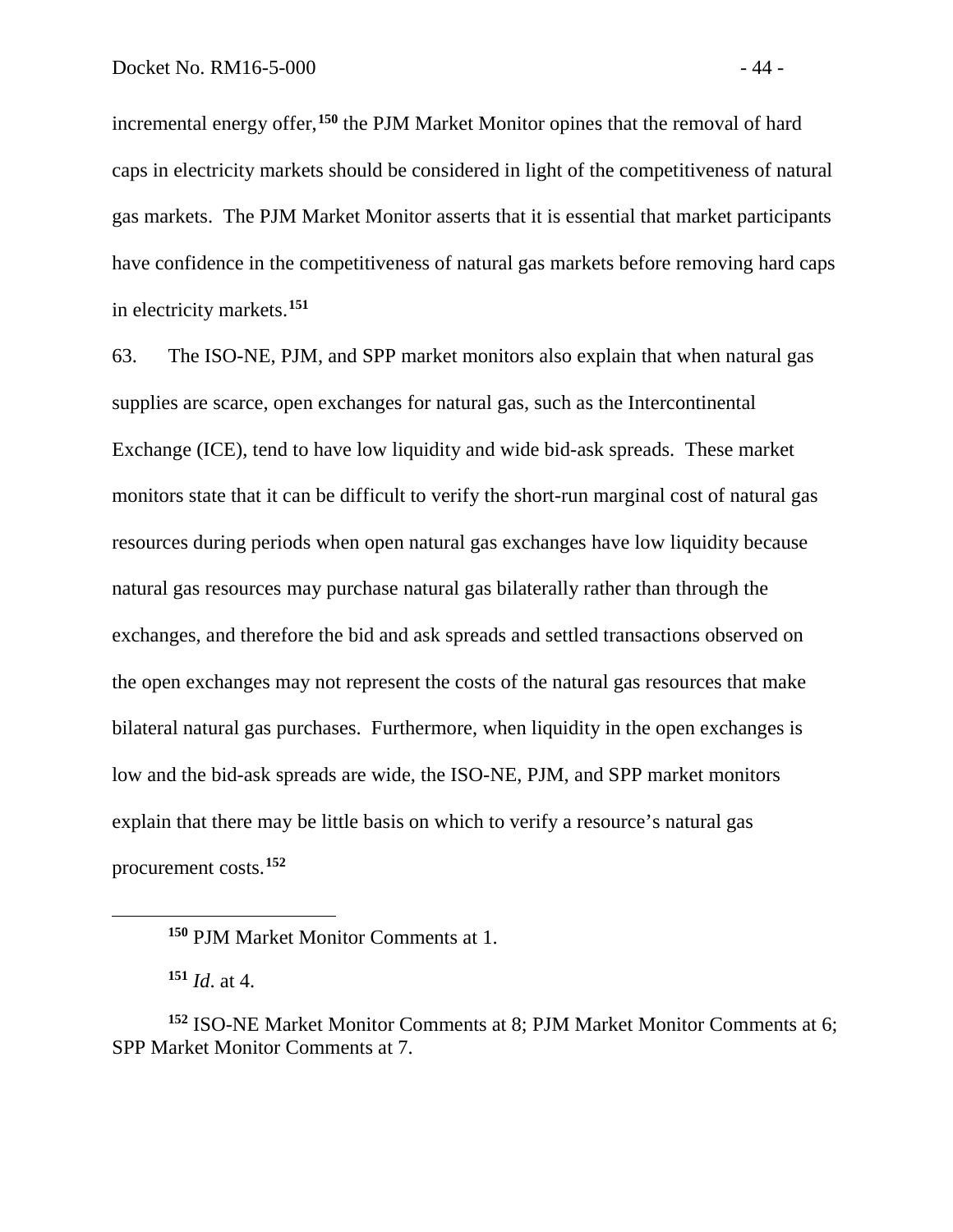64. The New Jersey Commission and NY Transmission Owners also argue that a hard cap is necessary to address issues related to the interactions between the gas and electricity markets.**[153](#page-46-0)** NY Transmission Owners explains that resource owners with costs above \$1,000/MWh that also own infra-marginal resources may benefit from paying more for natural gas which in turn increases LMPs and thus the revenues that infra-marginal resources receive.**[154](#page-46-1)** NY Transmission Owners further states that it will be difficult for market monitors to ascertain whether the price a resource has paid for natural gas reflects its expectations about the electricity market or an attempt to impact LMPs, and suggests that a hard cap can address these issues.**[155](#page-46-2)** The New Jersey Commission similarly states that, absent a hard cap, market power in natural gas markets could drive up cost-based incremental energy offers in electricity markets and increase LMPs.**[156](#page-46-3)**

65. The SPP Market Monitor states that it would prefer to maintain SPP's existing \$1,000/MWh offer cap, but if it is to be revised, it would prefer a new fixed hard cap to

**<sup>155</sup>** *Id*.

<span id="page-46-2"></span><span id="page-46-1"></span><span id="page-46-0"></span>**<sup>153</sup>** NY Transmission Owners Comments at 3-4; New Jersey Commission Comments at 9.

**<sup>154</sup>** NY Transmission Owners Comments at 4.

<span id="page-46-3"></span>**<sup>156</sup>** New Jersey Commission Comments at 9.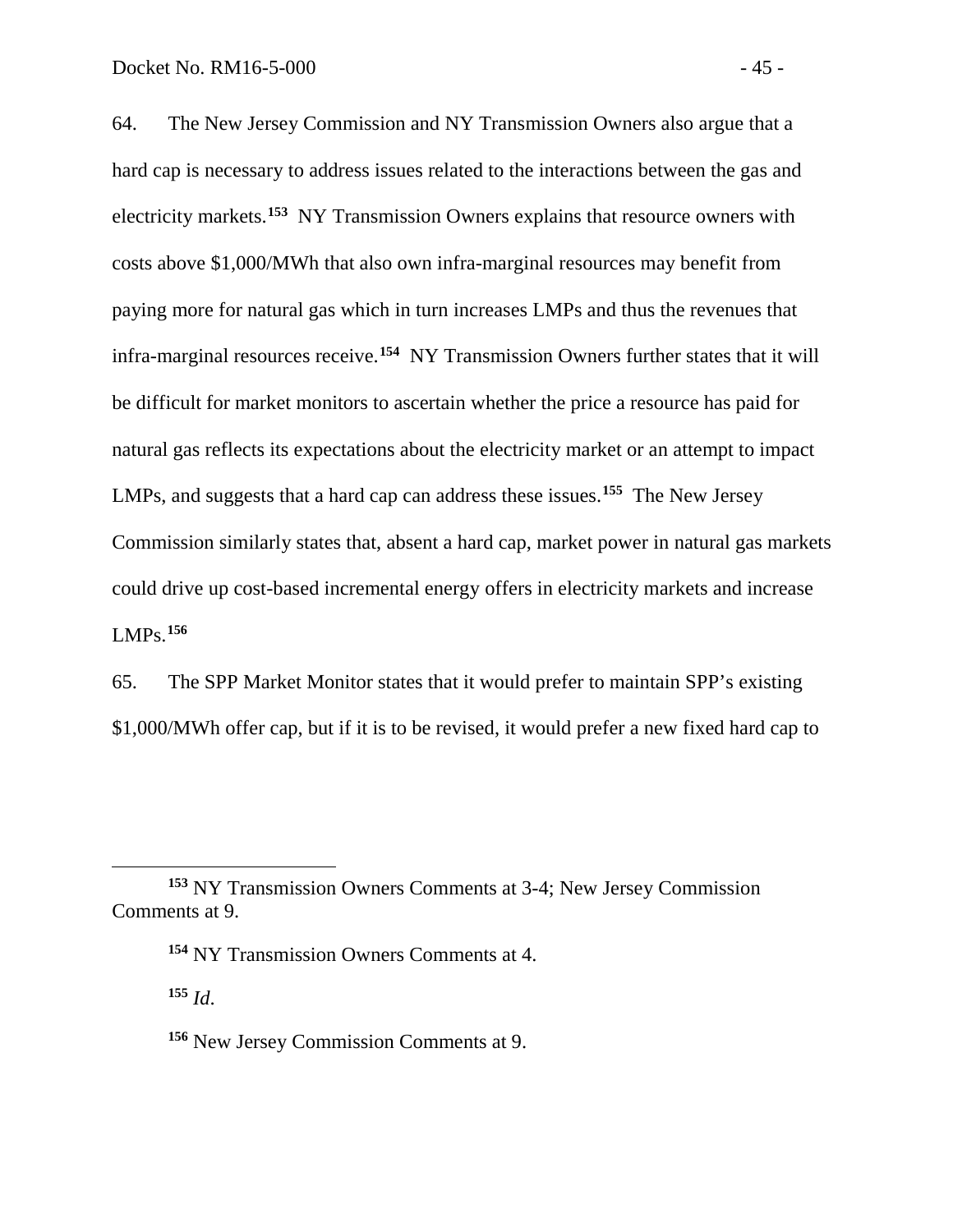serve as a backstop market power mitigation measure during periods of market anomalies when existing measures may fail to protect consumers.**[157](#page-47-0)**

66. Comments from other stakeholders generally support a hard cap to protect customers against market power abuse.**[158](#page-47-1)** For example, the Ohio Commission asserts that if the Commission does not require PJM and the PJM Market Monitor to jointly review these cost-based energy offers, the \$2,000/MWh hard cap in PJM should remain to protect against market power concerns and unverified price increases.**[159](#page-47-2)** Industrial Customers argue that the offer cap works in tandem with market power mitigation measures to prevent excessive prices when supplies are tight given that demand is inelastic.**[160](#page-47-3)**

67. Some commenters argue that a hard cap is necessary to protect customers from unjust and unreasonable prices resulting from market aberrations or other events when RTOs/ISOs fail to function properly.**[161](#page-47-4)** For example, TAPS asserts that removing the offer cap entirely would result in the Commission failing to meet its statutory duty to

**<sup>157</sup>** SPP Market Monitor Comments at 6, 13.

<span id="page-47-2"></span><span id="page-47-1"></span><span id="page-47-0"></span>**<sup>158</sup>** *See generally* Direct Energy Comments at 4-5; Ohio Commission Comments at 6-7; Industrial Customers Comments at 10-11; TAPS Comments at 8-10; New Jersey Commission Comments at 7.

**<sup>159</sup>** Ohio Commission Comments at 6-7.

<span id="page-47-3"></span>**<sup>160</sup>** Industrial Customers Comments at 10-11.

<span id="page-47-4"></span>**<sup>161</sup>** TAPS Comments at 8-9; Industrial Customers Comments at 19-20.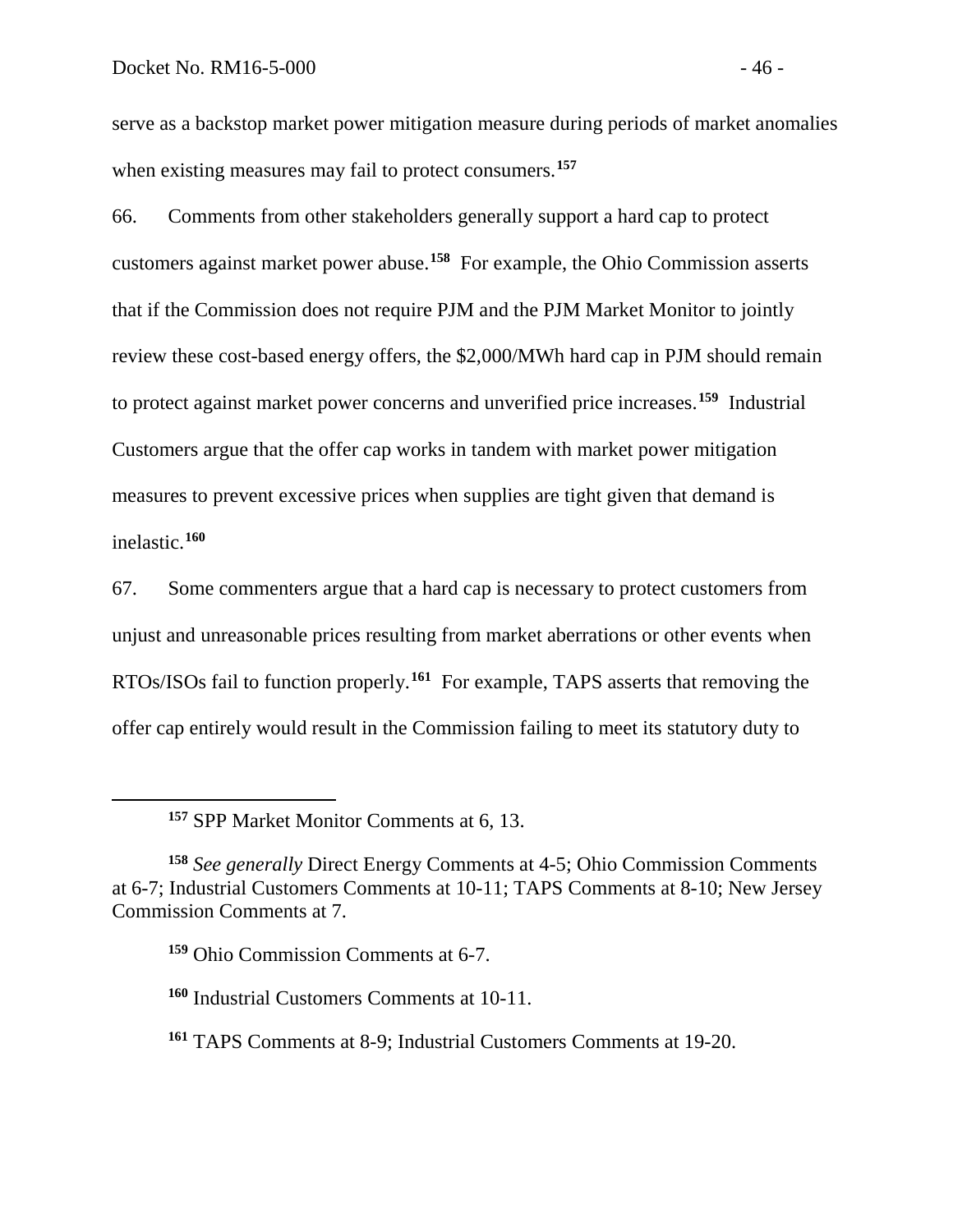protect against excessive prices, **[162](#page-48-0)** and it argues that the hard cap provides crucial damage control to shield consumers from unreasonably high prices.**[163](#page-48-1)** Industrial Customers argue that the hard cap helps discipline generator fuel procurement costs, stating that full cost recovery would significantly reduce incentives for generators to minimize their costs if these costs can be passed on to consumers.**[164](#page-48-2)**

68. Commenters opposed to the inclusion of a hard cap on offers used to calculate LMPs generally argue that any cap would artificially suppress LMPs and increase uplift payments.**[165](#page-48-3)** PJM/SPP state that there should not be a hard cap on cost-based offers used to calculate LMPs provided that appropriate verification processes are in place to ensure cost-based incremental offers reflect legitimate costs.**[166](#page-48-4)** PJM/SPP also assert that a hard cap can create unhedgeable uplift payments.**[167](#page-48-5)** PJM Power Providers assert that

 $\overline{a}$ 

<span id="page-48-5"></span>**<sup>167</sup>** *Id*.

<span id="page-48-1"></span><span id="page-48-0"></span>**<sup>162</sup>** TAPS Comments at 10 (citing *FERC v. Elec. Power Supply Ass'n*, 136 S. Ct. 760, 764 (2016)).

**<sup>163</sup>** *Id*. at 9-10.

**<sup>164</sup>** Industrial Customers Comments at 19-20.

<span id="page-48-4"></span><span id="page-48-3"></span><span id="page-48-2"></span>**<sup>165</sup>** Competitive Suppliers Comments at 12-15; Dominion Comments at 4; Exelon Comments at 21-22; Golden Spread Comments at 2; PJM/SPP Comments at 6; EEI Comments at 7.

**<sup>166</sup>** PJM/SPP Comments at 6.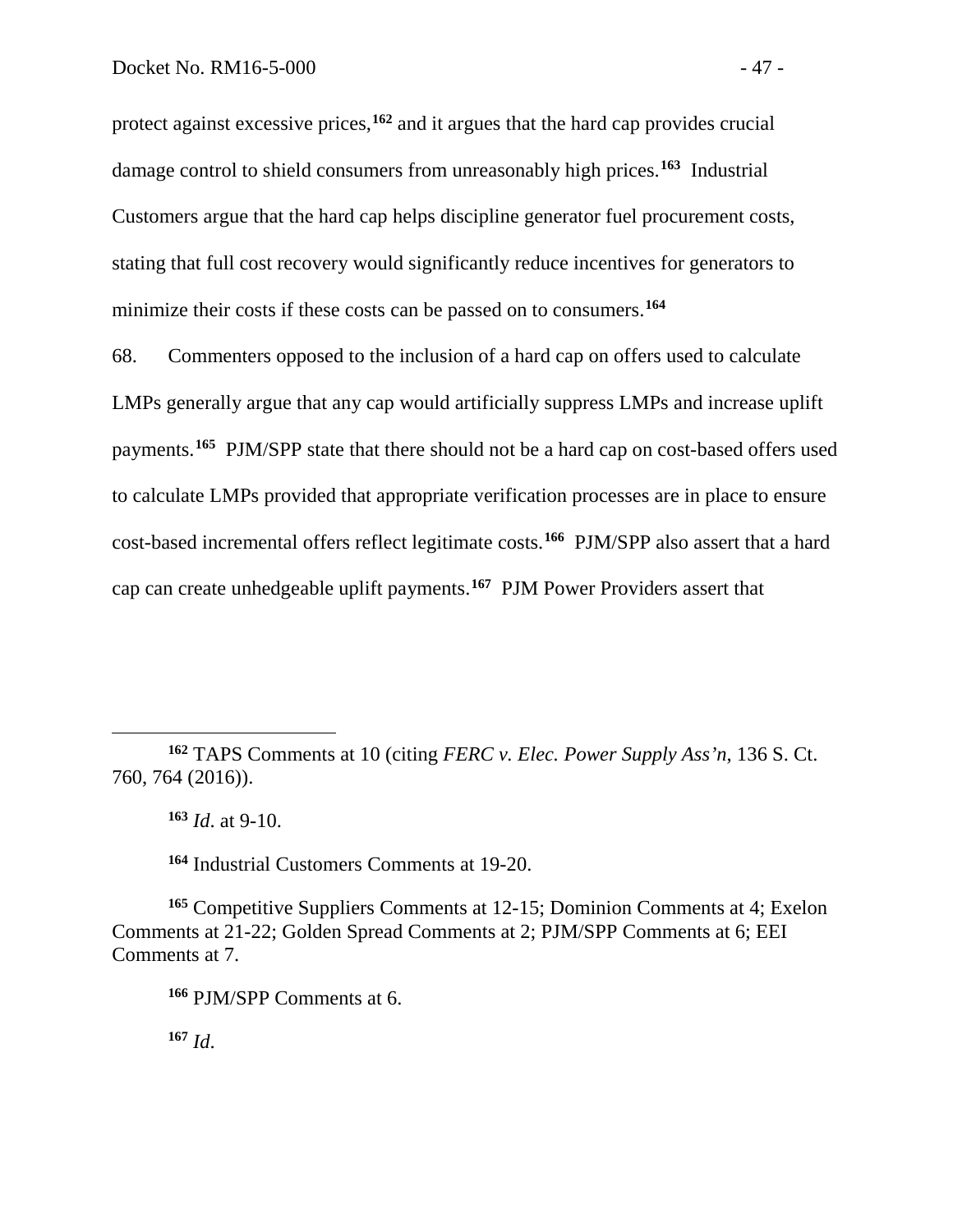resources should be able to submit cost-based incremental energy offers that reflect their short-run marginal costs and that those offers should be able to set the LMP.**[168](#page-49-0)** 69. MISO states that it does not have a strong preference on the imposition of a hard cap and notes that the same benefits and drawbacks that exist for the current \$1,000/MWh hard cap (in some markets) would apply to any new hard cap.**[169](#page-49-1)** MISO identifies two drawbacks of a hard cap: (1) a hard cap could suppress LMPs below the

marginal cost of production; and (2) a special uplift mechanism would be needed for offers that exceed the hard cap.**[170](#page-49-2)** MISO states that a hard cap may not be necessary because the verification requirement safeguards the market and states that the limitations and implementation costs associated with a hard cap would likely overshadow the benefits.**[171](#page-49-3)**

70. Exelon and EEI oppose a hard cap, arguing that it is important for LMPs to be as consistent as possible with the marginal cost of operating the system and that, therefore, resources should always be permitted to offer their costs, and that such offers should

**<sup>170</sup>** *Id*.

<span id="page-49-2"></span><span id="page-49-1"></span><span id="page-49-0"></span> $\overline{a}$ 

<span id="page-49-3"></span>**<sup>171</sup>** MISO Comments at 13.

**<sup>168</sup>** PJM Power Providers Comments at 2.

**<sup>169</sup>** MISO Comments at 13.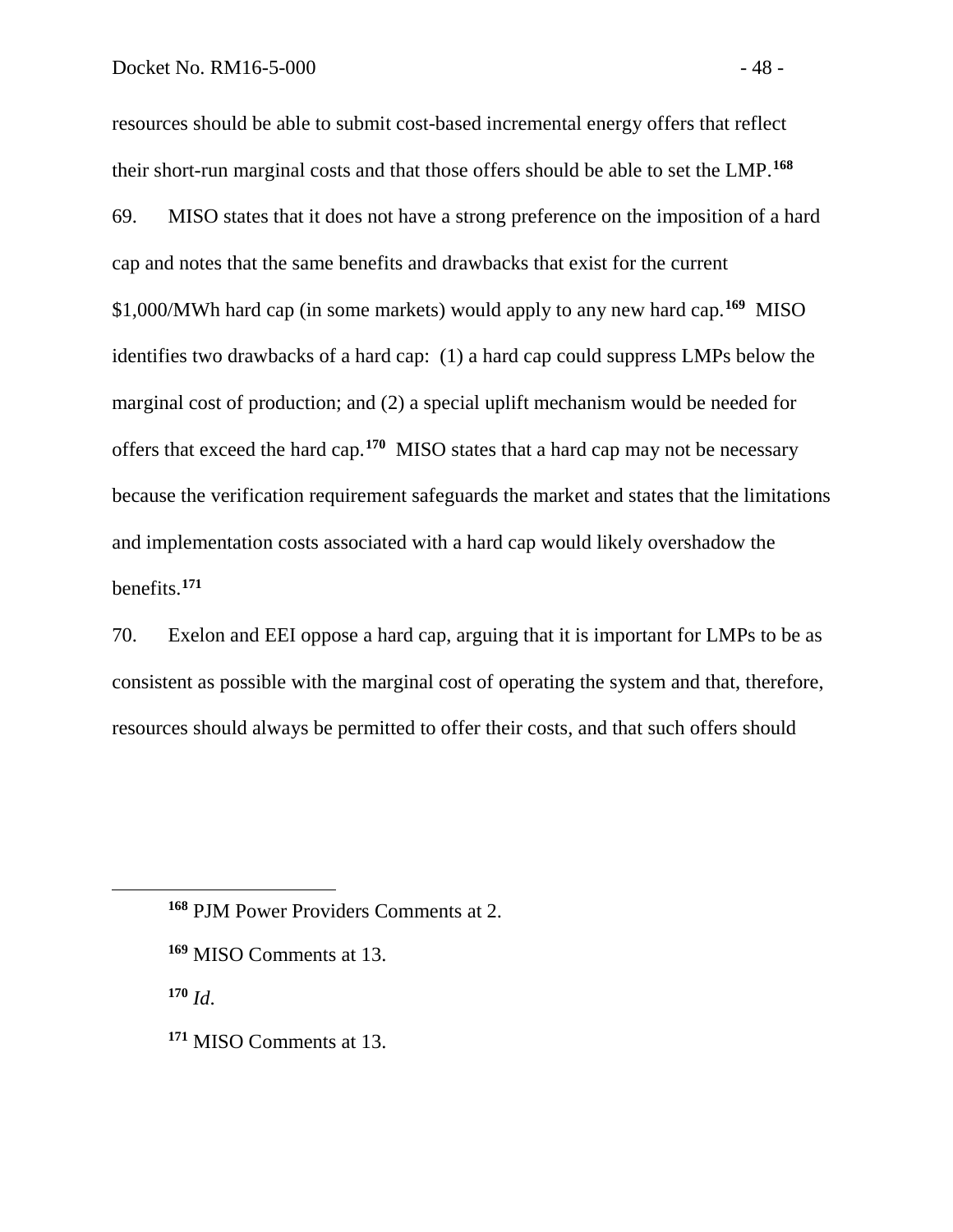always be eligible to set LMP.**[172](#page-50-0)** As noted above, Competitive Suppliers assert that the offer cap should be removed entirely.**[173](#page-50-1)**

71. Additionally, some commenters opposed to a hard cap assert that existing market monitoring and mitigation measures, as well as the proposed verification requirement for cost-based incremental energy offers above \$1,000/MWh, render a hard cap unnecessary and duplicative.**[174](#page-50-2)** For example, Dominion states that a hard cap is not necessary for cost-based incremental energy offers because market power concerns are not relevant for cost-based incremental energy offers as offers based on resource costs do not constitute an exercise of market power.**[175](#page-50-3)**

72. Commenters disagree about the appropriate level for any new hard cap. ISO-NE states that it does not have evidence to substantiate a specific recommendation for the level of any new hard cap.**[176](#page-50-4)** NYISO states that the Commission should hold a technical workshop to determine the appropriate level of the hard cap that analyzes the elasticity of

**<sup>172</sup>** Exelon Comments at 21; EEI Comments at 4.

**<sup>173</sup>** Competitive Suppliers Comments at 13.

<span id="page-50-4"></span><span id="page-50-3"></span><span id="page-50-2"></span><span id="page-50-1"></span><span id="page-50-0"></span>**<sup>174</sup>** Competitive Suppliers Comments at 14; PJM/SPP Comments at 6; Dominion Comments at 4.

**<sup>175</sup>** Dominion Comments at 4.

**<sup>176</sup>** ISO-NE Comments at 3.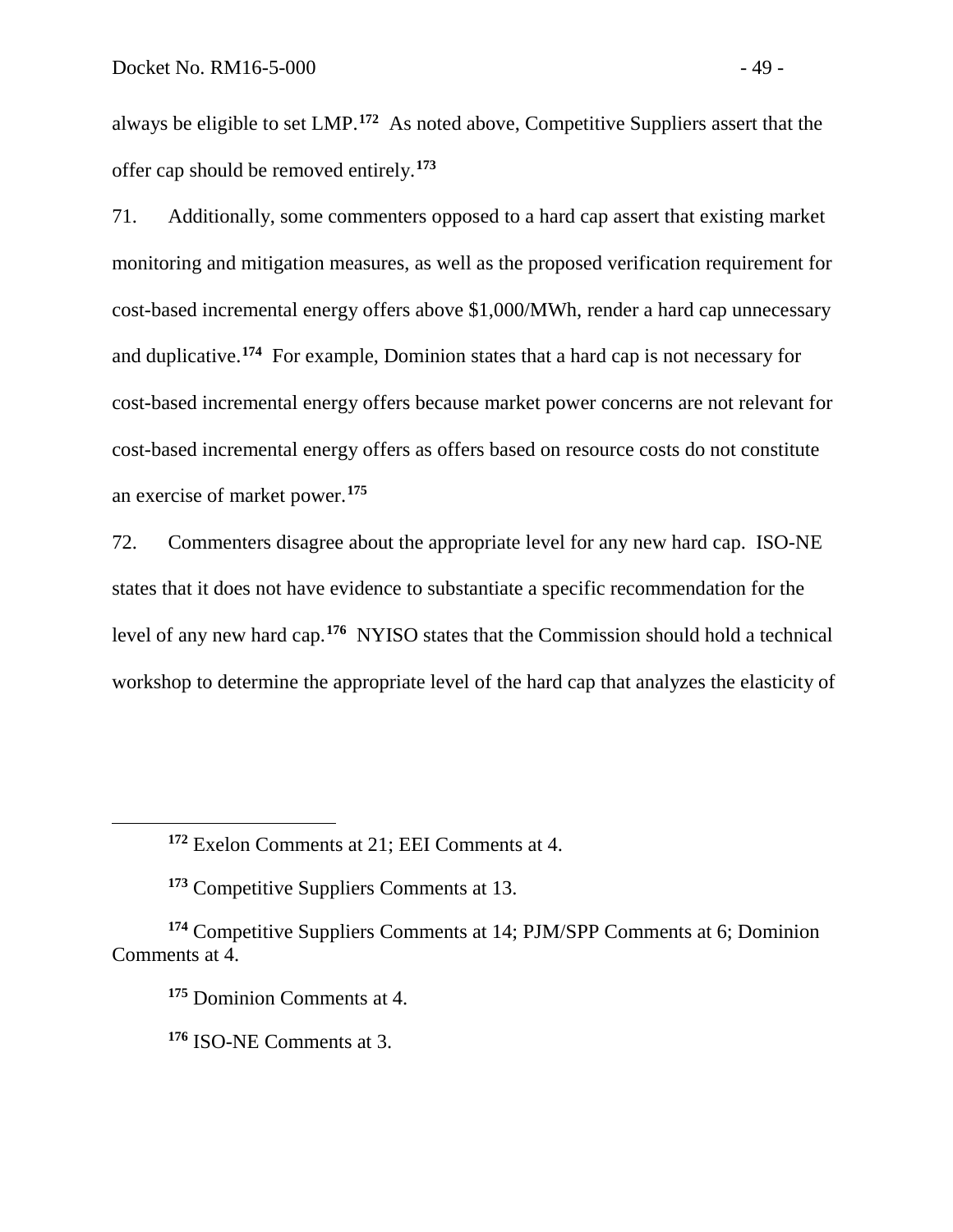the fuel markets, including natural gas markets, and fuel prices at various demand levels.**[177](#page-51-0)**

73. Potomac Economics states that the \$2,000/MWh level approved in PJM would be a reasonable hard cap for all RTOs/ISOs in the Eastern Interconnect.**[178](#page-51-1)** However, Potomac Economics states that the Commission should adopt a \$2,000/MWh cap that not only caps the incremental energy offers eligible to set LMP but also prevents resources from recovering incremental energy costs above \$2,000/MWh.**[179](#page-51-2)** Potomac Economics adds that the loss of generation resulting from any natural gas resources that do not procure natural gas during natural gas shortages due to such a cap will not substantially increase the probability of an electric outage.**[180](#page-51-3)**

74. TAPS argues that offers above \$1,500/MWh should not be used to calculate LMPs because a MISO analysis indicated that natural gas resources in MISO would have a marginal cost below \$1,138/MWh if natural gas prices reached \$65/MMBtu and that more than 98 percent of MISO's gas capacity would have a marginal cost below

**<sup>178</sup>** Potomac Economics Comments at 7-8.

<span id="page-51-3"></span><span id="page-51-2"></span><span id="page-51-1"></span><span id="page-51-0"></span>**<sup>179</sup>** *Id*. at 8. Potomac Economics notes that its recommendation would require modifying PJM's current offer cap, which permits resources to recover costs above PJM's \$2,000/MWh hard cap.

**<sup>180</sup>** *Id*.

**<sup>177</sup>** NYISO Comments at 8.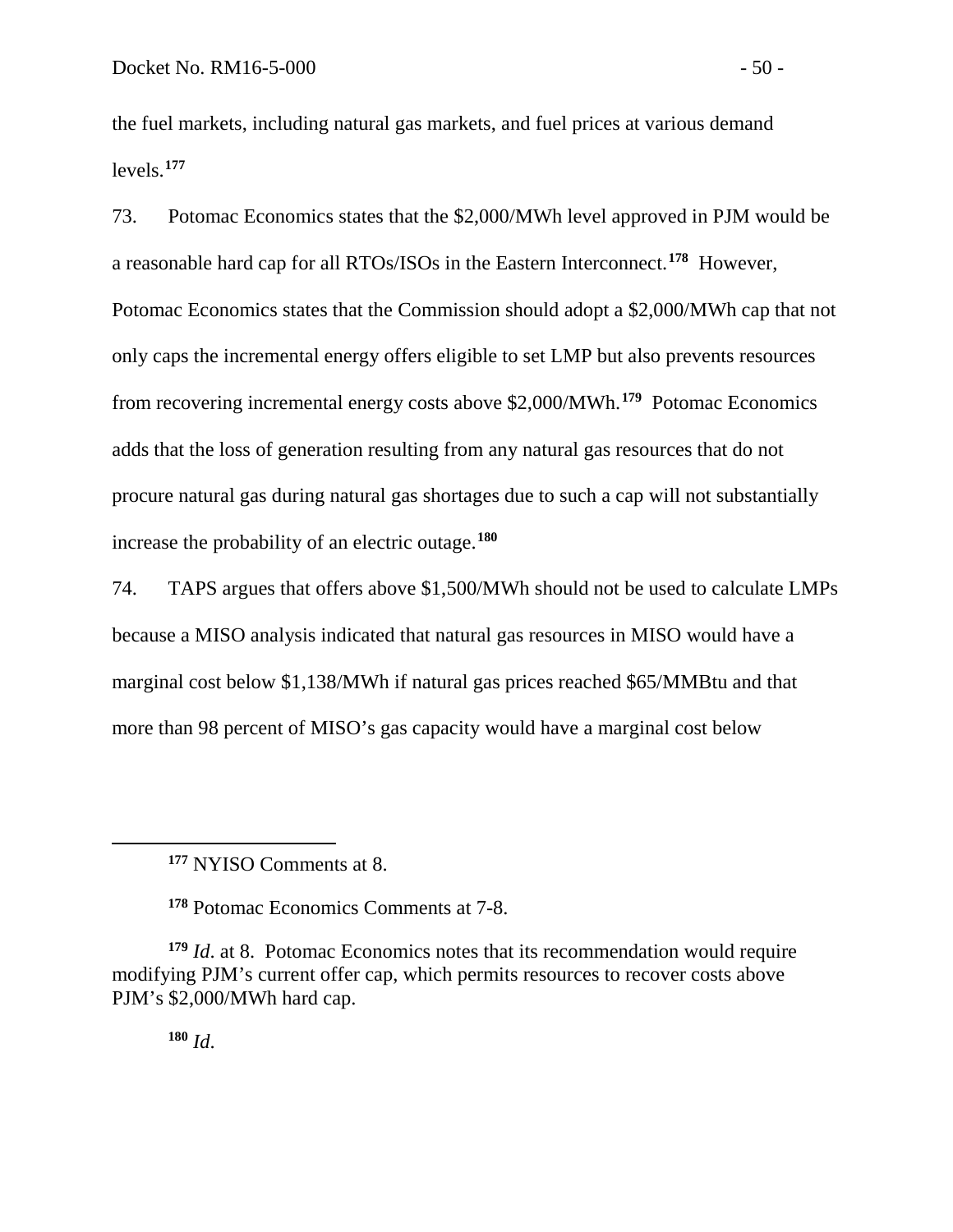\$1,500/MWh if gas prices reached \$100/MMBtu.**[181](#page-52-0)** TAPS further argues that \$2,000/MWh is too high and that the value was not supported by PJM other than as a compromise between PJM stakeholders.**[182](#page-52-1)** Midcontinent Joint Consumer Advocates argue that a \$2,000/MWh hard cap is unreasonably high and could cause prices to rise up to \$2,000/MWh.**[183](#page-52-2)**

75. As noted above, some commenters support a \$1,000/MWh hard cap on the incremental energy offers that are used to calculate LMPs.**[184](#page-52-3)** For example, APPA, NRECA, and AMP assert that the hard cap should be set to \$1,000/MWh in all RTOs/ISOs, including PJM, which currently has a \$2,000/MWh hard cap.**[185](#page-52-4)** Direct Energy and NY Transmission Owners state that different hard caps across RTOs/ISOs may be justified given differences in regional natural gas prices, but add that RTOs/ISOs with the same natural gas supply should have the same hard cap.<sup>[186](#page-52-5)</sup> Additionally, APPA, NRECA, and AMP, ODEC, PJM Joint Consumer Advocates, and Steel Producers'

**<sup>182</sup>** *Id*. at 11.

 $\overline{a}$ 

**<sup>183</sup>** Midcontinent Joint Consumer Advocates Comments at 4.

<span id="page-52-5"></span><span id="page-52-4"></span><span id="page-52-3"></span><span id="page-52-2"></span><span id="page-52-1"></span>**<sup>184</sup>** New Jersey Commission Comments at 8-9; TAPS Comments at 10-11; APPA, NRECA, and AMP Comments at 8-9.

**<sup>185</sup>** APPA, NRECA, and AMP Comments at 9.

**<sup>186</sup>** Direct Energy Comments at 3-4; NY Transmission Owners Comments at 5.

<span id="page-52-0"></span>**<sup>181</sup>** TAPS Comments at 10-11. TAPS uses the phrase "hard offer cap," which could indicate that RTOs/ISOs should limit offers to \$1,500/MWh for purposes of calculating LMPs or that resources should not be able to submit incremental energy offers above \$1,500/MWh.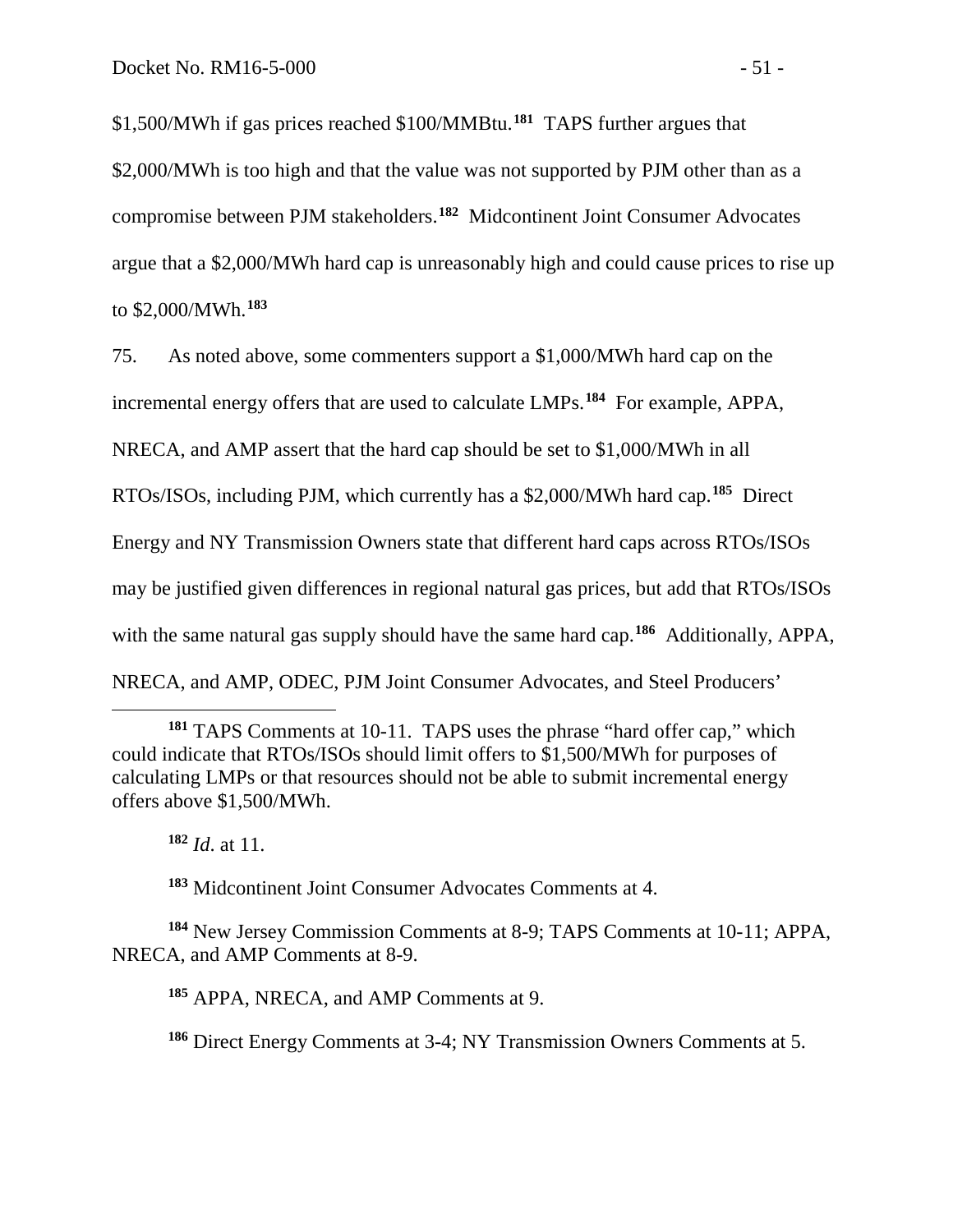Alliance all ask the Commission to reinstate PJM's previous \$1,000/MWh offer cap.**[187](#page-53-0)** ODEC and PJM Joint Consumer Advocates state that although they supported the consensus position on PJM's current \$2,000/MWh offer cap as an interim measure, they state that they were awaiting Commission action on offer caps and do not support such a cap as a long-term policy.**[188](#page-53-1)** ODEC and PJM Joint Consumer Advocates argue that the \$2,000/MWh offer cap on cost-based offers is no longer necessary and that a \$1,000/MWh offer cap is more appropriate because new measures, such as PJM's new capacity construct and additional measures implemented in response to the Polar Vortex, will ensure that prices remain at reasonable levels.<sup>[189](#page-53-2)</sup>

76. Dominion states that the NOPR proposal will result in more accurate price signals and a better understanding of the true costs of serving demand, reduce uplift during stressed periods, and allow customers to more effectively hedge the costs of reliability through market participation.**[190](#page-53-3)** NESCOE states that the offer cap reforms proposed in the NOPR appear to appropriately balance price formation issues, seams issues, and the

- **<sup>188</sup>** ODEC Comments at 3; PJM Joint Consumer Advocates Comments at 2.
- **<sup>189</sup>** ODEC Comments at 5; PJM Joint Consumer Advocates Comments at 2-3.
- <span id="page-53-3"></span>**<sup>190</sup>** Dominion Comments at 3.

<span id="page-53-2"></span><span id="page-53-1"></span><span id="page-53-0"></span>**<sup>187</sup>** APPA, NRECA, and AMP Comments at 7; ODEC Comments at 3-5; PJM Joint Consumer Advocates Comments at 2-4; Steel Producers' Alliance Comments at 5.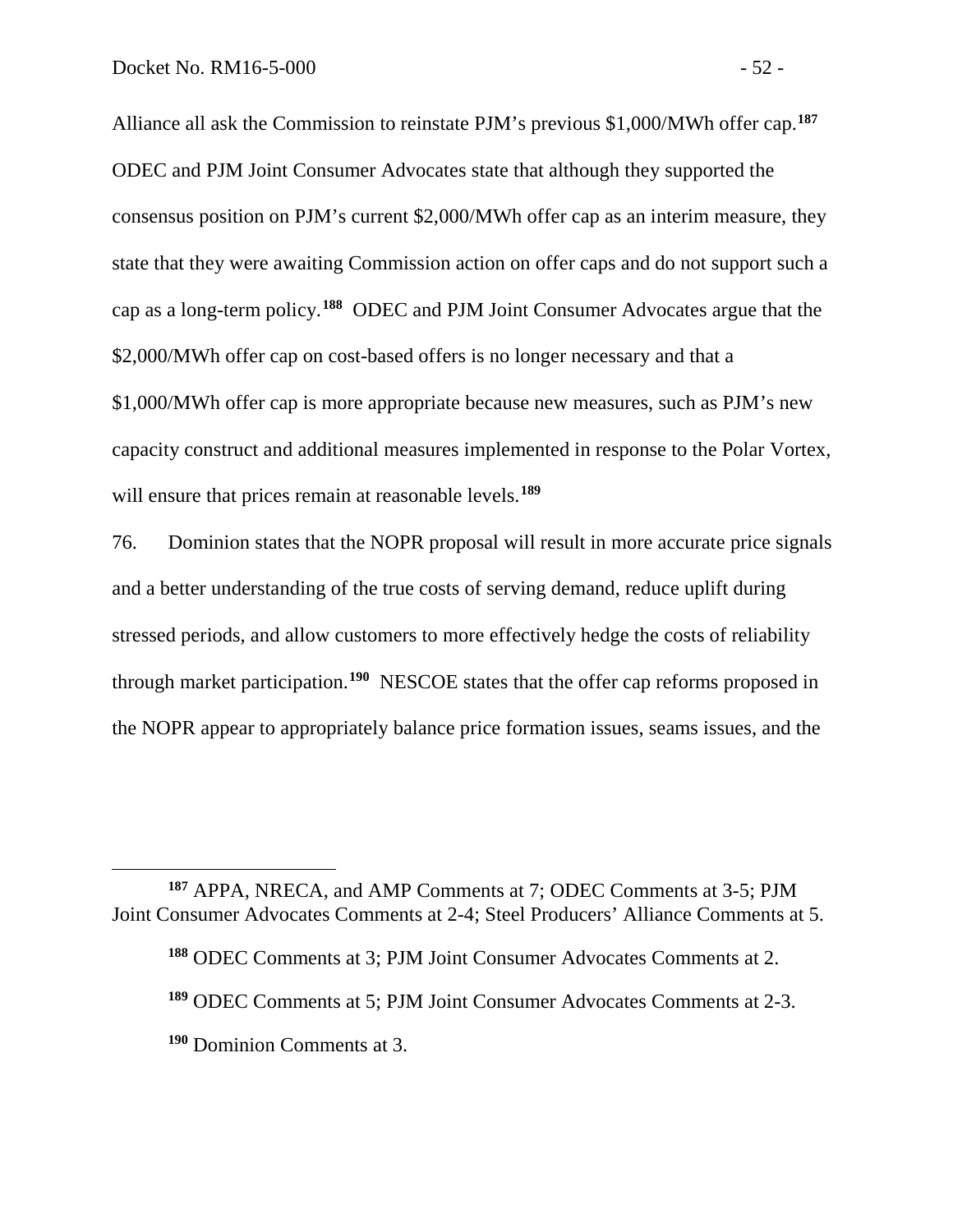potential for market power abuse while allowing for regional variation in implementing consumer protection mechanisms. **[191](#page-54-0)**

#### **3. Determination**

77. The Commission is adopting aspects of the offer cap structure set forth in the NOPR, which caps a resource's incremental energy offer used for purposes of calculating LMPs in day-ahead and real-time energy markets at the higher of \$1,000/MWh or that resource's cost-based incremental energy offer. Based on the comments received in this proceeding, the Commission is also adopting a hard cap as part of this Final Rule.**[192](#page-54-1)** Although a resource may submit a cost-based incremental energy offer above \$2,000/MWh, the hard cap will prohibit the use of such offers above \$2,000/MWh when calculating LMPs. As discussed further in section IV.B below, incremental energy offers above \$1,000/MWh must be verified before they are used to calculate LMPs. As noted above, RTOs/ISOs must cap verified cost-based incremental energy offers at \$2,000/MWh when calculating LMPs.

78. As a result of this Final Rule, an RTO/ISO will treat resources' incremental energy offers differently, depending on the level of the offer itself. Each RTO/ISO shall treat incremental energy offers below \$1,000/MWh as it currently does. Such offers: (1) are subject to existing RTO/ISO market power mitigation procedures and are not required to

**<sup>191</sup>** NESCOE Comments at 2.

<span id="page-54-1"></span><span id="page-54-0"></span>**<sup>192</sup>** The hard cap was not included in the proposal set forth in the NOPR, but the Commission sought comment on it. *See* NOPR, FERC Stats. & Regs. ¶ 32,714 at P 55.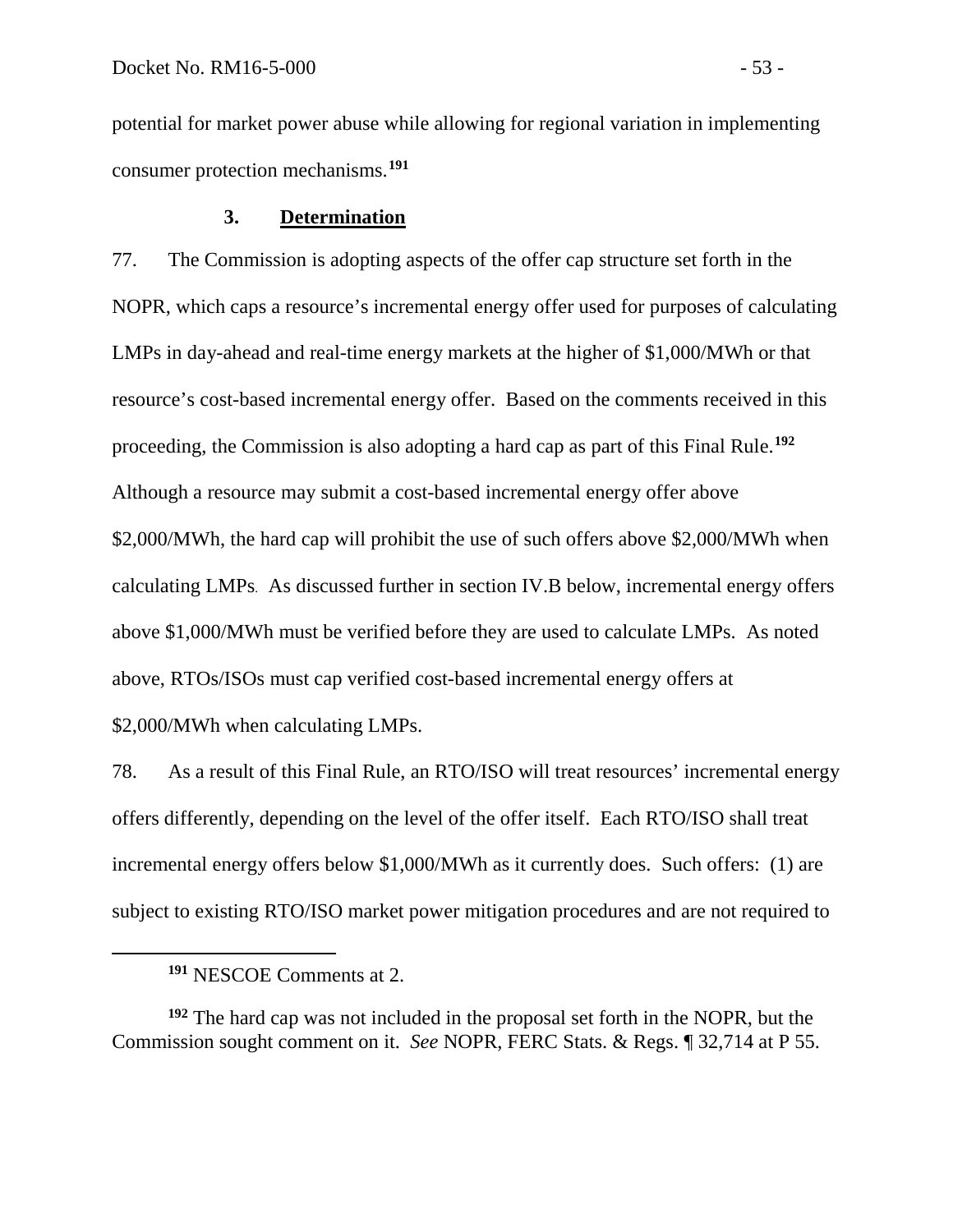be cost-based; and (2) may be used to calculate LMPs. A resource may only submit an incremental energy offer equal to or above \$1,000/MWh if the offer is cost-based, that is, if the offer accurately reflects that resource's actual or expected short-run marginal costs. For an incremental energy offer equal to or above \$1,000/MWh and less than or equal to \$2,000/MWh, the RTO/ISO or Market Monitoring Unit must verify that the offer is costbased before the RTO/ISO may use the offer to calculate LMPs. For an incremental energy offer above \$2,000/MWh, the RTO/ISO or Market Monitoring Unit must also verify that the offer is cost-based. Cost-based incremental energy offers in excess of \$2,000/MWh will be capped at \$2,000/MWh for purposes of calculating LMPs. As such, the \$2,000/MWh hard cap places an upper limit on the incremental energy offers that the RTO/ISO can use to calculate LMPs.**[193](#page-55-0)** We note that the resulting LMPs may exceed \$2,000/MWh due to losses and congestion. Additionally, resources with verified costbased incremental energy offers above \$2,000/MWh will be eligible to receive uplift. 79. After consideration of the record in this proceeding, including responses to the question we asked about the need for a hard cap, we adopt a modified version of the offer

issues raised by commenters. While a hard cap may diminish the ability to fully address the shortcomings of the current offer caps identified above**[194](#page-55-1)** in all circumstances, we

cap structure proposed in the NOPR. This modified version recognizes the practical

**<sup>194</sup>** *See supra* P 2.

<span id="page-55-1"></span><span id="page-55-0"></span>**<sup>193</sup>** The \$2,000/MWh hard cap requires that the cost-based incremental energy offers that RTOs/ISOs may use to calculate LMPs may not exceed \$2,000/MWh.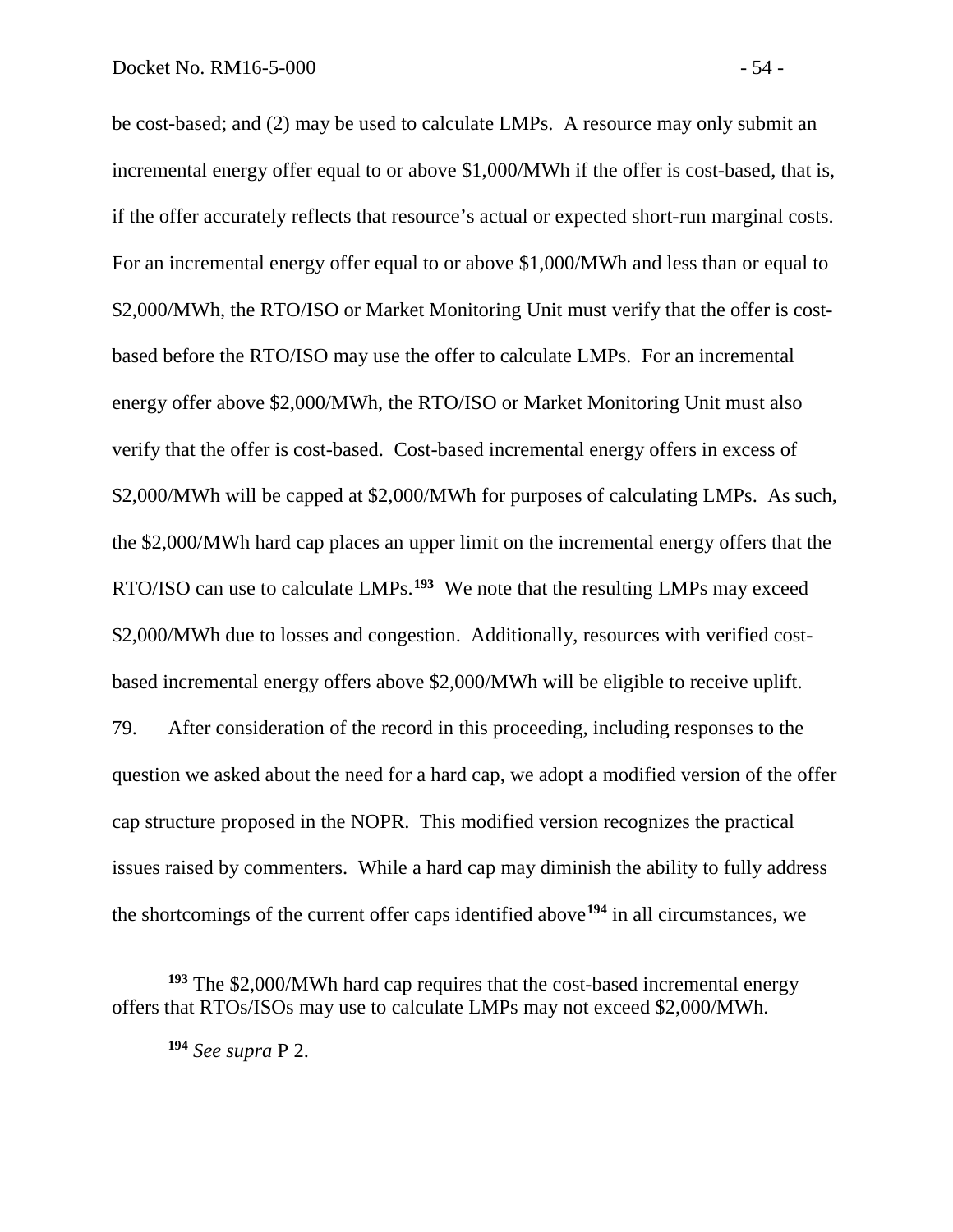find that, on balance, a hard cap is necessary to reasonably limit the adverse impact that imperfect information about a resource's short-run marginal costs during the verification process could have on LMPs.

80. First, the offer cap structure will reduce the likelihood that the \$1,000/MWh offer cap in effect in some RTOs/ISOs**[195](#page-56-0)** will suppress LMPs below the marginal cost of production. Ideally, LMPs in RTO/ISO energy markets should reflect the short-run marginal cost of the marginal resource. Under the offer cap structure adopted in this Final Rule, cost-based incremental energy offers up to \$2,000/MWh that have been verified by either the RTO/ISO or Market Monitoring Unit as being a reasonable reflection of a resource's actual or expected short-run marginal cost may be used to calculate LMPs.

81. Second, the offer cap structure and associated uplift payments discussed further in section IV.B below give resources the opportunity to be compensated for the short-run marginal costs they incur to provide service, which achieves the price formation goal of ensuring that resources have an opportunity to recover their costs.

82. Third, the offer cap structure adopted in this Final Rule will encourage a resource to offer supply to the market when it is needed most. A resource that is compensated for its costs has an incentive to offer its supply into the market even when those costs are high, which often occurs when supplies are tight. Fourth, the offer cap structure enables

<span id="page-56-0"></span>**<sup>195</sup>** Specifically CAISO, ISO-NE, MISO, NYISO, and SPP.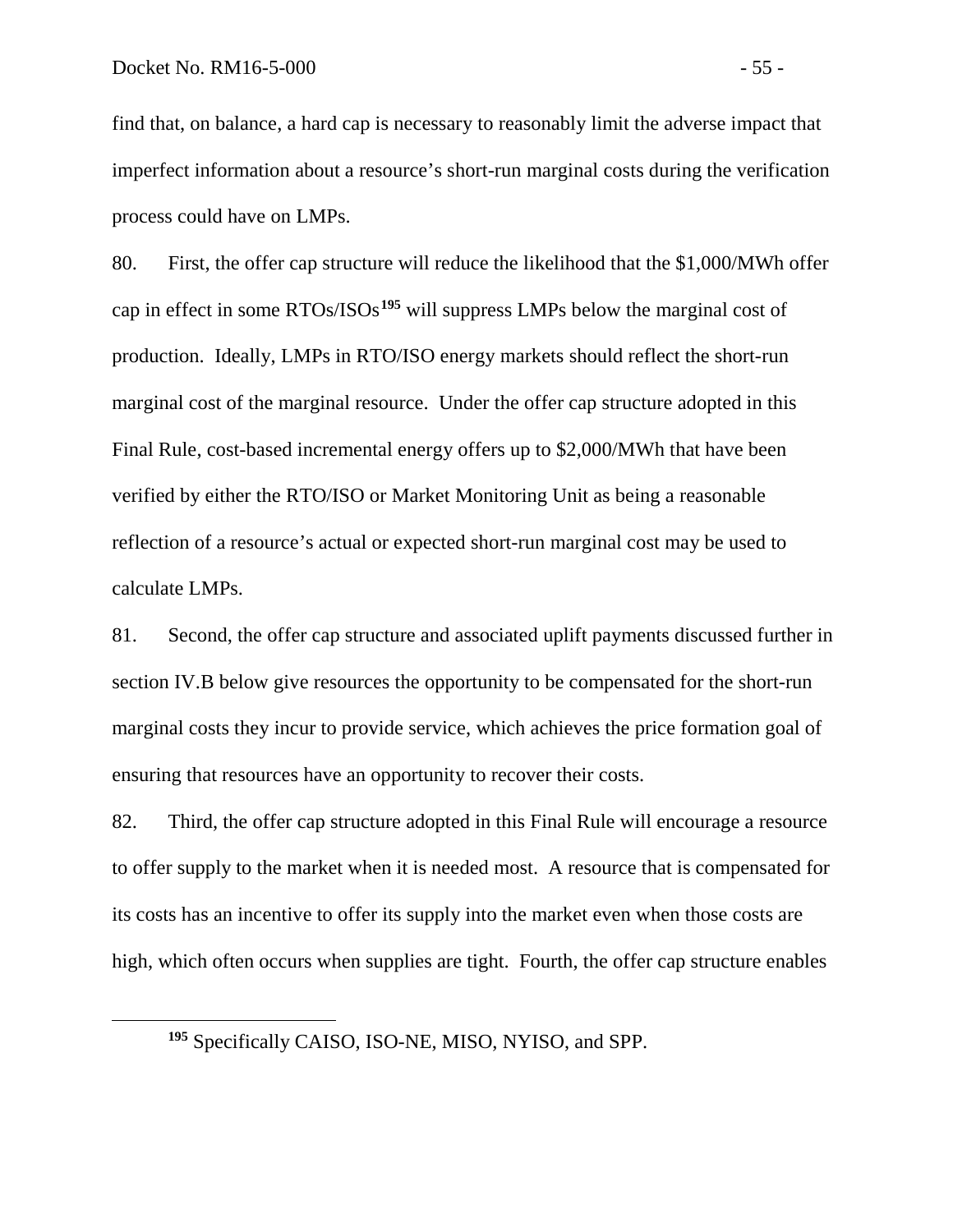RTOs/ISOs to dispatch the most efficient set of resources when resources' short-run marginal costs exceed \$1,000/MWh.

83. We also find that the offer cap structure will mitigate market power associated with incremental energy offers above \$1,000/MWh, as some commenters suggest. The requirement that incremental energy offers above \$1,000/MWh be cost-based retains the backstop mitigation function that current offer caps play in existing RTO/ISO market power mitigation because incremental energy offers that are not cost-based may not exceed \$1,000/MWh. A cost-based incremental energy offer is based on the associated resource's short-run marginal cost, which constitutes a competitive offer free from the exercise of market-power.

84. Revising the offer cap to permit cost-based incremental energy offers up to \$2,000/MWh to set LMP will reduce the likelihood that the offer cap will suppress LMPs below the marginal cost of production. Permitting cost-based incremental energy offers up to \$2,000/MWh to set LMP will also reduce uplift associated with the current offer caps, which will be beneficial to the market because uplift payments are less transparent to market participants than LMPs that reflect the marginal cost of production. Therefore, we disagree with arguments that all resources with short-run marginal costs above \$1,000/MWh should be compensated through uplift rather than through the LMP. As discussed further below, we adopt a hard cap and provide cost recovery for resources with short-run marginal costs above \$2,000/MWh to address practical concerns raised about the offer verification process. As discussed further below, some resources may not know their actual short-run marginal costs at the time they submit cost-based incremental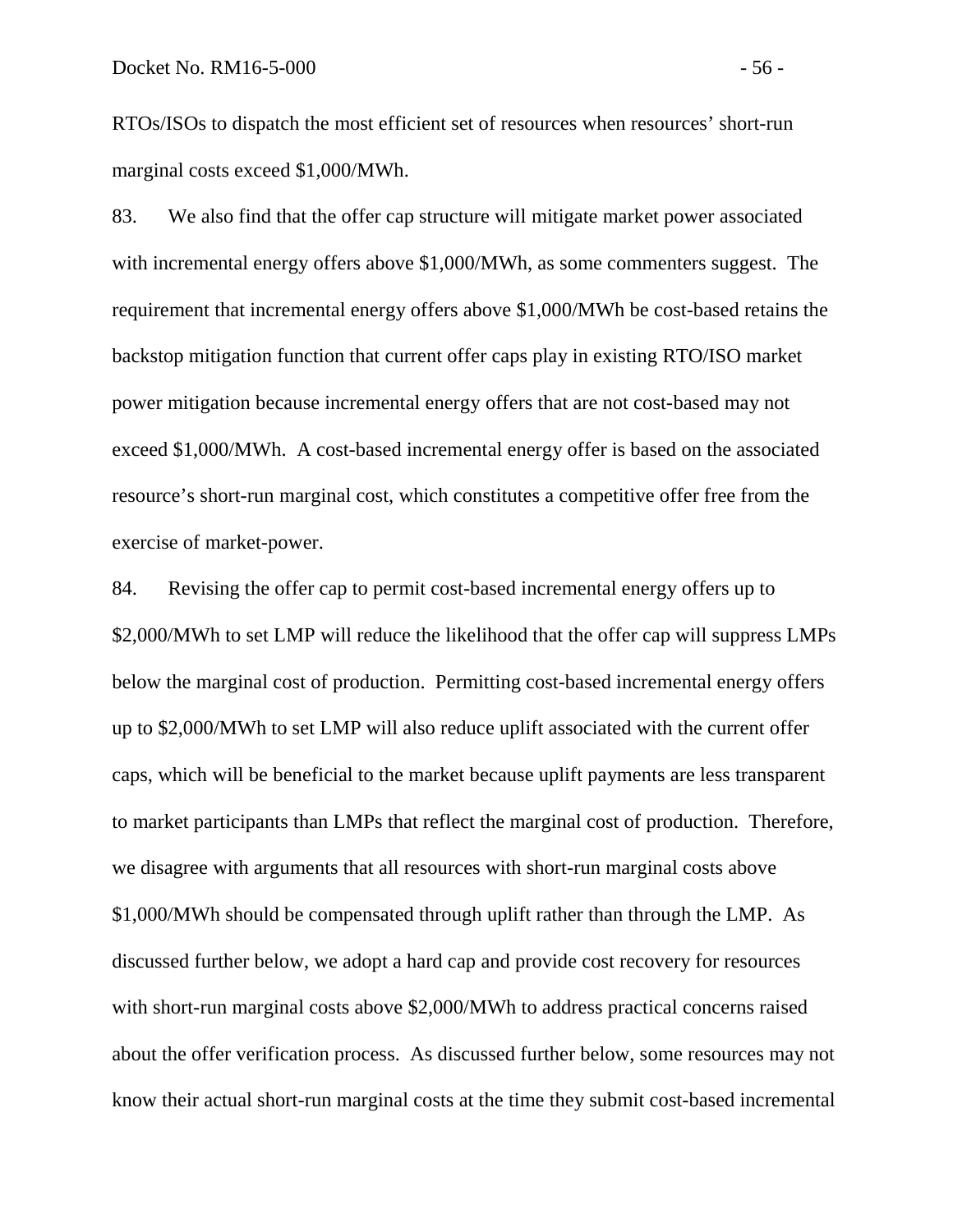energy offers.**[196](#page-58-0)** Accordingly, the RTO/ISO or Market Monitoring Unit will have to verify that such offers reasonably reflect the associated resource's expected short-run marginal costs, which necessarily involves an estimate. Furthermore, the information that RTOs/ISOs and/or Market Monitoring Units have to estimate and/or verify the shortrun marginal costs of some resources may be imperfect. For example, as noted above, information about the short-run fuel costs of certain natural gas-fired resources may be limited when natural gas supplies are scarce because publicly available natural gas indices may not be representative of the price that such resources actually pay for fuel. **[197](#page-58-1)** Given these limitations, we find it is appropriate to include a hard cap to ensure that LMPs calculated based on verified cost-based incremental energy offers above \$1,000/MWh are just and reasonable.

85. We disagree with Industrial Customers that resources would have no incentive to minimize their fuel costs if the offer cap is above \$1,000/MWh because, in the absence of market power, resources have an incentive to compete with other resources in order to clear the RTO/ISO day-ahead and real-time energy markets. Any resource that is able to procure natural gas at a cost less than the cost that sets the LMP will earn a profit and thus has a strong incentive to manage its fuel procurement.

<span id="page-58-1"></span>**<sup>197</sup>** *See supra* P 63.

<span id="page-58-0"></span>**<sup>196</sup>** *See infra* PP 105-108.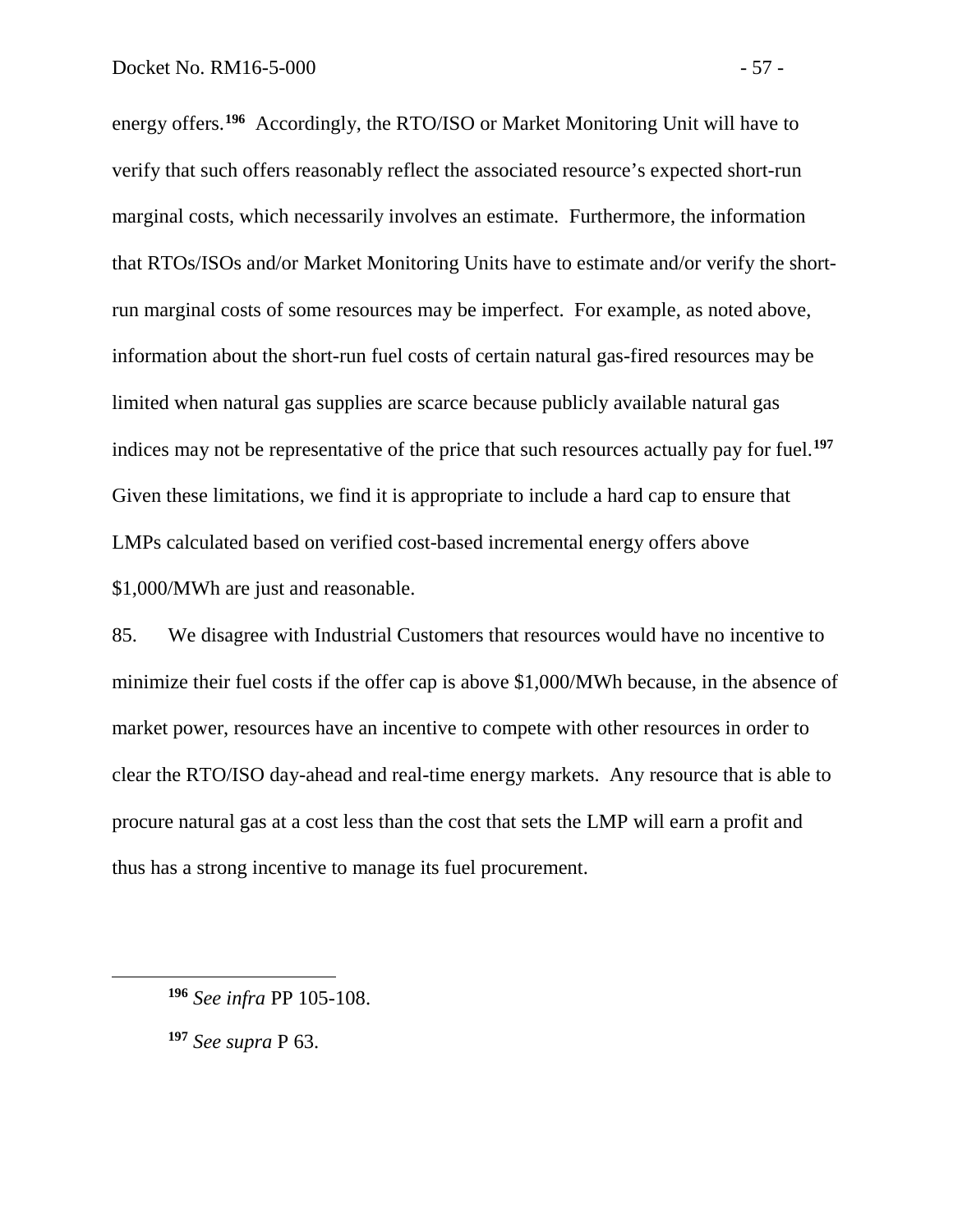86. However, as part of the offer cap structure, we will require a hard cap of \$2,000/MWh on offers that are used to calculate LMPs. Under the hard cap, an RTO/ISO must place an upper limit, or hard cap, on the cost-based incremental energy offers that it uses to calculate LMPs.**[198](#page-59-0)** To implement the hard cap, we modify the offer cap structure requirement proposed in the NOPR and adopt the following offer cap structure requirement:

> A resource's incremental energy offer used for purposes of calculating Locational Marginal Prices in energy markets must be capped at the higher of \$1,000/MWh or that resource's cost-based incremental energy offer. For the purpose of calculating Locational Marginal Prices, Regional Transmission Organizations and Independent System Operators must cap cost-based incremental energy offers at \$2,000/MWh.

87. We find that a hard cap is necessary for two primary reasons. First, a hard cap will address the fact that RTOs/ISOs and/or Market Monitoring Units may have imperfect information about resources' short-run marginal costs during the verification process. As discussed further in section IV.B below, several commenters note that there may be imperfect information associated with the verification of cost-based incremental energy offers above \$1,000/MWh prior to the market clearing process because some of those offers will be based on a resource's estimate of its costs and RTOs/ISOs or Market

<span id="page-59-0"></span>**<sup>198</sup>** We note that PJM currently permits resources to submit cost-based incremental energy offers above its current \$2,000/MWh hard cap, and PJM may use such offers to dispatch resources. However, incremental energy offers are capped at \$2,000/MWh for purposes of calculating LMPs. *See* PJM 2015 Offer Cap Order, 153 FERC ¶ 61,289.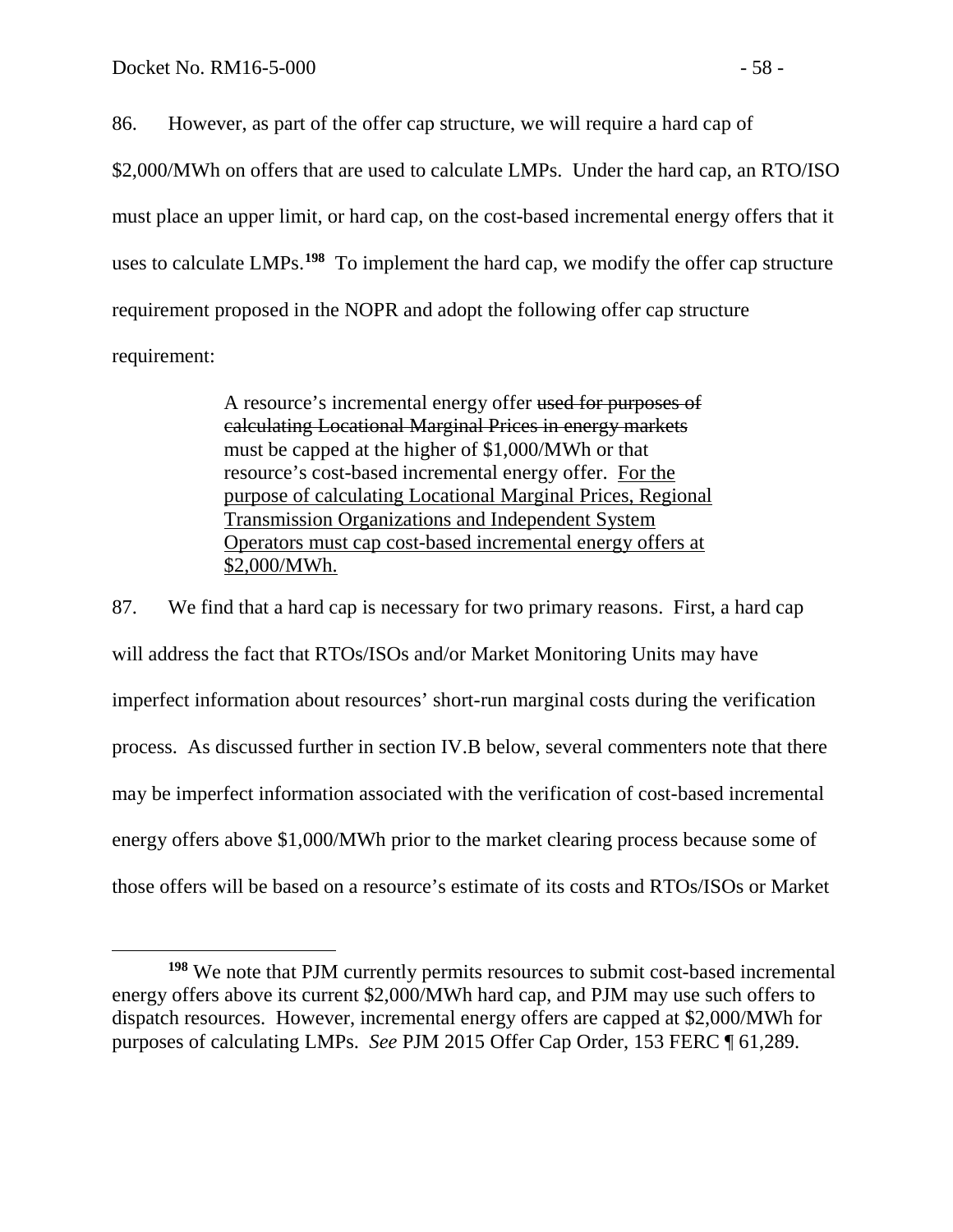Monitoring Units may not have perfect information with which to estimate those costs. Additionally, as noted by market monitors, when natural gas spot market prices rise to levels that could result in the short-run marginal costs of some natural gas-fired resources exceeding \$1,000/MWh, over-the-counter natural gas markets often lack liquidity or have wide bid-ask spreads, which can make verification challenging, particularly verification of expected costs. At those times, a market participant's expected costs could vary significantly from its actual costs. Although, as discussed further below, only verified cost-based incremental energy offers above \$1,000/MWh may be used to calculate LMPs subject to the \$2,000/MWh hard cap. We find that, on balance, a hard cap will reasonably limit the adverse impact that any imperfect information about resources' short-run marginal costs during the verification process could have on LMPs.

88. Second, we agree with MISO that a hard cap will be easier to integrate with other market constructs that place caps or upper bounds on various market elements (e.g., penalty factors associated with shortage pricing or violating transmission constraints). 89. We are not persuaded by comments that a hard cap is duplicative of existing market power mitigation rules because existing market power mitigation provisions in most RTOs/ISOs only apply under certain circumstances, whereas this Final Rule essentially mitigates all incremental energy offers above \$1,000/MWh to a level based on short-run marginal costs. Additionally, as noted above, the hard cap is necessary to address concerns about the imperfect information that RTOs/ISOs and/or Market Monitoring Units have about resources' short-run marginal costs during the verification process.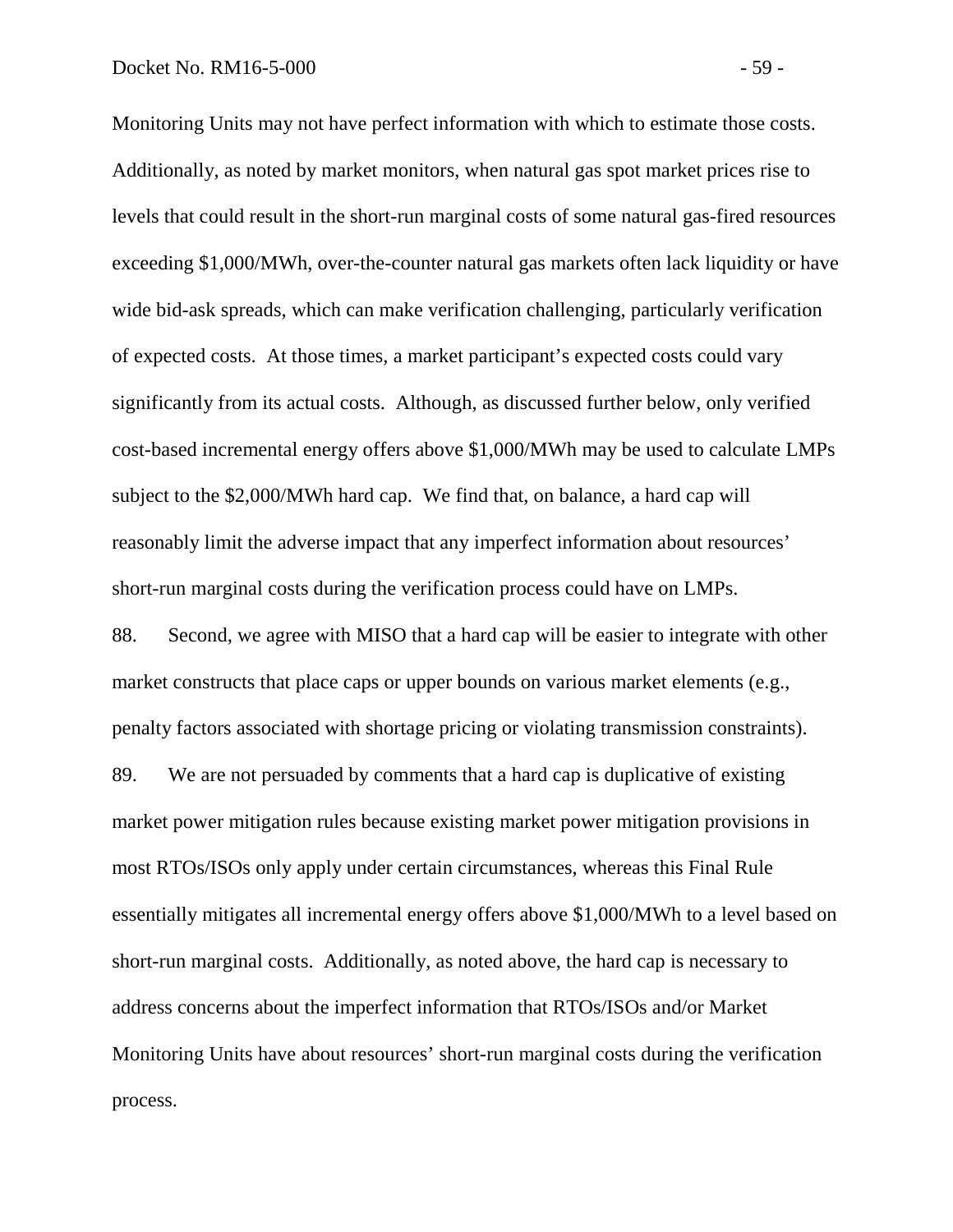90. Having determined that a hard cap is necessary, we find that \$2,000/MWh is a just and reasonable level for that hard cap based on the record in this proceeding. Historically, high natural gas prices during the Polar Vortex resulted in at least one resource with a cost-based incremental energy offer of \$1,724/MWh.**[199](#page-61-0)** Based on this experience and noting that it occurred in an otherwise low natural gas price environment, we expect that resources may experience costs that approach but are unlikely to exceed \$2,000/MWh. With a hard cap of \$2,000/MWh, we find that resources will be able to recover those costs and that LMPs will reflect marginal costs.**[200](#page-61-1)** The Commission has previously relied upon high and volatile natural gas prices as a justification for increasing offer caps.**[201](#page-61-2)** This \$2,000/MWh level was also generally supported by Potomac

<span id="page-61-0"></span>**<sup>199</sup>** NOPR, FERC Stats. & Regs. ¶ 32,714 at P 13 (citing PJM 2014 Offer Cap Order I, 146 FERC ¶ 61,041 at P 2).

<span id="page-61-1"></span>**<sup>200</sup>** *See Envtl. Action, Inc. v. FERC*, 939 F.2d 1057, 1064 (D.C. Cir. 1991) ("it is within the scope of the agency's expertise to make such a prediction about the market it regulates, and a reasonable prediction deserves our deference notwithstanding that there might also be another reasonable view."). *See also Michigan Consol. Gas Co. v. F.E.R.C*., 883 F.2d 117, 124 (1989) ("It is also quite clear FERC may make predictions— "[m]aking ... predictions is clearly within the Commission's expertise" and will be upheld if "rationally based on record evidence.") (citing *East Tennessee Natural Gas Co. v. FERC*, 863 F.2d 932, 938-39 (1988) (citing *Associated Gas Distributors v. FERC*, 824 F.2d 981, 1008 (1987))).

<span id="page-61-2"></span>**<sup>201</sup>** *See California Indep. Sys. Operator Corp.*, 114 FERC ¶ 61,026, at P 25 (2006) (In CAISO, natural gas prices rose from \$3-\$4/MMBtu when the bid cap in CAISO was \$250/MWh to \$14/MMBtu. Based on this information, the Commission found "that raising the bid cap is justified by the well-documented rise in gas prices" and accepted CAISO's proposal to raise the bid cap from \$250/MWh to \$400/MWh.).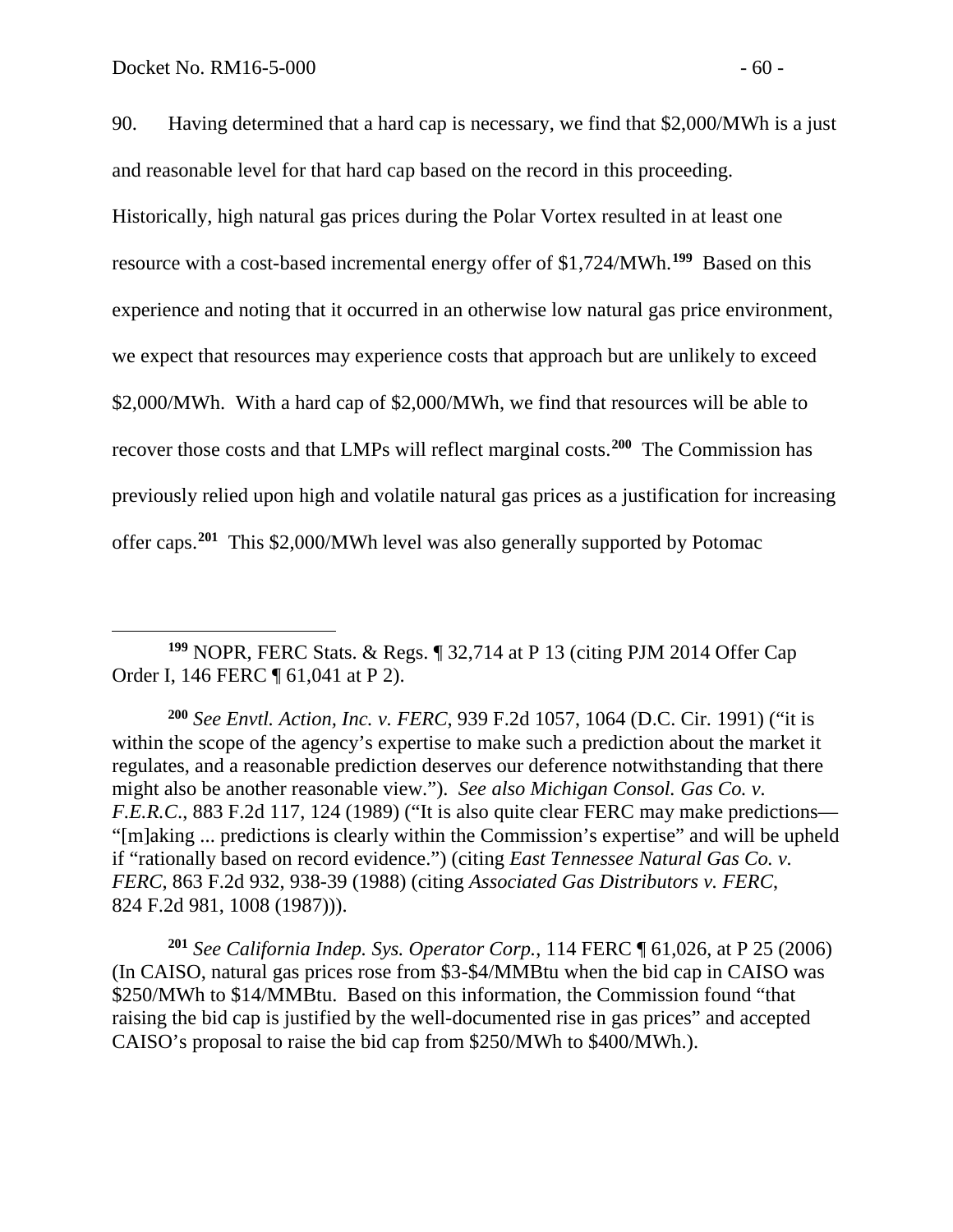Economics.**[202](#page-62-0)** With respect to treatment of cost-based incremental energy offers above \$2,000/MWh, we expect RTOs/ISOs to use such offers to determine merit-order dispatch. We note that the Commission allowed this approach when accepting PJM's current offer cap structure, in which PJM uses cost-based incremental energy offers above \$2,000/MWh to determine merit order dispatch but limits cost-based incremental energy offers to \$2,000/MWh for purposes of calculating LMPs.**[203](#page-62-1)**

91. We recognize that a \$2,000/MWh hard cap leaves some possibility for price suppression when the marginal cost of production legitimately exceeds \$2,000/MWh. However, by allowing verified cost-based incremental energy offers in the \$1,000/MWh- \$2,000/MWh range to set LMPs, we significantly reduce the likelihood of such price suppression, and we find this balanced approach just and reasonable.

92. We decline to hold a technical workshop as suggested by NYISO or a triennial review as suggested by Exelon to determine an appropriate level for the hard cap because there is sufficient evidence in this record to support \$2,000/MWh as a just and reasonable value. Based on the record, we decline to adopt a lower hard cap level, such as the \$1,500/MWh value TAPS proposes, because this level is demonstrably lower than costbased incremental energy offers observed during the Polar Vortex. Additionally, the PJM

<span id="page-62-0"></span>**<sup>202</sup>** Potomac Economics Comments at 8.

<span id="page-62-1"></span>**<sup>203</sup>** PJM 2015 Offer Cap Order, 153 FERC ¶ 61,289 at P 11.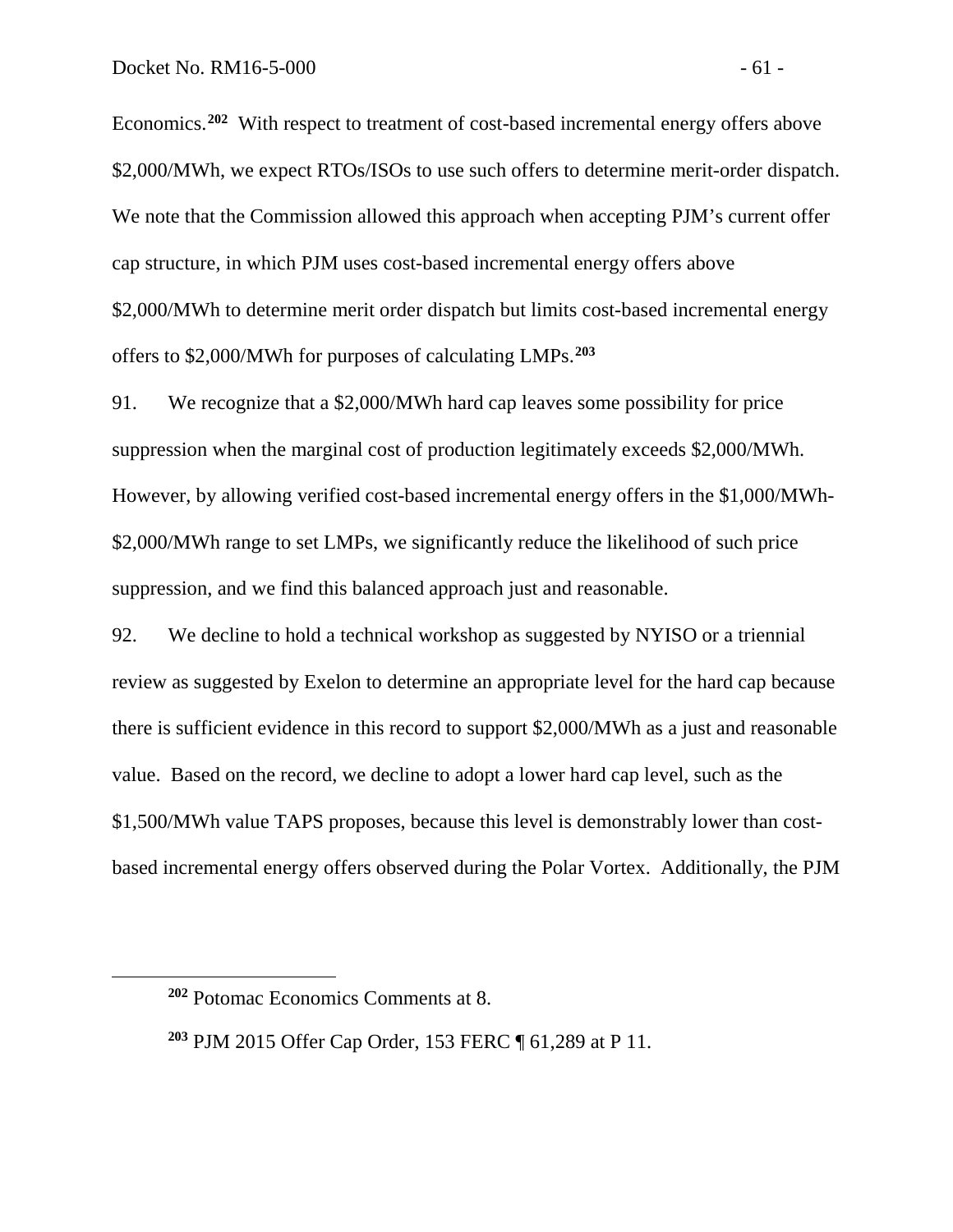Market Monitor reported that on 54 occasions in early 2015, resources submitted costbased incremental energy offers at prices above \$1,000/MWh.**[204](#page-63-0)**

93. With respect to APPA, NRECA, and AMP's argument that concerns over seams do not justify revising RTO/ISO offer caps, particularly because the Commission accepted PJM's current \$2,000/MWh offer cap, we reiterate that the Commission's finding in that order was limited to the facts in that record. In accepting PJM's proposal, the Commission stated that it would not prejudge broader reforms in the price formation proceeding.**[205](#page-63-1)**

94. We decline to hold, as CAISO suggests, a technical workshop on implementation challenges. We expect that any issues regarding the implementation of this Final Rule will be raised by RTOs/ISOs on compliance, and the Commission will address them at that time. We also decline to implement a \$400/MWh cap on incremental energy offers that are not cost-based, as some commenters have suggested. We find that the fact that resources rarely submit incremental energy offers above \$400/MWh does not indicate that allowing resources to submit incremental energy offers as high as \$1,000/MWh which are not cost-based (referred to as "market-based offers" in PJM) will result in unjust and unreasonable rates.

**<sup>205</sup>** PJM 2015 Offer Cap Order, 153 FERC ¶ 61,289 at P 55.

<span id="page-63-1"></span><span id="page-63-0"></span>**<sup>204</sup>** Monitoring Analytics, Report on PJM Energy Market Offers January 16 to March 31, 2015*,* at 2 (May 1, 2015), *available at* http://www.monitoringanalytics.com/reports/Reports/2015/IMM\_Informational\_Filing\_D ocket\_No\_EL15-31-000\_20150505.pdf.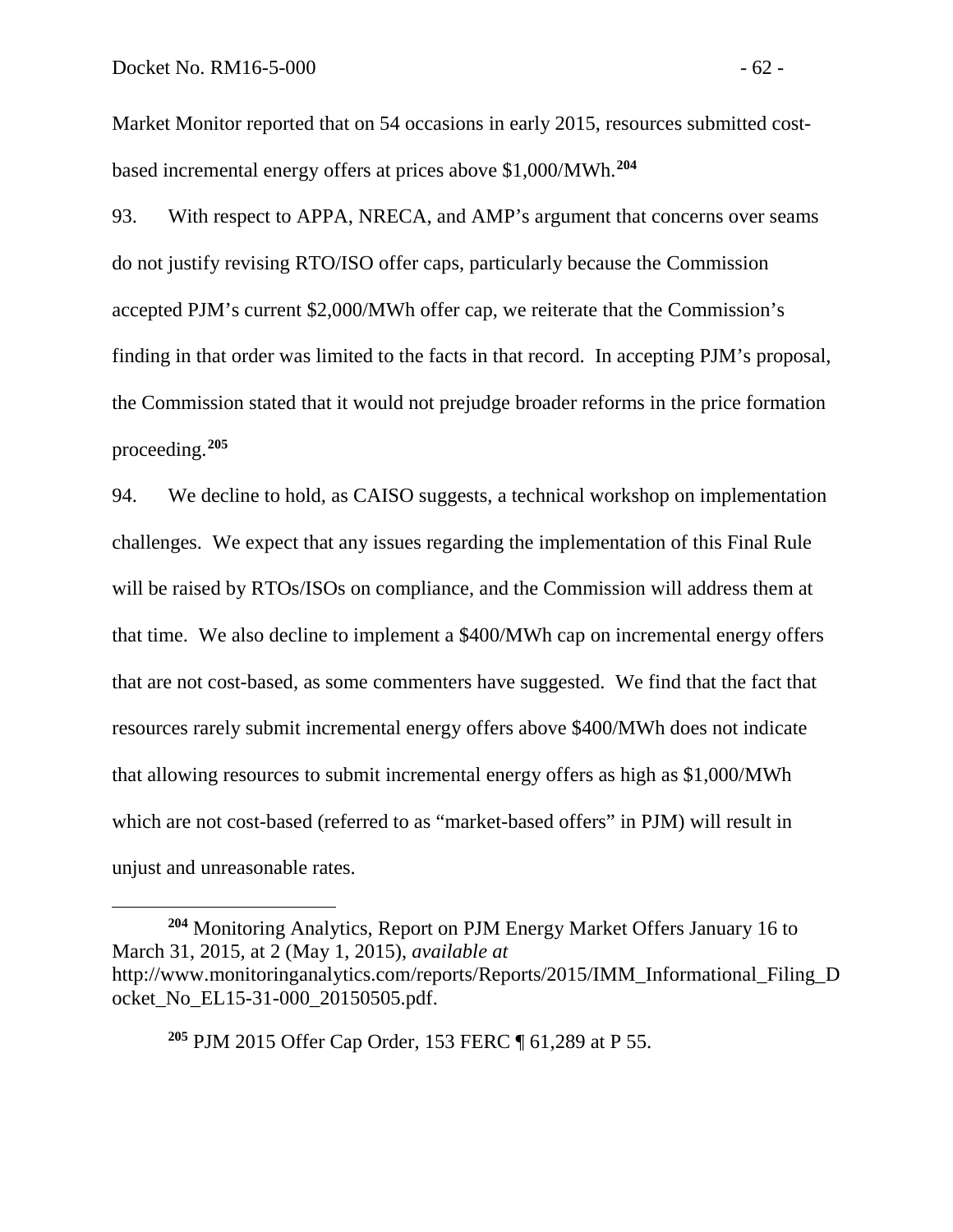95. In response to MISO's suggestion that future adjustments to the offer cap may be needed in response to market-based solutions that increase demand elasticity or resource mix changes, we decline to speculate as to what changes may or may not be necessary in the future.

# **B. Cost Verification**

# **1. NOPR Proposal**

96. In the NOPR, the Commission proposed the requirement that cost-based

incremental energy offers above \$1,000/MWh be verified by the RTO/ISO or Market

Monitoring Unit prior to being used to calculate LMPs (verification requirement).**[206](#page-64-0)** The

Commission proposed the following verification requirement:

*The costs underlying a resource's cost-based incremental energy offer above \$1,000/MWh must be verified before that offer can be used for purposes of calculating Locational Marginal Prices. If a resource submits an incremental energy offer above \$1,000/MWh and the costs underlying that offer cannot be verified before the market clearing process begins, that resource's incremental energy offer in excess of \$1,000/MWh may not be used to calculate Locational Marginal Prices. In such circumstances a resource would be eligible for a makewhole payment if that resource clears the energy market and the resource's costs are verified after-the-fact.***[207](#page-64-1)**

97. The Commission reasoned that this requirement would ensure that the proposal

results in LMPs that reflect the marginal cost of production during intervals when the

<span id="page-64-0"></span>marginal resource's short-run marginal cost exceeds \$1,000/MWh. Further, in the

<span id="page-64-1"></span>**<sup>207</sup>** *Id*.

**<sup>206</sup>** NOPR, FERC Stats. & Regs. ¶ 32,714 at P 56.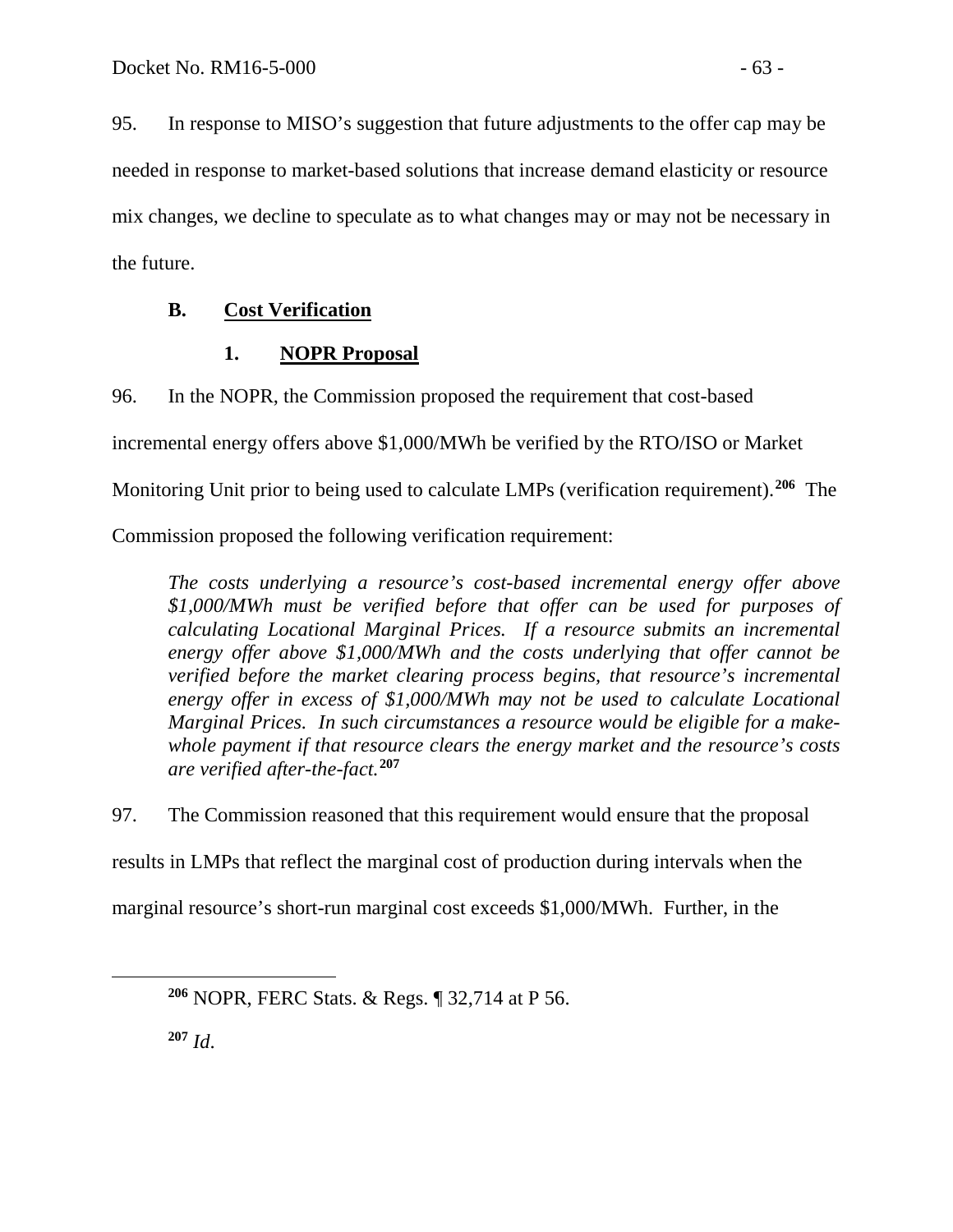NOPR, the Commission preliminarily found that the verification requirement was necessary to reduce the potential exercise of market power by resources, which could result in unjust and unreasonable rates.**[208](#page-65-0)**

### **2. Comments**

98. As discussed further below, the Commission received several comments about the proposed verification requirement. Comments about the proposed verification requirement focus on whether it is needed and what type of verification would be acceptable and feasible. A number of commenters generally support the proposed verification requirement, but they express concerns or seek clarification about the proposed verification requirement.**[209](#page-65-1)**

### **a. Need for the Verification Requirement**

99. Commenters disagree about whether the proposed verification requirement for cost-based incremental energy offers above \$1,000/MWh is necessary to reduce the potential exercise of market power. Several commenters support the verification

**<sup>208</sup>** *Id*. P 57.

<span id="page-65-1"></span><span id="page-65-0"></span>**<sup>209</sup>** ISO-NE Comments at 6; NYISO Comments at 2; PJM/SPP Comments at 2-3; TAPS Comments at 12.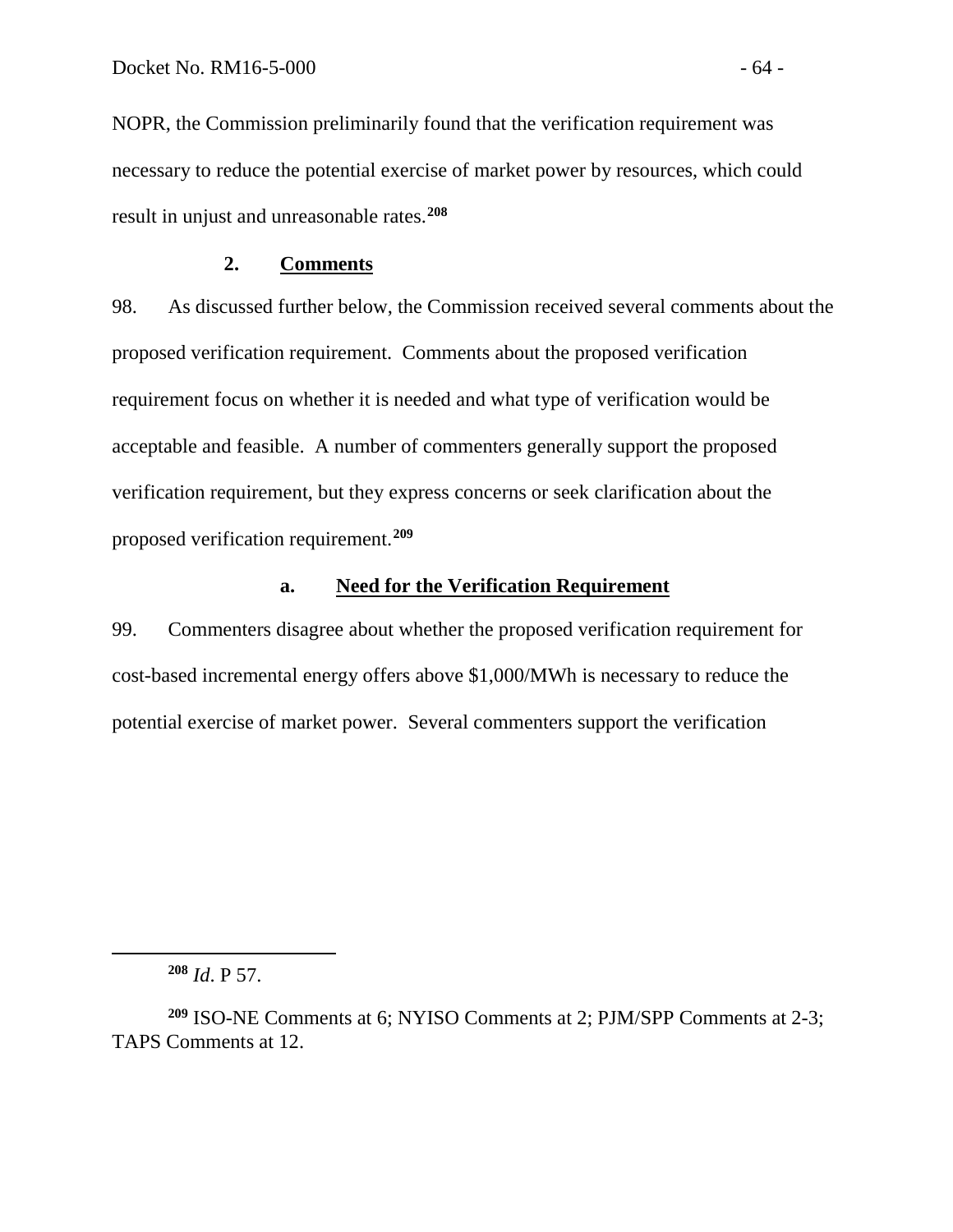requirement,**[210](#page-66-0)** some asserting that the verification requirement is a critical element of the proposal.**[211](#page-66-1)**

100. OMS contends that the verification requirement protects retail consumers from unlimited and unjustified wholesale price increases.**[212](#page-66-2)** The Delaware Commission and TAPS assert that the verification requirement is necessary to address market power concerns.**[213](#page-66-3)** TAPS states that although it opposes revisions to the offer cap, the proposed verification requirement is needed to protect the integrity of the RTO/ISO markets and will help avoid litigation costs associated with re-running markets after-the-fact in the event that an LMP is subsequently found not to be cost-justified.**[214](#page-66-4)** PG&E and SCE generally support the prevention of unverified incremental energy offers above \$1,000/MWh from setting the LMP, although PG&E does not support the proposal overall.**[215](#page-66-5)**

101. PJM Joint Consumer Advocates argue that the only way to protect consumers from unfair prices is to verify offers prior to the market clearing process and that fairness

<span id="page-66-0"></span>**<sup>210</sup>** SCE Comments at 1-2; PG&E Comments at 1-3; NY Transmission Owners Comments at 3.

<span id="page-66-3"></span><span id="page-66-2"></span><span id="page-66-1"></span>**<sup>211</sup>** Golden Spread Comments at 3; Delaware Commission Comments at 11; TAPS Comments at 12; NESCOE Comments at 3.

**<sup>212</sup>** OMS Comments at 3.

 $\overline{a}$ 

**<sup>213</sup>** Delaware Commission Comments at 11; TAPS Comments at 12-13.

<span id="page-66-4"></span>**<sup>214</sup>** TAPS Comments at 12-13.

<span id="page-66-5"></span>**<sup>215</sup>** PG&E Comments at 1-3; SCE Comments at 1-2.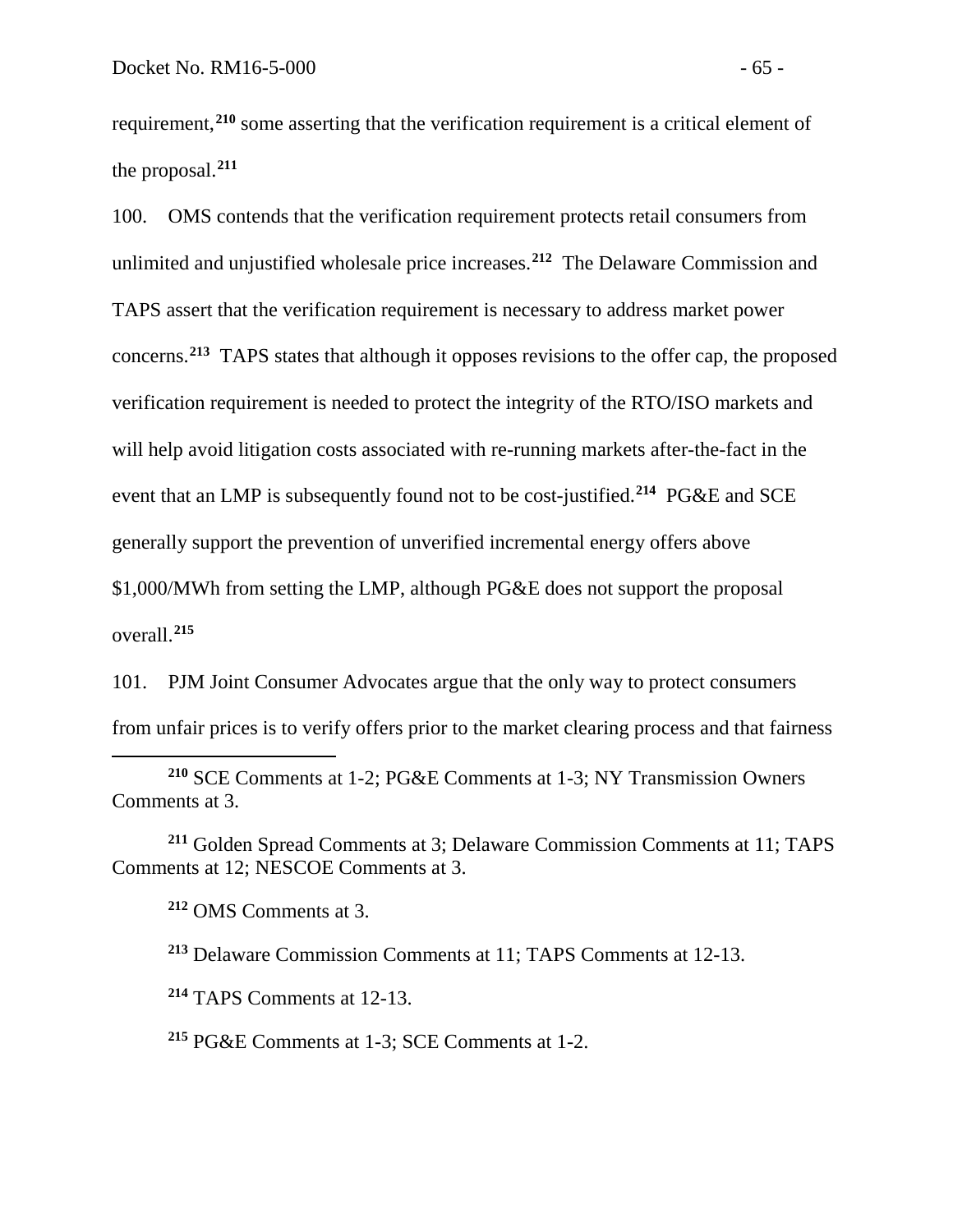demands such a review, even if the verification process is technically complex. PJM Joint Consumer Advocates assert that market-based offers, which are not strictly tied to costs, should not be eligible to set LMP because they would unfairly inflate costs to consumers and result in a windfall for suppliers.**[216](#page-67-0)**

102. Other commenters assert that the verification requirement is unnecessary**[217](#page-67-1)** or unduly cumbersome.**[218](#page-67-2)** Potomac Economics and PJM Power Providers argue that cost verification is unnecessary given other RTO/ISO market constructs.**[219](#page-67-3)** Potomac Economics states that the justification for the proposed verification requirement is limited because competition is not diminished during the fuel price spikes that could cause a resource's short-run marginal costs to exceed \$1,000/MWh. Potomac Economics also argues that existing RTO/ISO market power mitigation measures address market power concerns.**[220](#page-67-4)** PJM Power Providers state that the verification requirement is unnecessary because resources have the incentive to submit incremental energy offers that reflect actual costs. PJM Power Providers assert that the threat of an investigation from the Commission's Office of Enforcement and possible associated fines incent good behavior

<span id="page-67-4"></span><span id="page-67-3"></span>**<sup>219</sup>** Potomac Economics Comments at 12; PJM Power Providers Comments at 5. **<sup>220</sup>** Potomac Economics Comments at 12.

<span id="page-67-0"></span>**<sup>216</sup>** PJM Joint Consumer Advocates Comments at 5.

<span id="page-67-1"></span>**<sup>217</sup>** Potomac Economics Comments at 12; PJM Power Providers Comments at 5.

<span id="page-67-2"></span>**<sup>218</sup>** OMS Comments (on behalf of Texas Commission) at 3 n.7.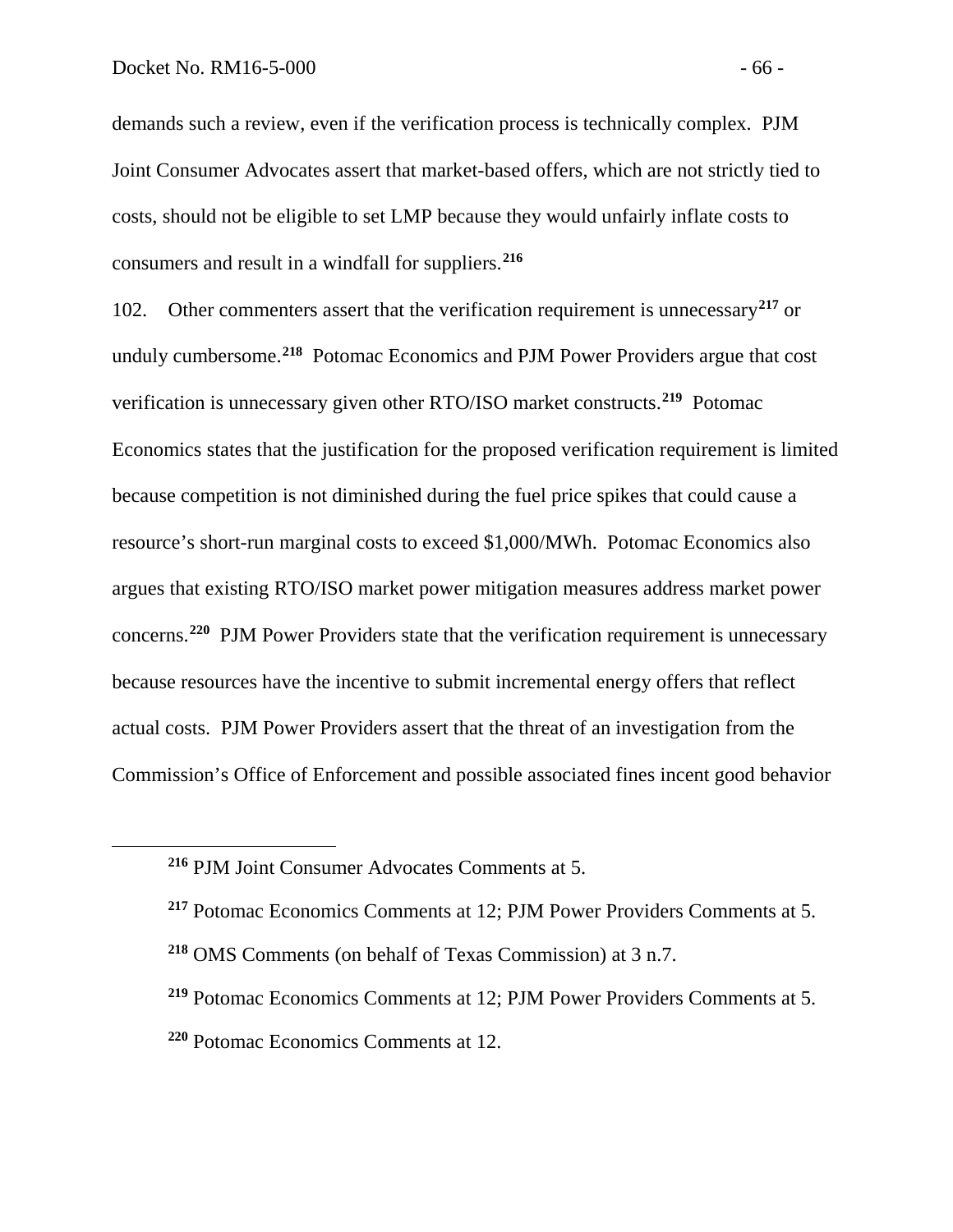and discourage the exercise of market power.**[221](#page-68-0)** Industrial Energy Consumers also state that the NOPR could lead markets to become more complicated and opaque, potentially leading to unintended consequences.**[222](#page-68-1)**

### **b. Verification Standard**

103. The Commission sought comment on the Market Monitoring Unit's or RTO's/ISO's ability to timely verify cost-based incremental energy offers above \$1,000/MWh prior to the day-ahead or real-time market clearing process.**[223](#page-68-2)** In response, the Commission received a wide array of comments about the feasibility of the proposed verification requirement and the challenges associated with implementing the requirement.

104. Many of the comments highlighted the difference between verification of *actual*  costs and verification of *expected* costs. They noted that because verification has to occur before the market runs, verification of *actual* costs was more difficult than verification of *expected* costs. Indeed, several commenters contend that it is not possible prior to the market clearing process to verify that a resource's cost based-incremental

<span id="page-68-1"></span><span id="page-68-0"></span>**<sup>221</sup>** Exelon Comments at 9; PJM Power Providers Comments at 5 (citing *Public Citizen, Inc. v. Midcontinent Indep. Sys. Operator, Inc.*, 154 FERC ¶ 61,224, at P 88 (2016)).

**<sup>222</sup>** Industrial Energy Consumers Comments at 2.

<span id="page-68-2"></span>**<sup>223</sup>** NOPR, FERC Stats. & Regs. ¶ 32,714 at P 59.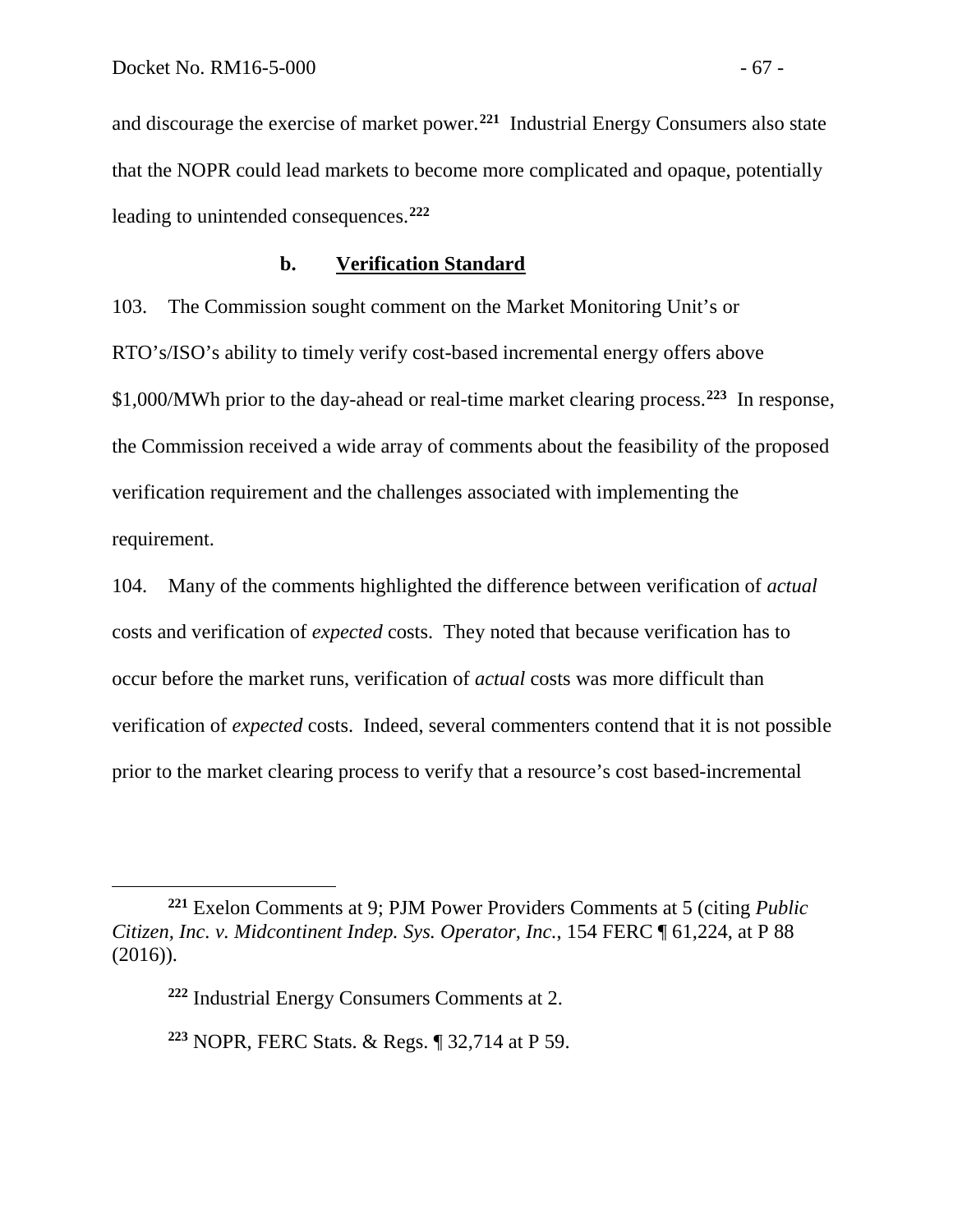energy offer equals that resource's *actual* costs.**[224](#page-69-0)** Commenters raise two key obstacles to the verification of a resource's actual costs prior to the market clearing process: (1) some natural gas resources do not know their actual costs at the time they submit offers; and (2) natural gas resource fuel costs are particularly difficult to verify during periods when natural gas supplies are scarce. Each obstacle is discussed in turn below.

## **i. Resource Cost Uncertainty When Submitting Offers**

105. Many commenters, including RTOs/ISOs, market monitors, and generators, assert that because some resources, specifically natural gas resources, do not know their actual fuel procurement costs when they submit incremental energy offers to the RTO/ISO, it is impossible to verify the incremental energy offers of such resources prior to the market clearing process.**[225](#page-69-1)**

106. ISO-NE, MISO, and PJM/SPP state that some natural gas resources have not procured fuel by the time that they submit incremental energy offers to the RTO/ISO markets, and thus ISO-NE and PJM/SPP state that such resources often submit offers based on the cost that the resources expect to pay for natural gas on the natural gas spot

<span id="page-69-0"></span>**<sup>224</sup>** EEI Comments at 6; Exelon Comments at 11; IRC Comments at 2-3; ISO-NE Comments at 2, 6-7; MISO Comments at 9; PJM/SPP Comments at 12-13; Potomac Economics Comments at 3-4; SPP Market Monitor Comments at 9.

<span id="page-69-1"></span>**<sup>225</sup>** Dominion Comments at 5; Exelon Comments at 16; ISO-NE Market Monitor Comments at 7; ISO-NE Comments at 6; MISO Comments at 9; PJM Market Monitor Comments at 6; PJM/SPP Comments at 10; Potomac Economics Comments at 3-5; SPP Market Monitor Comments at 9.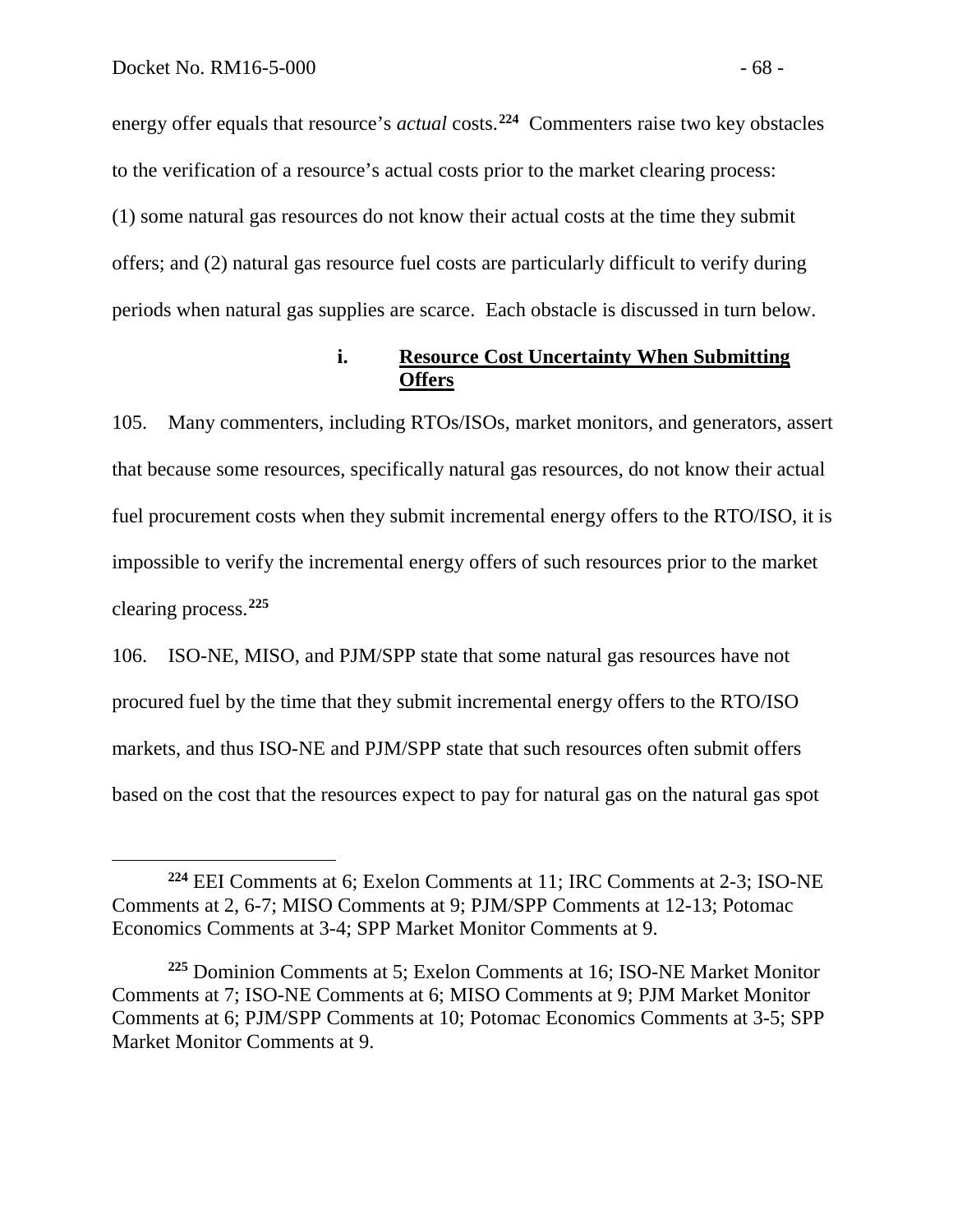market.<sup>[226](#page-70-0)</sup> For example, PJM/SPP state that some natural gas resources procure all or part of their natural gas requirements in the daily natural gas spot market, which is more volatile than month-ahead index prices because of changes in commodity prices and weather, as well as interstate natural gas pipeline capacity curtailments and maintenance activities.**[227](#page-70-1)**

107. Comments from market monitors also suggest that some natural gas resources do not know their actual fuel costs at the time they submit offers.**[228](#page-70-2)** For example, the ISO-NE Market Monitor states that natural gas resources that have not purchased natural gas in advance submit offers based on their best estimate of what they expect to pay for natural gas in real-time.**[229](#page-70-3)** Potomac Economics and the ISO-NE Market Monitor state that resources submit initial incremental energy offers**[230](#page-70-4)** or updates to their cost-based incremental energy offers**[231](#page-70-5)** based on expected, rather than actual costs. Potomac Economics adds that such offers reflect a resource's expectation of its costs, and these

**<sup>226</sup>** ISO-NE Comments at 5; MISO Comments at 9; PJM/SPP Comments at 9.

**<sup>227</sup>** PJM/SPP Comments at 9-10.

<span id="page-70-4"></span><span id="page-70-3"></span><span id="page-70-2"></span><span id="page-70-1"></span><span id="page-70-0"></span>**<sup>228</sup>** ISO-NE Market Monitor Comments at 7; Potomac Economics Comments at 4; SPP Market Monitor Comments at 9.

**<sup>229</sup>** ISO-NE Market Monitor Comments at 7.

**<sup>230</sup>** Potomac Economics Comments at 4.

<span id="page-70-5"></span>**<sup>231</sup>** ISO-NE Market Monitor Comments at 7.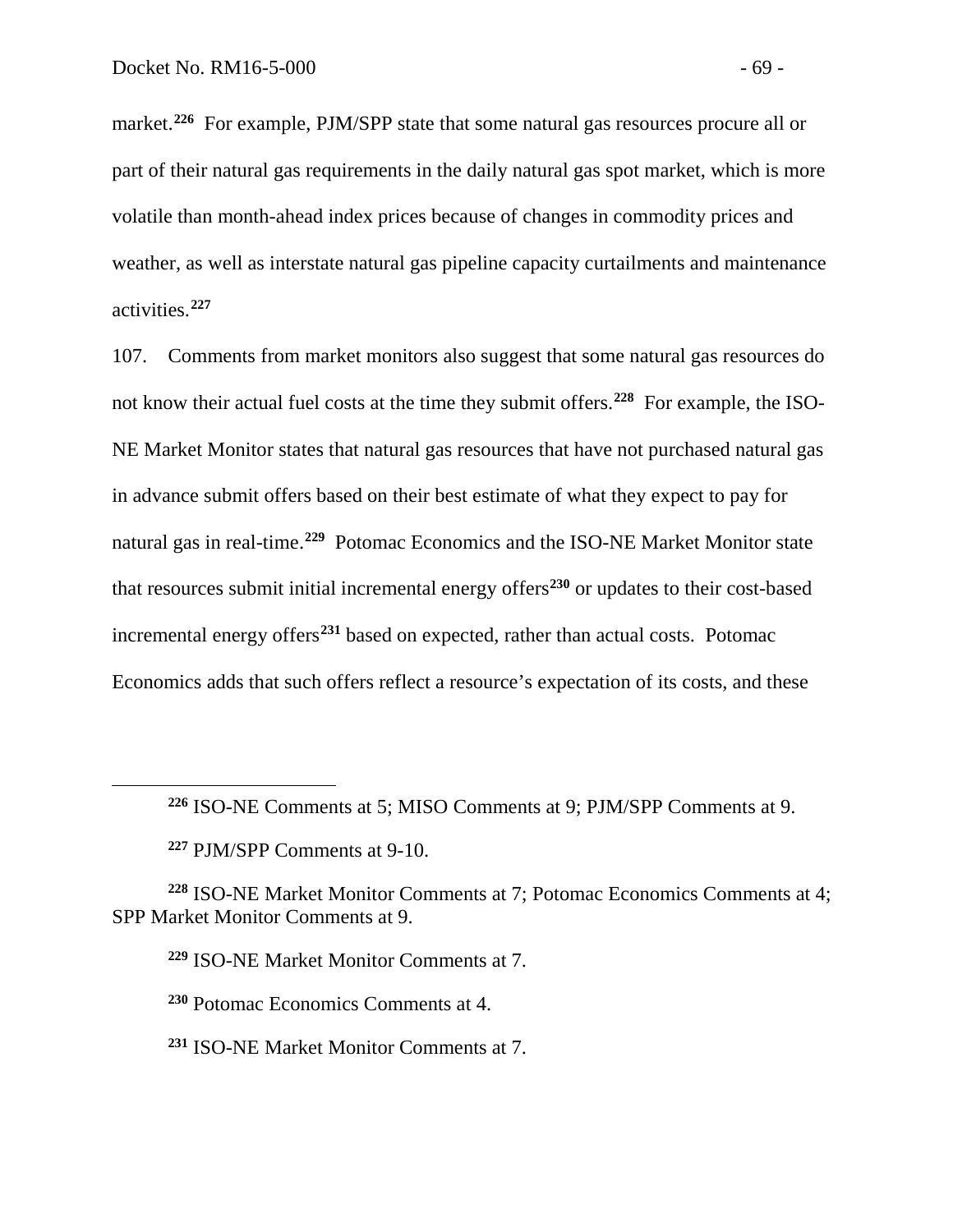costs may be subject to substantial uncertainty and thus cannot be verified in advance.**[232](#page-71-0)** The ISO-NE Market Monitor, Potomac Economics, and the SPP Market Monitor conclude that strict verification of a resource's actual costs prior to the market clearing process is not possible.**[233](#page-71-1)**

108. Generators also state that verification of actual costs may not be possible because some natural gas resources can only submit an estimate of their expected fuel costs.**[234](#page-71-2)** For example, Exelon states that when a resource submits a day-ahead offer, which is due 24-48 hours prior to actual dispatch, that resource must consider numerous costs and may have to make complicated and somewhat imprecise judgments to predict future events, which makes it difficult to quantify and substantiate risks on either an before-the-fact or after-the-fact basis.**[235](#page-71-3)** Additionally, EEI states that a resource that is not committed or not fully committed in the day-ahead market may not procure enough natural gas to meet its full output in the real-time market and may need to purchase fuel in the intra-day natural gas market where prices are significantly higher and more volatile than the dayahead natural gas market.**[236](#page-71-4)**

<span id="page-71-3"></span><span id="page-71-2"></span><span id="page-71-1"></span><span id="page-71-0"></span>**<sup>233</sup>** ISO-NE Market Monitor Comments at 4; Potomac Economics Comments at 3-4; SPP Market Monitor Comments at 9.

**<sup>234</sup>** Dominion Comments at 5; Exelon Comments at 11-16.

**<sup>235</sup>** Exelon Comments at 11-17.

<span id="page-71-4"></span>**<sup>236</sup>** EEI Comments at 5-6.

**<sup>232</sup>** Potomac Economics Comments at 4.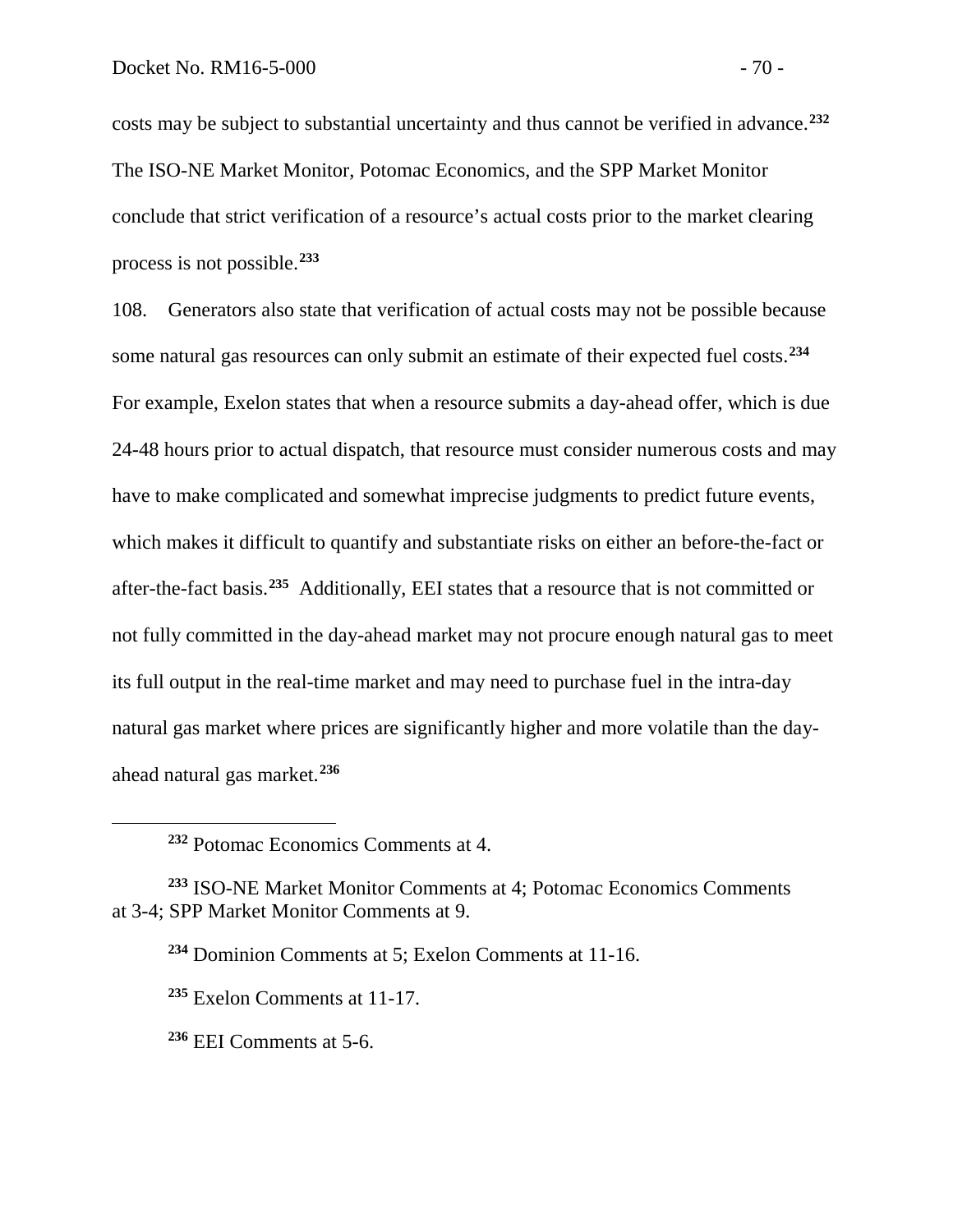#### **ii. Cost Verification During Peak Periods**

109. Several commenters state that the challenges associated with pre-verification become more acute during stressed system conditions when natural gas supplies are limited, which is precisely when resources may have incremental energy costs above \$1,000/MWh.**[237](#page-72-0)**

110. PJM states that higher natural gas prices have led to higher cost-based incremental energy offers from resources, but verifying resource costs with natural gas price indices can be challenging because there is not a strong or straightforward correlation between changes in natural gas index prices and the magnitude of changes in cost-based offers, particularly when cost-based incremental energy offers in PJM are high.**[238](#page-72-1)** ISO-NE argues that indices may not fairly represent the fuel prices that resources must pay, particularly when natural gas supplies are tight.**[239](#page-72-2)** ISO-NE notes that there may be scant

<span id="page-72-2"></span>**<sup>239</sup>** ISO-NE Comments at 4-5.

<span id="page-72-0"></span>**<sup>237</sup>** *See generally* Dominion Comments at 4-5; PJM/SPP Comments 11; ISO-NE Comments at 4-5; SPP Market Monitor Comments at 7; PJM Market Monitor Comments at 6; EEI Comments at 6; Exelon Comments at 13-14; PJM Power Providers Comments at 3.

<span id="page-72-1"></span>**<sup>238</sup>** PJM/SPP Comments at 11 (citing Attachment A). Attachment A presents an analysis of cost-based incremental energy offers and natural gas prices during the winters of 2013/14, 2014/15, and 2015/16. The analysis in Attachment A shows that for costbased offers in the \$500/MWh -\$750/MWh range, the median gas price corresponding to the range of offers was \$10.44/MMBtu in the 2013/14 winter, \$15.62 MMBtu in the 2014/15 winter, and \$3.75/MMBtu in the 2015/16 winter.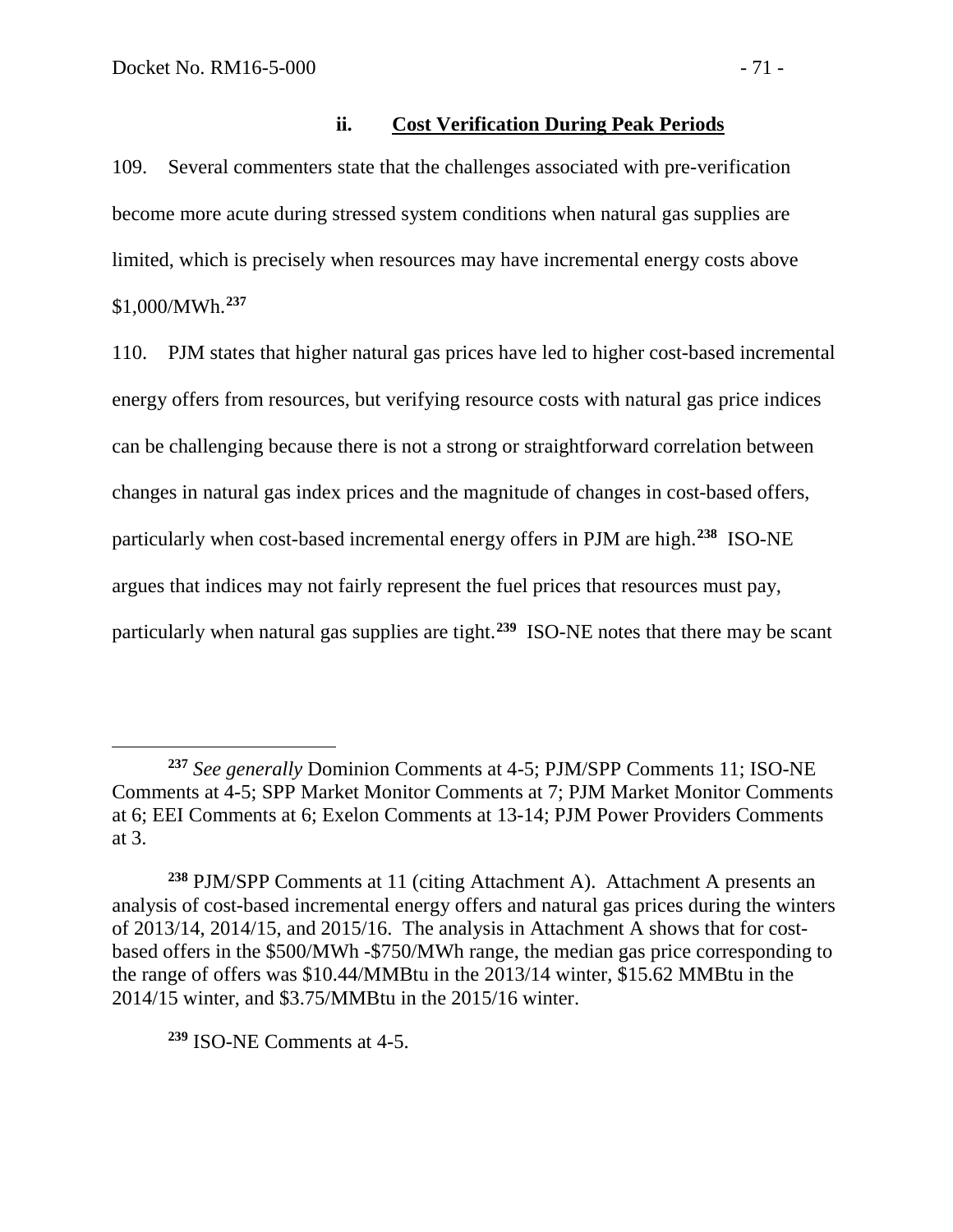independent or timely information on natural gas resources' costs during such times.**[240](#page-73-0)** Various commenters explain that during such times, natural gas resources must often purchase natural gas outside of the exchange trading platforms**[241](#page-73-1)** through bilateral deals that are not reported on such exchanges, and that a significant amount of such purchases tends to make natural gas indices less representative of the price natural gas resources pay for natural gas.**[242](#page-73-2)**

111. The ISO-NE, PJM, and SPP market monitors state that cost verification is most challenging when natural gas demand is high because of low liquidity and high bid-ask spreads for natural gas purchased on open exchanges such as the ICE.**[243](#page-73-3)** For example, the PJM Market Monitor and the ISO-NE Market Monitor state that the natural gas market is least transparent on days with very high electric demand and that the ICE index is likely to be unsuitable for verification purposes because there are either no completed trades reported, a low number of completed gas trades (i.e., low liquidity), or the bid-ask

**<sup>240</sup>** *Id*.

<span id="page-73-0"></span> $\overline{a}$ 

**<sup>242</sup>** ISO-NE Market Monitor Comments at 8; PJM Market Monitor Comments at 6.

<span id="page-73-3"></span><span id="page-73-2"></span>**<sup>243</sup>** ISO-NE Market Monitor Comments at 8; PJM Market Monitor Comments at 6; SPP Market Monitor Comments at 7.

<span id="page-73-1"></span>**<sup>241</sup>** Industrial Customers Comments at 16; ISO-NE Comments at 4-5; ISO-NE Market Monitor Comments at 8; PJM Market Monitor Comments at 6; SPP Market Monitor Comments at 7.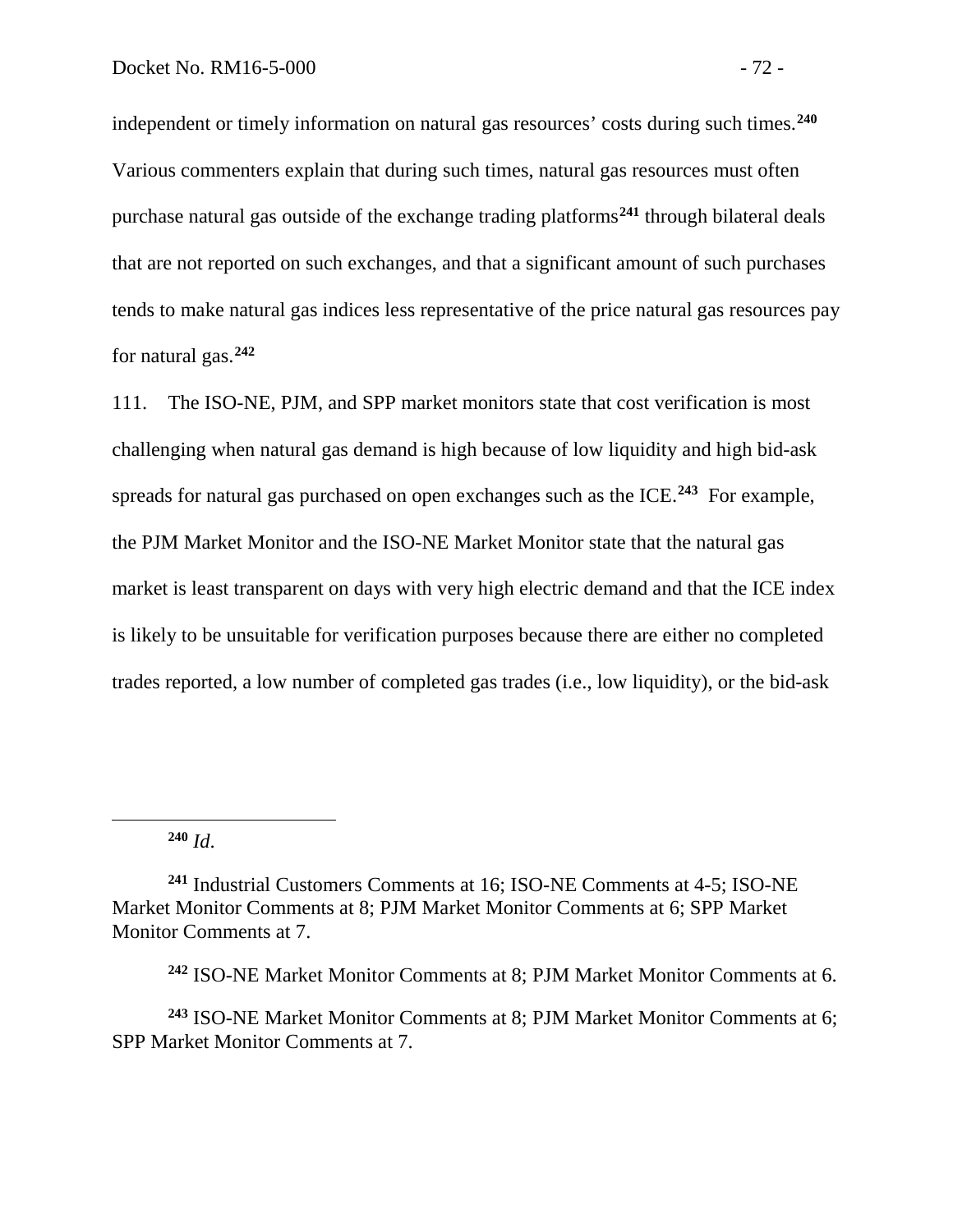spread is so wide as to be meaningless.**[244](#page-74-0)** The SPP Market Monitor states that the risk inherent in determining accurate fuel costs from natural gas indices is acceptable in most periods, but that the risk increases to unacceptable levels during extremely stressed fuel supply conditions.**[245](#page-74-1)** Comments from generators also suggest that natural gas indices become less reliable during periods when natural gas supplies are limited and natural gas prices spike.**[246](#page-74-2)** Dominion and Exelon assert that purchasing natural gas outside of an exchange through marketers or bilateral deals also increases the risks that a natural gas resource faces when it formulates its bid, and can increase the error associated with a resource's estimate of its actual costs.**[247](#page-74-3)**

#### **c. Feasibility of Verification Requirement**

112. The Commission sought comment on the feasibility of the proposed verification requirement.**[248](#page-74-4)** As discussed further below, ISO-NE, MISO, and NYISO state that current mitigation procedures could satisfy the proposed verification requirement if the Commission clarifies that the verification process can include expected, rather than

**<sup>245</sup>** SPP Market Monitor Comments at 7.

 $\overline{a}$ 

<span id="page-74-4"></span><span id="page-74-3"></span><span id="page-74-2"></span><span id="page-74-1"></span>**<sup>246</sup>** EEI Comments at 6; Exelon Comments at 13-14; PJM Power Providers Comments at 3.

**<sup>247</sup>** Dominion Comments at 5; Exelon Comments at 13-14. **<sup>248</sup>** NOPR, FERC Stats. & Regs. ¶ 32,714 at PP 59, 73.

<span id="page-74-0"></span>**<sup>244</sup>** ISO-NE Market Monitor Comments at 7-8; PJM Market Monitor Comments at 6.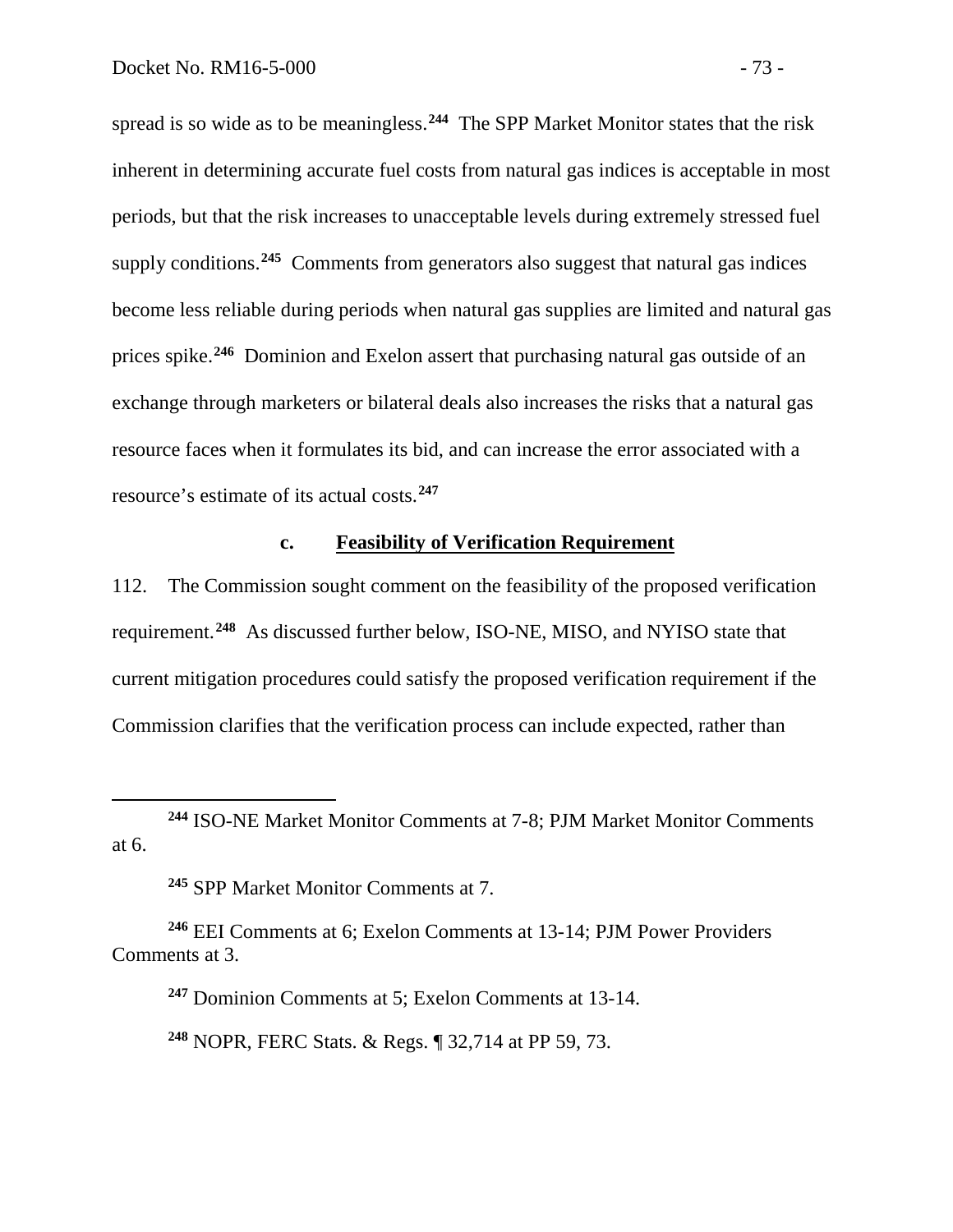actual, costs.**[249](#page-75-0)** Several commenters express concerns that timely verification of a resource's actual short-run marginal costs is not possible within the timeframe of the RTO/ISO day-ahead and real-time market clearing process.**[250](#page-75-1)**

113. For example, Potomac Economics states that time constraints will make the proposal infeasible if the proposed verification requires that resource cost data be collected and fully validated to actual cost prior to market clearing.**[251](#page-75-2)** The ISO-NE Market Monitor states that the lack of solid information about natural gas prices on highvolatility, low-liquidity days makes validation of a resource's expected short-run marginal costs difficult, particularly if many resources seek to update their cost-based incremental energy offers.**[252](#page-75-3)** The PJM Market Monitor notes that in PJM, a large volume of data, including information from approximately 420 gas-fired resources and about 35 gas trading points, must be processed to review cost-based incremental energy offers.**[253](#page-75-4)** The SPP Market Monitor states that verification prior to market clearing may not be feasible in SPP given the tight timeline, particularly during sudden fuel shortages

<span id="page-75-0"></span> $\overline{a}$ 

**<sup>251</sup>** Potomac Economics Comments at 3-4.

<span id="page-75-3"></span>**<sup>252</sup>** ISO-NE Market Monitor Comments at 9.

<span id="page-75-4"></span>**<sup>253</sup>** PJM Market Monitor Comments at 7.

**<sup>249</sup>** *See infra* PP 126-127.

<span id="page-75-2"></span><span id="page-75-1"></span>**<sup>250</sup>** Exelon Comments at 11; Industrial Customers Comments at 13-16; ISO-NE Market Monitor Comments at 9; Joseph Margolies Comments at 13; Potomac Economics Comments at 3-4; SPP Market Monitor Comments at 2, 7, 9.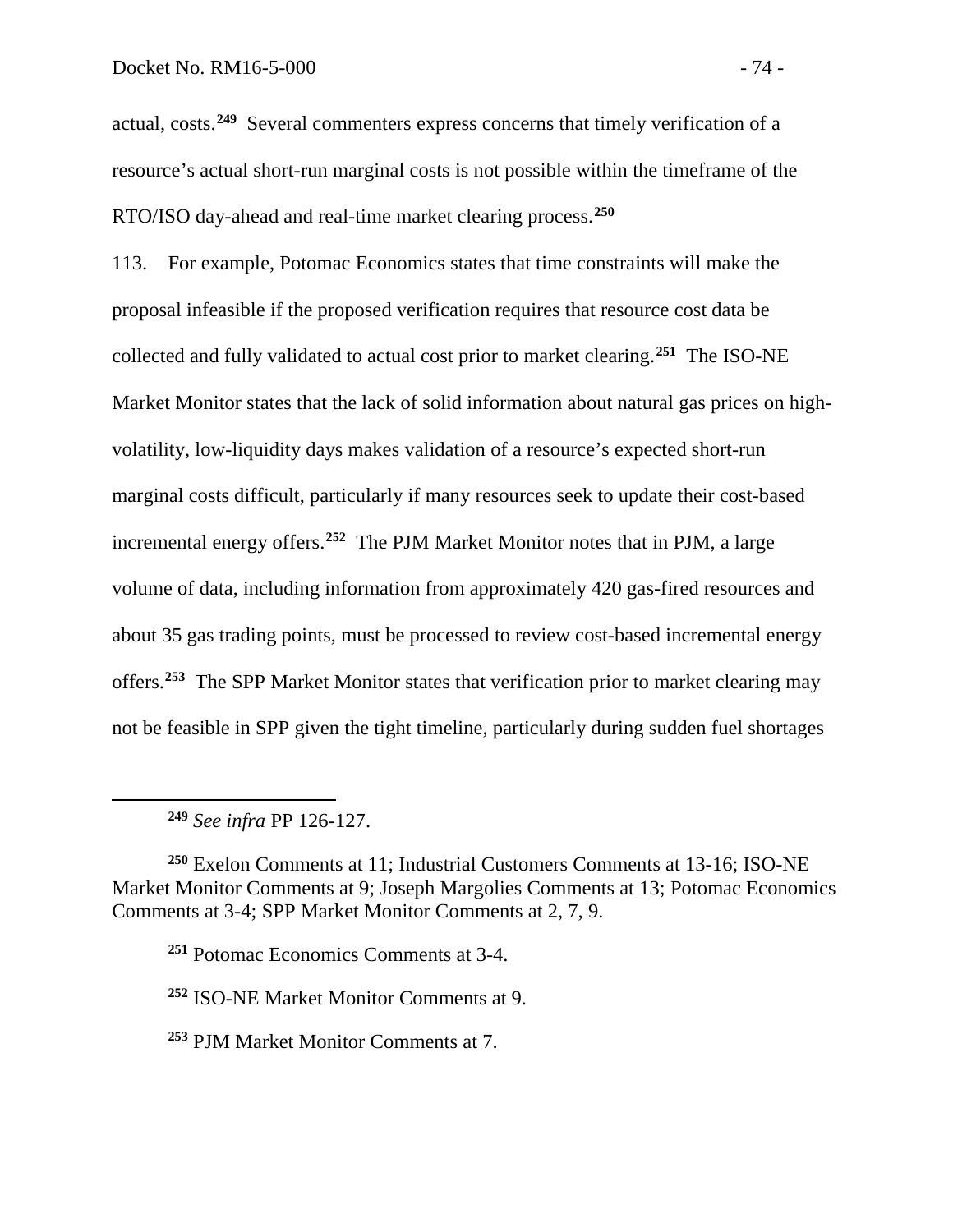and fuel price spikes, and adds that it would need additional technical capabilities for such verification.**[254](#page-76-0)** The SPP Market Monitor states that the proposal could also negatively affect RTO/ISO market monitors' ability to conduct timely market power mitigation under the proposed timeline because market monitors would be required to perform cost verification and market mitigation before completion of the market clearing process.**[255](#page-76-1)**

114. Industrial Customers argue that market monitors cannot be expected to have the ability to assess the legitimacy of the cost component of resource offers in real-time. **[256](#page-76-2)** Industrial Customers add that even if a resource has a natural gas invoice with a high price and provides it to the market monitor, this alone does not provide adequate consumer protection because the market monitor must investigate, understand, and accept the dynamics that led to that invoice.**[257](#page-76-3)**

115. Citing CAISO's prior comments about practical implementation challenges associated with before-the-fact verification, Industrial Customers argue that the proposal in the NOPR may not be beneficial because pre-verification presents significant

<span id="page-76-1"></span>**<sup>255</sup>** *Id*. at 9.

<span id="page-76-0"></span>**<sup>254</sup>** SPP Market Monitor Comments at 2, 7, 9, 10-11.

<span id="page-76-2"></span>**<sup>256</sup>** Industrial Customers Comments at 14.

<span id="page-76-3"></span>**<sup>257</sup>** Industrial Customers Comments at 19.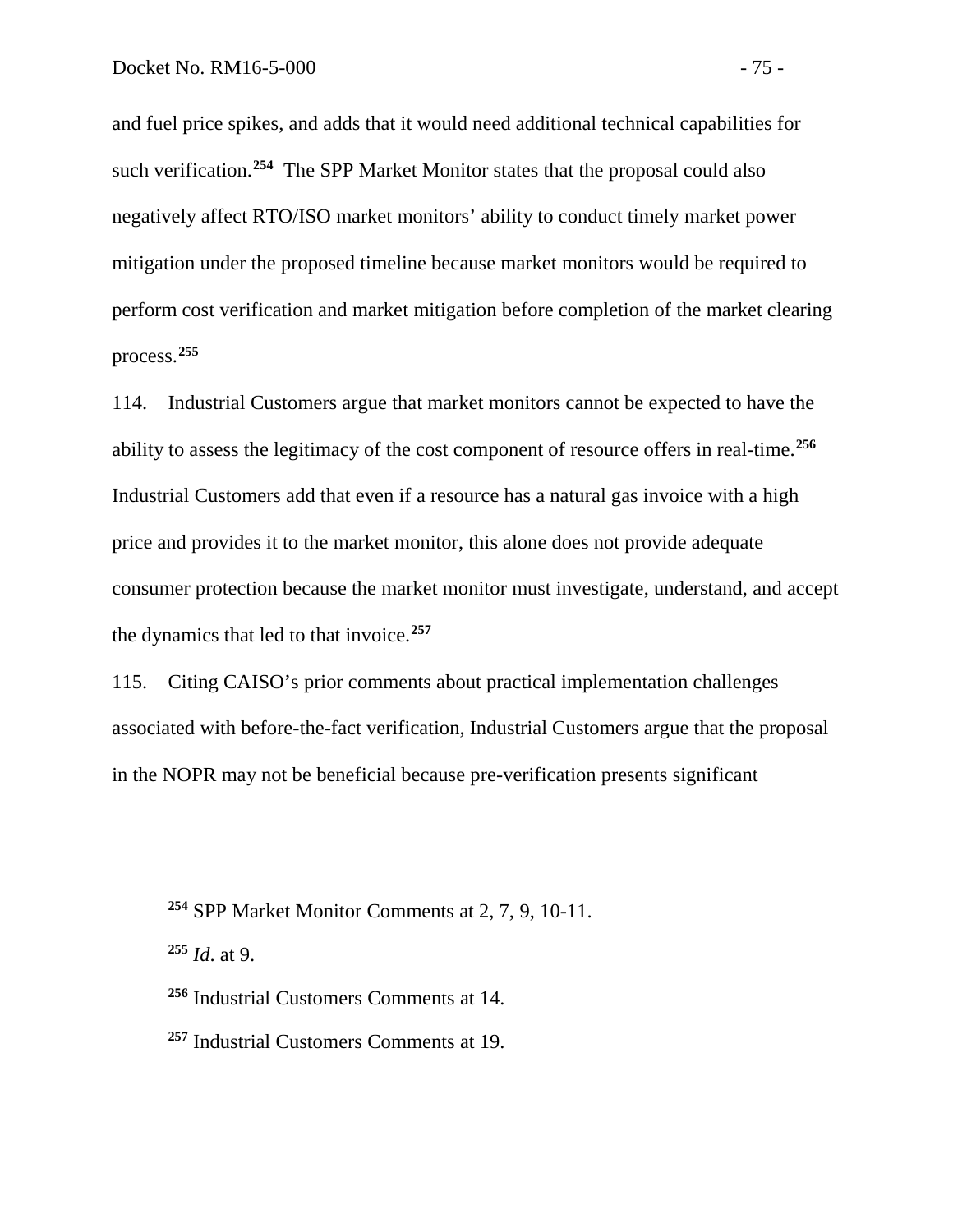challenges given time constraints.**[258](#page-77-0)** KEPCo/NCEMC states that RTOs/ISOs may not be in a position to verify cost-based incremental energy offers prior to market clearing without substantial investment in both new technology and significant changes to the existing RTO/ISO tariffs and business practice manuals.**[259](#page-77-1)** KEPCo/NCEMC argues that the verification requirement involves substantial technological and regulatory costs for wholesale market participants, which KEPCo/NCEMC asserts are unwarranted given the limited nature of the problem with the current RTO/ISO offer caps.**[260](#page-77-2)**

116. EEI maintains that the NOPR proposal is heavily dependent on having a verification process that is not so cumbersome as to prevent a resource's cost based incremental energy offer from being verified in time to be used in the LMP calculation. It argues that the use of make-whole payments would not serve the Commission's goal of having clearing prices that reflect the true marginal cost of production, taking into account all physical constraints.**[261](#page-77-3)** NEI states that the manner in which the verification is performed is a key concern, and without a simple and efficient process, there is risk that the LMP will not reflect the true costs of operating the system because it will exclude offers above the cap. NEI maintains that an alternative approach would be warranted if

**<sup>260</sup>** *Id*.

<span id="page-77-2"></span><span id="page-77-1"></span><span id="page-77-0"></span>**<sup>258</sup>** *Id*. at 14-16 (citing CAISO Post-Technical Workshop Comments, Docket No. AD14-14-000, at 4-6 (Mar. 6, 2015)).

**<sup>259</sup>** KEPCo/NCEMC Comments at 5.

<span id="page-77-3"></span>**<sup>261</sup>** EEI Comments at 5.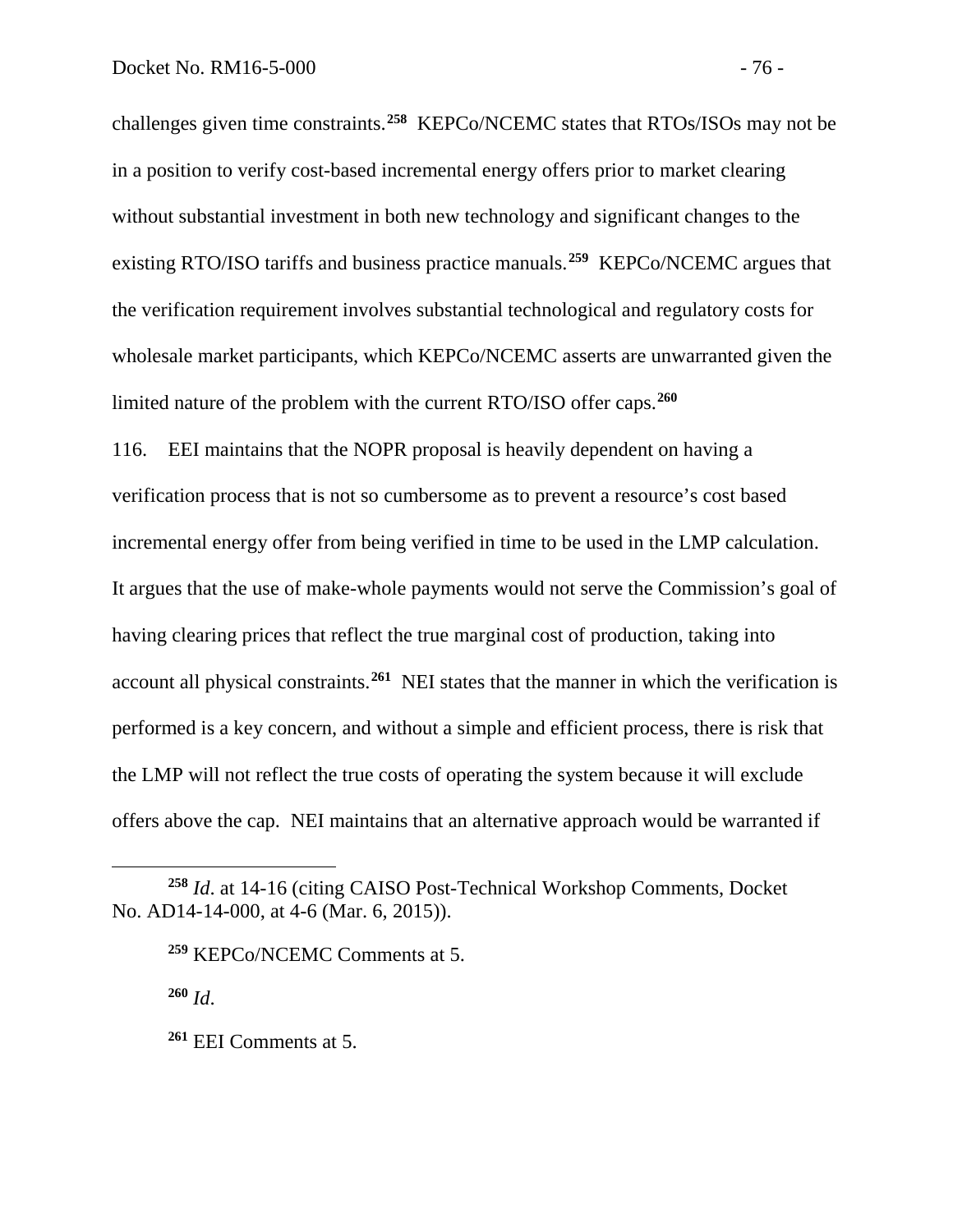market monitors cannot validate incremental energy offers in excess of \$1,000/MWh quickly and efficiently.**[262](#page-78-0)** Competitive Suppliers contend that the proposed verification requirement would result in cost-based offers above \$1,000/MWh being unable to set the LMP because cost verification prior to the market clearing process is not possible. **[263](#page-78-1)** 117. Competitive Suppliers argue that removing the offer cap entirely or increasing it significantly would alleviate any challenges inherent in a before-the-fact cost verification process.**[264](#page-78-2)** Similarly, NEI states that instead of the verification requirement, the Commission should lift caps to a level that does not artificially constrain LMPs.**[265](#page-78-3)** 118. Midcontinent Joint Consumer Advocates and TAPS argue that it is possible to perform the proposed cost verification prior to the market clearing process. **[266](#page-78-4)** Midcontinent Joint Consumer Advocates state that the MISO Market Monitor has publicly confirmed its ability to verify offers prior to market clearing and that it currently tracks fuel prices that could be used to make adjustments to gas and fuel costs included in a MISO resource's cost-based incremental energy offer.**[267](#page-78-5)** According to TAPS, MISO's

**<sup>264</sup>** *Id*.

<span id="page-78-1"></span><span id="page-78-0"></span> $\overline{a}$ 

**<sup>265</sup>** NEI Comments at 4.

**<sup>267</sup>** Midcontinent Joint Consumer Advocates Comments at 5.

**<sup>262</sup>** NEI Comments at 4.

**<sup>263</sup>** Competitive Suppliers Comments at 17-18.

<span id="page-78-5"></span><span id="page-78-4"></span><span id="page-78-3"></span><span id="page-78-2"></span>**<sup>266</sup>** Midcontinent Joint Consumer Advocates Comments at 5; TAPS Comments at 13-15.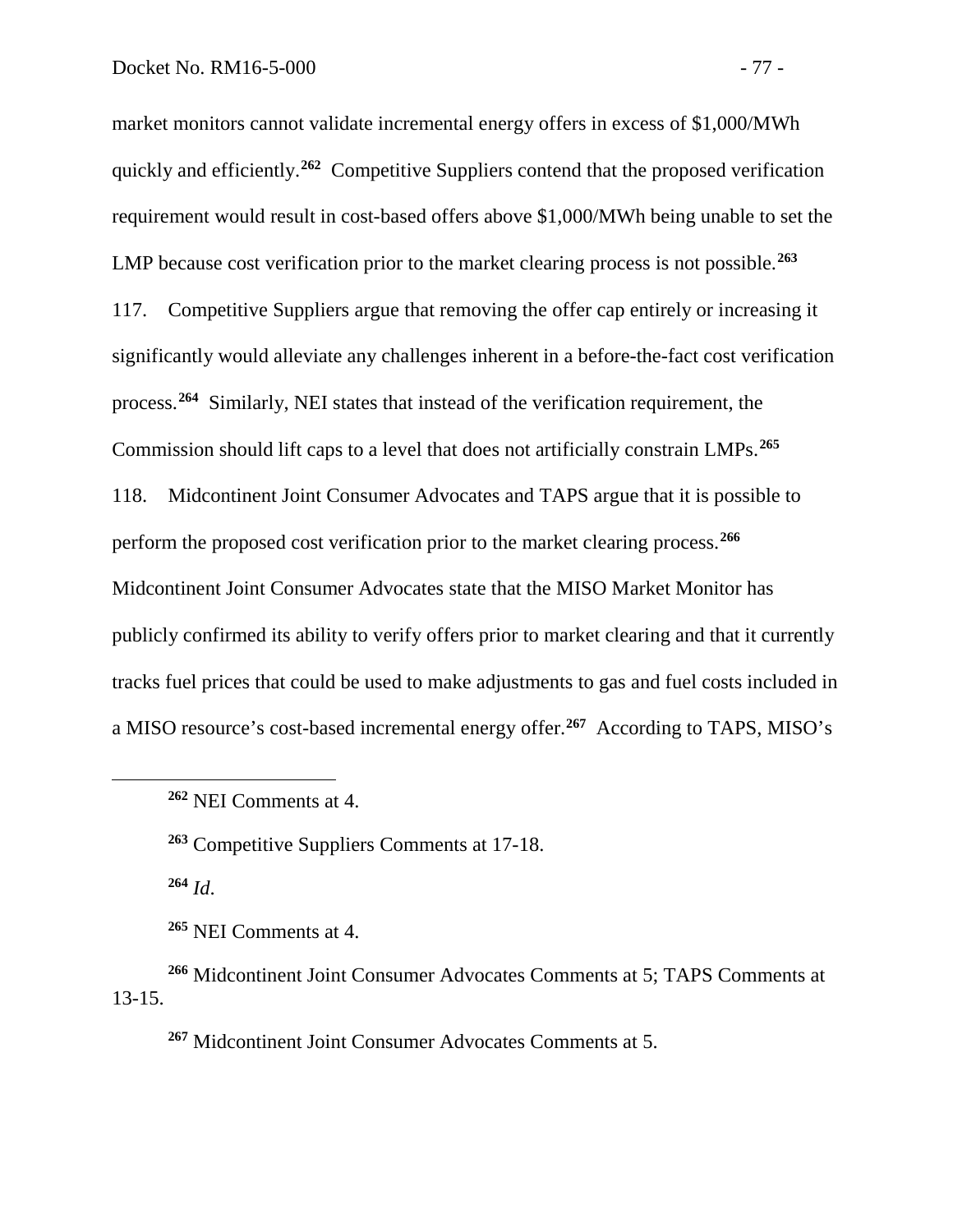current process for developing and updating cost-based incremental offers for resources is workable because the vast majority of resources will never experience cost levels close to \$1,000/MWh, and the resources that are likely to reach such levels should have already provided the Market Monitoring Unit with up-to-date information about their heat rates, which will allow the Market Monitoring Unit to quickly calculate cost-based incremental energy offers for such resources.**[268](#page-79-0)** TAPS states that MISO's current methodology for verification of cost-based incremental offers could be modified and adapted in all RTOs/ISOs.**[269](#page-79-1)**

#### **d. Uplift Payments**

119. Several stakeholders commented on the after-the-fact review of costs in the event that the RTO/ISO or Market Monitoring Unit is unable to verify a resource's incremental energy offer above \$1,000/MWh prior to the market clearing process.**[270](#page-79-2)** MISO states that market participants should be required to consult with the Market Monitoring Unit before the submission of an offer in order for that market participant to be eligible for make-whole payments after-the-fact, and asserts that market participants should not be eligible for cost recovery above their offers just because in hindsight, their offers were

<span id="page-79-0"></span> $\overline{a}$ 

<span id="page-79-2"></span><span id="page-79-1"></span>**<sup>270</sup>** Competitive Suppliers Comments at 19; MISO Comments at 10; PG&E Comments at 3; PJM Power Providers Comments at 4.

**<sup>268</sup>** TAPS Comments at 13-14.

**<sup>269</sup>** *Id*. at 14-15.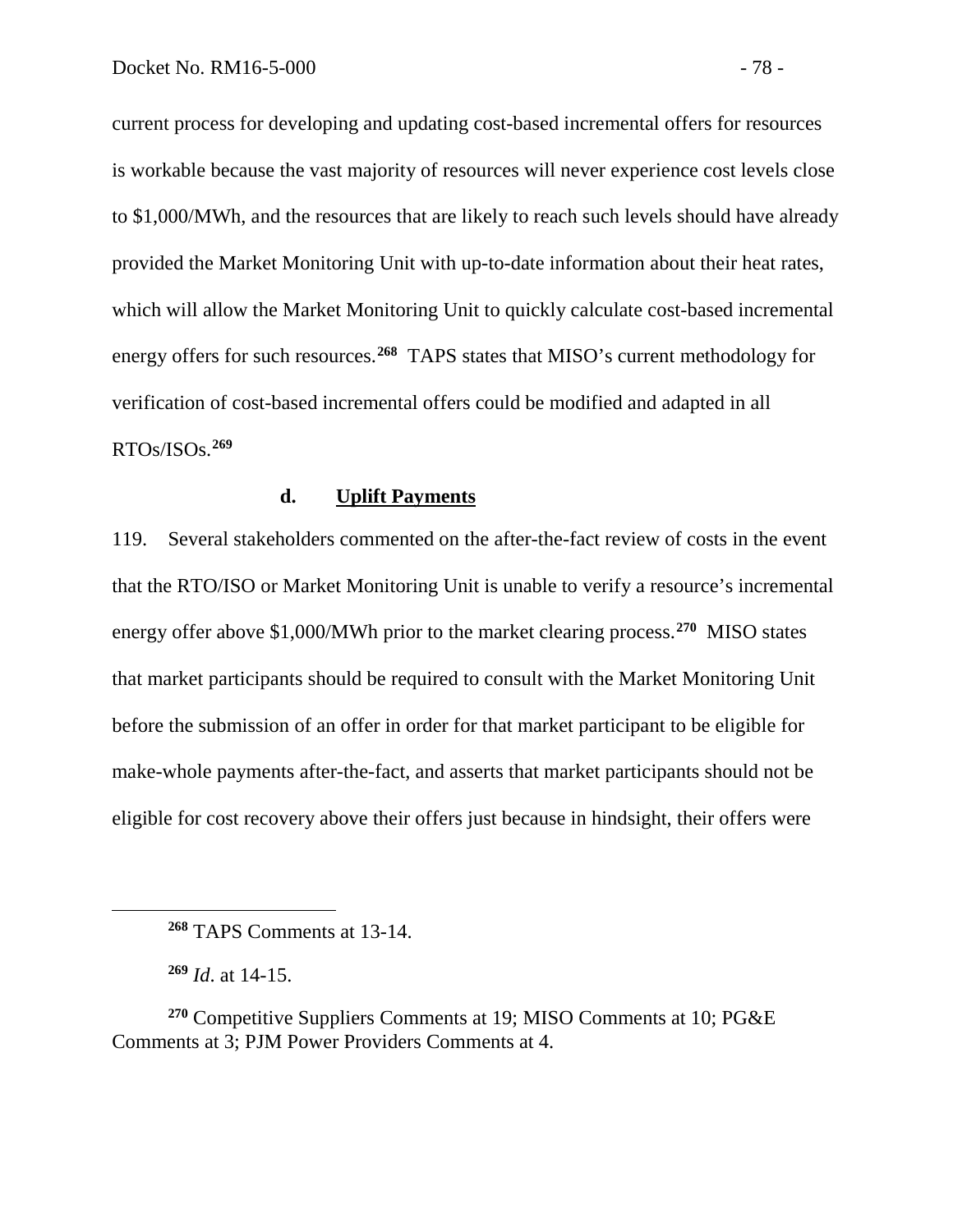below their actual costs.**[271](#page-80-0)** PG&E states that if a cost-based incremental energy offer is verified after the market has run, energy cleared from such an offer should be compensated on an "as bid" basis.**[272](#page-80-1)** PG&E maintains that if a cost-based incremental energy offer cannot be verified even after the market has run, then that resource's cleared energy should instead be compensated at the LMP.**[273](#page-80-2)** PJM Power Providers and Competitive Suppliers assert that even after-the-fact verification of a resource's costs will be challenging, and, according to Competitive Suppliers, it will be particularly challenging for natural gas resources that have complex fuel supply arrangements.**[274](#page-80-3)** 120. Competitive Suppliers state that in some instances, a resource may not be able to use the RTO's/ISO's verification process to set the market clearing price (for offers above \$1,000/MWh) and in such rare cases, it may be necessary to compensate that resource through an uplift payment based on after-the-fact cost verification.**[275](#page-80-4)** Competitive Suppliers assert that if a resource incurs justifiable and demonstrable short-

<span id="page-80-1"></span>**<sup>272</sup>** PG&E Comments at 3.

<span id="page-80-2"></span>**<sup>273</sup>** *Id*.

<span id="page-80-0"></span>**<sup>271</sup>** MISO Comments at 10.

<span id="page-80-3"></span>**<sup>274</sup>** Competitive Suppliers Comments at 19; PJM Power Providers Comments at 4.

<span id="page-80-4"></span>**<sup>275</sup>** Competitive Suppliers Comments at 20-21.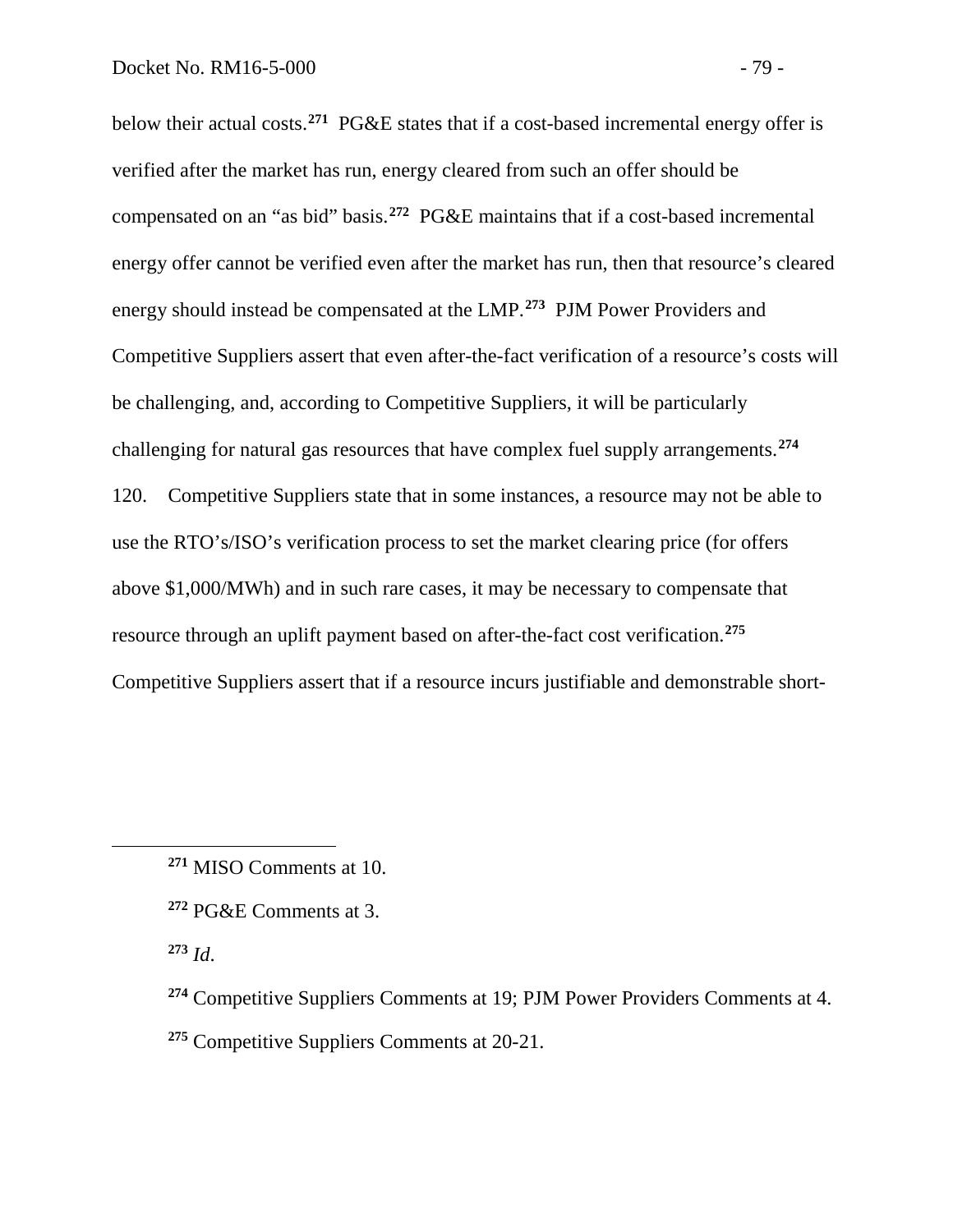run marginal costs, those costs should be recovered so that the resource does not operate at a loss and so that the resource is not discouraged from offering supply to the market.**[276](#page-81-0)** 121. NEI states that, given that the Commission's price formation reforms are aimed at reducing the use of out-of-market payments, NEI is disappointed by the NOPR proposal to include uplift payments as a fall back if before-the-fact cost verification proves infeasible in practice.**[277](#page-81-1)** However, Direct Energy states that if a resource's verified costbased incremental energy offer exceeds the cap, that resource should be entitled to full cost recovery of RTO/ISO approved costs through uplift.**[278](#page-81-2)**

## **e. Specific Proposals for the Verification Requirement**

122. Given the concerns about verification of actual costs, several commenters, including RTOs/ISOs,**[279](#page-81-3)** Market Monitoring Units,**[280](#page-81-4)** and other stakeholders,**[281](#page-81-5)** request that the Commission clarify that if it is not possible to verify a resource's actual costs prior to setting LMP, it will accept a process that verifies that a resource's incremental energy offer reasonably reflects that resource's expected costs.

<span id="page-81-1"></span><span id="page-81-0"></span> $\overline{a}$ 

<span id="page-81-5"></span><span id="page-81-4"></span>4.

**<sup>278</sup>** Direct Energy Comments at 3.

<span id="page-81-3"></span><span id="page-81-2"></span>**<sup>279</sup>** ISO-NE Comments at 4-7; NYISO Comments at 2; PJM/SPP Comments at 12- 13.

**<sup>280</sup>** Potomac Economics Comments at 3-4; ISO-NE Market Monitor Comments at

**<sup>281</sup>** EEI Comments at 6-7; Exelon Comments at 17.

**<sup>276</sup>** *Id*. at 21.

**<sup>277</sup>** NEI Comments at 4.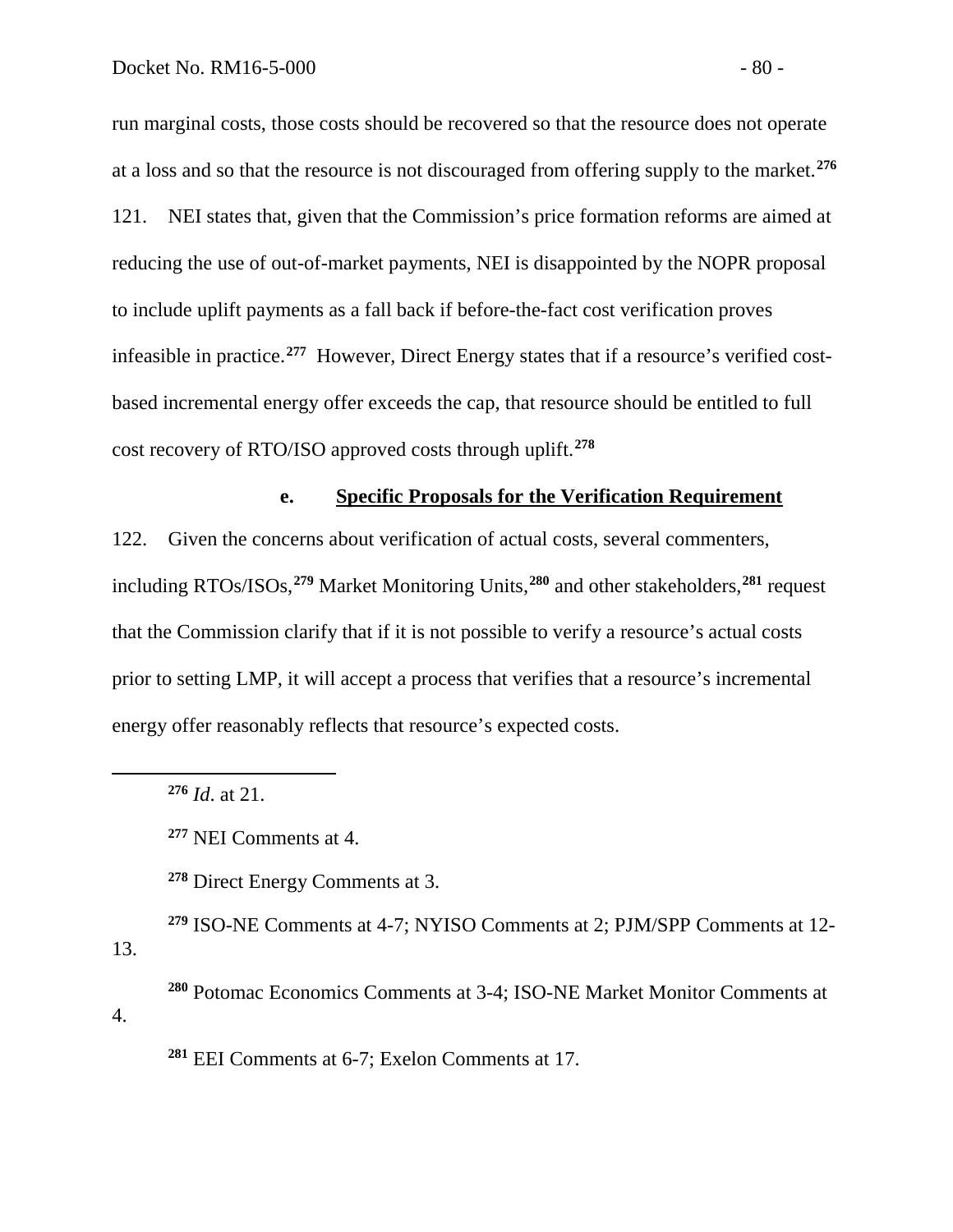123. Several commenters maintain that a prior-to-the-market-clearing verification process that requires cost-based offers be equal to actual costs will likely result in fewer incremental energy offers above \$1,000/MWh that are eligible to set LMP.**[282](#page-82-0)** For example, EEI states that its primary concern with the NOPR is the verification process and whether it is workable.**[283](#page-82-1)** The ISO-NE Market Monitor and PJM/SPP state that there is a trade-off between the level of precision of the cost-based offer verification, the number of offers that will be eligible to set LMPs, and the level of uplift.**[284](#page-82-2)** 124. Several commenters ask the Commission to indicate the types of verification processes it would accept.**[285](#page-82-3)** ISO-NE, MISO, and NYISO state that their current process for developing and updating cost-based incremental energy offers, known as reference levels, could comply with the proposal as clarified to include estimated costs. **[286](#page-82-4)** 125. CAISO states that the simplest method of verifying cost-based incremental energy

offers would involve reviewing a broker quote or procurement invoice provided as evidence of a resource's costs, but CAISO questions whether such information would be

- <span id="page-82-3"></span>**<sup>285</sup>** CEA Comments at 6; IRC Comments at 2.
- <span id="page-82-4"></span>**<sup>286</sup>** ISO-NE Comments at 6; MISO Comments at 8; NYISO Comments at 2.

<span id="page-82-0"></span>**<sup>282</sup>** CEA Comments at 5; EEI Comments at 5.

<span id="page-82-1"></span>**<sup>283</sup>** EEI Comments at 5.

<span id="page-82-2"></span>**<sup>284</sup>** ISO-NE Market Monitor Comments at 5; PJM/SPP Comments at 13.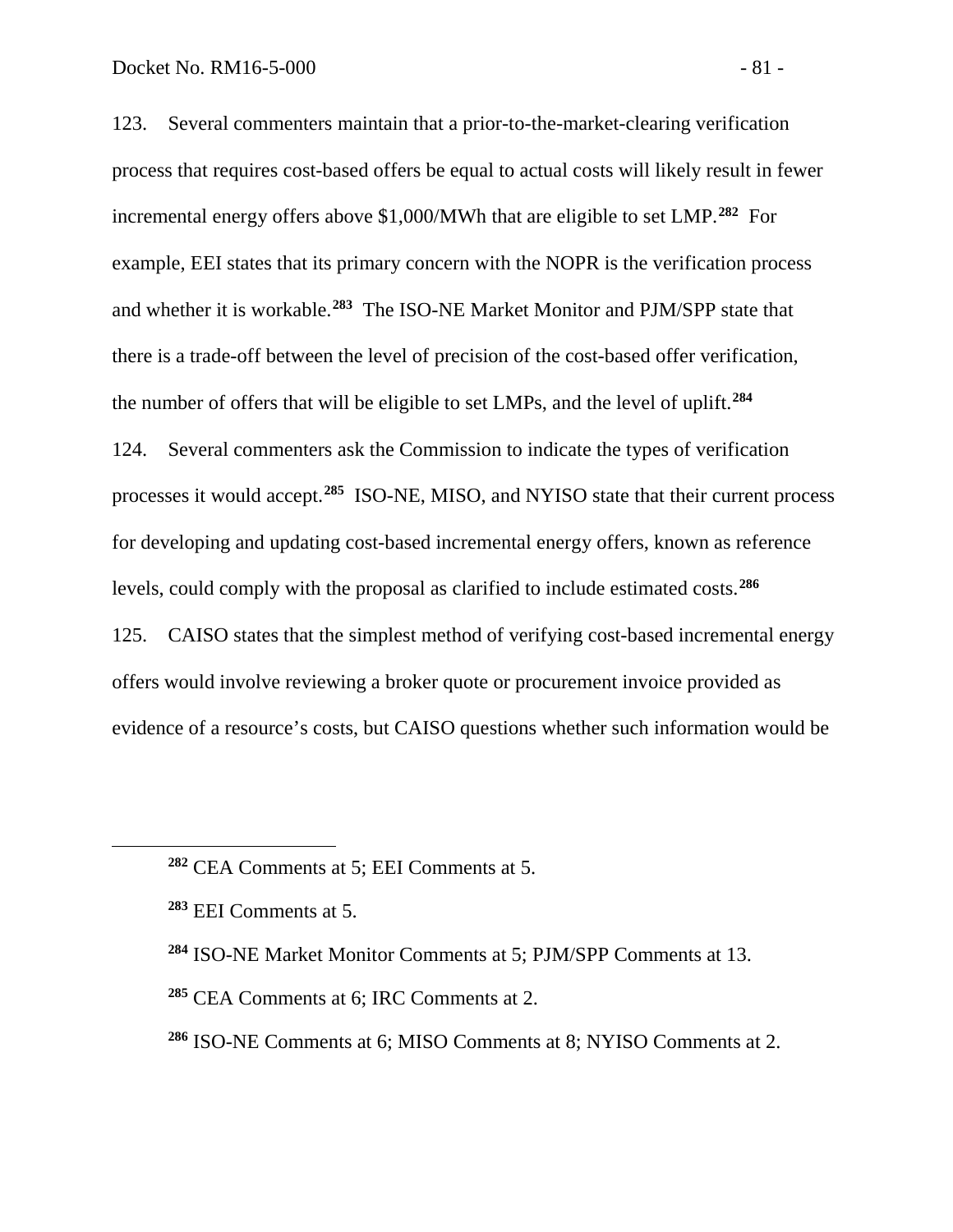sufficient.**[287](#page-83-0)** CAISO predicts that incremental energy offers above \$1,000/MWh are not likely to be eligible to set the clearing price in CAISO and that instead a resource with costs above \$1,000/MWh would receive an uplift payment, assuming that the resource's costs were verified after-the-fact.**[288](#page-83-1)**

126. PJM/SPP state that the principles outlined in the NOPR are sound, provided that the Final Rule allows RTOs/ISOs flexibility to design verification procedures that are consistent with current RTO/ISO rules.**[289](#page-83-2)** PJM/SPP outline conceptual initial proposals for verification, but stress the need to provide RTOs/ISOs with latitude to develop the final verification process with stakeholders. **[290](#page-83-3)** PJM presents a possible verification process that involves an automatic screen to filter out unreasonably high offers and to create a range of reasonableness based on an index of natural gas prices, the bid/ask spread, and resource heat rates.<sup>[291](#page-83-4)</sup> PJM states that the verification requirement could use a screening process that determines whether certain resources' incremental energy offers in a given area are within ten percent or \$100/MWh of a benchmark offer based on a

**<sup>288</sup>** *Id*.

<span id="page-83-2"></span><span id="page-83-1"></span><span id="page-83-0"></span> $\overline{a}$ 

- **<sup>289</sup>** PJM/SPP Comments at 2-3.
- <span id="page-83-3"></span>**<sup>290</sup>** *Id*. at 14-21.

<span id="page-83-4"></span>**<sup>291</sup>** *Id*. at 15-16.

**<sup>287</sup>** CAISO Comments at 11.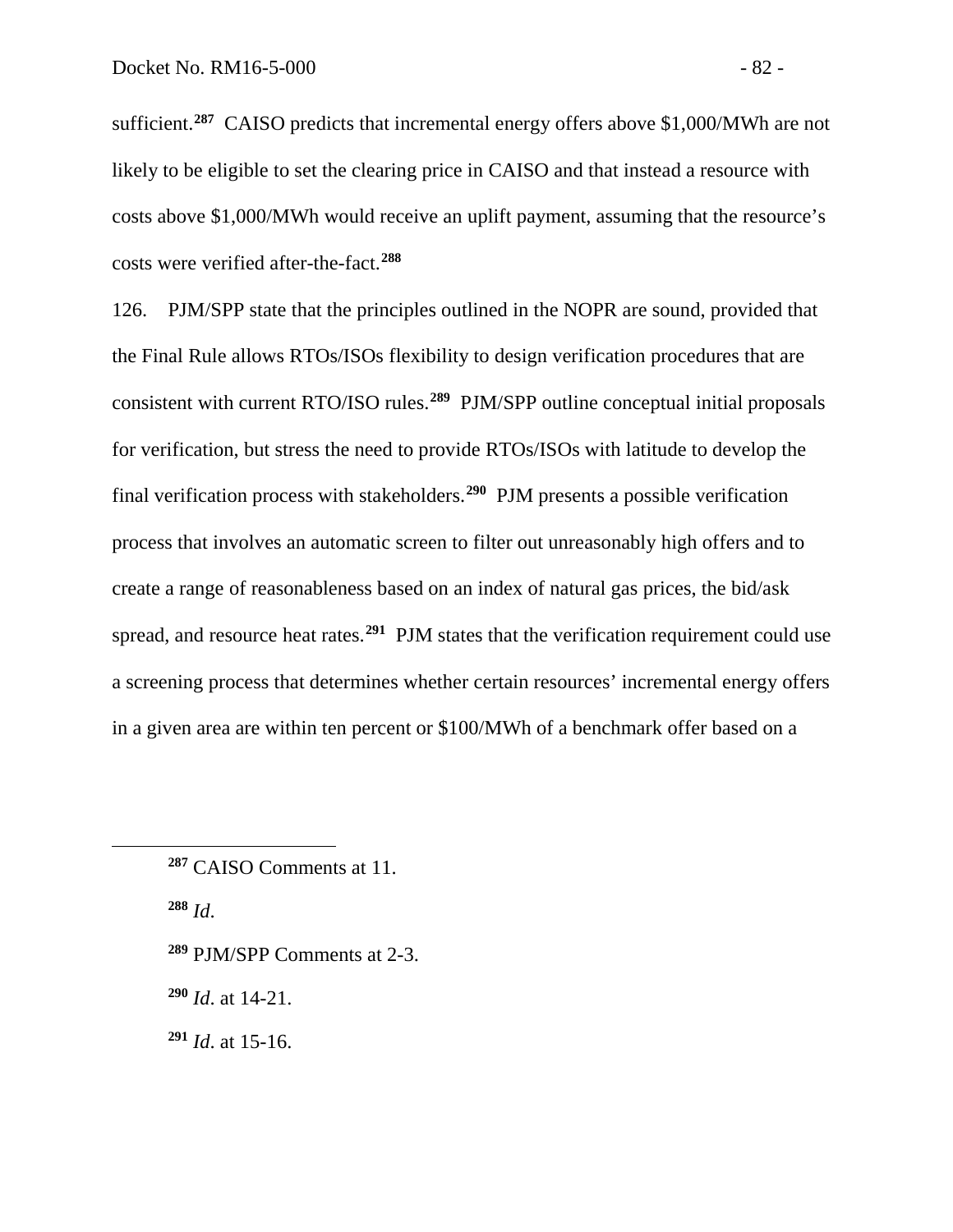natural gas price index.**[292](#page-84-0)** SPP states that it could develop additional rules that facilitate resources' submission of the fuel cost component of their cost-based incremental energy offers that is consistent with the resource's actual costs where possible, or that is a reasonably accurate representation of those costs. SPP states that given the need to approximate fuel costs that are difficult to verify, in most cases such a verification process could be subject to a reasonable margin of error.**[293](#page-84-1)**

127. ISO-NE states that if its current cost verification process is acceptable to the Commission, then the offer cap proposal may be workable and would help improve price formation if high fuel prices cause generation costs to exceed \$1,000/MWh.**[294](#page-84-2)** MISO contends that its current process to establish and adjust cost-based offers can be used to verify incremental energy offers above \$1,000/MWh.**[295](#page-84-3)** NYISO also states that its current review process of a resource's incremental energy costs could be used to satisfy the proposed verification requirement.**[296](#page-84-4)**

128. The ISO-NE Market Monitor states that the Commission should revise the proposed verification requirement to permit use of ISO-NE's current Commission-

<span id="page-84-1"></span>**<sup>293</sup>** *Id*. at 19.

- <span id="page-84-2"></span>**<sup>294</sup>** ISO-NE Comments at 6.
- <span id="page-84-3"></span>**<sup>295</sup>** MISO Comments at 8.
- <span id="page-84-4"></span>**<sup>296</sup>** NYISO Comments at 3.

<span id="page-84-0"></span>**<sup>292</sup>** *Id*. at 16-17.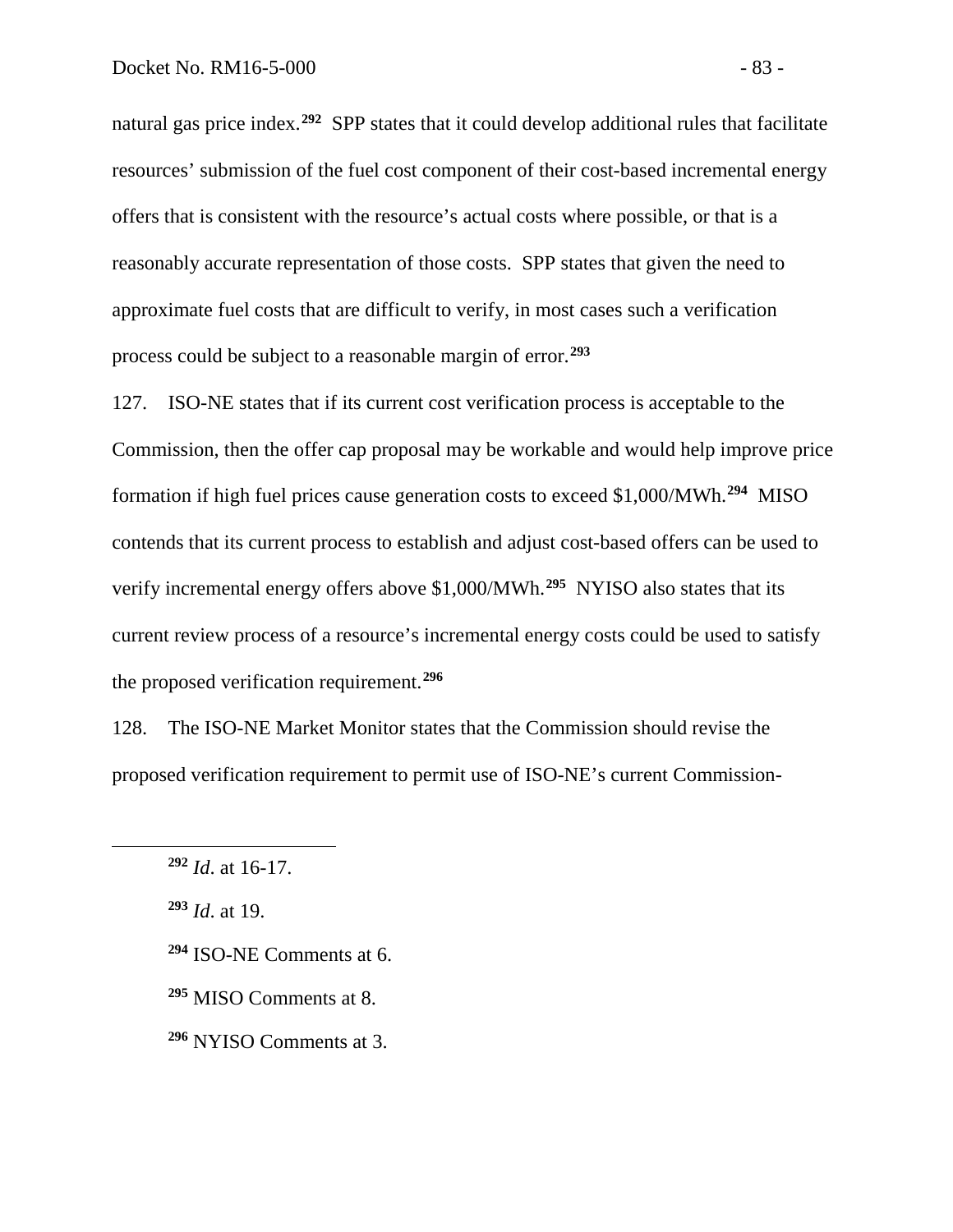approved process where a resource can update its cost-based incremental energy offer, which occurs through a "Fuel Price Adjustment."<sup>[297](#page-85-0)</sup> The ISO-NE Market Monitor states that ISO-NE's Fuel Price Adjustment mechanism balances the desire to reflect resource costs in cost-based incremental energy offers, the limited information the ISO-NE Market Monitor has available to verify costs, and the need to deter abuse.**[298](#page-85-1)** The ISO-NE Market Monitor explains that ISO-NE's market power mitigation software automatically calculates cost-based incremental energy offers for resources, which may be based on a day-ahead fuel price index.**[299](#page-85-2)**

129. Potomac Economics states that MISO's current process for developing and updating reference levels would comply with a Final Rule which clarified that before-thefact verification of a resource's expected costs is acceptable.**[300](#page-85-3)** Potomac Economics explains that in MISO, cost-based offers are calculated on the day before every operating day based on next-day fuel price indices.**[301](#page-85-4)** In real-time, the MISO Market Monitor (i.e., Potomac Economics), reviews natural gas prices on ICE at various delivery points, and if natural gas prices rise significantly compared to the next-day fuel index, the MISO

**<sup>298</sup>** *Id*. at 5.

<span id="page-85-2"></span><span id="page-85-1"></span><span id="page-85-0"></span> $\overline{a}$ 

**<sup>299</sup>** *Id*. at 6.

<span id="page-85-3"></span>**<sup>300</sup>** Potomac Economics Comments at 5.

<span id="page-85-4"></span>**<sup>301</sup>** *Id*. at 4.

**<sup>297</sup>** ISO-NE Market Monitor Comments at 5-10.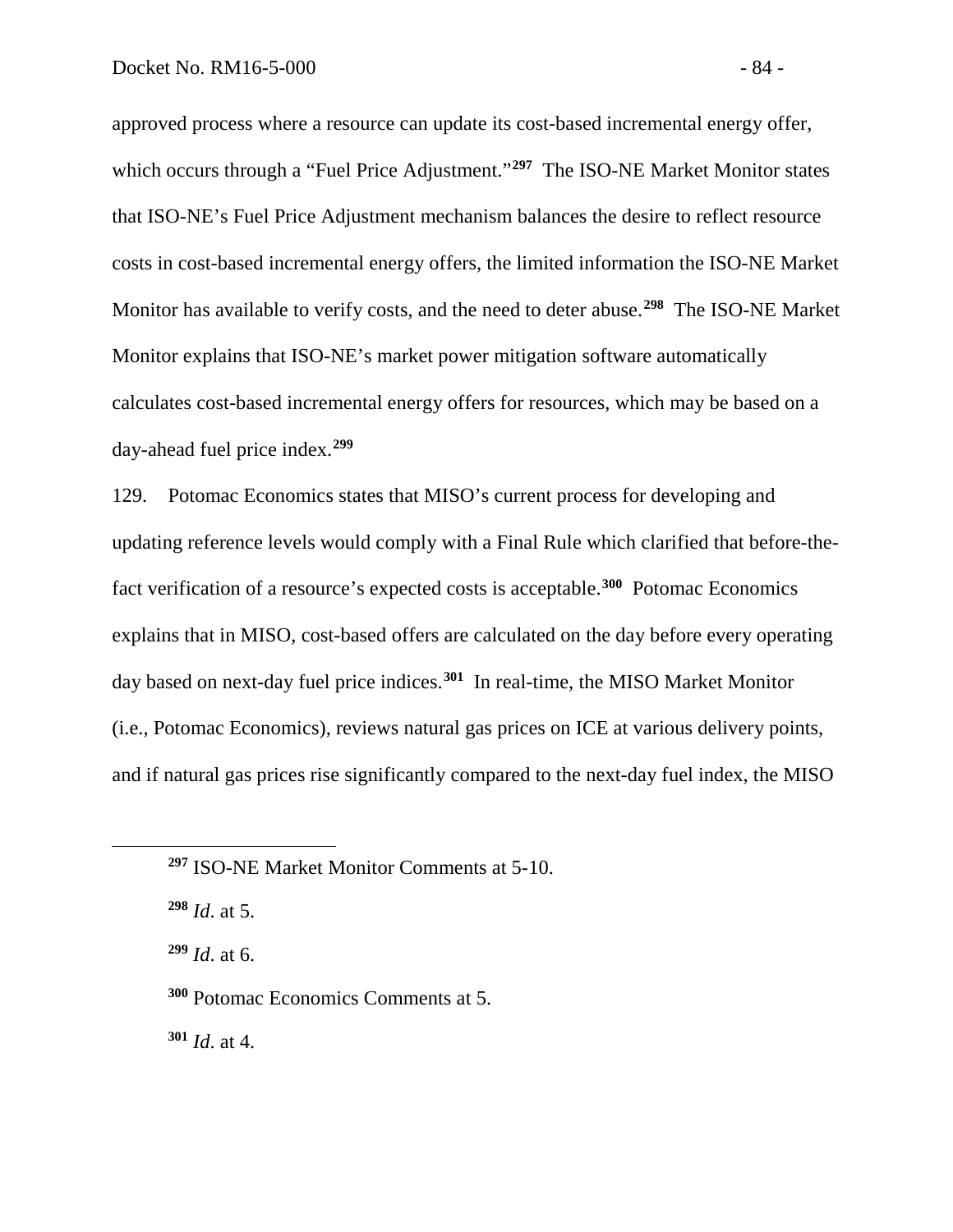Market Monitor adjusts the cost-based incremental energy offers of any affected resources.**[302](#page-86-0)** Potomac Economics adds that a MISO resource can also consult with the Market Monitor and request to raise its cost-based offer beyond this adjustment if the resource provides supporting information, which may or may not be approved.**[303](#page-86-1)** 130. Potomac Economics explains that a NYISO resource may also request to update its cost-based incremental energy offer through a software process that automatically permits such an increase, provided the increase does not exceed a predetermined threshold.**[304](#page-86-2)** Potomac Economics maintains that NYISO may need to adjust the validation threshold to account for periods of unusually high fuel price volatility, but that with such an adjustment, NYISO's current verification process could comply with the proposal.**[305](#page-86-3)**

131. The PJM Market Monitor explains that resource owners in PJM are responsible for submitting their own cost-based offers and fuel cost policies, and that fuel costs are an essential part of the verification process.**[306](#page-86-4)** The PJM Market Monitor states that it does

**<sup>303</sup>** *Id*. at 5.

<span id="page-86-0"></span> $\overline{a}$ 

**<sup>305</sup>** Potomac Economics Comments at 6.

<span id="page-86-4"></span>**<sup>306</sup>** PJM Market Monitor Comments at 4-5.

**<sup>302</sup>** *Id*. In MISO, cost-based offers are referred to as reference levels.

<span id="page-86-3"></span><span id="page-86-2"></span><span id="page-86-1"></span>**<sup>304</sup>** *Id*. NYISO states that a resource that updates the fuel type or fuel cost information associated with its cost-based incremental energy offer must make supporting documentation available for NYISO's review after-the-fact. *See* NYISO Comments at 4.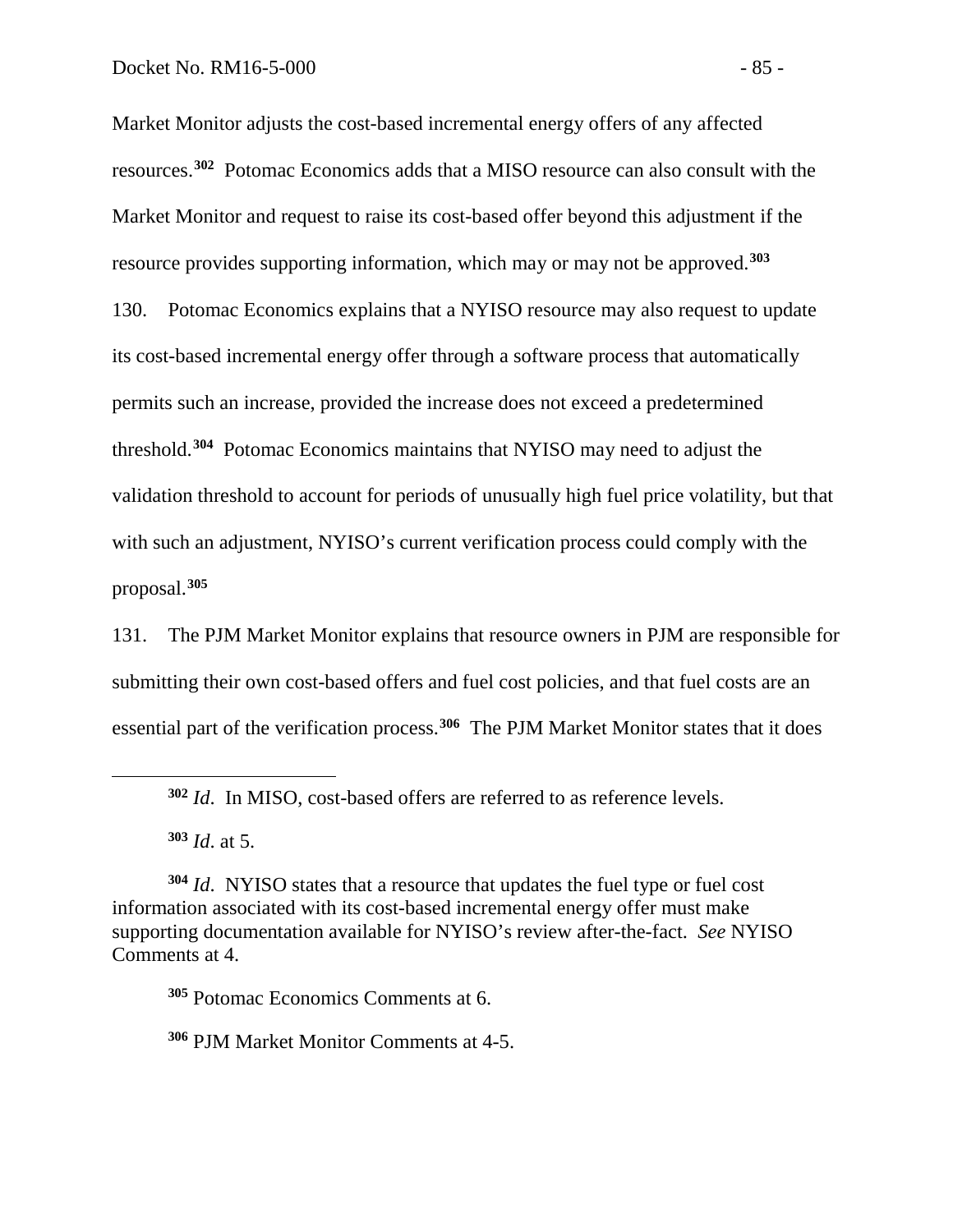not have the authority to tell a resource owner what its fuel cost is or what its offer should be, but it does have the authority to verify cost-based offers, to discuss cost issues with resource owners, and to refer resource owners to the Commission for rule violations and for the attempted or actual exercise of market power.**[307](#page-87-0)** It states that it is essential that the Commission impose significant penalties for rule violations determined during the after-the-fact review. According to the PJM Market Monitor, a resource should be required to have in place a fuel cost policy that has been approved by both the PJM Market Monitor and PJM before the resource is able to submit an offer in excess of \$1,000/MWh.**[308](#page-87-1)** The PJM Market Monitor states that if a resource's cost-based incremental energy offer above \$1,000/MWh is used in the market clearing process, the PJM Market Monitor would perform a timely after-the-fact review to determine whether a resource's offer was based upon the best information available at the time the resource submitted the cost-based incremental energy offer.**[309](#page-87-2)** The PJM Market Monitor states that, in cases where an offer above \$1,000/MWh is not permitted, the PJM Market Monitor would perform a timely after-the-fact review to determine the actual incurred costs of a resource, and uplift would be paid if the costs exceeded the market clearing

<span id="page-87-2"></span><span id="page-87-1"></span><span id="page-87-0"></span> $\overline{a}$ 

**<sup>308</sup>** *Id*. at 6.

**<sup>309</sup>** *Id*. at 7-8.

**<sup>307</sup>** *Id*. at 5.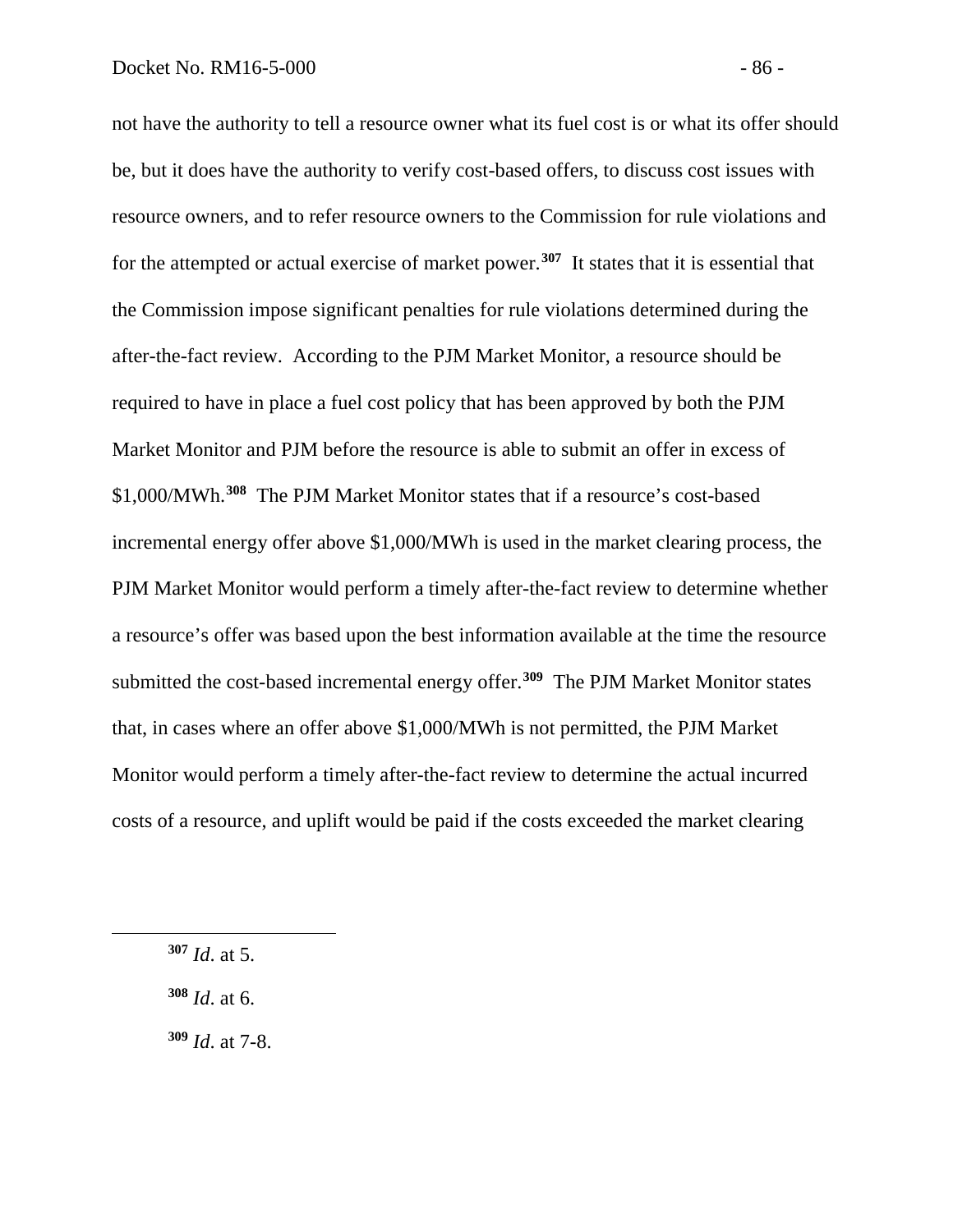price. **[310](#page-88-0)** Any uplift payments for such offers would be based on the actual gas cost incurred. The PJM Market Monitor also recommends that the \$1,000/MWh offer cap apply to a resource's "operating rate," which is calculated by adding a resource's incremental offer to its no-load offer.**[311](#page-88-1)**

132. The PJM Market Monitor also maintains that it is essential that any verification process include a rigorous and timely after-the-fact review and a requirement that a resource follows the cost-based offer submission rules and abides by its approved fuel cost policy. The PJM Market Monitor states that the verification process requires strong compliance incentives, and the Commission should impose significant penalties if a resource violates the cost-based incremental energy offer guidelines.**[312](#page-88-2)**

133. Commenters representing generator and load interests also proposed verification processes. Competitive Suppliers and NEI state that lifting the offer cap to a level that does not artificially constrain LMPs is preferable to developing a verification process, as removing the cap allows the market price to convey accurate information of the state of the system even during high stress.**[313](#page-88-3)**

<span id="page-88-0"></span>**<sup>310</sup>** *Id*.

<span id="page-88-1"></span>**<sup>311</sup>** *Id*. at 2.

<span id="page-88-2"></span>**<sup>312</sup>** *Id*. at 7.

<span id="page-88-3"></span>**<sup>313</sup>** Competitive Suppliers Comments at 18; NEI Comments at 4.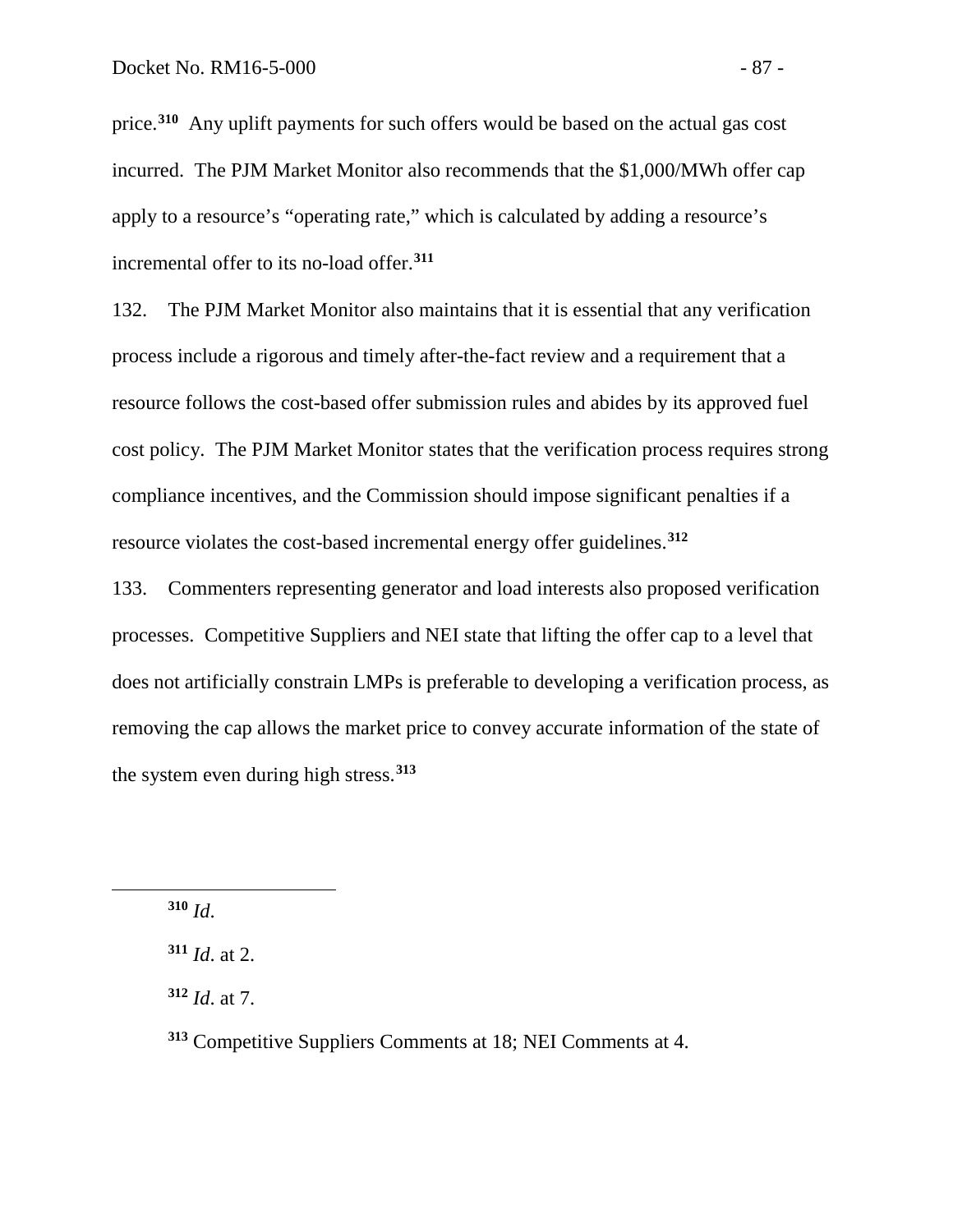134. Competitive Suppliers prefer no verification requirement but contends that if the Commission requires that all cost-based incremental energy offers above \$1,000/MWh be verified, the RTO/ISO and the generator should be able to identify a set of accepted criteria and data inputs such that resources can submit offers that can be accepted and thus eligible to set LMP.**[314](#page-89-0)** Competitive Suppliers state that PJM's Cost Development Guidelines provide a means of verifying resource costs and may provide an alternative approach to the proposed verification requirement.**[315](#page-89-1)**

135. Exelon proposes that the Commission require RTOs/ISOs to adopt tariff provisions that will permit timely review and approval of resources' cost-based offers based on a resource-specific "safe harbor" formula that is agreed upon in advance.**[316](#page-89-2)** Exelon proposes that, at a minimum, the safe harbor formula should include a ten percent uncertainty component and a fuel cost component based on a daily natural gas index, natural gas adders, balancing costs, transportation costs, and a risk adder.**[317](#page-89-3)**

136. Dominion supports a verification process that uses fuel estimates based on recent prices, historical prices during similar conditions, or a combination of both.**[318](#page-89-4)** Dominion

**<sup>315</sup>** *Id*.

<span id="page-89-2"></span><span id="page-89-1"></span><span id="page-89-0"></span> $\overline{a}$ 

<span id="page-89-4"></span>**<sup>318</sup>** Dominion Comments at 5.

**<sup>314</sup>** Competitive Suppliers Comments at 19.

**<sup>316</sup>** Exelon Comments at 11.

<span id="page-89-3"></span>**<sup>317</sup>** *Id*. at 17-20 (citing Testimony of Leslie O. Dedrickson at 29-31).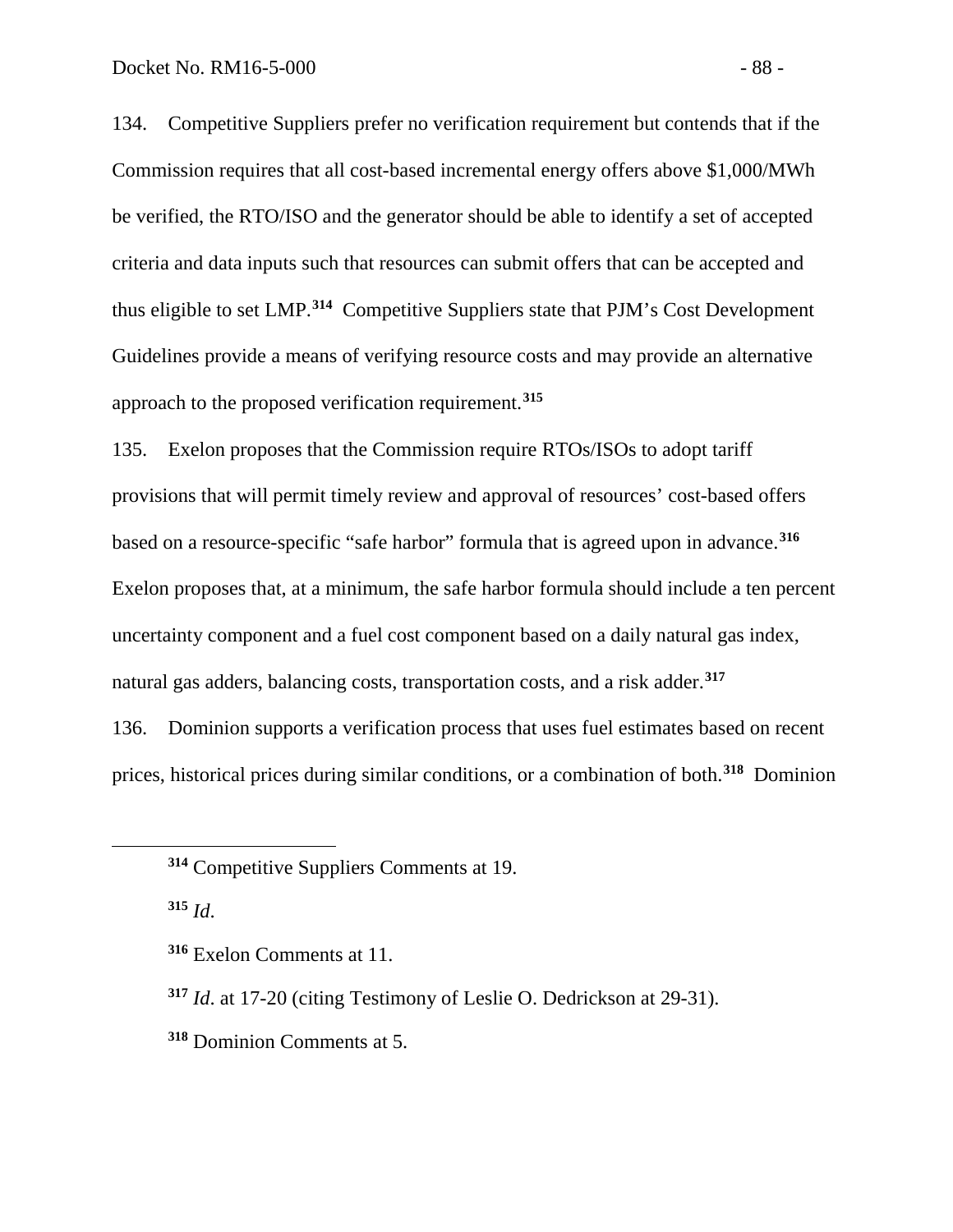would support allowing market participants to submit cost-based offers within a reasonable range of a reference price that would be based on a historical fuel price index or an average of ask prices within a given fuel market, and that offers which fall in the range of that reference price and clear the market should be eligible to set LMP.**[319](#page-90-0)** 137. The New Jersey and Pennsylvania Commissions and OPSI maintain that in order to implement the proposal in PJM, resources should be required to have a fuel cost policy approved by the Market Monitoring Unit prior to submission of cost-based incremental energy offers above \$1,000/MWh.**[320](#page-90-1)** The Pennsylvania Commission states that preapproved resource fuel cost policies in PJM would speed up the verification process, foster market stability, and provide certainty to resources.**[321](#page-90-2)** The New Jersey Commission and OPSI assert that resource fuel cost policies should be derived from a verifiable, algorithmic, and systematic approach consistent with the PJM Market Monitor's fuel cost policy guidelines.**[322](#page-90-3)** The Delaware and Pennsylvania Commissions

**<sup>319</sup>** *Id*.

<span id="page-90-0"></span> $\overline{a}$ 

<span id="page-90-1"></span>**<sup>320</sup>** New Jersey Commission Comments at 12-13; Pennsylvania Commission Comments at 9; OPSI Comments at 7-9. This issue was also raised in comments in PJM's offer flexibility proposal in Docket No. ER16-372-000.

**<sup>321</sup>** Pennsylvania Commission Comments at 9.

<span id="page-90-3"></span><span id="page-90-2"></span>**<sup>322</sup>** New Jersey Commission Comments at 13; OPSI Comments at 8 (citing Monitoring Analytics, Fuel Cost Policy Guidelines: Gas Replacement Cost (Sept. 24, 2015), *available at* 

http://www.monitoringanalytics.com/reports/Market\_Messages/Messages/IMM\_Fuel\_Co st\_Policy\_Guidelines\_20150924.pdf).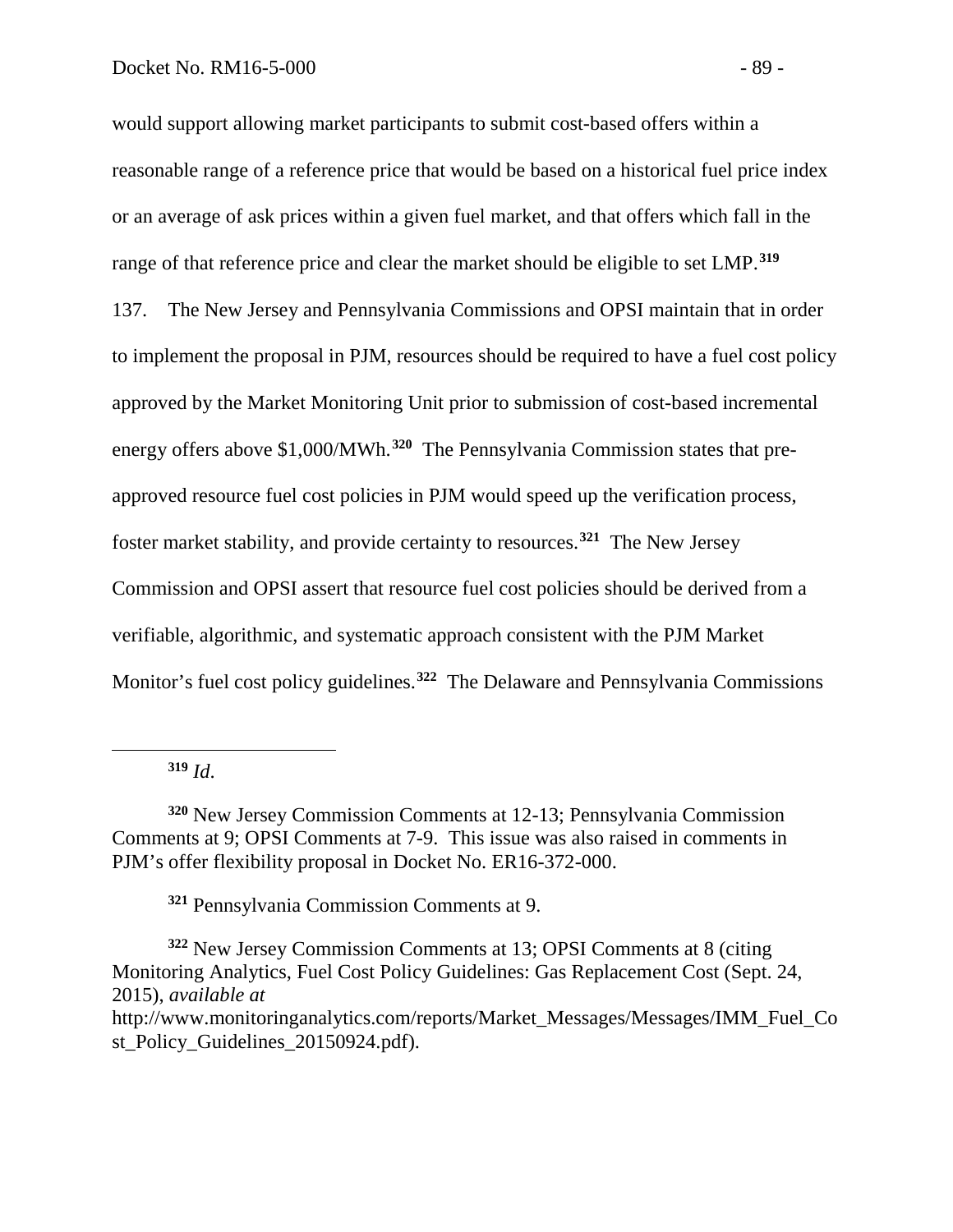<span id="page-91-1"></span><span id="page-91-0"></span> $\overline{a}$ 

and OPSI argue that PJM should clarify the role of PJM and the PJM Market Monitor in the review and approval of fuel cost policies and assert that the PJM Market Monitor should have the authority to verify offers above \$1,000/MWh.**[323](#page-91-0)**

138. SCE argues that each RTO/ISO should utilize its own stakeholder processes to develop specific verification rules, which may reflect regional factors such as differences in market power mitigation processes and region-specific costs such as emissions and greenhouse gas costs.**[324](#page-91-1)**

#### **3. Determination**

139. We adopt the NOPR proposal and clarify that each RTO/ISO or Market Monitoring Unit is required to verify that any incremental energy offer above \$1,000/MWh reasonably reflects the associated resource's actual or expected costs prior to using that offer to calculate LMPs. We find that this verification requirement is necessary for incremental energy offers above \$1,000/MWh because market power concerns are heightened when a resource's short-run marginal costs exceed \$1,000/MWh. 140. Based on the record, it is not practical to require that RTOs/ISOs or Market Monitoring Units verify a resource's actual costs in all circumstances because a resource may not know its actual short-run marginal costs at the time it submits an incremental energy offer to the RTO/ISO for various reasons, including the timing of natural gas

**<sup>323</sup>** Delaware Commission Comments at 12; OPSI Comments at 7-9. **<sup>324</sup>** SCE Comments at 1-2.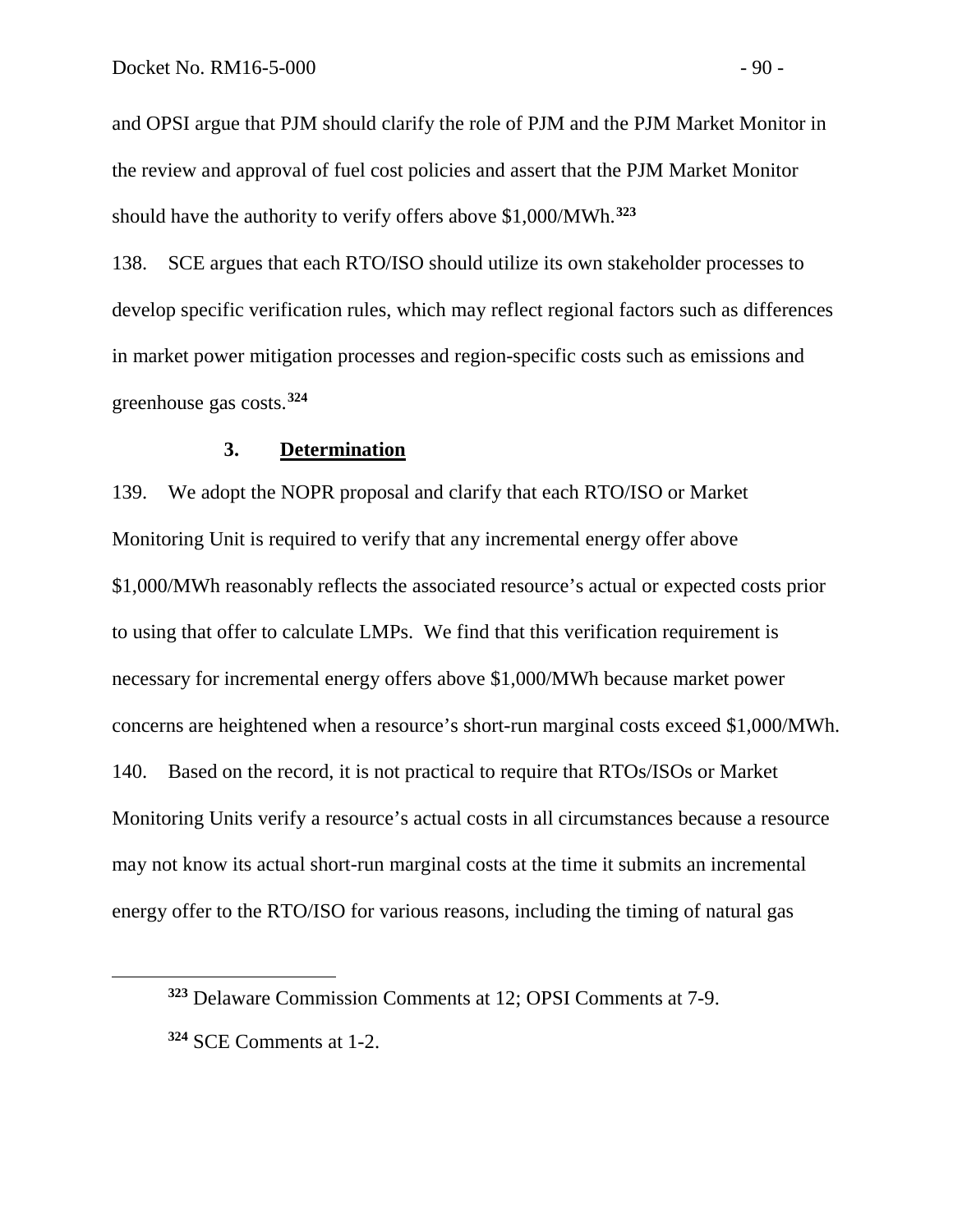$\overline{a}$ 

procurement. Accordingly, we clarify that an RTO/ISO or a Market Monitoring Unit must verify that cost-based incremental energy offers above \$1,000/MWh reasonably reflect a resource's actual or expected costs. Under this requirement, the verification process for cost-based incremental offers above \$1,000/MWh must ensure that a resource's cost-based incremental energy offer reasonably reflects that resource's actual or expected costs.

141. The RTO/ISO or Market Monitoring Unit, as prescribed in the RTO/ISO tariff and consistent with Order No. 719,**[325](#page-92-0)** must verify the costs within a cost-based incremental energy offer above \$1,000/MWh before that offer is used to calculate LMP, subject to the condition that such offers are capped at \$2,000/MWh for purposes of calculating LMP. **[326](#page-92-1)** To create such a verification process, we expect that the RTO/ISO would build on its existing mitigation processes for calculating or updating cost-based incremental energy offers.**[327](#page-92-2)** However, we appreciate statements from RTOs/ISOs, market monitors, and

<span id="page-92-2"></span>**<sup>327</sup>** NOPR, FERC Stats. & Regs. ¶ 32,714 at P 63.

<span id="page-92-0"></span>**<sup>325</sup>** *Wholesale Competition in Regions with Organized Electric Markets*, Order No. 719, FERC Stats. & Regs. ¶ 31,281, at PP 370-375 (2008), *order on reh'g*, Order No. 719-A, FERC Stats. & Regs. ¶ 31,292 (2009), *order on reh'g*, Order No. 719-B, 129 FERC ¶ 61,252 (2009). *See also* 18 CFR 35.28(g)(3)(iii)(B) (2016).

<span id="page-92-1"></span>**<sup>326</sup>** Pursuant to 18 CFR 35.28(g)(3)(iii)(B), either the internal or external market monitor can "provide the inputs required to conduct prospective mitigation…including, but not limited to reference levels, identification of system constraints, and cost calculations." 18 CFR  $35.28(g)(3)(iii)(B)$  (2016). However, prospective mitigation may only be carried out by an internal market monitor if the RTO/ISO has a hybrid Market Monitoring Unit structure.  $18 \text{ CFR } 35.28(g)(3)(iii)(D)$  (2016).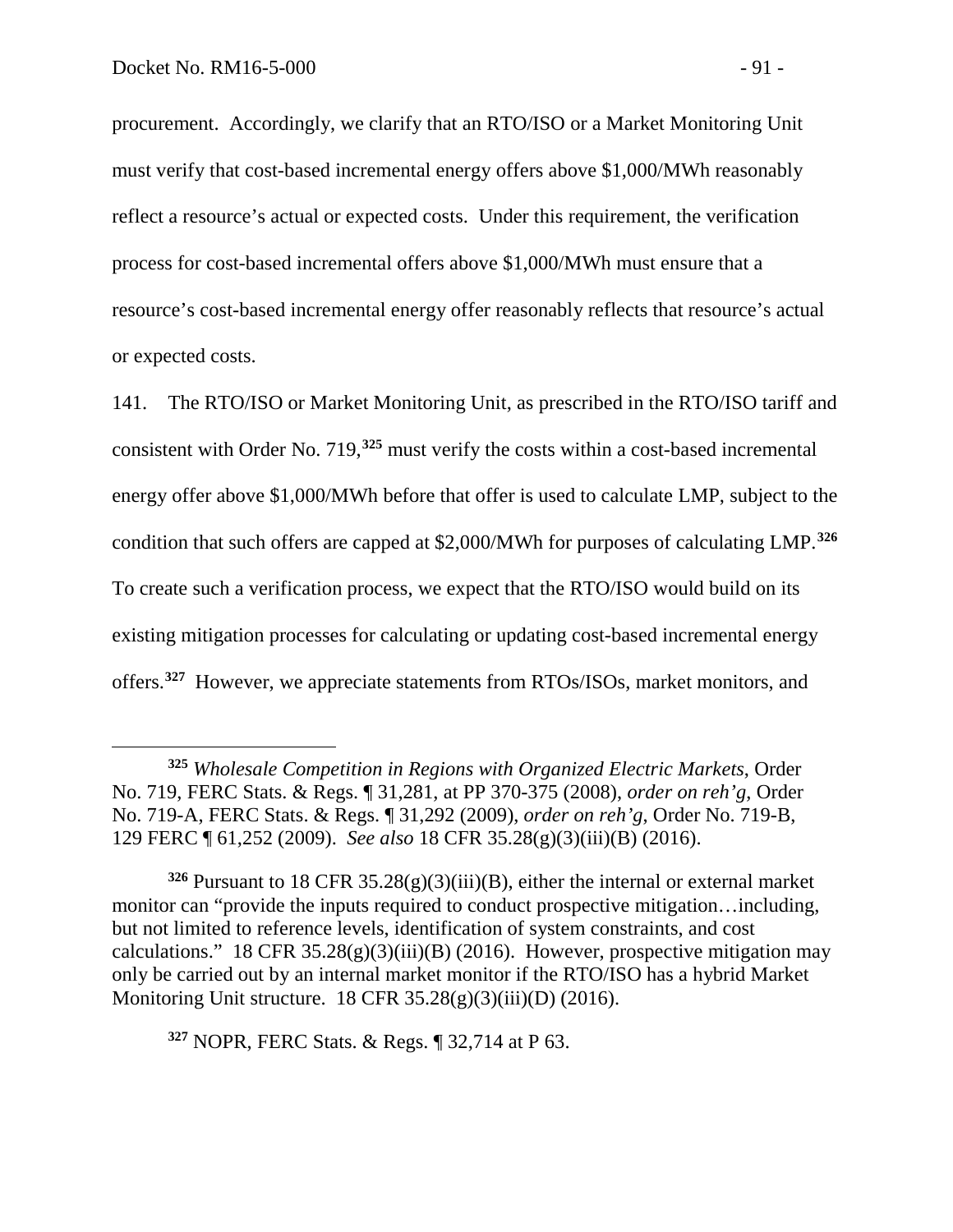others about potential verification processes for incremental energy offers above \$1,000/MWh. We recognize that the verification process for incremental energy offers may be a fact-specific inquiry, and we have previously provided Market Monitoring Units with flexibility to make case-specific determinations.**[328](#page-93-0)** Given the potential complexities involved in verifying incremental energy offers as well as the Commission's recognition of the need for proper mitigation methods in energy markets, we will require that RTOs/ISOs explain in their compliance filings what factors will be considered by the RTO/ISO or its Market Monitoring Unit in the verification process for cost-based incremental energy offers above \$1,000/MWh and whether such factors are currently considered in existing market power mitigation provisions or whether new practices or tariff provisions are necessary given the verification requirement adopted in this Final Rule. Therefore, we disagree that the verification requirement is needlessly cumbersome because RTOs/ISOs may build on existing processes for market power mitigation. 142. Most RTOs/ISOs prohibit incremental energy offers above \$1,000/MWh, a prohibition that some market monitors characterize as a backstop market power mitigation measure.**[329](#page-93-1)** The offer cap adopted in this Final Rule retains the backstop function that the current \$1,000/MWh offer cap plays in existing RTO/ISO market power mitigation because it limits incremental energy offers that are not cost-based to

**<sup>329</sup>** NOPR, FERC Stats. & Regs. ¶ 32,714 at P 23.

<span id="page-93-1"></span><span id="page-93-0"></span>**<sup>328</sup>** *See New England Power Generators Association, Inc. v. ISO New England Inc.,* 144 FERC **[61,157,** at P 62 (2015).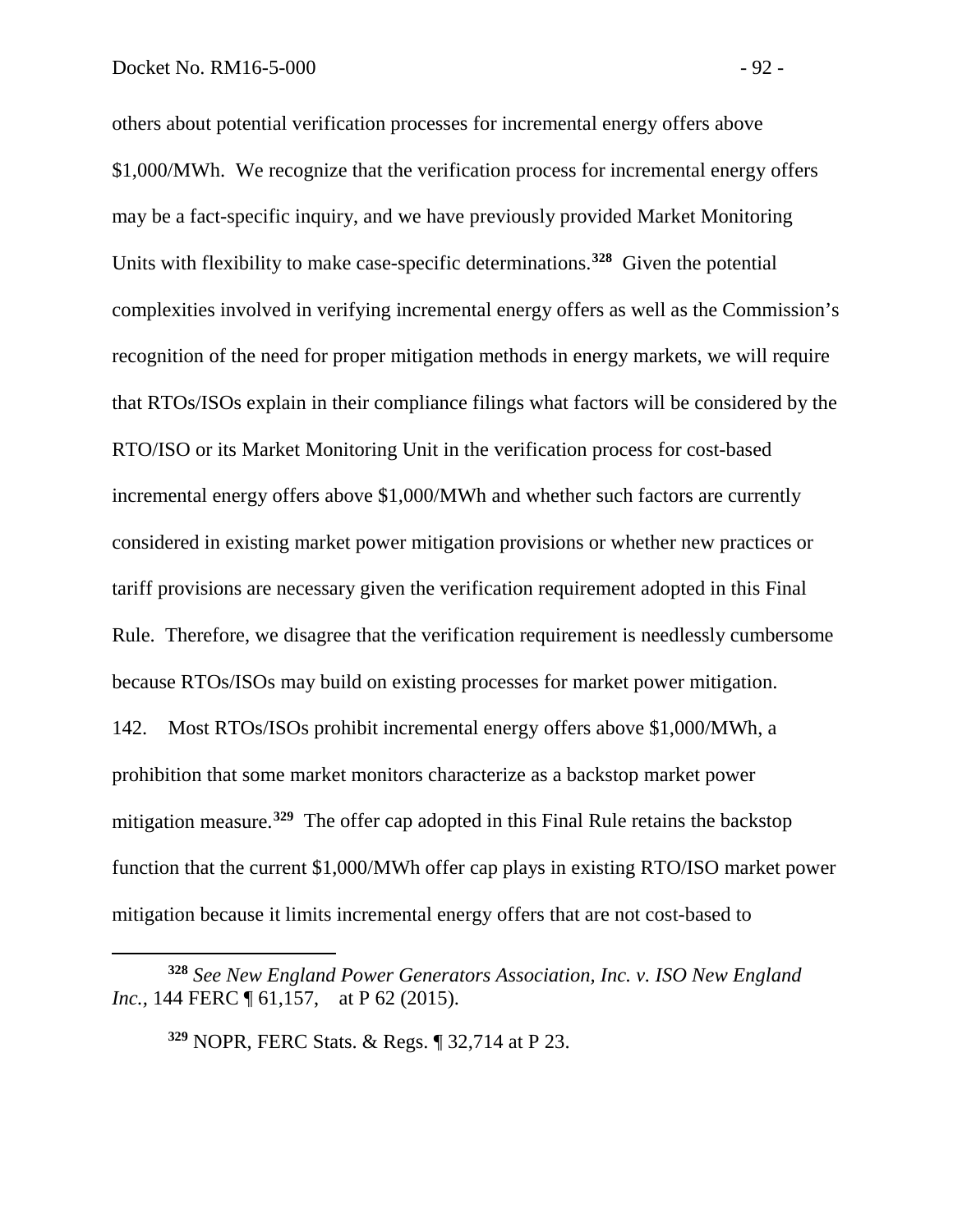$\overline{a}$ 

\$1,000/MWh. Under this Final Rule, incremental energy offers below \$1,000/MWh will remain subject to existing market power mitigation measures. However, this Final Rule will require that all incremental energy offers equal to and above \$1,000/MWh be costbased, which essentially requires mitigation of all incremental energy offers above \$1,000/MWh.

143. In this way, the verification requirement requires RTOs/ISOs to make only an incremental change to their existing market power mitigation procedures because the market power mitigation provisions that apply to incremental energy offers below \$1,000/MWh will be unchanged. While in this Final Rule we increase the offer cap for cost-based incremental energy offers, we also subject offers above \$1,000/MWh to additional market power mitigation in the form of the verification requirement. The verification requirement is designed to ensure that a cost-based incremental energy offer above \$1,000/MWh is not an attempt by the associated resource to exercise market power. The verification requirement is part-and-parcel with the increase of the offer cap for cost-based incremental energy offers. We find that it would be inappropriate to raise the offer cap without imposing a verification requirement. The verification requirement thus serves as an additional backstop market power mitigation measure. **[330](#page-94-0)**

<span id="page-94-0"></span>**<sup>330</sup>** Moreover, existing Commission regulations establish that misrepresenting costs when submitting cost-based incremental energy offers as part of a supply offer may be in violation of 18 CFR 35.41(b) (2016) and 18 CFR 1c.2(a)(2) (2016).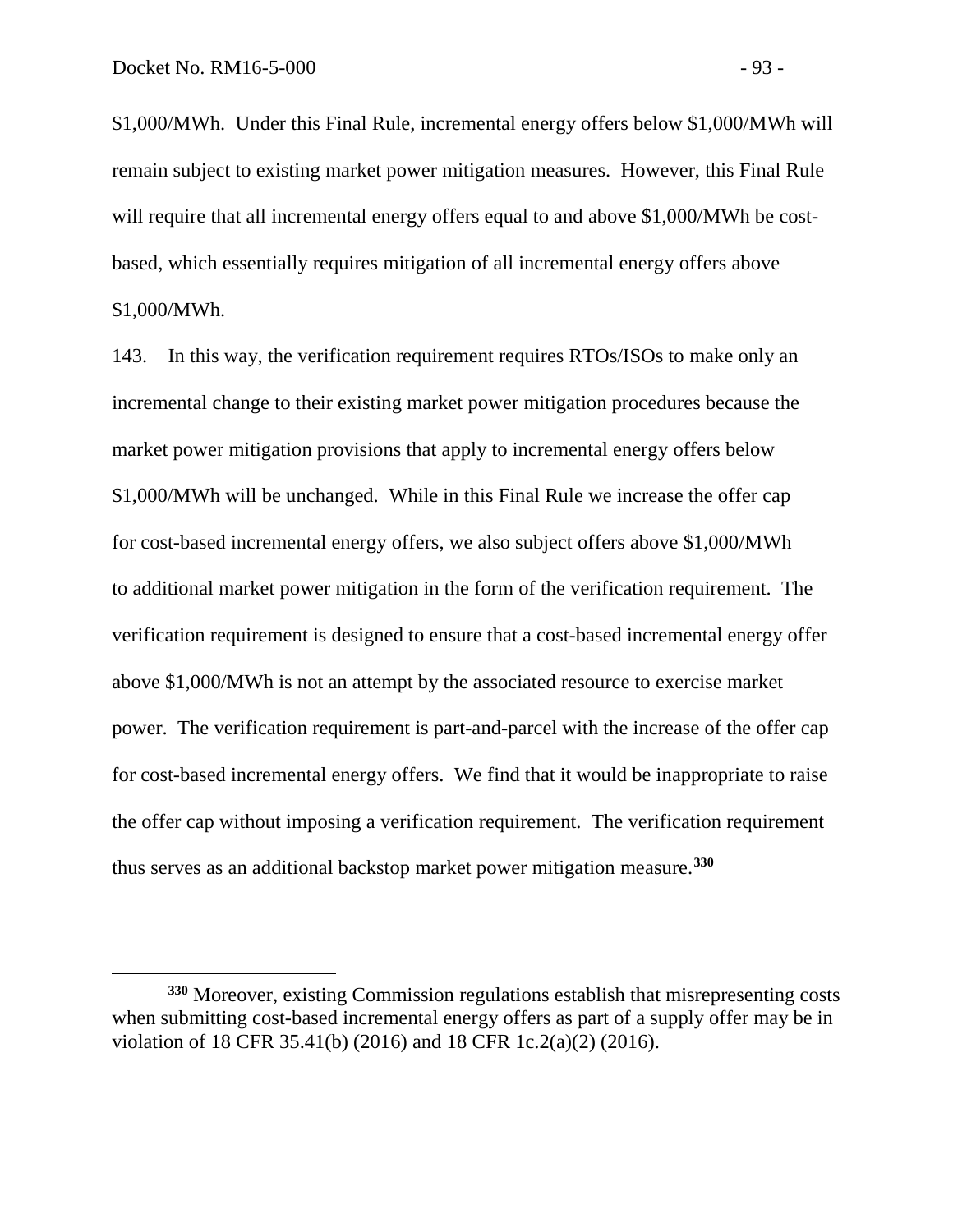144. Contrary to Potomac Economics' assertion that competition is not diminished when short-run marginal costs rise above \$1,000/MWh, we find that market power concerns are heightened during such periods because short-run marginal costs in this range may indicate that very few resources are available to provide additional supply. Supply may be limited during such periods because of fuel supply limitations or the physical limitations of resources (e.g., ramping constraints). Accordingly, resources with available supply during such periods likely face little competition, particularly in realtime, and may therefore be able to exercise market power. We find that the verification requirement reasonably addresses market power concerns associated with incremental energy offers above \$1,000/MWh because such offers will be required to be cost-based, which should deter attempts by resources to exercise market power.

145. As discussed above, this Final Rule will require RTOs/ISOs to limit incremental energy offers to \$2,000/MWh when calculating LMPs, which may be below the costbased incremental energy offer of a resource. Thus, we revise the verification requirement proposed in the NOPR as indicated below and add new language (underlined below) to account for any uplift associated with the \$2,000/MWh hard cap and adopt the following verification requirement:

The costs underlying a resource's cost-based incremental energy offer above \$1,000/MWh must be verified before that offer can be used for purposes of calculating Locational Marginal Prices. If a resource submits an incremental energy offer above \$1,000/MWh and the costs underlying that offer cannot be verified before the market clearing process begins, that offer may not be used to calculate Locational Marginal Prices. In such circumstances a and the resource would be eligible for a make-whole payment if that resource is dispatched and the resource's costs are verified after-the-fact. A resource would also be eligible for a make-whole payment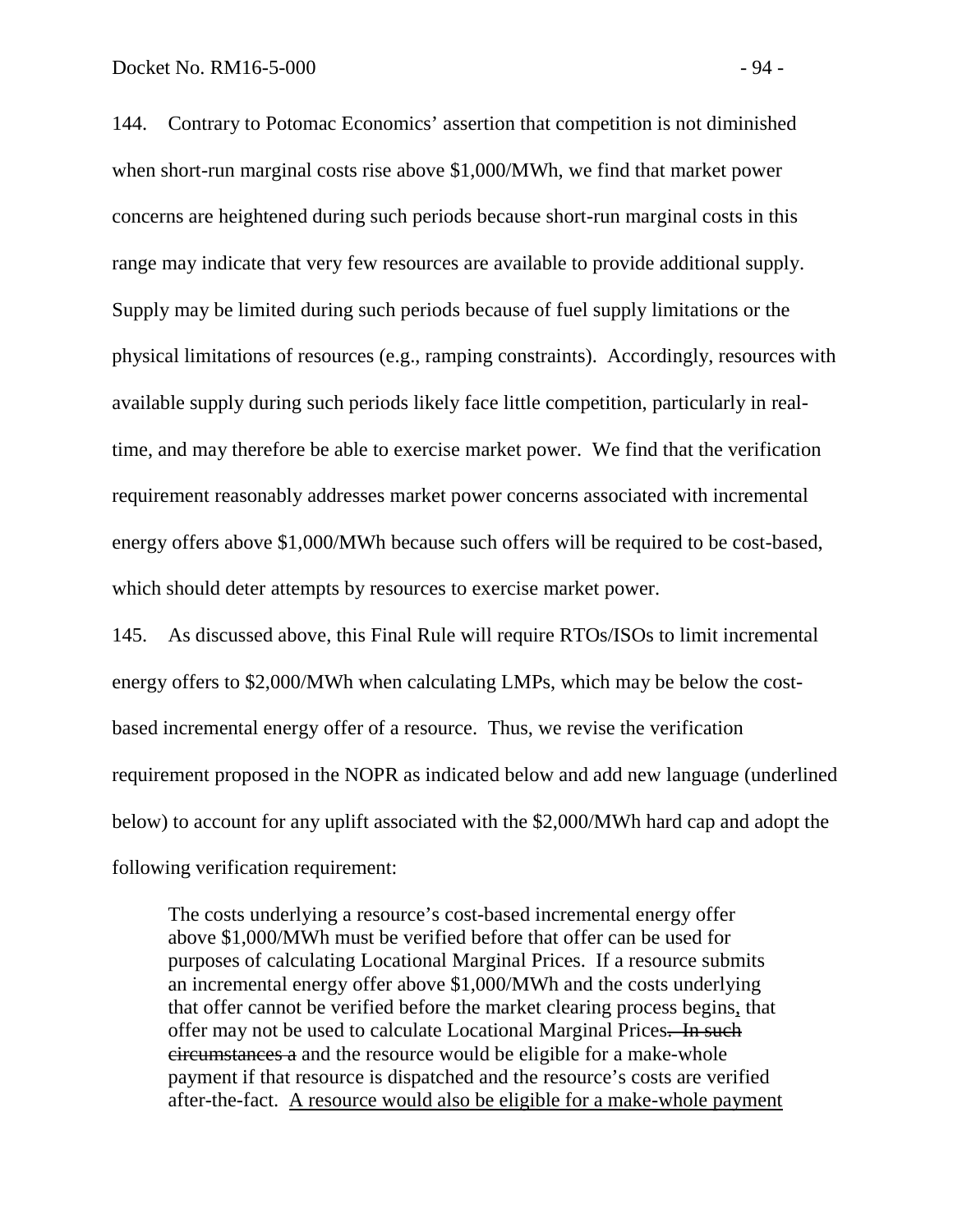$\overline{a}$ 

### if it is dispatched and its verified cost-based incremental energy offer exceeds \$2,000/MWh.

146. We will retain the proposal in the NOPR which ensures that, if a resource's incremental energy offer above \$1,000/MWh is not verified but that resource is nonetheless dispatched, that resource would be eligible to receive an uplift payment to recover its verified costs. The basis of the uplift payment would be the difference between a given resource's energy market revenues and that resource's actual short-run marginal costs of the MWs dispatched, as verified after-the-fact by the RTO/ISO or Market Monitoring Unit. **[331](#page-96-0)** We find that such uplift payments are necessary given the challenges associated with the verification processes, to ensure that resources have an incentive to offer into RTO/ISO energy markets, and to ensure that resources are compensated for the service they provide.

147. This Final Rule will permit regional variation in the process for treating incremental energy offers above \$1,000/MWh that the RTO/ISO or Market Monitoring Unit cannot verify prior to the start of the market clearing process. For example, the RTO/ISO could have procedures to change the incremental energy offer to \$1,000/MWh

<span id="page-96-0"></span>**<sup>331</sup>** The Commission notes that the clarification regarding use of a resource's actual or expected short-run marginal costs during the verification process that occurs prior to the market clearing process is not applicable to such uplift payments. Any such uplift payment, which is paid after-the-fact, must be based on a resource's actual short-run marginal costs.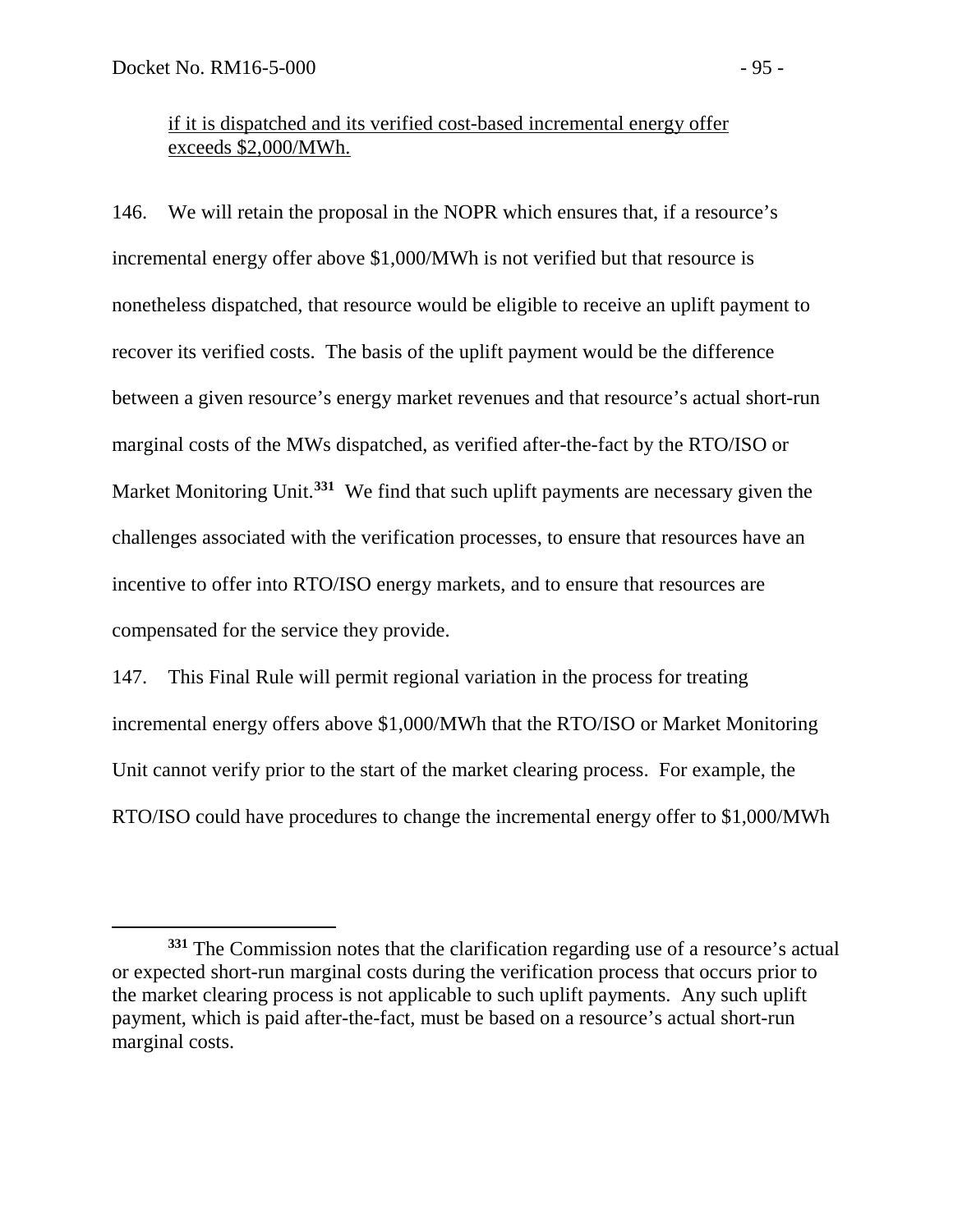or to mitigate that offer to a level below \$1,000/MWh pursuant to other applicable market power mitigation provisions.

# **C. Resource Neutrality**

### **1. NOPR Proposal**

148. In the NOPR, the Commission proposed the following resource neutrality requirement:

*All resources, regardless of type, are eligible to submit cost-based incremental energy offers in excess of \$1,000/MWh.[332](#page-97-0)*

The Commission reasoned that this requirement would ensure that the eligibility to submit cost-based incremental energy offers in excess of \$1,000/MWh would not be applied in an unduly discriminatory or unduly preferential manner.**[333](#page-97-1)** The Commission also stated that the proposed resource neutrality requirement is consistent with prior orders related to the offer cap in PJM and MISO.**[334](#page-97-2)**

### **2. Comments**

149. Several commenters support the proposed resource neutrality requirement.**[335](#page-97-3)** For example, MISO supports the resource neutrality requirement and notes that the MISO

**<sup>332</sup>** NOPR, FERC Stats. & Regs, ¶ 32,714 at P 69.

**<sup>333</sup>** *Id*.

<span id="page-97-0"></span> $\overline{a}$ 

<span id="page-97-2"></span><span id="page-97-1"></span>**<sup>334</sup>** *Id*. (citing MISO 2014/15 Offer Cap Order, 150 FERC ¶ 61,083 at P 16; PJM 2014/15 Offer Cap Order, 150 FERC ¶ 61,020 at P 39).

<span id="page-97-3"></span>**<sup>335</sup>** EEI Comments at 1, 3; Ohio Commission Comments at 12; MISO Comments at 12.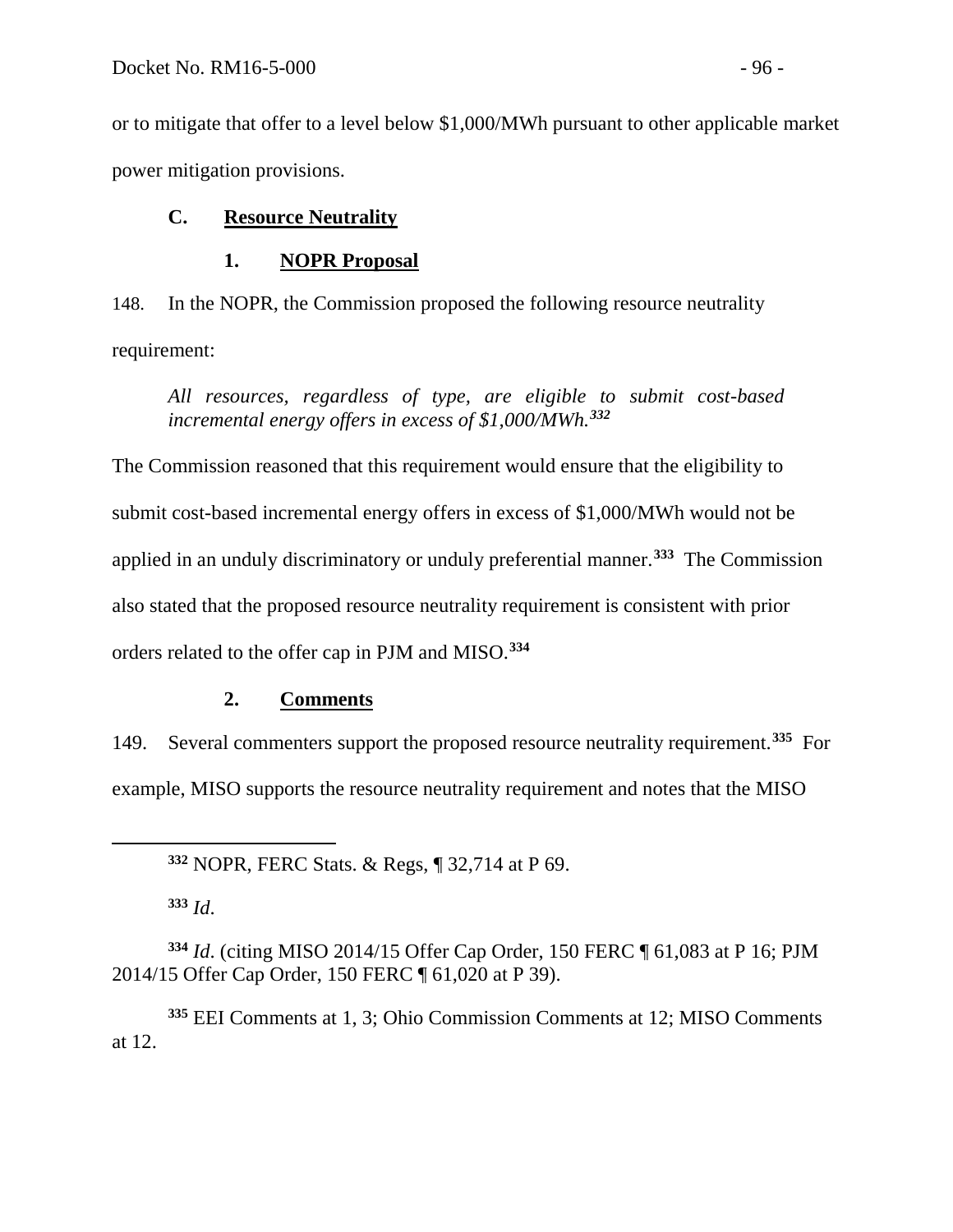tariff currently allows any resource, regardless of type, to establish a cost-based reference level.**[336](#page-98-0)** MISO adds that some resources could be constrained by the \$1,000/MWh cap because they may be unable to provide evidence of high fuel costs.**[337](#page-98-1)**

150. Commenters disagree about whether demand response resources should be able to submit incremental energy offers above \$1,000/MWh. Some commenters argue that demand response resources should be treated the same as other physical generation resources that provide offers.**[338](#page-98-2)** Additionally, MISO questions why a demand response resource should be prevented from submitting an offer at the same level (in \$/MWh) as physical resources.**[339](#page-98-3)**

151. However, other commenters argue that demand response should not be able to submit incremental energy offers above \$1,000/MWh. PJM/SPP argue that the proposed offer cap revisions should not apply to demand response resources because demand response resource offers are intended to capture foregone commercial revenues, not the short-run marginal cost of reducing output.**[340](#page-98-4)** ISO-NE asserts that a demand response

**<sup>337</sup>** *Id*.

 $\overline{a}$ 

**<sup>339</sup>** MISO Comments at 7.

<span id="page-98-4"></span>**<sup>340</sup>** PJM/SPP Comments at 5.

<span id="page-98-0"></span>**<sup>336</sup>** MISO Comments at 12 (citing MISO Tariff, Module D, §§ 64.1.4.a, 64.3.a, and 64.1.4.h).

<span id="page-98-3"></span><span id="page-98-2"></span><span id="page-98-1"></span>**<sup>338</sup>** API Comments at 12-13; Competitive Suppliers Comments at 23-24; Exelon Comments at 23 (citing PJM Manual 11 § 2.3.3); Industrial Customers Comments at 28; PJM Market Monitor Comments at 12-13.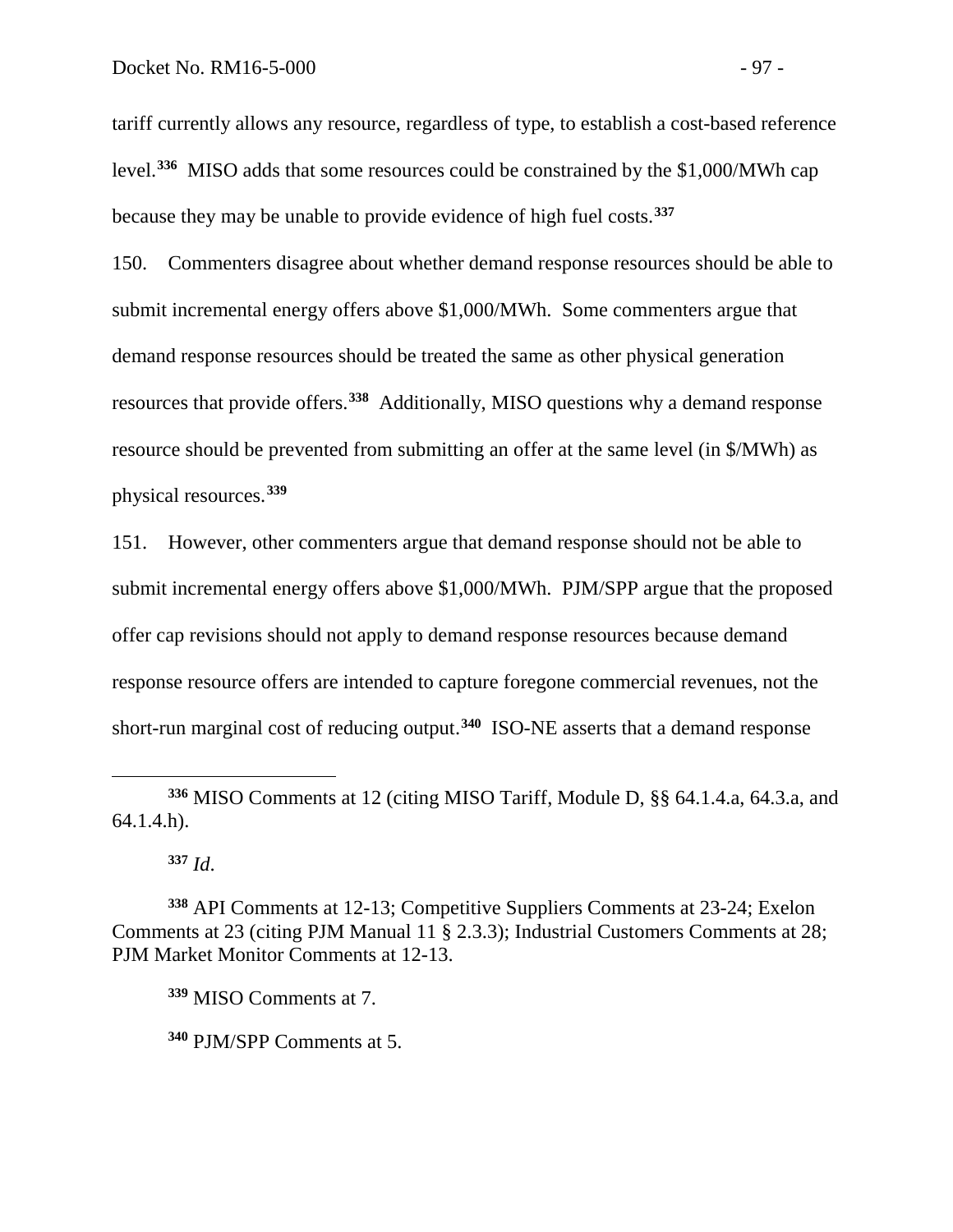resource's costs would be based on its marginal opportunity cost of foregone consumption, which could routinely exceed \$1,000/MWh or \$2,000/MWh, and that verifying such costs could not be accomplished on short notice. ISO-NE surmises that allowing demand resources to submit incremental energy offers above \$1,000/MWh could create perverse incentives and may give physical resources the incentive to move behind the meter to exploit asymmetries in the application of the offer cap. Accordingly, ISO-NE requests that the Commission carefully consider its position on verification of the actual costs of demand response resources.**[341](#page-99-0)**

152. The New Jersey Commission argues that in the absence of a comprehensive definition of short-run marginal costs for demand response resource offers, demand response resources should not be permitted to offer and set the market clearing price above the Commission's determined offer cap.**[342](#page-99-1)** The Pennsylvania Commission asserts that demand response resources should not be eligible to set LMP and should be treated as price takers, asserting that such resources do not generally exhibit competitive behavior in energy markets because the energy revenues of such resources are *de minimis* relative to their capacity market revenues.**[343](#page-99-2)**

**<sup>341</sup>** ISO-NE Comments at 7-8.

<span id="page-99-0"></span> $\overline{a}$ 

**<sup>342</sup>** New Jersey Commission Comments at 18.

<span id="page-99-2"></span><span id="page-99-1"></span>**<sup>343</sup>** Pennsylvania Commission Comments at 14 (citing PJM, Demand Response Operations Market's Activity Report: February 2016 (Feb. 16, 2016), Fig. 23; Monitoring Analytics, LLC, State of the Markets Report for PJM, Vol. 1., Fig. 10 (Mar. 10, 2016)).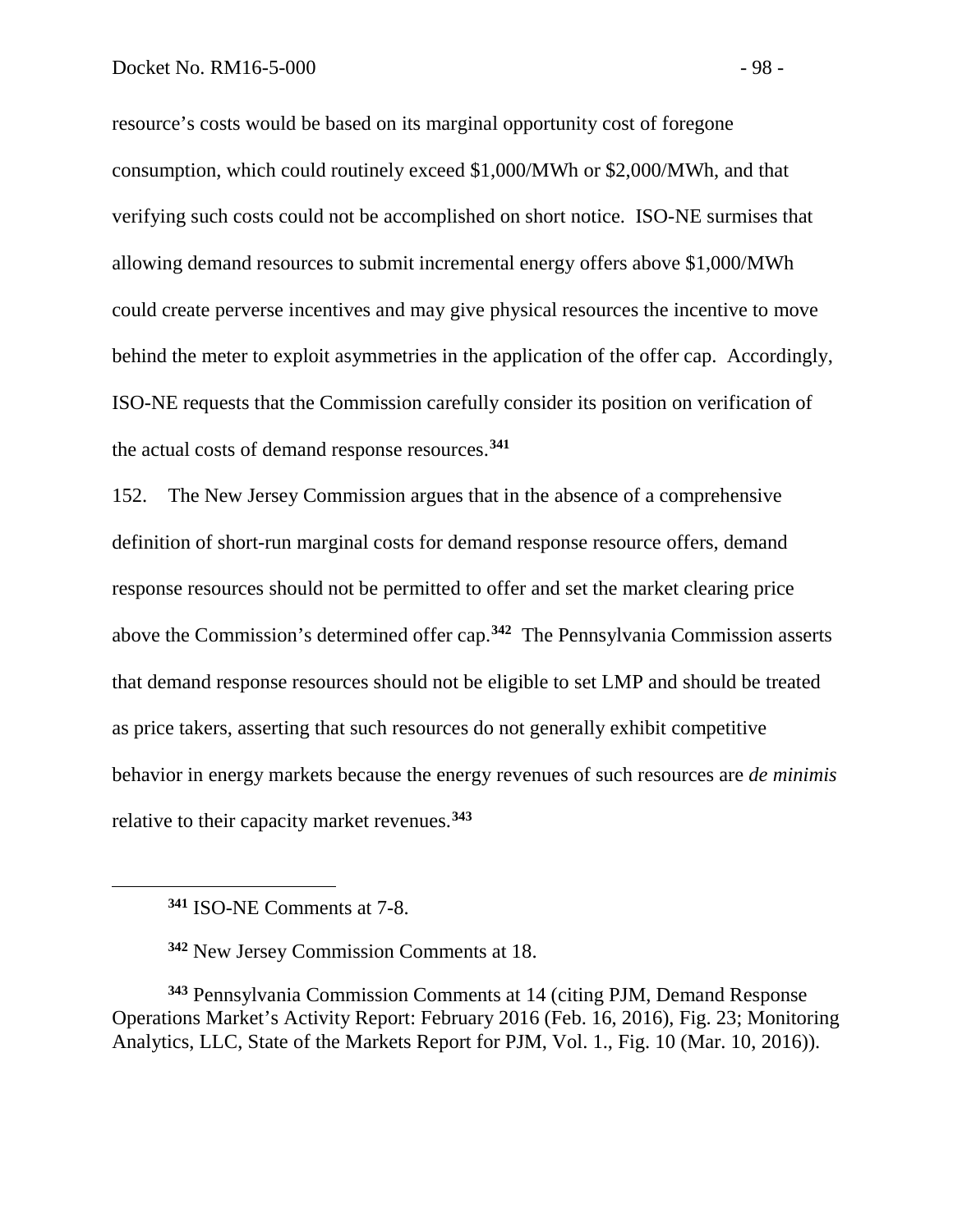153. Several commenters express concerns about whether RTOs/ISOs or Market Monitoring Units can verify the costs of demand response resources. For example, ISO-NE asserts that a demand response resource's costs would be based on that resource's marginal opportunity cost of foregone consumption and other information that is difficult to validate, particularly if the demand response resource's costs increase significantly from the prior day.**[344](#page-100-0)** PJM/SPP state that it is not clear what demand response resource costs could be validated to justify an offer above the \$1,000/MWh offer cap.**[345](#page-100-1)** The Pennsylvania Commission states that with the limited exception of on-site backup generation costs, the incremental energy costs of demand response capacity resources are largely unknown.**[346](#page-100-2)** ISO-NE urges the Commission to carefully consider whether the verification of actual costs should be imposed on a resource-neutral basis, and explains its concerns regarding its ability to timely verify the offers of demand response resources.**[347](#page-100-3)** AEMA argues that it is impractical, if not impossible, to verify the costs of a demand response resource in the same manner as a physical generation resource, particularly before-the-fact.**[348](#page-100-4)** AEMA also cites a prior Commission order on ISO-NE's Order

- <span id="page-100-2"></span>**<sup>346</sup>** Pennsylvania Commission Comments at 14.
- <span id="page-100-3"></span>**<sup>347</sup>** ISO-NE Comments at 7-8.
- <span id="page-100-4"></span>**<sup>348</sup>** AEMA Comments at 7-8.

<span id="page-100-0"></span>**<sup>344</sup>** ISO-NE Comments at 7-8.

<span id="page-100-1"></span>**<sup>345</sup>** PJM/SPP Comments at 5.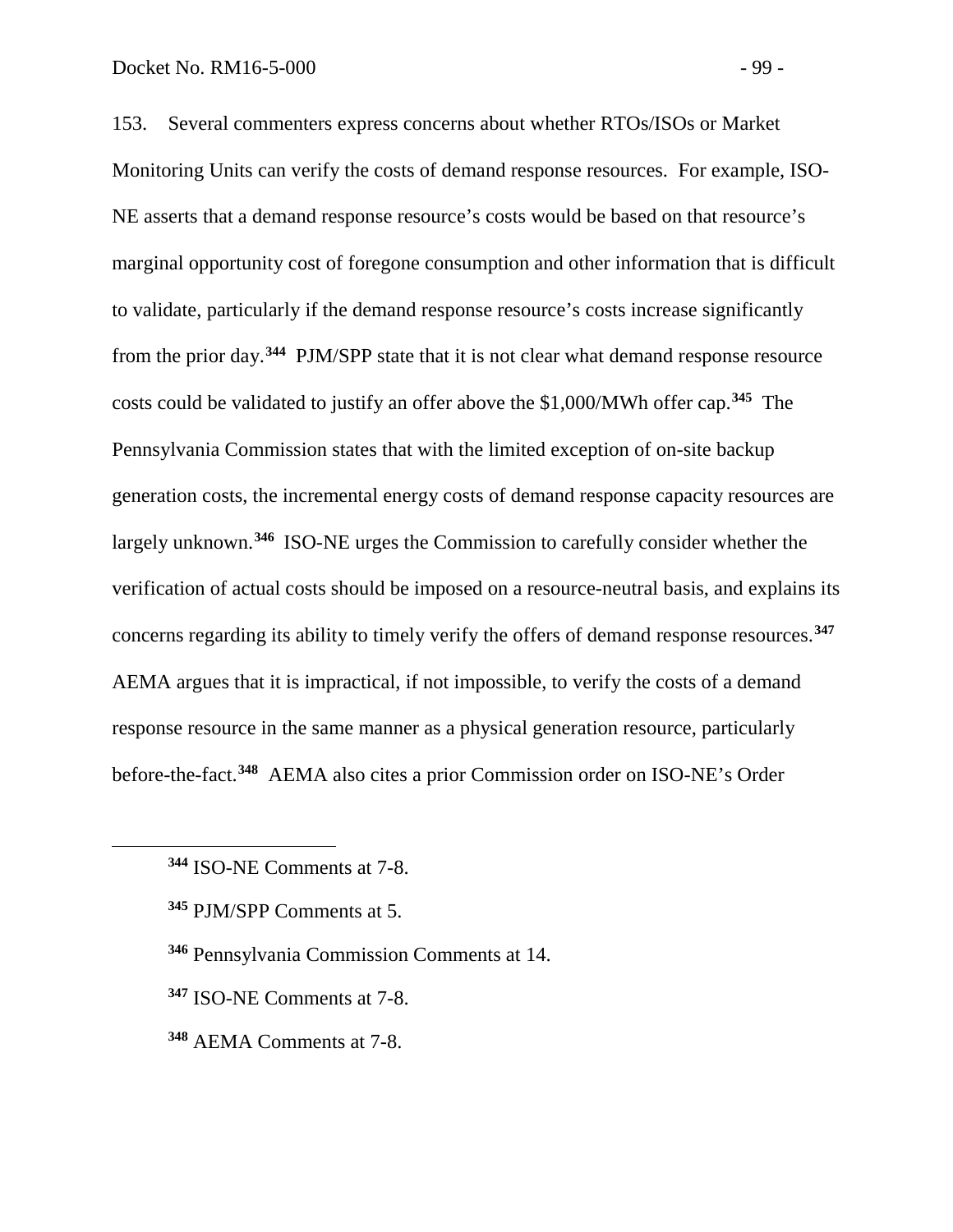No. 745 compliance where the Commission found that "unlike with supply resources, it would be very difficult to develop a competitive offer or reference price to which to mitigate each demand response resource."**[349](#page-101-0)** AEMA asserts that there is no need to create an additional verification requirement for demand response resources, because the Commission has recognized that comparability does not require identical treatment.**[350](#page-101-1)**

154. AEMA requests that the Commission clarify that the offer cap proposed in the NOPR only impacts demand response resources that participate in energy markets and would not apply to demand resources that exclusively participate in capacity markets.**[351](#page-101-2)** AEMA explains that demand response resources that participate exclusively in capacity markets do not make incremental energy offers. AEMA explains that capacity-only demand response resources are only dispatched on a reliability-based trigger that determines the price the demand resource is paid as opposed to an offer price-based trigger that does not represent the LMP at which the customer wishes to be dispatched, or the costs of the customer to curtail its load. AEMA asserts that forcing these resources to

<span id="page-101-2"></span>**<sup>351</sup>** *Id*. at 3.

**<sup>349</sup>** *Id*. at 8 (citing *ISO New England Inc.*, 138 FERC ¶ 61,042, at P 138 (2012)).

<span id="page-101-1"></span><span id="page-101-0"></span>**<sup>350</sup>** *Id*. at 8-9 (citing *Preventing Undue Discrimination and Preference in Transmission Service*, Order No. 890, FERC Stats. & Regs. ¶ 31,241, *order on reh'g*, Order No. 890-A, FERC Stats. & Regs. ¶ 31,261 (2007), *order on reh'g*, Order No. 890- B, 123 FERC ¶ 61,299, at P 216 (2008), *order on reh'g*, Order No. 890-C, 126 FERC ¶ 61,228, *order on clarification*, Order No. 890-D, 129 FERC ¶ 61,126 (2009); *Indep. Market Monitor for PJM v. PJM Interconnection, L.L.C.*, 155 FERC ¶ 61,059, at P 31 (2016) ("comparability does not require identical application to demand response resources and generation resources of PJM's offer cap and the must-offer requirement")).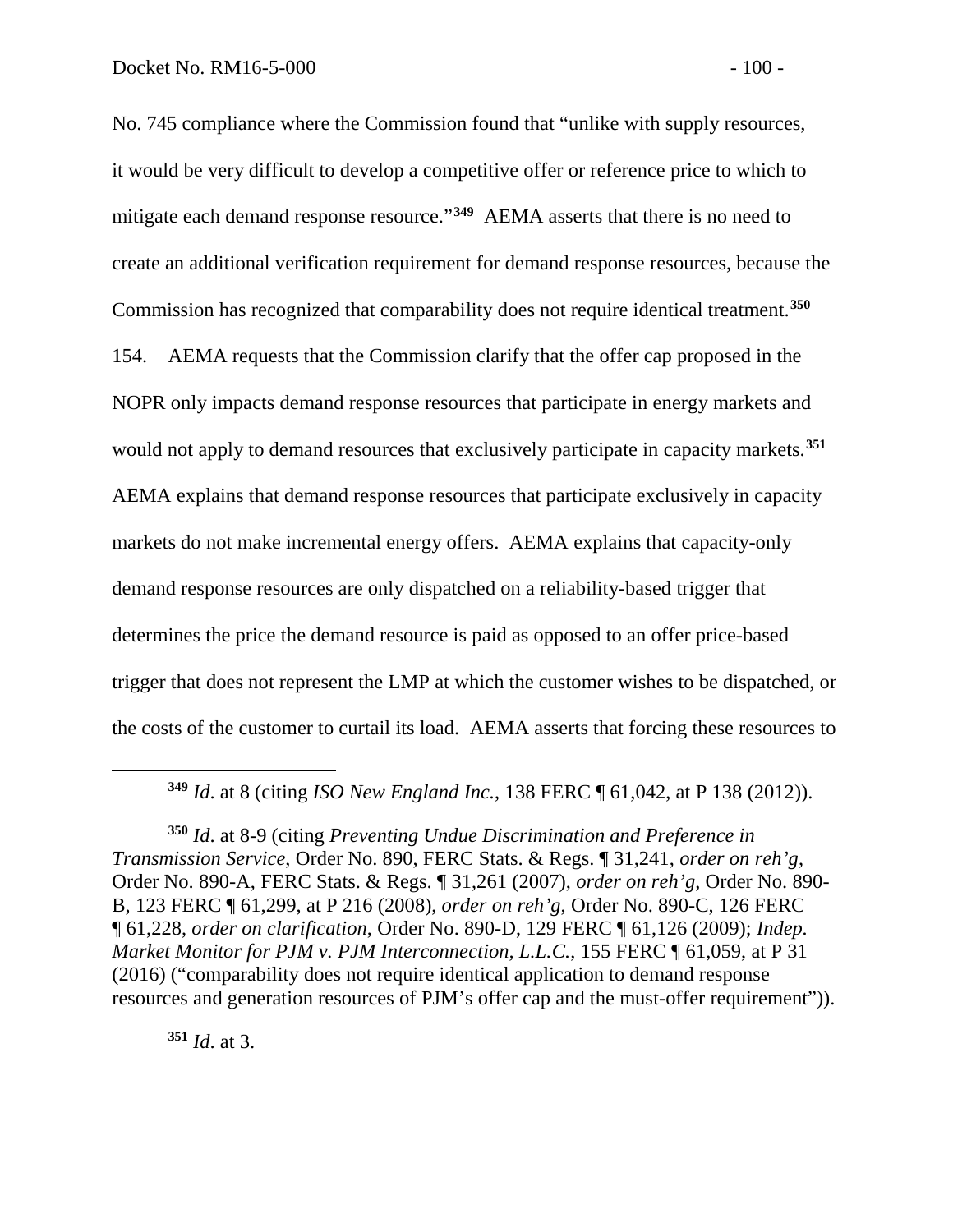make "incremental energy offers" in the energy market would drive them away from participation.**[352](#page-102-0)**

155. AEMA requests that the Commission continue to allow demand response resources to submit offers up to the offer cap in energy markets and not impose additional verification requirements on demand response resource energy market offers beyond what has already been accepted.<sup>[353](#page-102-1)</sup> AEMA asserts that the Final Rule should not impact existing or proposed methods for monitoring and evaluating demand resource offers in energy markets or create additional verification hurdles for demand resource offers beyond those that currently exist.**[354](#page-102-2)**

### **3. Determination**

156. We adopt the NOPR proposal and find that resources with costs above \$1,000/MWh should be able to submit cost-based incremental energy offers to recover their costs, regardless of the type of resource. Prohibiting a particular set of resources from submitting cost-based incremental energy offers above \$1,000/MWh could preclude them from recovering their costs.

- <span id="page-102-1"></span>**<sup>353</sup>** *Id*. at 5-6.
- <span id="page-102-2"></span>**<sup>354</sup>** *Id*. at 2-3, 7-9.

<span id="page-102-0"></span>**<sup>352</sup>** *Id*. at 3-5.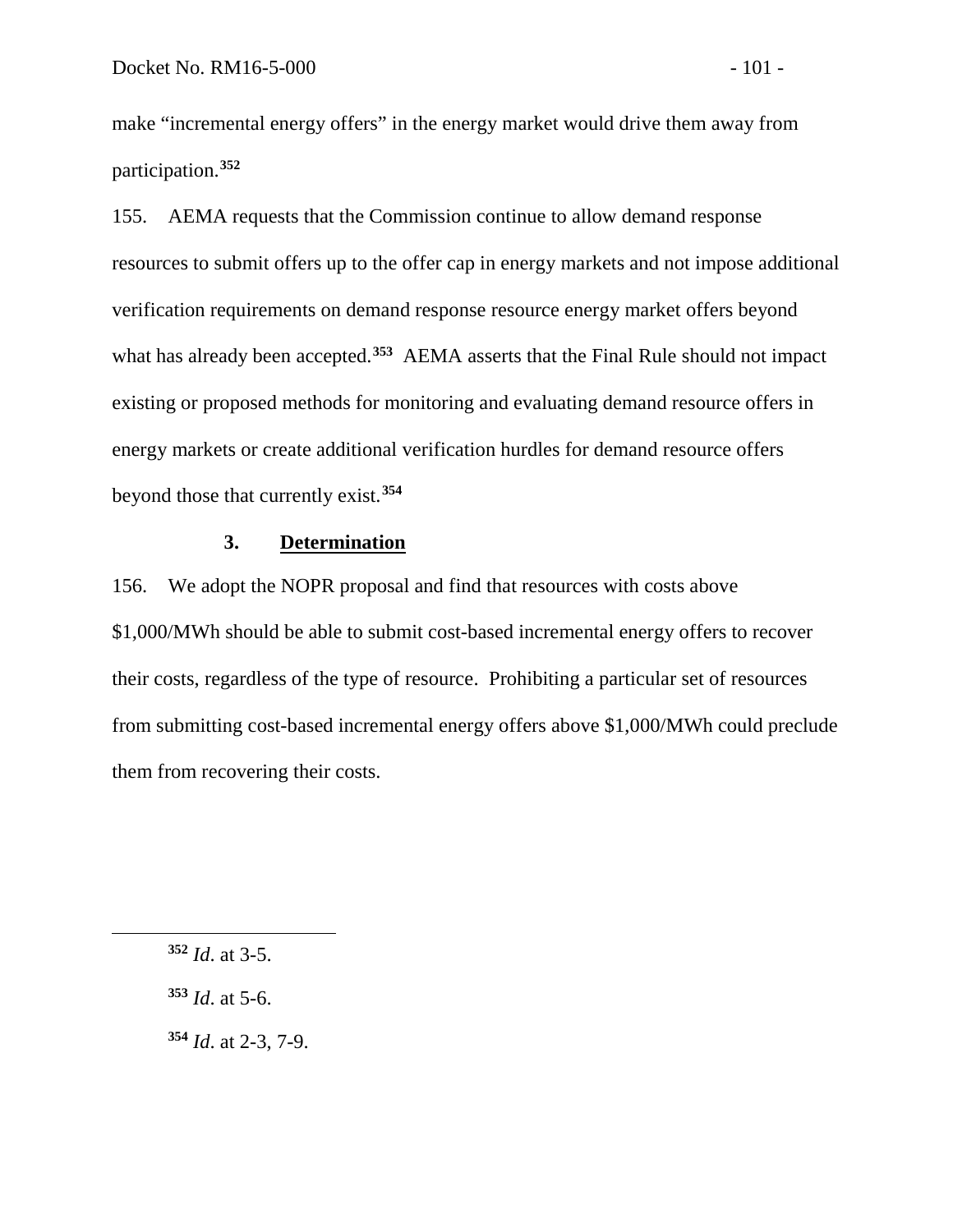157. In the NOPR the term "resource" referred to all supply resources, including demand response resources, that offer incremental energy to RTO/ISO energy markets.**[355](#page-103-0)** As such, a demand response resource that submits incremental energy offers to the energy market based on short-run marginal cost would be subject to the verification requirement if that incremental energy offer exceeds \$1,000/MWh. For such a resource, the short-run marginal cost may equal its opportunity costs.

158. We recognize that the verification process for demand response resources will necessarily differ from the verification process for generation resources, as noted by ISO-NE and AEMA. The Commission has recognized that demand response resources should receive comparable, but not necessarily identical treatment to generation resources.**[356](#page-103-1)** However, we decline AEMA's request to exempt demand response resources that submit incremental energy offers in RTO/ISO energy markets from any additional verification requirements associated with this Final Rule, because such an exemption does not constitute comparable treatment. However, as noted above,**[357](#page-103-2)** this Final Rule does not

<span id="page-103-2"></span>**<sup>357</sup>** *See supra* P 141.

<span id="page-103-0"></span>**<sup>355</sup>** This is consistent with prior uses of the term. *See, e.g.*, *Settlement Intervals and Shortage Pricing in Markets Operated by Regional Transmission Organizations and Independent System Operators,* Order No. 825, 81 Fed. Reg. 42,882 (June 30, 2015), FERC Stats. & Regs. ¶ 31,384, at P 98 (2016).

<span id="page-103-1"></span>**<sup>356</sup>** *Demand Response Compensation in Organized Wholesale Energy Markets*, Order No. 745, FERC Stats. & Regs. ¶ 31,322, at P 66, *order on reh'g and clarification*, Order No. 745-A, 137 FERC ¶ 61,215 (2011) ("as a general matter demand response providers and generators should be subject to comparable rules that reflect the characteristics of the resource.").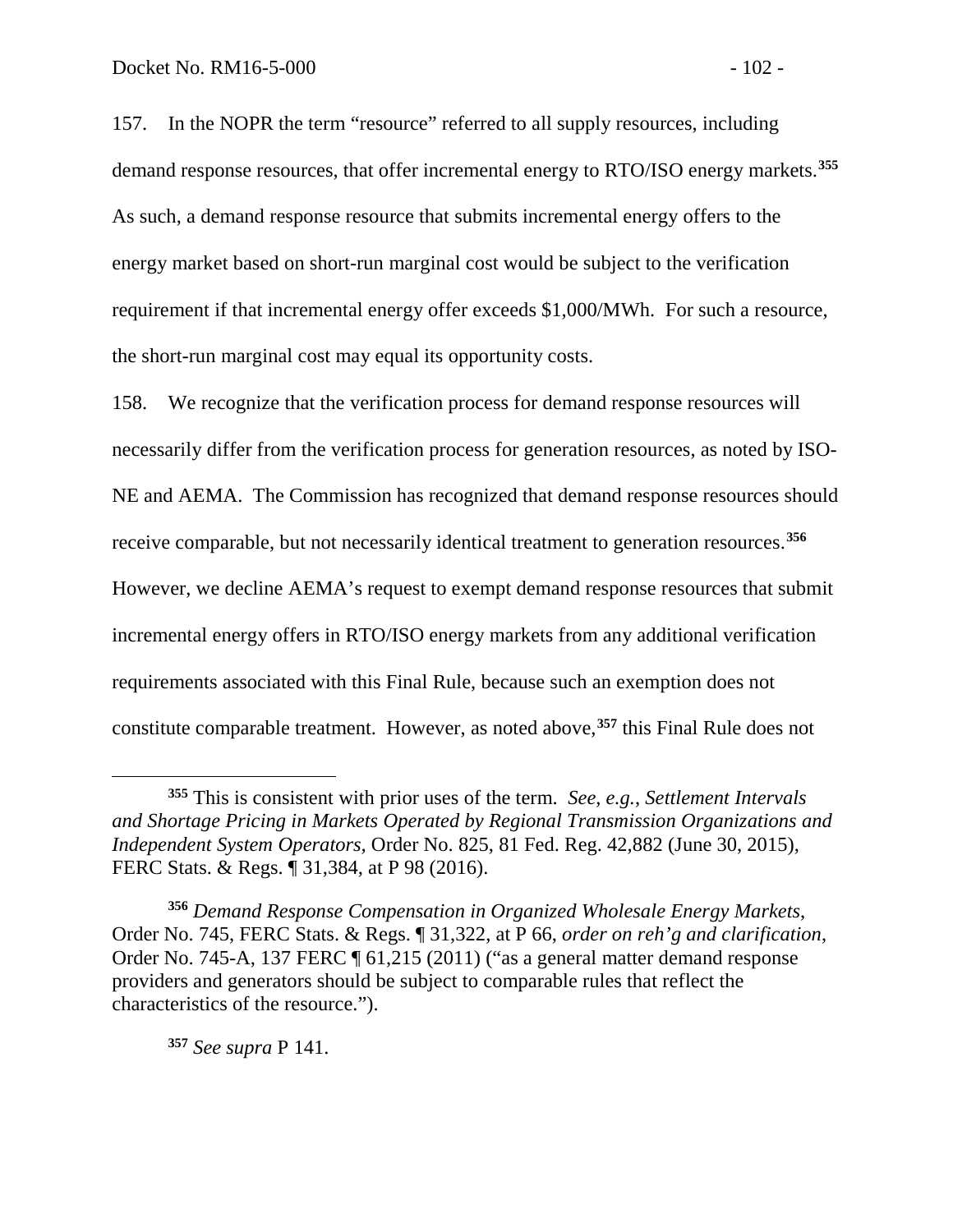prescribe how RTOs/ISOs should verify cost-based incremental energy offers above \$1,000/MWh, including offers from demand response resources.

159. Finally, we find that the New Jersey and Pennsylvania Commissions' comments that demand response resources should not be able to set LMP are beyond the scope of this Final Rule, which only applies to incremental energy offers above \$1,000/MWh, and not the general eligibility of demand response resources to set LMPs in RTO/ISO energy markets. We clarify, however, that reforms adopted in this Final Rule, which provide that resources are eligible to submit cost-based incremental energy offers in excess of \$1,000/MWh and require that those offers be verified, do not apply to capacity-only demand response resources that do not submit incremental energy offers in energy markets.

### **V. Other Issues**

<span id="page-104-0"></span> $\overline{a}$ 

#### **A. Virtual Transactions**

160. Although the Commission preliminarily found in the NOPR that virtual supply offers and virtual demand bids (virtual transactions) could not provide a cost basis for offers above \$1,000/MWh, it sought comment about whether prohibiting virtual transactions above \$1,000/MWh could limit hedging opportunities, present opportunities for manipulation or gaming, create market inefficiencies, or have other undesirable consequences.**[358](#page-104-0)**

**<sup>358</sup>** NOPR, FERC Stats. & Regs ¶ 32,714 at PP 64, 73.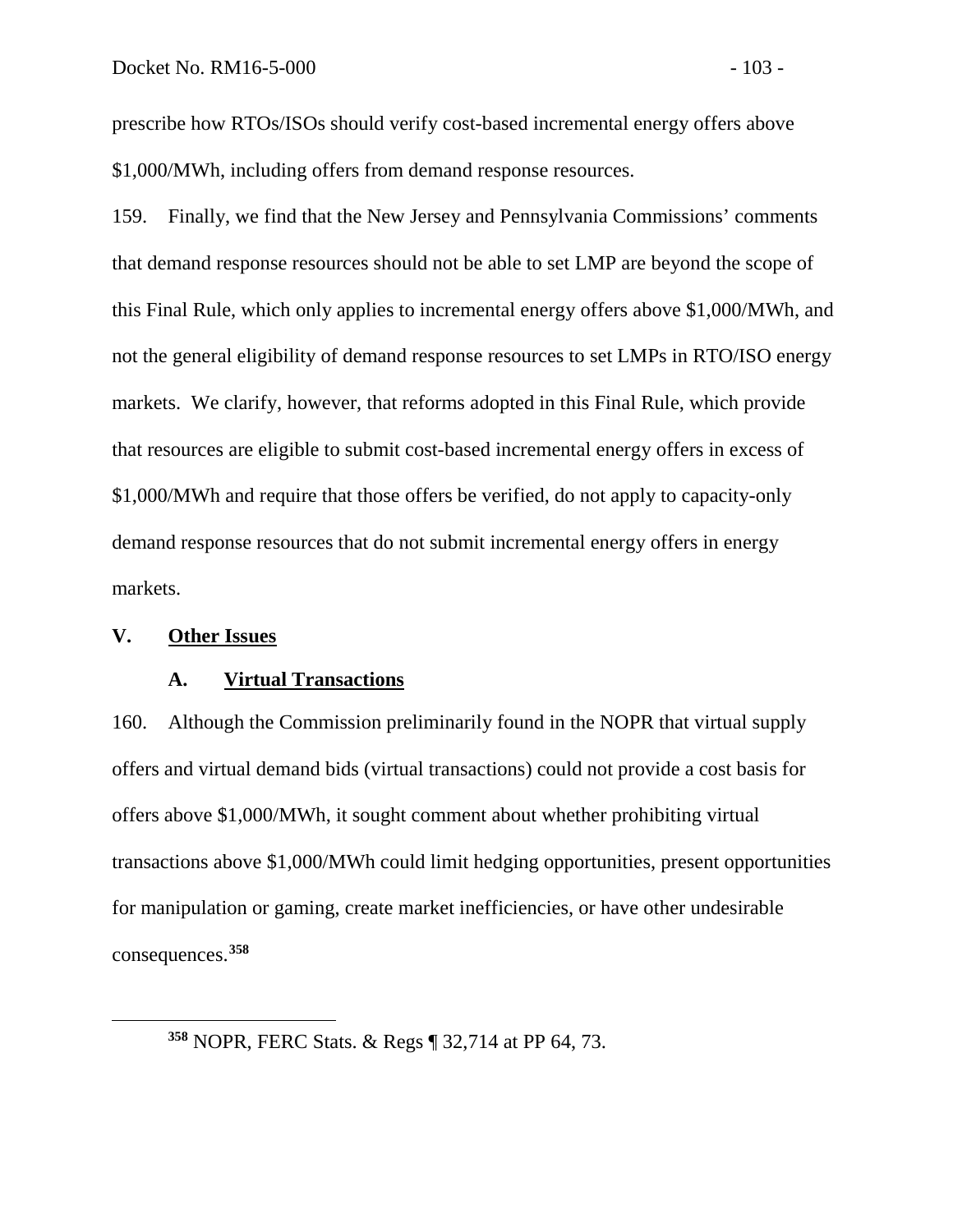#### **1. Comments**

161. CAISO states that virtual transactions do not face short-run marginal production costs and would thus be unable to justify costs above \$1,000/MWh.**[359](#page-105-0)** However, CAISO notes that if physical resources can submit incremental energy offers above \$1,000/MWh, then virtual participants should also be able to bid above \$1,000/MWh to arbitrage those physical offers.**[360](#page-105-1)**

162. ISO-NE states that market participants should be able to submit virtual supply offers at levels as high as offers from physical resources to ensure that there is a liquid supply of offers that can compete with physical resources in the day-ahead market under all market conditions, which can reduce the potential exercise of market power during tight day-ahead conditions.**[361](#page-105-2)** ISO-NE asserts that if the Commission adopts a new hard cap, there is no cost-basis or market power rationale to limit virtual supply offers below the level of any hard cap.**[362](#page-105-3)**

163. PJM argues that virtual transactions should be permitted to exceed \$1,000/MWh or be subject to a reasonableness screen because virtual transactions increase competition

**<sup>360</sup>** *Id*.

<span id="page-105-2"></span><span id="page-105-1"></span><span id="page-105-0"></span> $\overline{a}$ 

**<sup>361</sup>** ISO-NE Comments at 8.

<span id="page-105-3"></span>**<sup>362</sup>** *Id*. at 8-9.

**<sup>359</sup>** CAISO Comments at 13.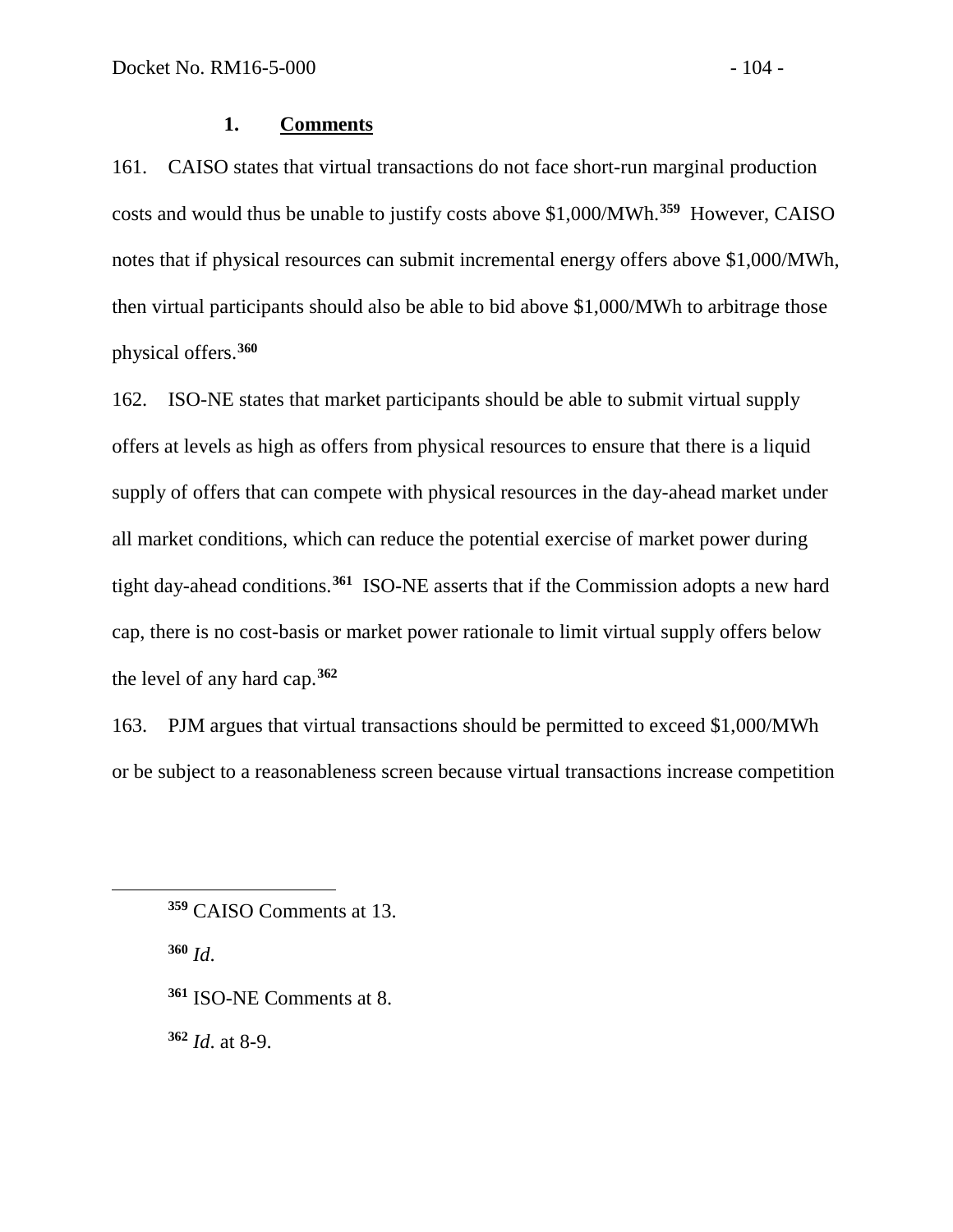in the day-ahead markets and reduce market share, and thus reduce market power.**[363](#page-106-0)** MISO states that prohibiting virtual transactions above \$1,000/MWh could limit hedging opportunities which could increase the price differentials between the day-ahead and realtime energy markets.**[364](#page-106-1)** MISO adds that revising the offer cap for virtual transactions could conceivably expose other market participants to high prices but notes that MISO already has mitigation measures in place for virtual transactions and that years of market experience have shown that such manipulation concerns are improbable.**[365](#page-106-2)**

164. NYISO states that cost-based incremental energy offers, interchange transactions (e.g., imports and exports), and virtual transactions should be capped at the level of the hard cap, which will allow market participants to continue to compete to the maximum extent practicable.**[366](#page-106-3)** NYISO also argues that a hard cap is appropriate for virtual transactions because such transactions are based on price expectations as opposed to verifiable costs.**[367](#page-106-4)** SPP states that it takes no position on the application of the proposed reforms to virtual transactions.**[368](#page-106-5)**

<span id="page-106-4"></span>**<sup>367</sup>** *Id*. at 7.

<span id="page-106-0"></span>**<sup>363</sup>** PJM/SPP Comments at 27.

<span id="page-106-1"></span>**<sup>364</sup>** MISO Comments at 18; *see also* PJM/SPP Comments at 27-28.

<span id="page-106-2"></span>**<sup>365</sup>** MISO Comments at 18.

<span id="page-106-3"></span>**<sup>366</sup>** NYISO Comments at 7-8.

<span id="page-106-5"></span>**<sup>368</sup>** PJM/SPP Comments at 28.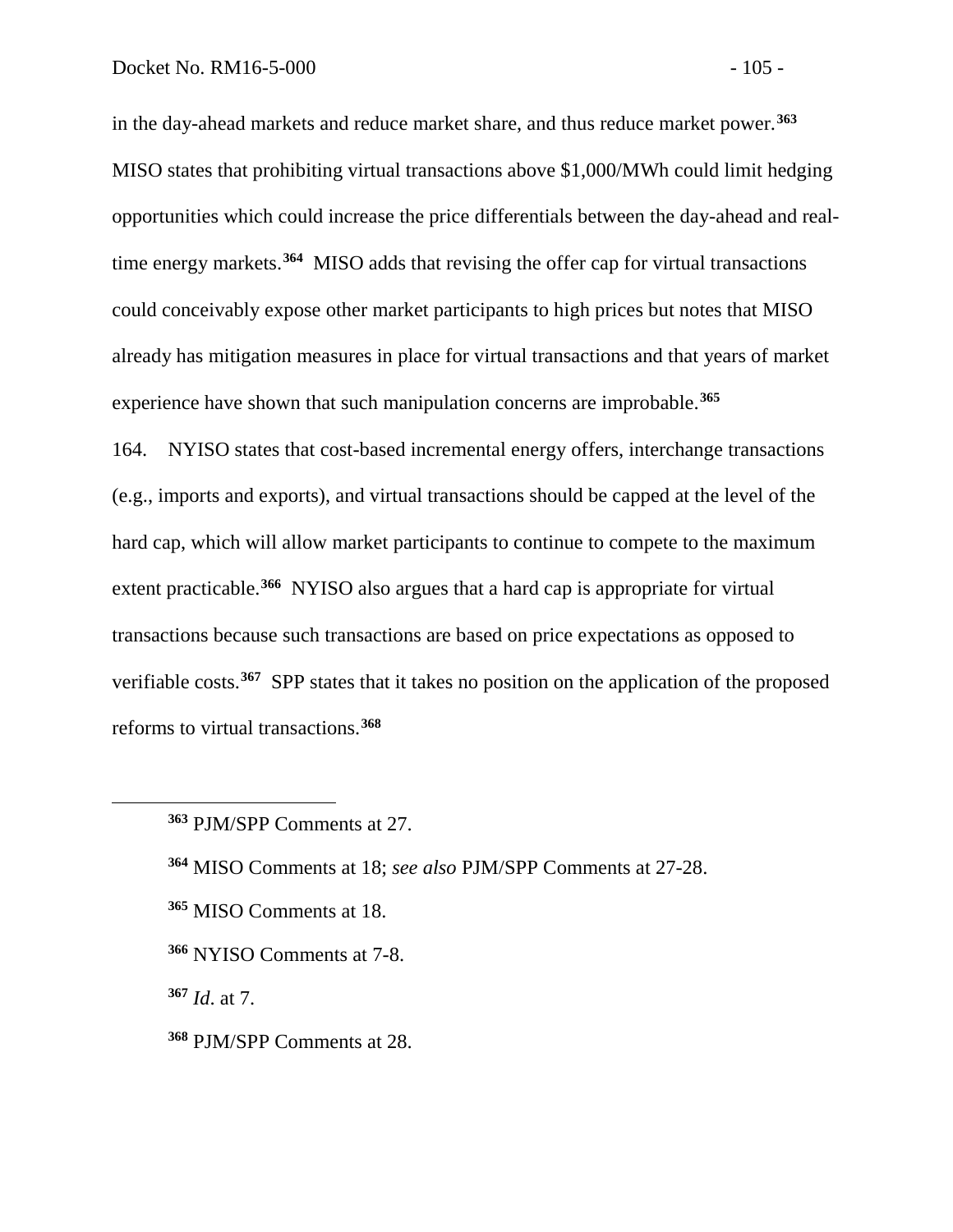165. Potomac Economics states that competitive virtual transactions should be permitted to exceed \$1,000/MWh when real-time prices are expected to exceed \$1,000/MWh.**[369](#page-107-0)** Potomac Economics states that although virtual transactions do not have production costs, they do have marginal costs, and notes that the marginal cost of selling virtual energy in the day-ahead market is the expected cost of buying the energy in the real-time market.**[370](#page-107-1)** Potomac Economics states that virtual transactions support the competitive performance of day-ahead markets and thus argues that it is important to structure the rules for virtual transactions in a manner that does not impede their participation in the market.**[371](#page-107-2)**

166. Potomac Economics proposes that virtual transactions be permitted to exceed \$1,000/MWh when real-time LMPs are expected to exceed \$1,000/MWh for more than a specified period (e.g., 30 minutes).**[372](#page-107-3)** The PJM Market Monitor argues that market participants should not be permitted to submit virtual transactions above \$1,000/MWh because increasing the offer cap on virtual transactions would create opportunities for the exercise of market power and manipulation of markets and permit resource owners to avoid the requirement that incremental energy offers above \$1,000/MWh be cost-

**<sup>370</sup>** *Id*.

<span id="page-107-2"></span><span id="page-107-1"></span><span id="page-107-0"></span> $\overline{a}$ 

**<sup>371</sup>** *Id*.

<span id="page-107-3"></span>**<sup>372</sup>** *Id*. at 9-10.

**<sup>369</sup>** Potomac Economics Comments at 10.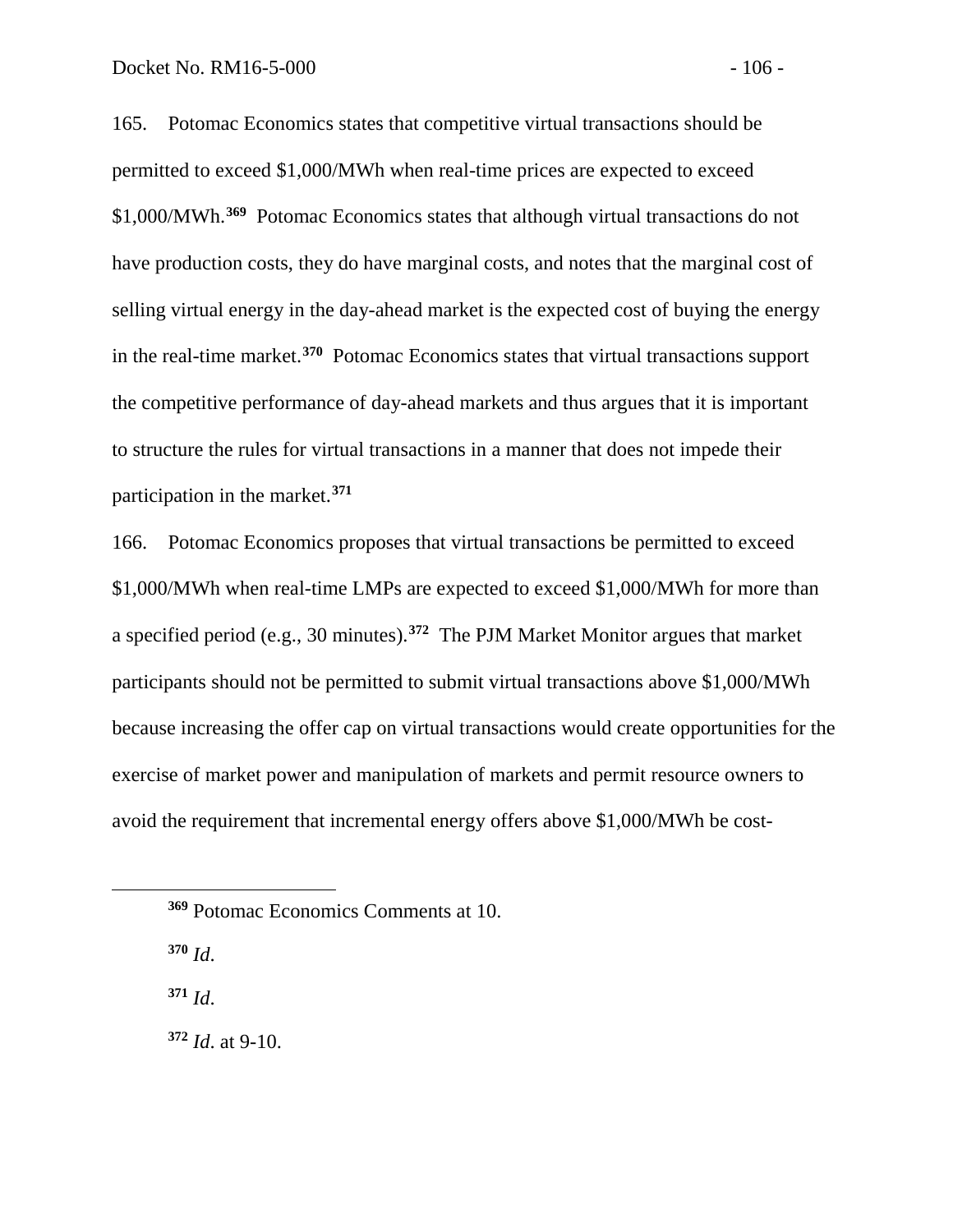based.**[373](#page-108-0)** The PJM Market Monitor states there is no evidence that virtual supply offers have increased competition or would increase competition in extreme circumstances.**[374](#page-108-1)** The PJM Market Monitor recommends that if the Commission wishes to permit some virtual transactions to exceed \$1,000/MWh, the Commission should: (1) limit virtual transactions above \$1,000/MWh to liquid trading hubs; (2) require market participants to explain why virtual offers or bids above \$1,000/MWh are appropriate; and (3) subject such virtual transactions to a "reasonableness screen" and an after-the-fact review for whether they resulted in manipulation or market power.**[375](#page-108-2)** The PJM Market Monitor states that the asserted benefits of virtuals with respect to hedging, competition, and price convergence have not been empirically established, and, thus, it is unnecessary to create market power risks when revising the offer cap.**[376](#page-108-3)**

167. Separately, the PJM Market Monitor recommends that up-to-congestion transactions in PJM be excluded from any offer cap reforms stating that because up-tocongestion transactions are spread bids between nodes there is no reason to relax the current rules that govern such transactions.**[377](#page-108-4)**

<span id="page-108-1"></span><span id="page-108-0"></span>**<sup>373</sup>** PJM Market Monitor Comments at 11; PJM Market Monitor Answer at 6. **<sup>374</sup>** PJM Market Monitor Answer at 5.

<span id="page-108-2"></span>**<sup>375</sup>** PJM Market Monitor Comments at 11-12.

<span id="page-108-3"></span>**<sup>376</sup>** PJM Market Monitor Answer at 5.

<span id="page-108-4"></span>**<sup>377</sup>** PJM Market Monitor Comments at 11; PJM Market Monitor Answer at 6.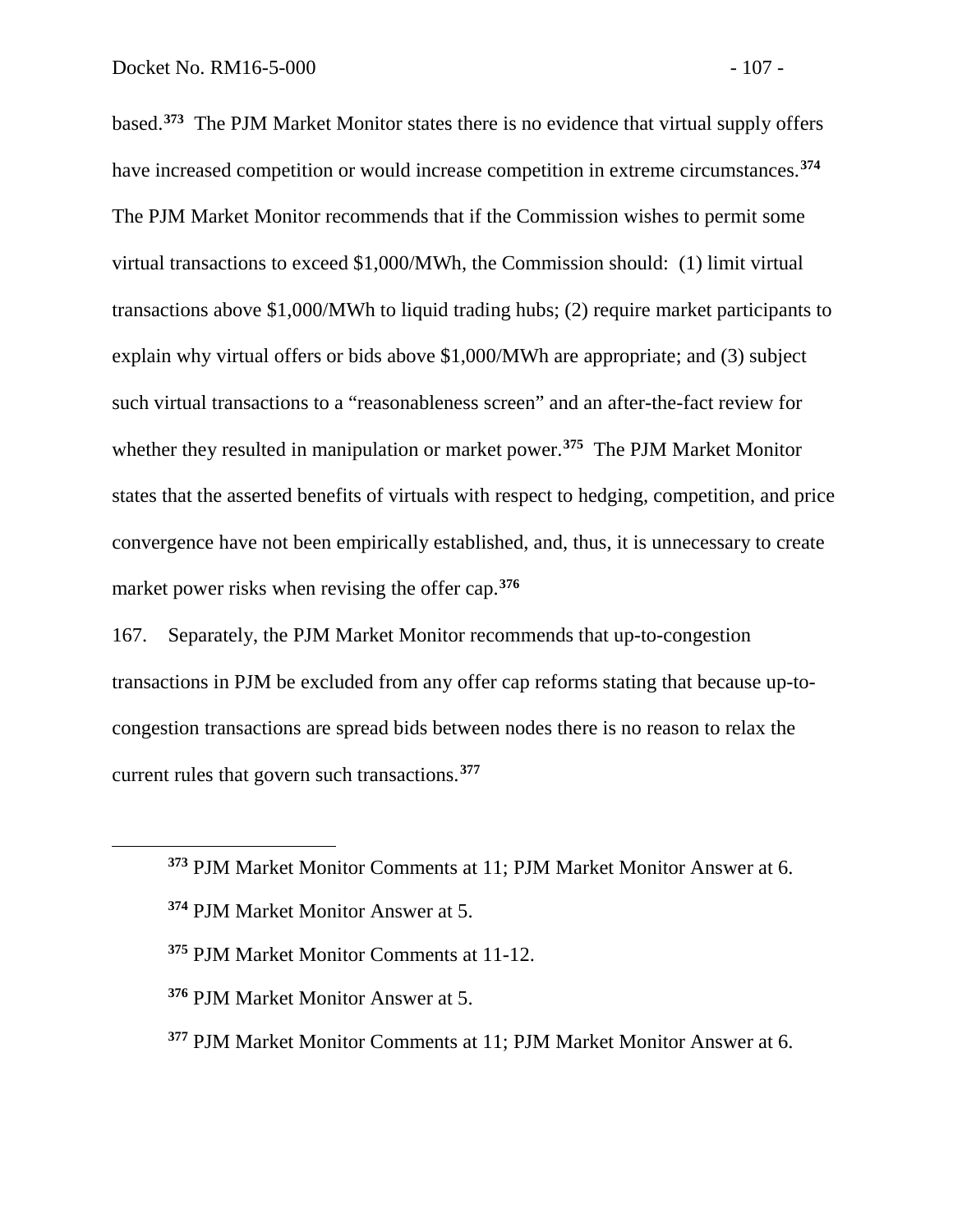168. Several commenters argue that the Commission should allow virtual transactions to exceed \$1,000/MWh.**[378](#page-109-0)** Some commenters focus on the use of virtual transactions to hedge physical transactions and argue that virtual transactions should thus be subject to the same offer caps as physical resources.**[379](#page-109-1)** Dominion states that in extreme winter conditions, a physical resource that faces a start-up risk and is likely to receive a dayahead award may submit a virtual demand bid to hedge against the potential outage in real-time.**[380](#page-109-2)** Exelon also argues that hedging the risk of physical transactions through virtual transactions is especially important when the system is stressed, and that doing so may improve market performance by converging day-ahead and real-time prices.**[381](#page-109-3)** Competitive Suppliers assert that the same argument articulated in the NOPR for having

a uniform offer cap across regions demands similar treatment of virtual transactions,

imports, and emergency demand response across regions. **[382](#page-109-4)**

169. Dominion states that limiting the ability to submit virtual transactions above

\$1,000/MWh to physical resources with verified cost-based incremental energy offers

<span id="page-109-3"></span><span id="page-109-2"></span><span id="page-109-1"></span>**<sup>379</sup>** SPP Market Monitor Comments at 12; Competitive Suppliers Comments at 23-24; NY Department of State Comments at 6; Dominion Comments at 7.

<span id="page-109-0"></span>**<sup>378</sup>** Competitive Suppliers Comments at 23-24; Dominion Comments at 7; Exelon Comments at 23-24; ISO-NE Comments at 8; PJM/SPP Comments at 27; SPP Market Monitor Comments at 12; NY Department of State Comments at 6.

**<sup>380</sup>** Dominion Comments at 7.

**<sup>381</sup>** Exelon Comments at 23-24.

<span id="page-109-4"></span>**<sup>382</sup>** Competitive Suppliers Comments at 23.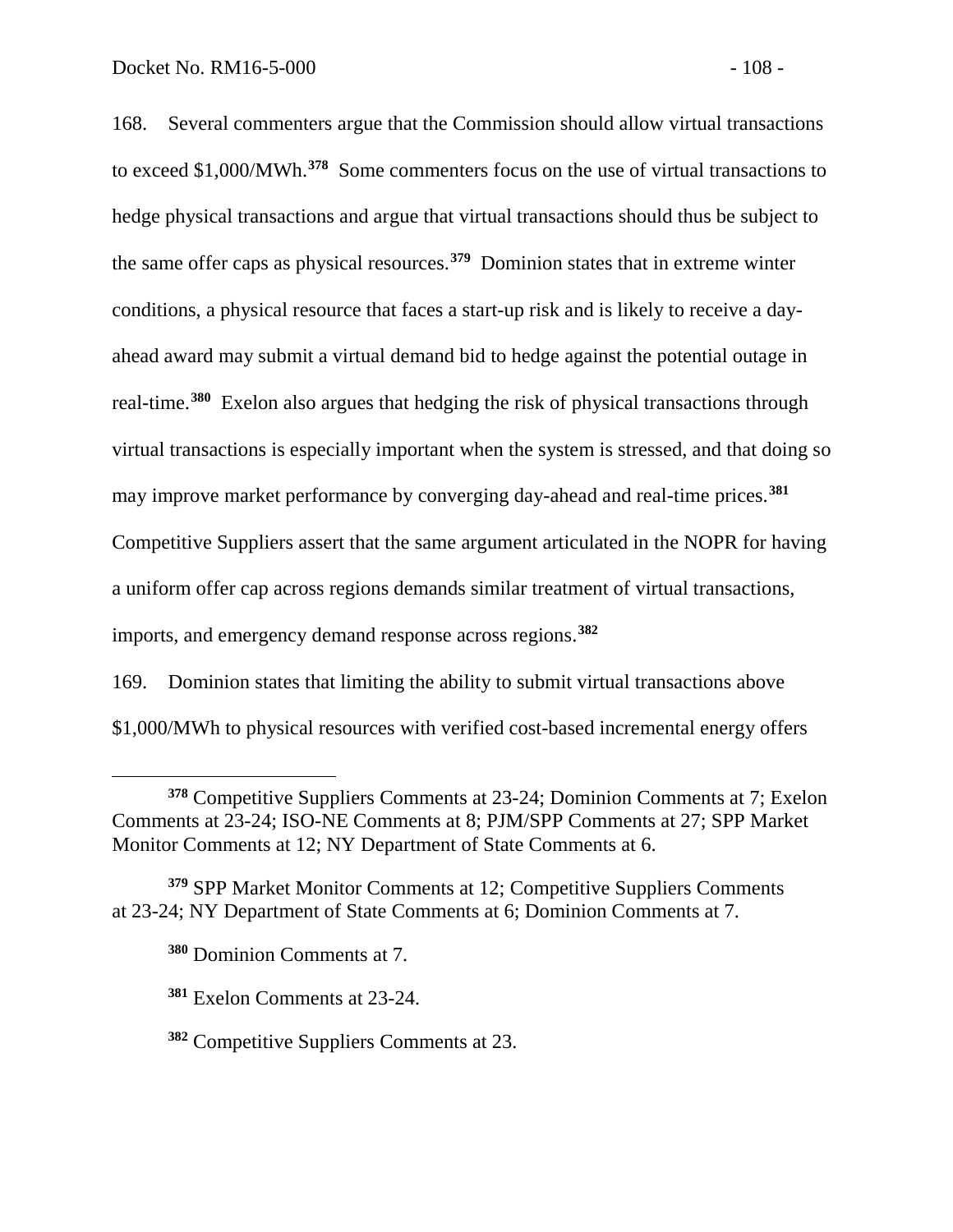above \$1,000/MWh in order to allow such resources to hedge would minimize concerns about market manipulation.**[383](#page-110-0)** The PJM Market Monitor responds that Dominion's proposal creates a significant risk of manipulation because Dominion does not propose to limit the virtual bids to the cost-based offer of the generator.**[384](#page-110-1)**

170. Several other commenters argue that virtual transactions should be prohibited from submitting transactions above \$1,000/MWh.**[385](#page-110-2)** For example, several commenters argue that virtual transactions should not be permitted to exceed \$1,000/MWh because allowing transactions in this range could raise clearing prices without a commensurate increase in short-run marginal production costs.**[386](#page-110-3)** Six Cities argues that permitting virtual transactions to submit offers above the \$1,000/MWh cap would be inconsistent with the Commission's goals of allowing recovery of actual production costs in excess of the cap and establishing LMPs consistent with actual production costs under extreme market conditions.**[387](#page-110-4)** TAPS argues that the Commission does not need to allow virtual

**<sup>383</sup>** Dominion Comments at 7.

<span id="page-110-0"></span> $\overline{a}$ 

**<sup>384</sup>** PJM Market Monitor Answer at 6.

<span id="page-110-2"></span><span id="page-110-1"></span>**<sup>385</sup>** APPA, NRECA, and AMP Comments at 19; Industrial Customers Comments at 28-29; Ohio Commission Comments at 14; New Jersey Commission Comments at 17-18; Six Cities Comments at 3.

<span id="page-110-4"></span><span id="page-110-3"></span>**<sup>386</sup>** Industrial Customers Comments at 28-29; New Jersey Commission Comments at 17-18; Six Cities Comments at 3; Ohio Commission Comments at 14; TAPS Comments at 20-21.

**<sup>387</sup>** Six Cities Comments at 4.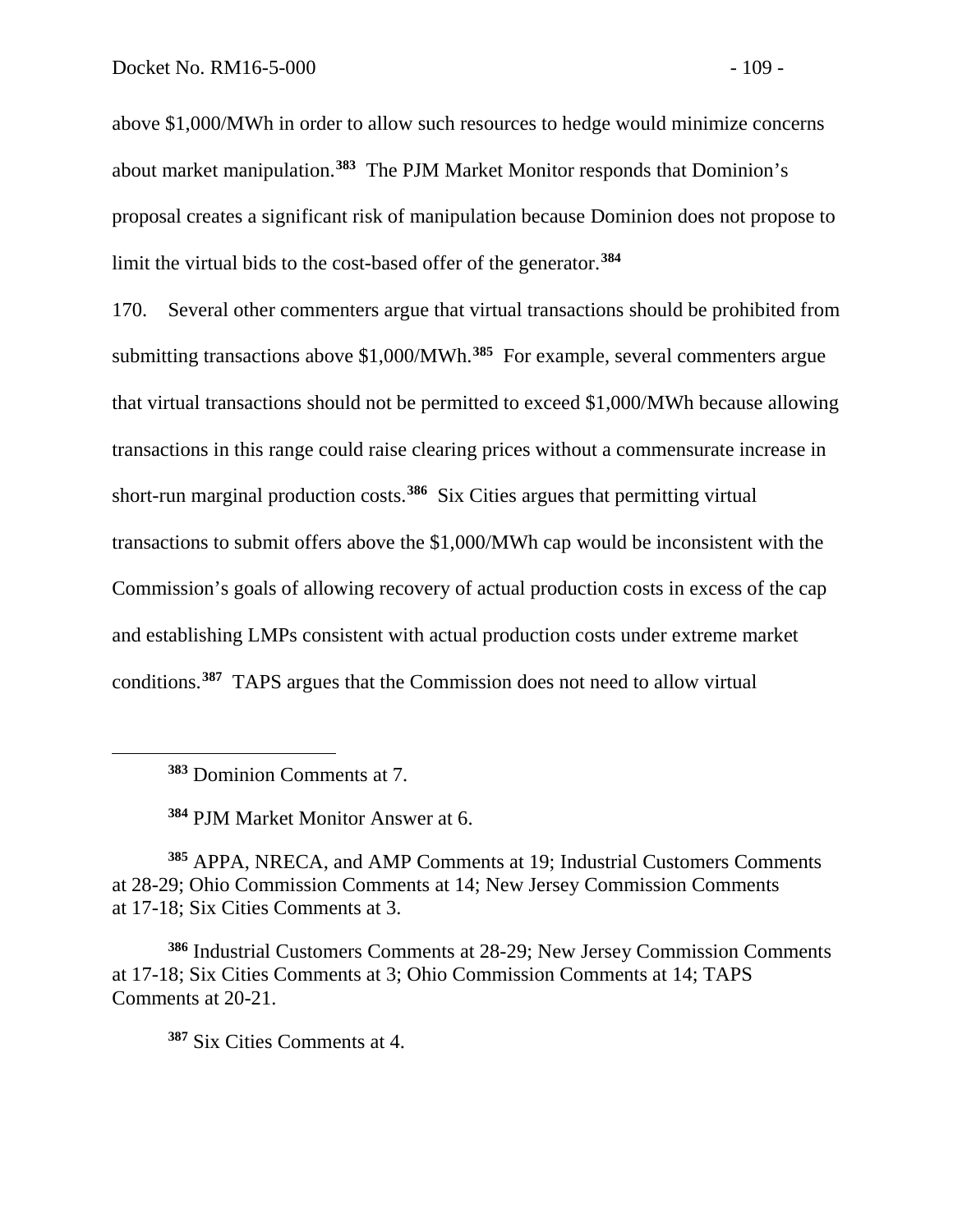transactions to exceed \$1,000/MWh to encourage price convergence between the dayahead and real-time markets.**[388](#page-111-0)**

171. Some commenters argue, as the PJM Market Monitor does, that allowing virtual transactions above the \$1,000/MWh cap could lead to undesirable consequences, such as creating the opportunity for market manipulation and the exercise of market power. **[389](#page-111-1)** For example, SCE cautions that allowing virtuals above \$1,000/MWh would undermine the purpose of having a backstop for existing market power mitigation rules.**[390](#page-111-2)** APPA, NRECA, and AMP state that although they oppose the idea, any proposal to allow virtual transactions above \$1,000/MWh must be accompanied by an assurance that the RTO/ISO and/or Market Monitoring Unit will be able to address any gaming or anti-competitive conduct.**[391](#page-111-3)** PG&E asks that the Commission direct market monitors to study the potential impacts and gaming opportunities associated with permitting virtual transactions above \$1,000/MWh before revising any caps on virtual transactions.**[392](#page-111-4)** Midcontinent Joint Consumer Advocates state that while it generally supports applying

**<sup>388</sup>** TAPS Comments at 21.

<span id="page-111-2"></span><span id="page-111-1"></span><span id="page-111-0"></span>**<sup>389</sup>** APPA, NRECA, and AMP Comments at 19; ODEC Comments at 1; KEPCo/NCEMC Comments at 5; New Jersey Commission Comments at 18; PJM Market Monitor Comments at 11-12; TAPS Comments at 21.

**<sup>390</sup>** SCE Comments at 2.

<span id="page-111-3"></span>**<sup>391</sup>** APPA, NRECA, and AMP Comments at 19.

<span id="page-111-4"></span>**<sup>392</sup>** PG&E Comments at 3-4.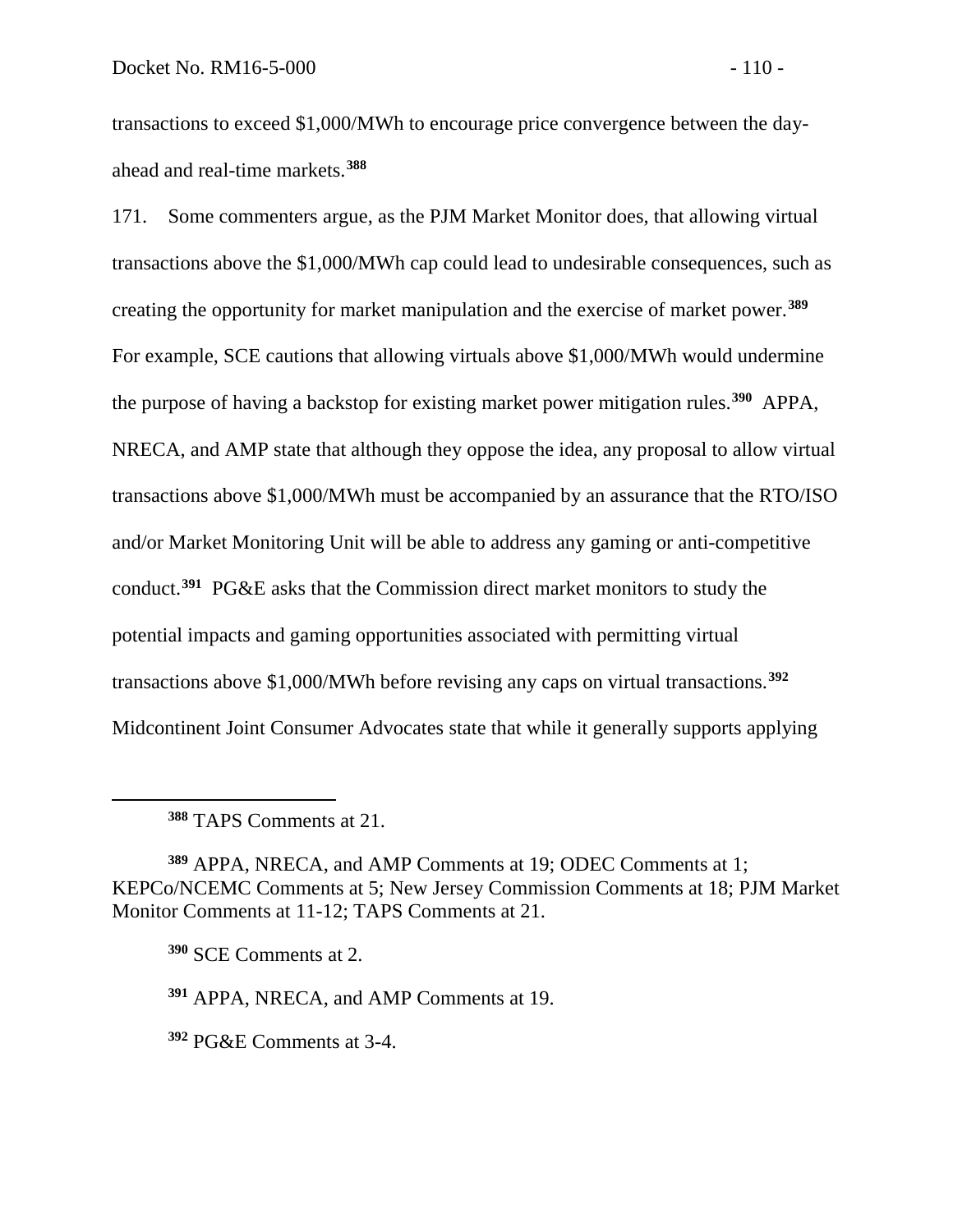<span id="page-112-0"></span> $\overline{a}$ 

the same offer cap to physical and virtual transactions, the issue should be monitored to ensure that inappropriate virtual transactions do not affect real-time energy prices.**[393](#page-112-0)** The Delaware Commission recommends that virtual transactions in PJM be limited to \$400/MWh.**[394](#page-112-1)**

## **2. Determination**

172. In light of the comments received and our adoption of a \$2,000/MWh hard cap, we find that it is just and reasonable to permit market participants to submit virtual transactions up to \$2,000/MWh. We do not require that virtual transactions be subject to the cost verification described above. Allowing virtual transactions above \$1,000/MWh could improve price convergence between day-ahead and real-time markets.**[395](#page-112-2)** An offer cap that is lower for virtual transactions than for physical resources could increase divergence between day-ahead and real-time LMPs. This finding is consistent with prior Commission precedent, which finds it is reasonable to permit market participants to submit virtual transactions at levels commensurate with the levels that real-time LMPs can reach.**[396](#page-112-3)**

**<sup>393</sup>** Midcontinent Joint Consumer Advocates Comments at 9.

(continued ...)

<span id="page-112-1"></span>**<sup>394</sup>** Delaware Commission Comments at 14. The Delaware Commission recommends that in PJM, virtual transactions and incremental energy offers that are not cost-based be limited to \$400/MWh.

**<sup>395</sup>** *PJM Interconnection, L.L.C.*, 139 FERC ¶ 61,057 (2012).

<span id="page-112-3"></span><span id="page-112-2"></span>**<sup>396</sup>** *Id*. PP 123-126. In that order, the Commission found that "if virtual traders and demand cannot submit higher bids in the day-ahead market [commensurate with the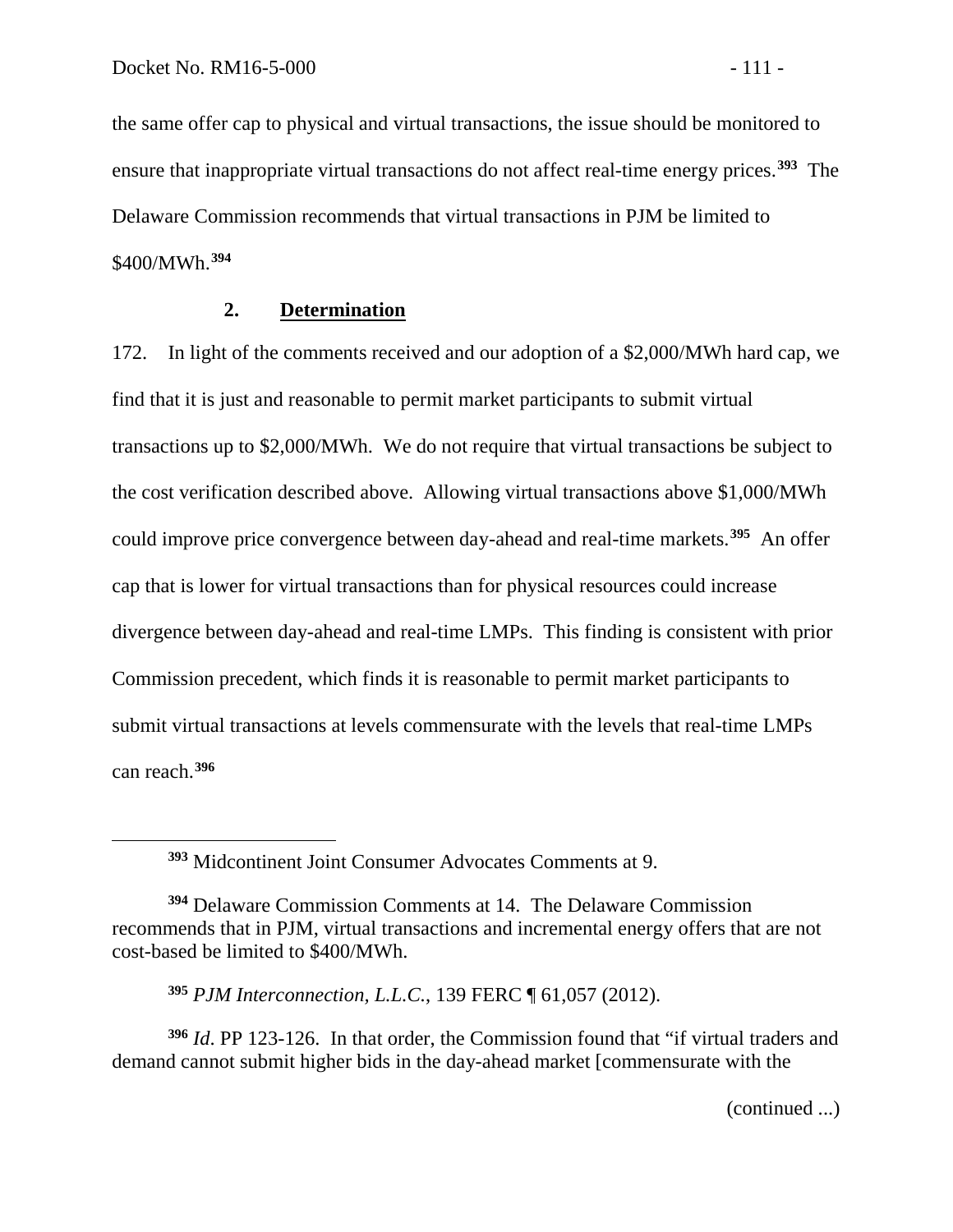$\overline{a}$ 

173. We find that market participants should be allowed to submit virtual transactions up to the hard cap, as they can today. As such, this Final Rule is therefore less likely to result in unintended consequences associated with capping virtual transactions at a level below the hard cap. For example, capping virtual transactions at \$1,000/MWh when the incremental energy offers used to calculate LMPs are capped at \$2,000/MWh could encourage some market participants to place virtual demand bids at \$1,000/MWh, a transaction that may be profitable if real-time prices exceed \$1,000/MWh but would not contribute to day-ahead and real-time price convergence.

174. Under this Final Rule, LMPs may rise above \$1,000/MWh. By permitting virtual transactions to exceed \$1,000/MWh, we preserve a market participant's ability to use virtual transactions to hedge its exposure to real-time LMPs above \$1,000/MWh. Otherwise, if virtual transactions are limited to \$1,000/MWh, as proposed in the NOPR, a market participant would be barred from placing virtual transactions commensurate with its market risks.

175. We also find that allowing virtual transactions above \$1,000/MWh may add liquidity to day-ahead markets. Permitting virtual transactions in the \$1,000/MWh - \$2,000/MWh range could result in additional demand bids and supply offers (i.e., virtual

\$/MWh value that real-time LMPs can reach if shortage pricing is in effect], that market may not converge with prices in the real-time market during times when PJM experiences shortage conditions in the real-time market." *Id*. P 124.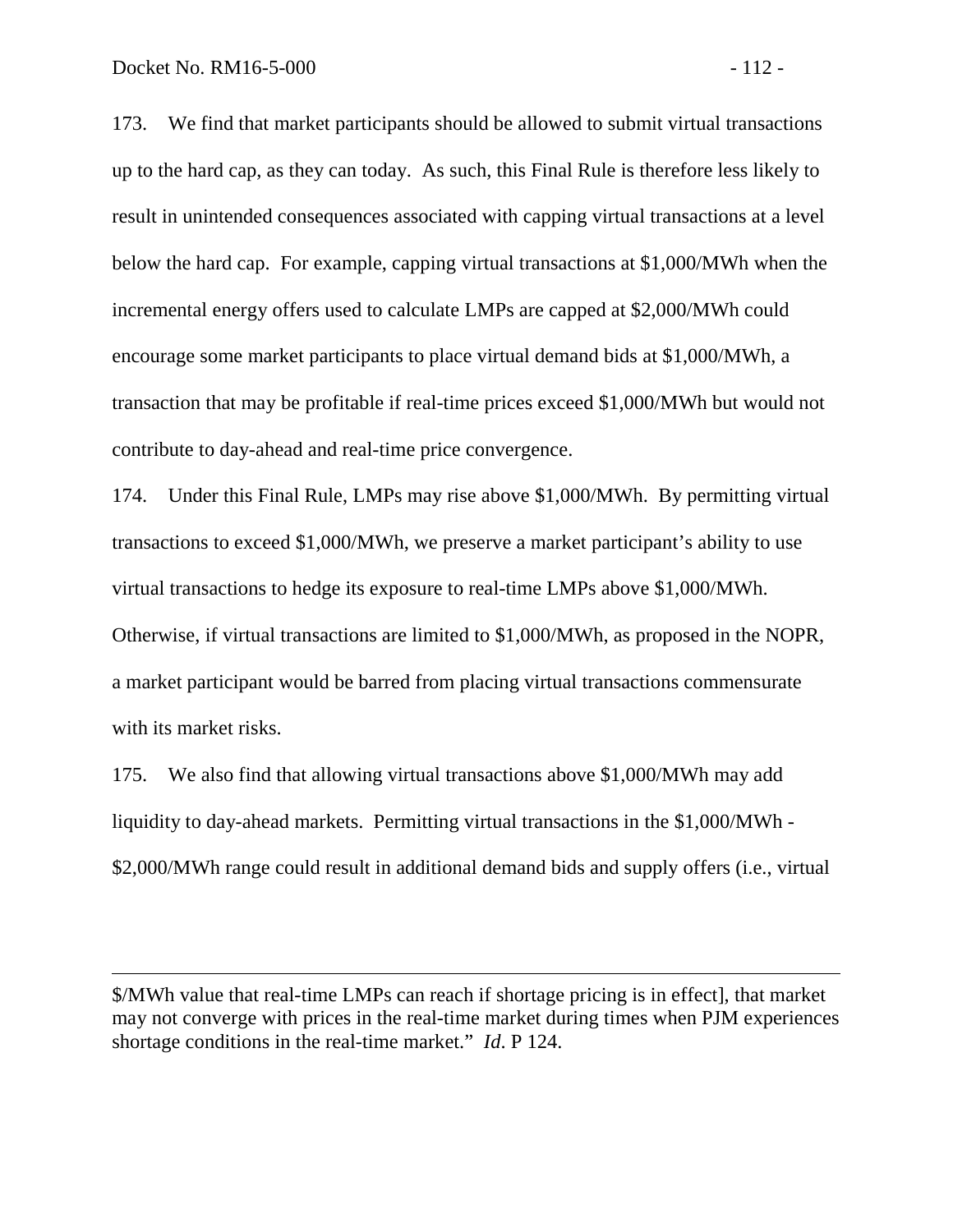demand bids and virtual supply offers) and will thus allow virtual transactions to continue to perform the functions that they do today by adding liquidity to the day-ahead market. 176. We recognize that virtual transactions, by their nature, cannot be subjected to the type of cost-verification discussed above. However, in response to comments arguing that virtual transactions above \$1,000/MWh will raise LMPs above verifiable costs and/or result in market power abuse, we note that Market Monitoring Units currently monitor for anti-competitive behavior by market participants. While they are not required to do so, if RTOs/ISOs determine that additional measures are necessary to address any concerns that arise from permitting virtual transactions up to \$2,000/MWh, RTOs/ISOs may propose such additional measures in a separate filing under section 205 of the Federal Power Act.

177. Dominion proposes to limit the ability to submit virtual transactions above \$1,000/MWh to physical resources that have cost-based offers above \$1,000/MWh. We find that Dominion's proposal to limit virtual transactions to certain market participants would be unduly discriminatory. Such a limitation would treat market participants differently depending on whether they owned physical generation assets, and would be unduly discriminatory because it would limit the benefits of virtual transactions above \$1,000/MWh to those participants with physical assets. Further, such a limitation could limit the other potential benefits of virtual transactions above \$1,000/MWh, such as increased liquidity and increased convergence between day-ahead and real-time LMPs. Additionally, we find that the PJM Market Monitor's and Potomac Economics' proposals to limit virtual transactions above \$1,000/MWh to certain time periods or certain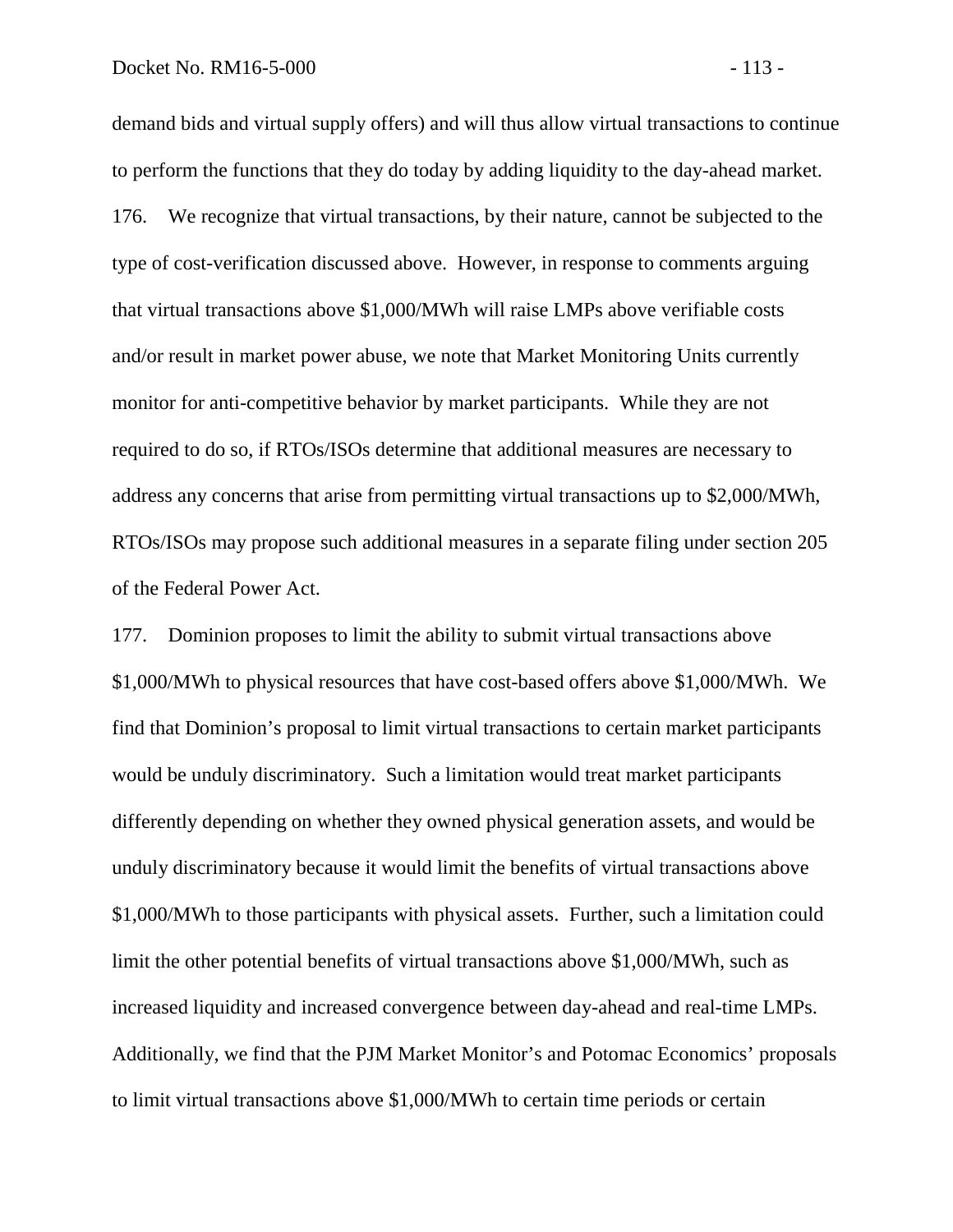locations lack sufficient detail and record evidence to make a finding that either proposal is just and reasonable. Finally, we clarify that this Final Rule does not apply to up-tocongestion transactions in PJM, because such transactions are spread bids and not virtual supply offers or virtual demand bids.

## **B. External Transactions**

178. In the NOPR, the Commission stated that external RTO/ISO resources

(i.e., imports) would not be eligible to submit cost-based incremental energy offers above \$1,000/MWh because RTO/ISO processes to develop cost-based incremental energy offers for mitigation purposes typically only apply to internal RTO/ISO resources.**[397](#page-115-0)** The Commission added, however, that it would consider RTO/ISO proposals to verify cost-based incremental energy offers from external transactions in their respective compliance filings.**[398](#page-115-1)** The Commission also sought comment on whether the offer cap proposal should apply to imports and whether a cost verification process for import transactions is feasible.**[399](#page-115-2)**

## **1. Comments**

179. CAISO maintains that the consistent treatment of internal resources and external resources (e.g., imports) is key to an efficient market and to avoid unintended

**<sup>398</sup>** *Id*.

<span id="page-115-2"></span><span id="page-115-1"></span><span id="page-115-0"></span> $\overline{a}$ 

**<sup>399</sup>** *Id*. PP 63, 73.

**<sup>397</sup>** NOPR, FERC Stats. & Regs ¶ 32,714 at P 63.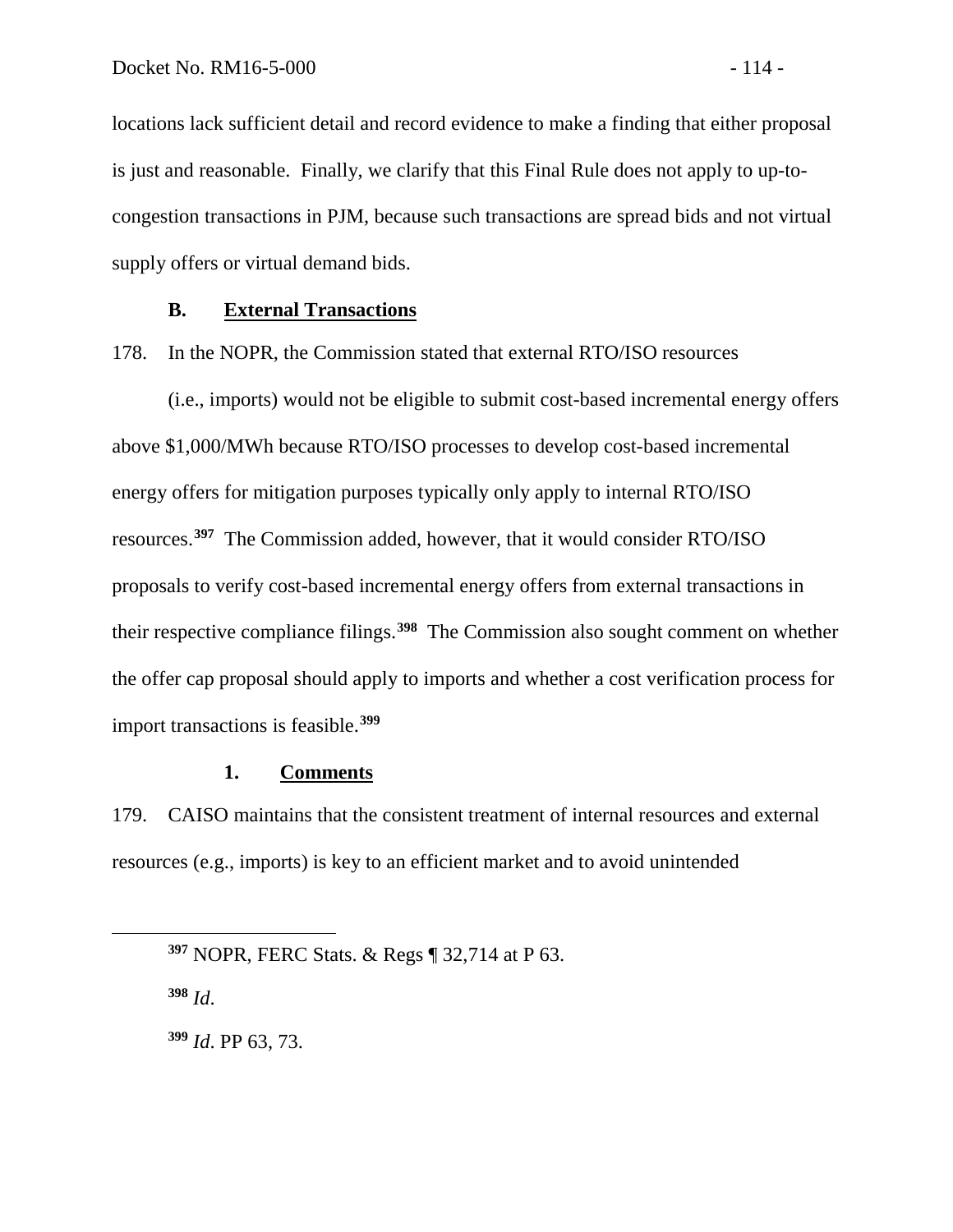consequences.**[400](#page-116-0)** CAISO surmises that capping import offers to a level below the cap that internal resource incremental energy offers are subject to could reduce supply offers from imports during periods when natural gas prices in the West rise to a level that would justify LMPs above \$1,000/MWh.**[401](#page-116-1)**

180. ISO-NE states that it cannot verify the costs associated with energy import transactions in real-time.**[402](#page-116-2)** ISO-NE explains that an importer's actual cost to import power into ISO-NE from an adjacent market is the adjacent market's real-time LMP, which is determined at the same time as ISO-NE's LMP. ISO-NE adds that, given the lack of organized markets in some control areas adjacent to ISO-NE, it is unclear how actual costs would be verified for import transactions from those areas. Accordingly, ISO-NE requests additional guidance from the Commission about the application of the proposed rule to imports and exports.**[403](#page-116-3)**

181. PJM asserts that non-emergency imports should be allowed to submit offers above \$1,000/MWh to ensure that economic import transactions occur even when PJM LMPs exceed \$1,000/MWh because such purchases and sales will benefit the market and

**<sup>401</sup>** *Id*.

<span id="page-116-2"></span><span id="page-116-1"></span><span id="page-116-0"></span> $\overline{a}$ 

**<sup>402</sup>** ISO-NE Comments at 9.

<span id="page-116-3"></span>**<sup>403</sup>** *Id*.

**<sup>400</sup>** CAISO Comments at 13.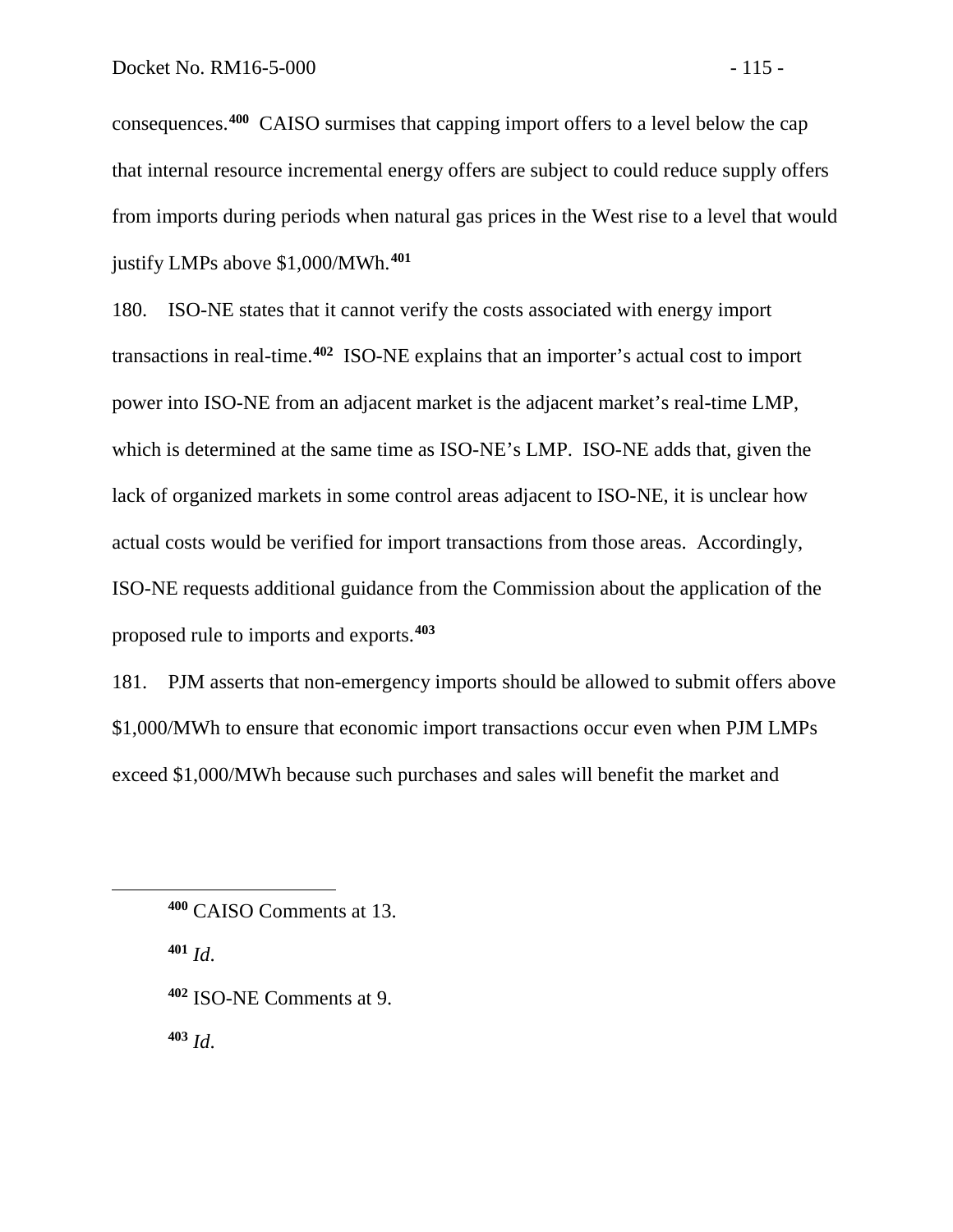provide electric supplies by allowing the lowest cost energy to serve customers.**[404](#page-117-0)** PJM adds that imports may also defer operational emergency procedures in extreme situations.**[405](#page-117-1)**

182. PJM explains that under PJM's current rules, economic transactions are capped at the maximum energy price (absent congestion and losses) of \$2,700/MWh while emergency import transactions are not. PJM states that the value of lost load may exceed this level and states that PJM is thus willing to pay more than \$2,700/MWh to procure emergency energy to prevent load shedding.**[406](#page-117-2)** PJM notes that the verification of import's cost would have to follow a different process than internal resources because the resource behind the import is frequently unknown.**[407](#page-117-3)**

183. SPP states that verifying the costs of imports could be problematic because it is difficult to obtain cost information from resources outside of SPP.**[408](#page-117-4)** SPP asks the Commission to allow regional flexibility for this issue, noting that it would investigate the issue further in response to any Final Rule issued in this proceeding.**[409](#page-117-5)**

**<sup>405</sup>** *Id*.

<span id="page-117-0"></span> $\overline{a}$ 

<span id="page-117-4"></span><span id="page-117-3"></span><span id="page-117-2"></span><span id="page-117-1"></span>**<sup>406</sup>** *Id*. at 26 (citing PJM, Intra-PJM Tariffs, OATT, Tariff Operating Agreement, Attachment K-Appendix, section 3.2.3.A).

<span id="page-117-5"></span>**<sup>407</sup>** *Id*. **<sup>408</sup>** *Id*. at 27. **<sup>409</sup>** *Id*.

**<sup>404</sup>** PJM/SPP Comments at 25.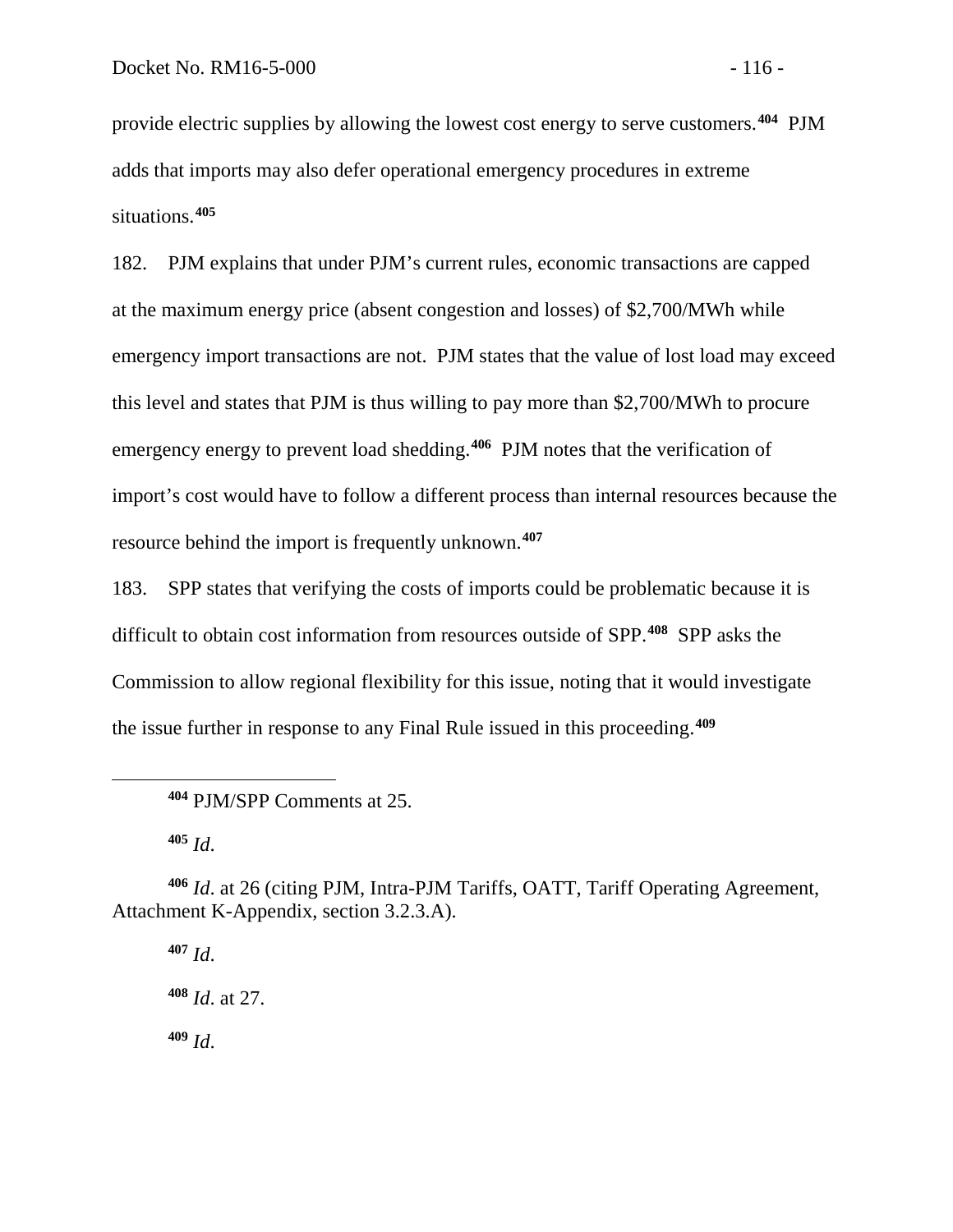184. According to the PJM Market Monitor, 99.99 percent of PJM imports are price takers but imports that are not price takers should continue to be limited to \$1,000/MWh offers.**[410](#page-118-0)** Potomac Economics contends that external transactions should be eligible to submit offers above \$1,000/MWh when prices in the real-time market exceed \$1,000/MWh for more than a specified period of time (e.g., 30 minutes). Potomac Economics also asserts that Coordinated Transaction Schedules should be exempt from the proposed reforms because they reflect a forecast of the price spread between RTO/ISO markets and thus would not set the LMP in either market.**[411](#page-118-1)**

185. The SPP Market Monitor states that the proposed offer cap requirements should apply to imports because imports have the same potential impact on LMPs as internal resources. However, the SPP Market Monitor acknowledges that it is more challenging to verify the offers of imports as compared to offers from internal SPP resources because the SPP market monitor may have limited access to the cost data of external resources.**[412](#page-118-2)** 186. Several commenters assert that imports should be able to offer above \$1,000/MWh provided the costs in their offers are verified beforehand,**[413](#page-118-3)** and some commenters say it

<span id="page-118-0"></span>**<sup>410</sup>** PJM Market Monitor Comments at 10.

**<sup>411</sup>** Potomac Economics Comments at 9-10.

**<sup>412</sup>** SPP Market Monitor Comments at 11.

<span id="page-118-3"></span><span id="page-118-2"></span><span id="page-118-1"></span>**<sup>413</sup>** Delaware Commission Comments at 13; Midcontinent Joint Consumer Advocates Comments at 8; Ohio Commission Comments at 13; Six Cities Comments at 3.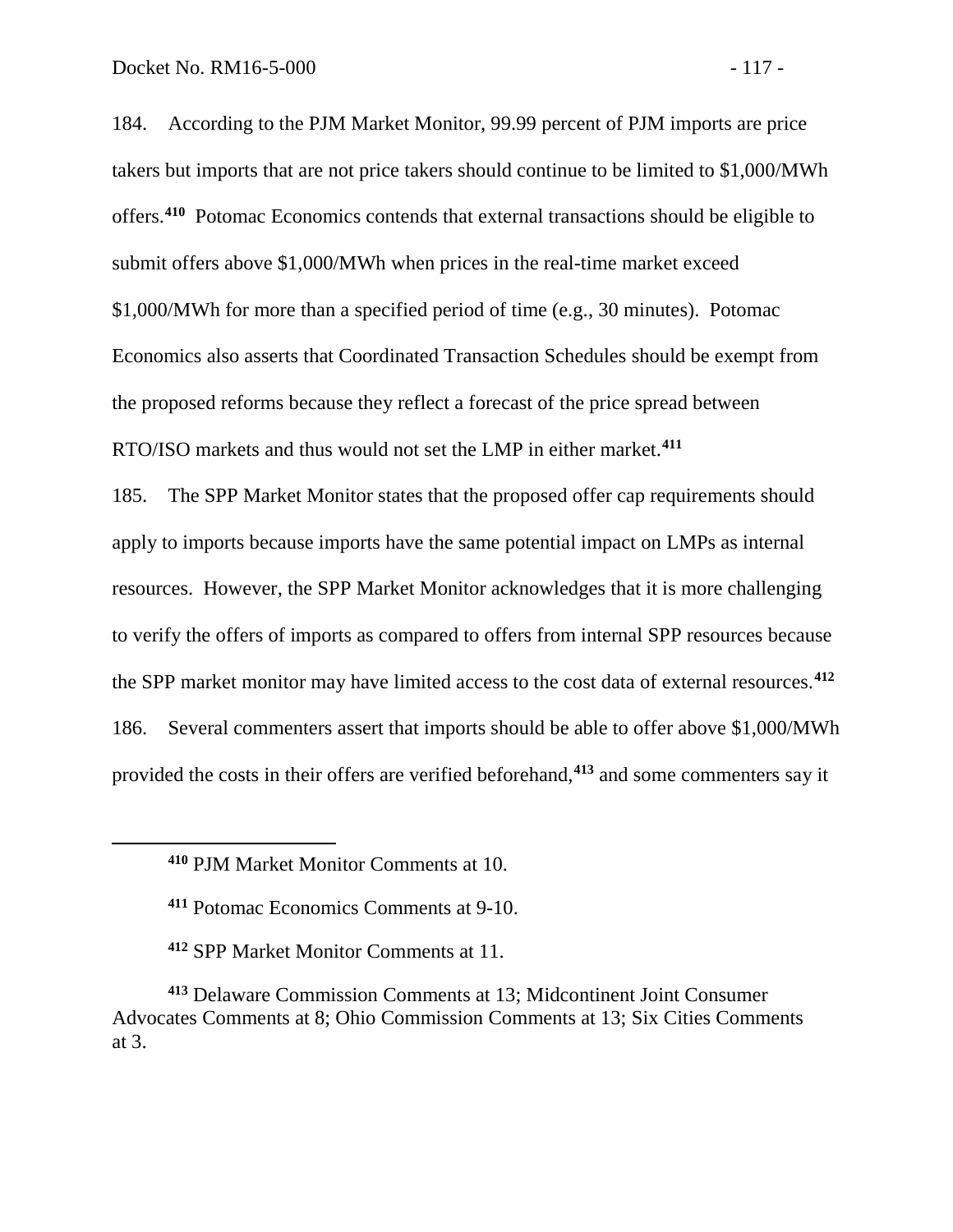is possible to develop a workable solution for such verification.**[414](#page-119-0)** For example, the New Jersey Commission argues that imports that clear the PJM capacity auctions, which are pseudo-tied, will have short-run marginal production costs that are available for the market monitor to review, and should thus be permitted to offer into the PJM energy market above \$1,000/MWh when their costs exceed \$1,000/MWh.**[415](#page-119-1)** Midcontinent Joint Consumer Advocates explain that offers from imports are provided in the day-ahead market and then only scheduled in real-time, and imports cannot set real-time LMPs in MISO.**[416](#page-119-2)** However, Midcontinent Joint Consumer Advocates state that if imports are the source of higher prices in MISO markets, then it would be important to verify the costs of imports and in such cases, Midcontinent Joint Consumer Advocates would support verification for imports so that all suppliers are treated equally.**[417](#page-119-3)** The Delaware Commission supports the NOPR proposal to require verification of exchange transactions provided the process in an exporting region is not less objective or rigorous than the process in the importing region.**[418](#page-119-4)**

<span id="page-119-3"></span>**<sup>417</sup>** *Id*.

<span id="page-119-2"></span><span id="page-119-1"></span><span id="page-119-0"></span>**<sup>414</sup>** Midcontinent Joint Consumer Advocates Comments at 8; Six Cities Comments at 3; CEA Comments at 7-8.

**<sup>415</sup>** New Jersey Commission Comments at 18.

**<sup>416</sup>** Midcontinent Joint Consumer Advocates Comments at 8.

<span id="page-119-4"></span>**<sup>418</sup>** Delaware Commission Comments at 13.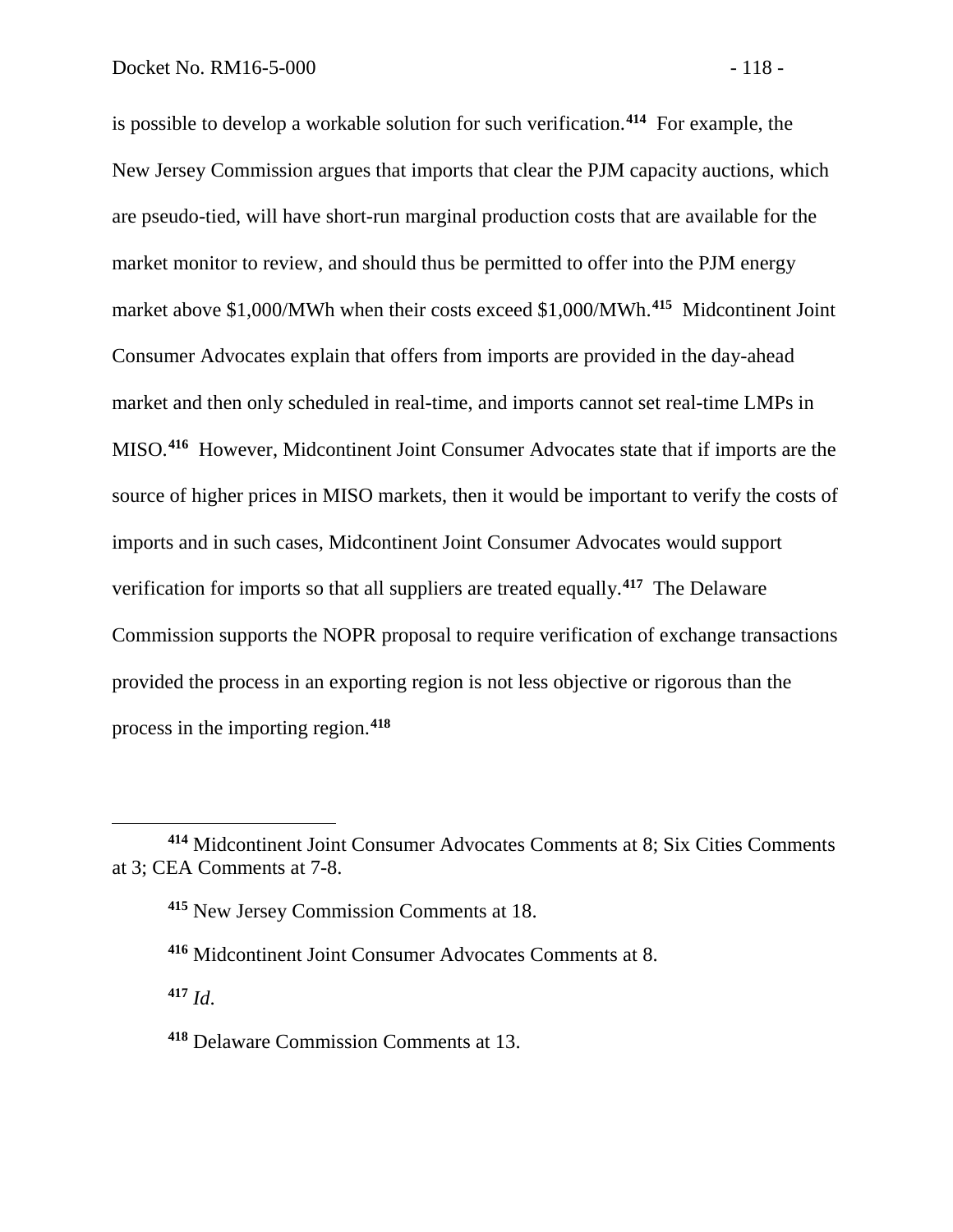187. Powerex asks the Commission to consider adopting a verification process for external resources that is distinct from the process used for internal resources because the two resource types differ.**[419](#page-120-0)** Powerex states that verifying external resource costs is challenging in WECC because large hydroelectric storage facilities in the Pacific Northwest do not have easily calculable and verifiable short-run marginal costs, and because CAISO does not require that import offers be associated with a specific resource.**[420](#page-120-1)** As an alternative, Powerex suggests that the Commission could direct the RTOs/ISOs to implement an offer cap tied to prevailing market prices, such as capping offers from external resources at the higher of \$1,000/MWh or 120 percent of the highest market price index report in the region for the previous seven days.**[421](#page-120-2)** TAPS and APPA, NRECA, and AMP assert that the Commission should give individual RTOs/ISOs the discretion to determine whether to allow imports to submit cost-based incremental energy offers over \$1,000/MWh.**[422](#page-120-3)**

188. Several commenters argue that limiting external resources to \$1,000/MWh offers may dissuade them from offering electricity to the RTO/ISO in periods when it is most

<span id="page-120-0"></span>**<sup>419</sup>** Powerex Comments at 7-8.

<span id="page-120-1"></span>**<sup>420</sup>** *Id*. at 8-9.

<span id="page-120-2"></span>**<sup>421</sup>** *Id*. at 9.

<span id="page-120-3"></span>**<sup>422</sup>** TAPS Comments at 19-20; APPA, NRECA, and AMP Comments at 18-19.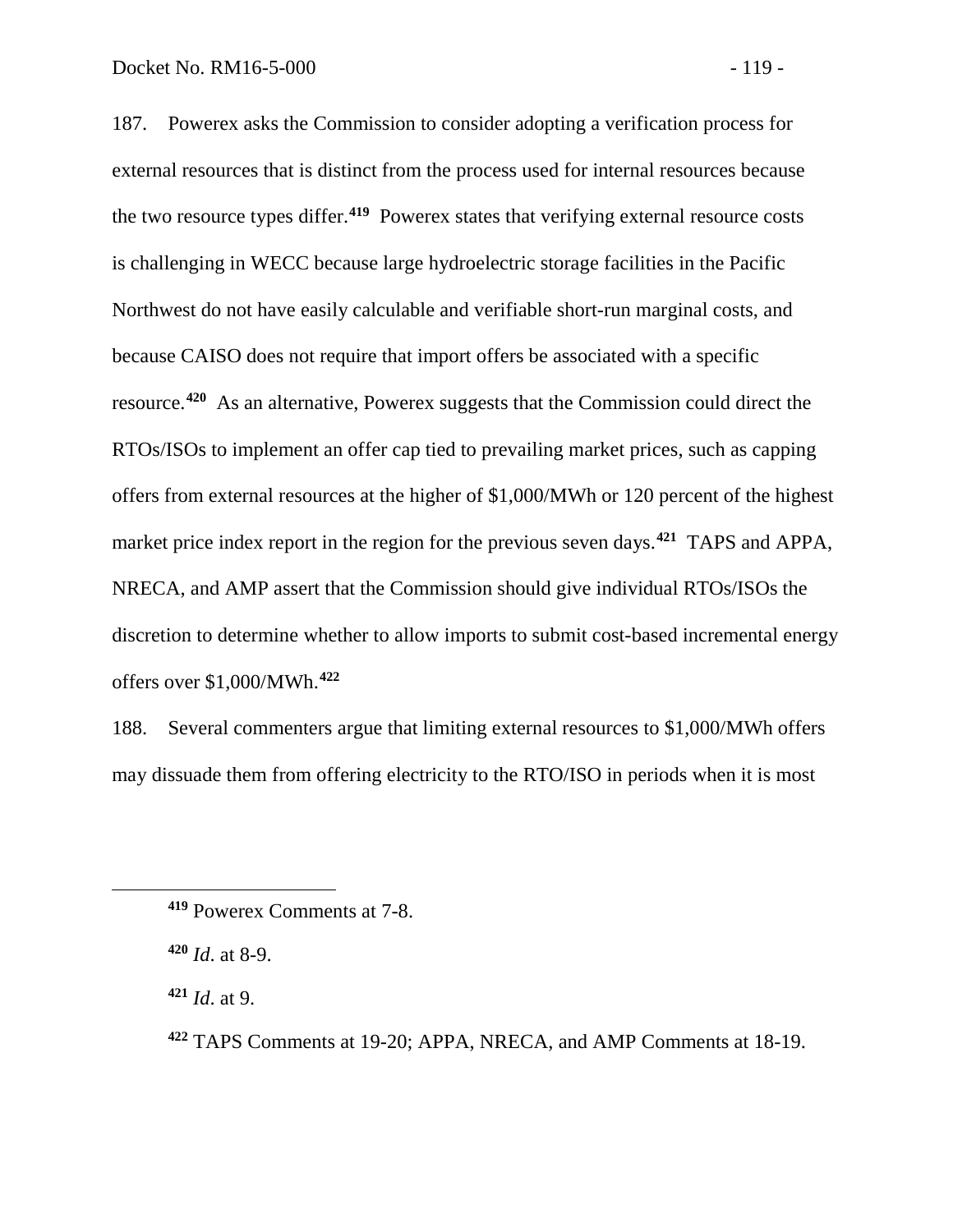needed.**[423](#page-121-0)** For example, CEA states that in light of the Commission's price formation proceeding, there is no compelling reason to adopt an asymmetrical offer cap for internal resources and imports and questions the wisdom of excluding external transactions when price signals indicate scarcity and extreme conditions.**[424](#page-121-1)** Powerex states that the Western Interconnection has a robust market for energy and ancillary services outside of CAISO and that non-CAISO resources may make the economically rational choice to sell power to a non-CAISO customer if CAISO has a lower offer cap compared to the non-CAISO WECC bilateral market.**[425](#page-121-2)**

189. NYISO and Competitive Power Providers state that all market transactions, including imports and virtual transactions, should be capped at the level of the hard cap, which will allow for a greater degree of competition.**[426](#page-121-3)**

190. Some commenters discussed emergency imports. For example, PJM Power Providers agrees with PJM that the Commission should not apply the proposed offer requirements to emergency imports because an offer cap on emergency energy or

<span id="page-121-2"></span><span id="page-121-1"></span><span id="page-121-0"></span>**<sup>423</sup>** NY Transmission Owners Comments at 5-6; CEA Comments at 7-8; NY Department of State Comments at 5; Powerex Comments at 7-8.

**<sup>424</sup>** CEA Comments at 7-8.

**<sup>425</sup>** Powerex Comments at 7-8.

<span id="page-121-3"></span>**<sup>426</sup>** Competitive Suppliers Comments at 23-24; NYISO Comments at 7.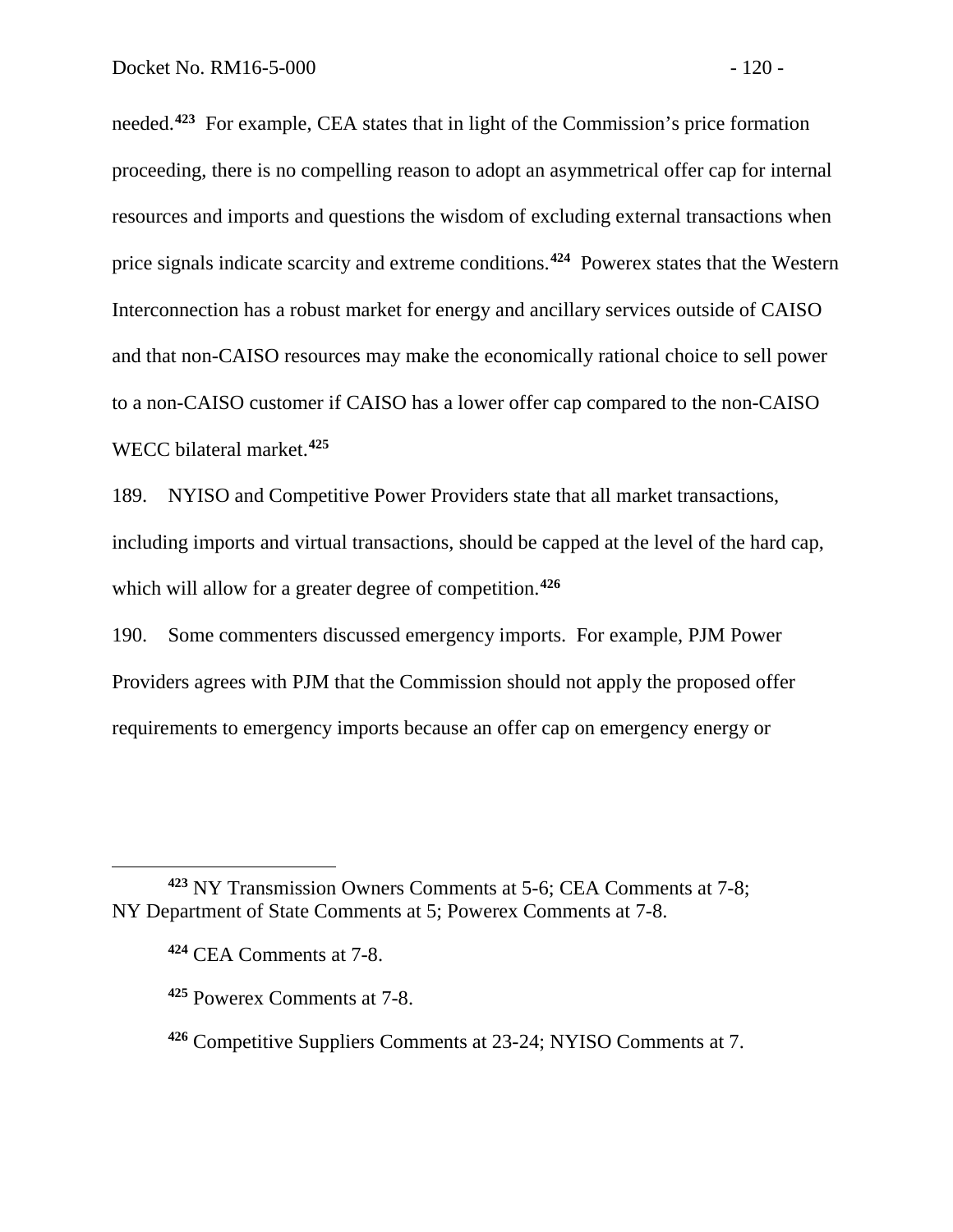emergency load reductions would limit PJM's ability to procure sufficient resources and could threaten reliability.**[427](#page-122-0)**

191. However, the PJM Market Monitor argues that emergency imports above \$1,000/MWh should be subject to cost verification before they are eligible to set LMP in PJM and asserts that such imports currently have an unmitigated opportunity to exercise market power in PJM markets.**[428](#page-122-1)** The PJM Market Monitor states that the rules of competitive markets should apply, even during emergency conditions.**[429](#page-122-2)** The PJM Market Monitor adds that verifying the costs of emergency imports is feasible because they occur infrequently.**[430](#page-122-3)** PJM Market Monitor asserts that PJM/SPP offer no rationale for exempting emergency imports from the proposed offer cap requirements, which the PJM Market Monitor states are most critical during emergency situations.**[431](#page-122-4)**

### **2. Determination**

192. We find that it is just and reasonable to permit economic exchange transactions (i.e., imports and exports) to offer up to the level of the \$2,000/MWh hard cap. We do not require that import or export transactions above \$1,000/MWh be subject to the verification requirement prior to the market clearing process.

<span id="page-122-2"></span><span id="page-122-1"></span><span id="page-122-0"></span> $\overline{a}$ 

**<sup>428</sup>** PJM Market Monitor Comments at 11; PJM Market Monitor Answer at 2-3. **<sup>429</sup>** PJM Market Monitor Answer at 2.

<span id="page-122-4"></span><span id="page-122-3"></span>**<sup>430</sup>** PJM Market Monitor Comments at 11; PJM Market Monitor Answer at 3. **<sup>431</sup>** PJM Market Monitor Answer at 3.

**<sup>427</sup>** PJM Power Providers Answer at 6-7.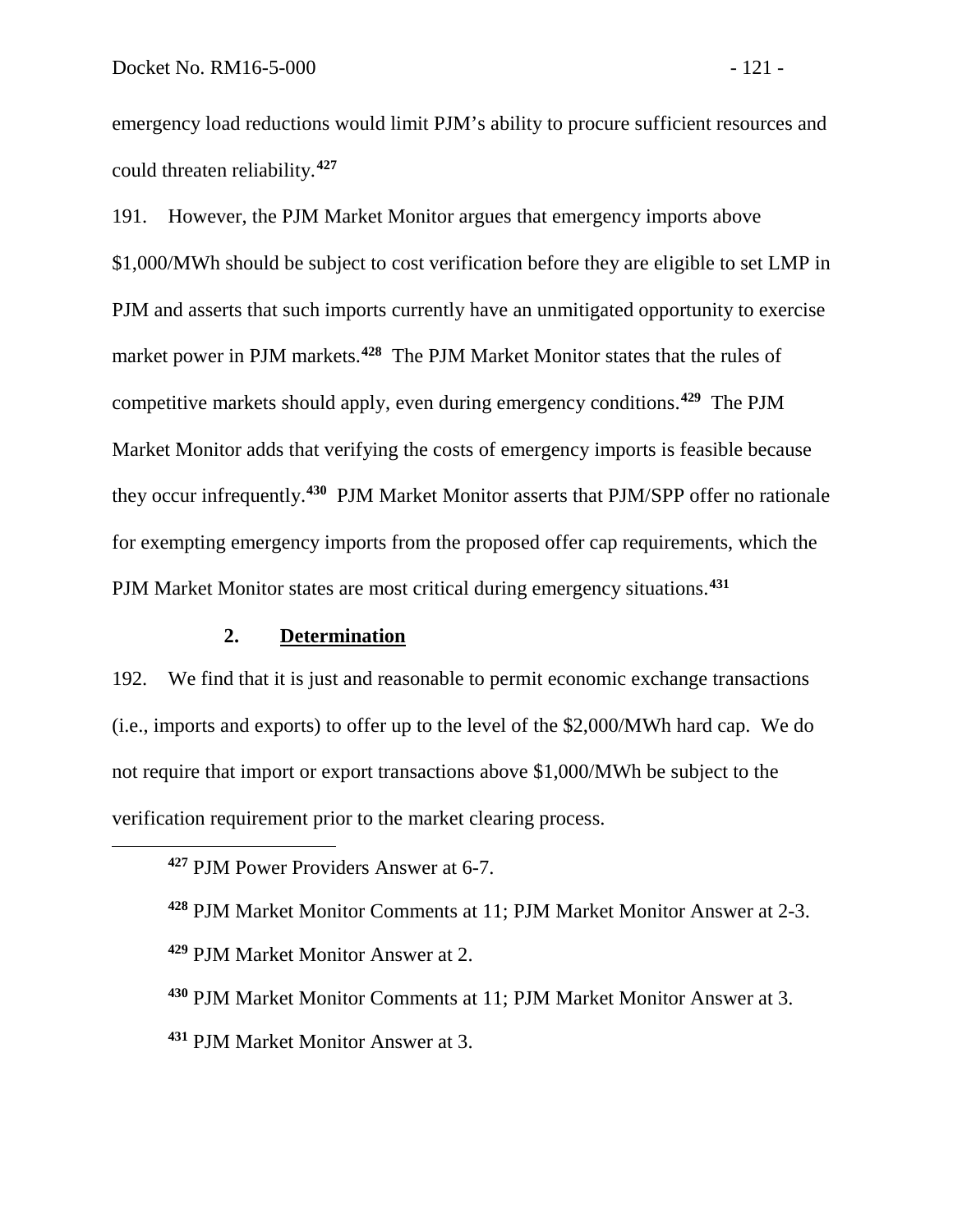193. While in the NOPR the Commission proposed to make imports ineligible to offer above \$1,000/MWh, i.e., to prohibit imports from making such offers, we now are persuaded that such a prohibition could discourage imports at times when they are most needed. Imports benefit the market because they offer additional supply and increase competition. A prohibition on imports above \$1,000/MWh would discourage external resources with short-run marginal costs above \$1,000/MWh from supplying energy to the RTO/ISO market, even though the market is willing to purchase that supply, and such a prohibition would thus put upward pressure on energy prices. We applied this rationale above in adopting the offer structure requirement and find that it applies equally to imports. Additionally, similar to the rationale outlined above for virtual transactions, allowing imports to offer up to \$2,000/MWh without cost verification is generally consistent with the current market structures in RTOs/ISOs, which typically allow imports to offer up to the same offer cap that internal RTO/ISO resources are subject to. A similar logic applies to export transactions.

194. Further, prohibiting imports from offering above \$1,000/MWh could result in uneconomic flows between RTOs/ISOs. For example, if the LMP in one RTO/ISO is \$1,500/MWh and an external resource would like to offer an import at a price of \$1,400/MWh, a prohibition on import offers above \$1,000/MWh would restrict that transaction and result in inefficient flows across RTO/ISO boundaries.

195. Additionally, we will not require import offers above \$1,000/MWh be costverified and find that imports are not similarly situated to internal generation resources. Unlike incremental energy offers from internal resources, import offers are often not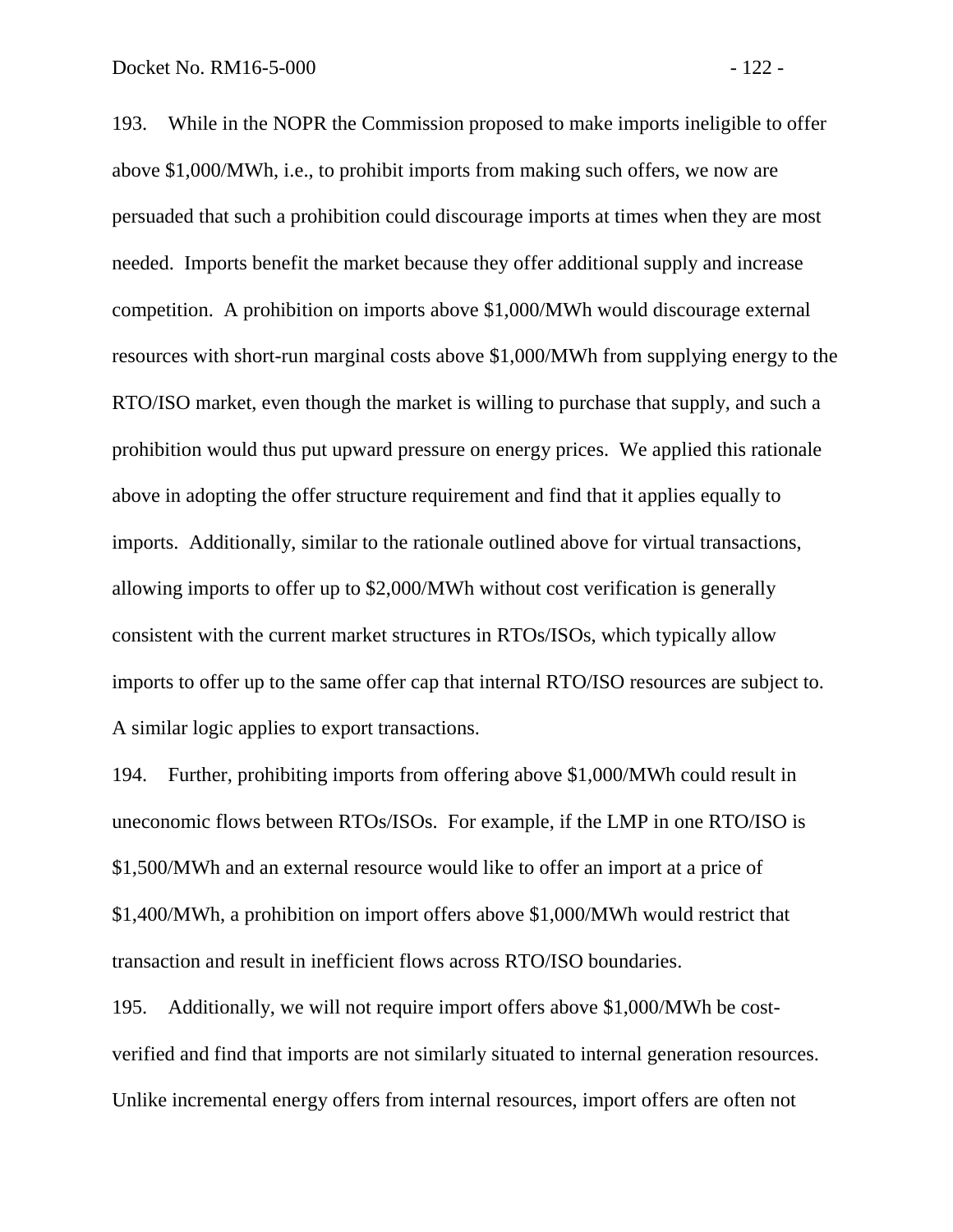resource-specific and, thus, it is difficult – some commenters say impossible – to ascertain the underlying costs of most import offers. This approach is consistent with current market power mitigation measures in RTOs/ISOs that apply to internal resources but do not typically apply to imports.

196. Additionally, RTO/ISO market participants can import energy from adjacent markets and sell that energy in the RTO/ISO energy market. Therefore, it is difficult for external resources in an adjacent market to withhold because internal RTO/ISO resources can import energy from that adjacent market. Additionally, provided the adjacent market is competitive, which is expected if the adjacent market is an RTO/ISO with market power mitigation, it would be difficult for an external resource to exercise market power in the importing RTO/ISO.

197. Though it is not required, the Commission would consider proposals by RTOs/ISOs to verify or otherwise review the costs of imports or exports and/or develop additional mitigation provisions for import and export transactions above \$1,000/MWh. Such proposals should be submitted in a separate filing under section 205 of the Federal Power Act.

198. We clarify that this Final Rule will not apply to Coordinated Transactions Schedules, which are spread bids as opposed to energy offers. Additionally, the Final Rule will not apply to emergency purchases, which would go beyond the scope of this Final Rule because such transactions are administratively priced rather than based on short-run marginal cost.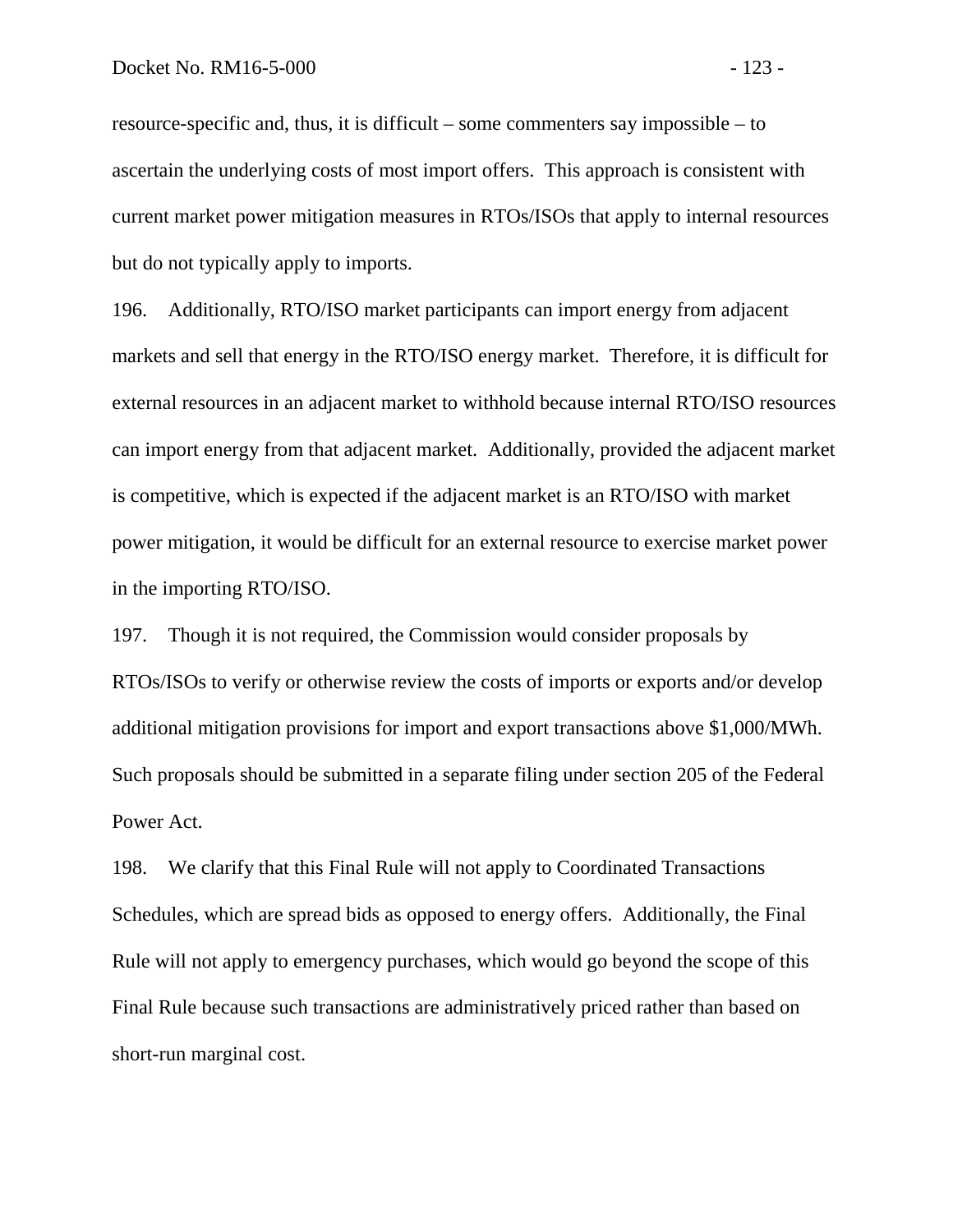## **VI. Other Comments**

199. The Commission also sought comment on various aspects of the verification process and the types of costs that should be considered in the verification. Specifically, the Commission sought comment on (1) whether the Market Monitoring Unit or RTOs/ISOs may need additional information to ensure that all short-run marginal cost components that are difficult to quantify, such as certain opportunity costs, are accurately reflected in a resource's cost-based incremental energy offer, and (2) to the extent that RTOs/ISOs currently include an adder above cost in cost-based incremental energy offers, whether such an adder is appropriate for incremental energy offers above \$1,000/MWh.**[432](#page-125-0)** Commenters also discussed the impact that the proposed offer cap reforms could have on other market constructs, such as shortage pricing.

#### **A. Verification Requirement Details**

#### **1. Comments**

200. Commenters express differing views on whether opportunity costs are legitimate costs, and if so, whether it is appropriate to include them within cost-based incremental energy offers. The PJM Market Monitor states that it currently calculates opportunity costs at the request of PJM members and does not need additional information about the details of opportunity costs.**[433](#page-125-1)** The SPP Market Monitor explains that SPP currently

<span id="page-125-0"></span>**<sup>432</sup>** NOPR, FERC Stats. & Regs. ¶ 32,714 at P 73.

<span id="page-125-1"></span>**<sup>433</sup>** PJM Market Monitor Comments at 8.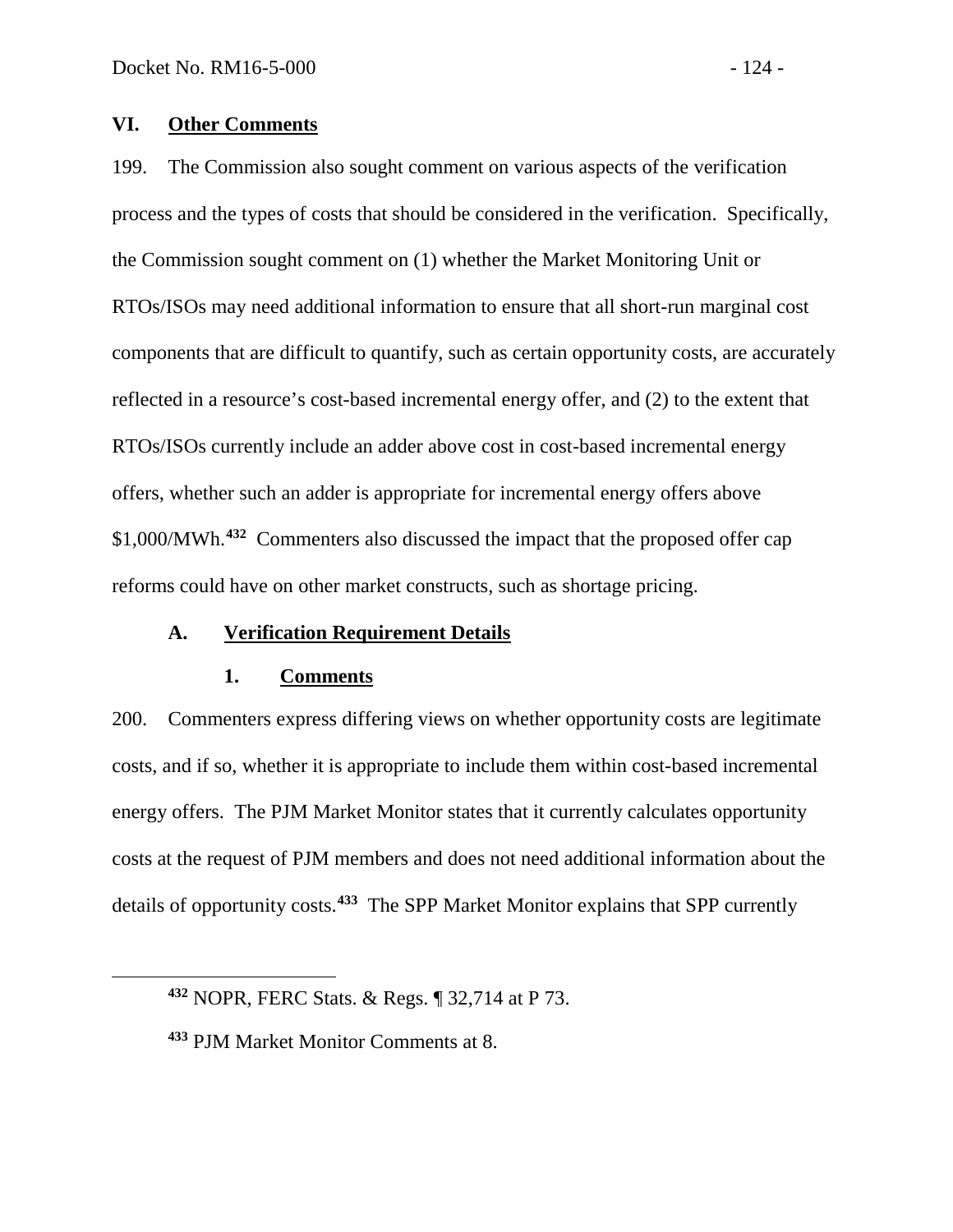allows an opportunity cost adder above mitigated offers, which would still be appropriate to include if costs exceed \$1,000/MWh.**[434](#page-126-0)**

201. Midcontinent Joint Consumer Advocates and TAPS oppose opportunity cost adders in the verification methodology for cost-based incremental energy offers above \$1,000/MWh.**[435](#page-126-1)** Midcontinent Joint Consumer Advocates add that if the Commission finds that opportunity costs may be recoverable, then the Market Monitoring Unit should review such costs to ensure they are just and reasonable.**[436](#page-126-2)**

202. Commenters expressed a range of opinions regarding whether it is appropriate to account for cost uncertainty or other risks through an adder in cost-based incremental energy offers above \$1,000/MWh. SPP takes no position on the appropriateness of the adder but argues that the different RTOs/ISOs should be allowed to develop verification rules that are consistent with their existing rules, including adders.**[437](#page-126-3)** PJM, MISO, the PJM Market Monitor, and Potomac Economics support an adder of up to ten percent to

<span id="page-126-0"></span>**<sup>434</sup>** SPP Market Monitor Comments at 10. The SPP Market Monitor notes that resources can use forecasted LMPs and production costs to estimate price-cost margins for each hour of the day to determine the opportunity cost component of the mitigated offer.

<span id="page-126-3"></span><span id="page-126-2"></span><span id="page-126-1"></span>**<sup>435</sup>** Midcontinent Joint Consumer Advocates Comments at 6-7; TAPS Comments at 16.

**<sup>436</sup>** Midcontinent Joint Consumer Advocates Comments at 6-7.

**<sup>437</sup>** PJM/SPP Comments at 24.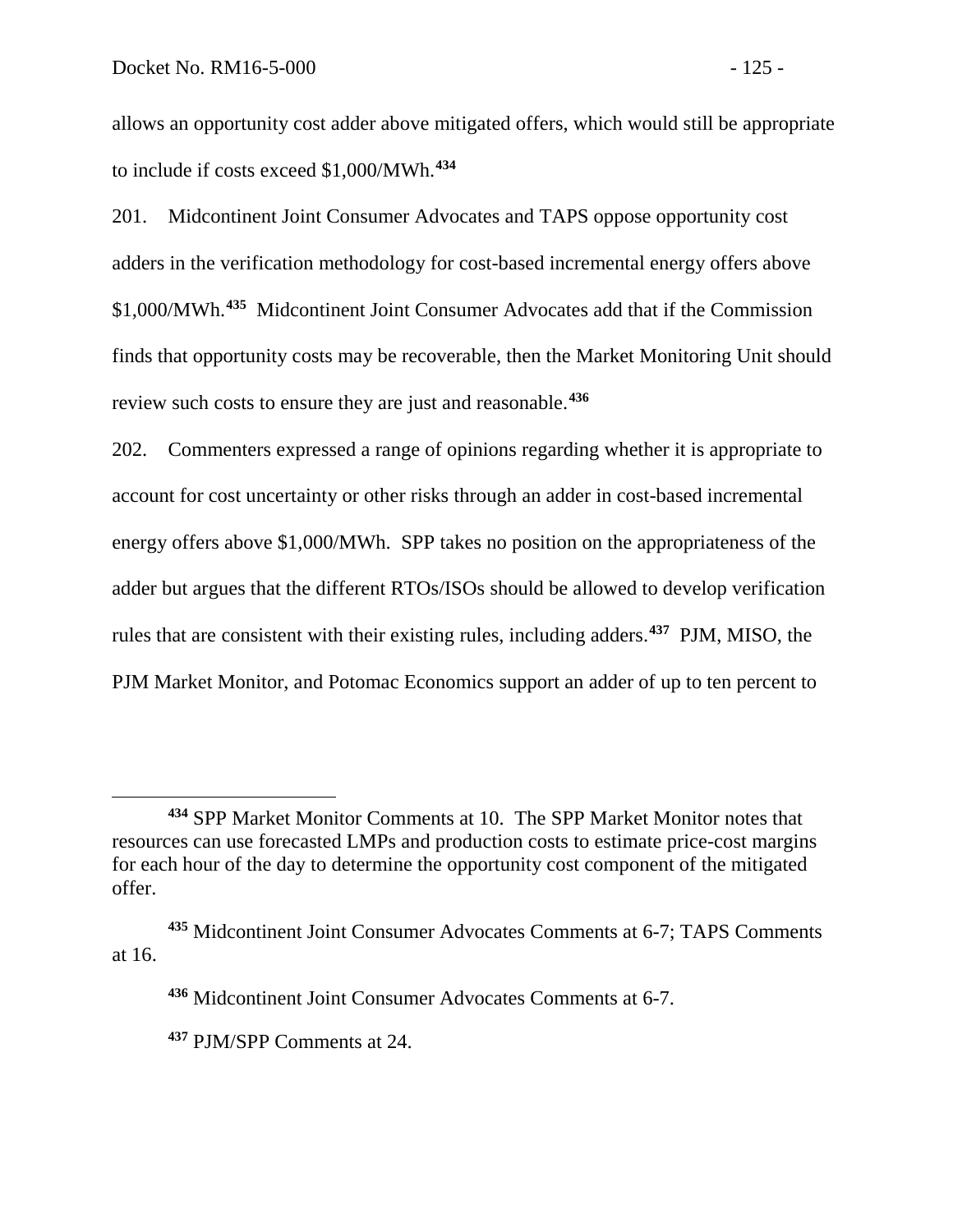$\overline{a}$ 

account for uncertainty and risk.**[438](#page-127-0)** The ISO-NE Market Monitor states that the primary function of a ten percent adder is to provide for errors or under-estimation of a resource's marginal cost and contends that the Commission should not require such an adder unless it identifies specific and valid costs that are unique to days with abnormally high natural gas prices.**[439](#page-127-1)**

203. Dominion, Exelon, ODEC, and PJM support the inclusion of a ten percent adder to cost-based incremental offers.**[440](#page-127-2)** Dominion and Exelon contend that a ten percent adder to cost-based incremental offers is appropriate because the adder accounts for some of the uncertainty that accompanies fuel cost estimation as well as dispatch instructions.**[441](#page-127-3)** ODEC maintains that the ten percent adder in cost-based incremental energy offers is both justified and necessary in PJM and should not be removed because it accounts for the fact that some costs are unknown when PJM resources compute their cost-based incremental energy offers.**[442](#page-127-4)** APPA, NRECA, and AMP state that adders above cost are

<span id="page-127-2"></span><span id="page-127-1"></span>**<sup>440</sup>** Dominion Comments at 6; Exelon Comments at 20 (citing Testimony of Kevin A. Libby at 8-9 (Libby Test.)); ODEC Comments at 5-6; PJM/SPP Comments at 22.

**<sup>441</sup>** Dominion Comments at 6; Exelon Comments at 20 (citing Libby Test. at 8-9).

<span id="page-127-4"></span><span id="page-127-3"></span>**<sup>442</sup>** ODEC Comments at 6 (citing PJM 2015 Offer Cap Order, 153 FERC ¶ 61,289 at P 30).

<span id="page-127-0"></span>**<sup>438</sup>** *Id*. at 22-23; MISO Comments at 15; PJM Market Monitor Comments at 9; Potomac Economics Comments at 7.

**<sup>439</sup>** ISO-NE Market Monitor Comments at 12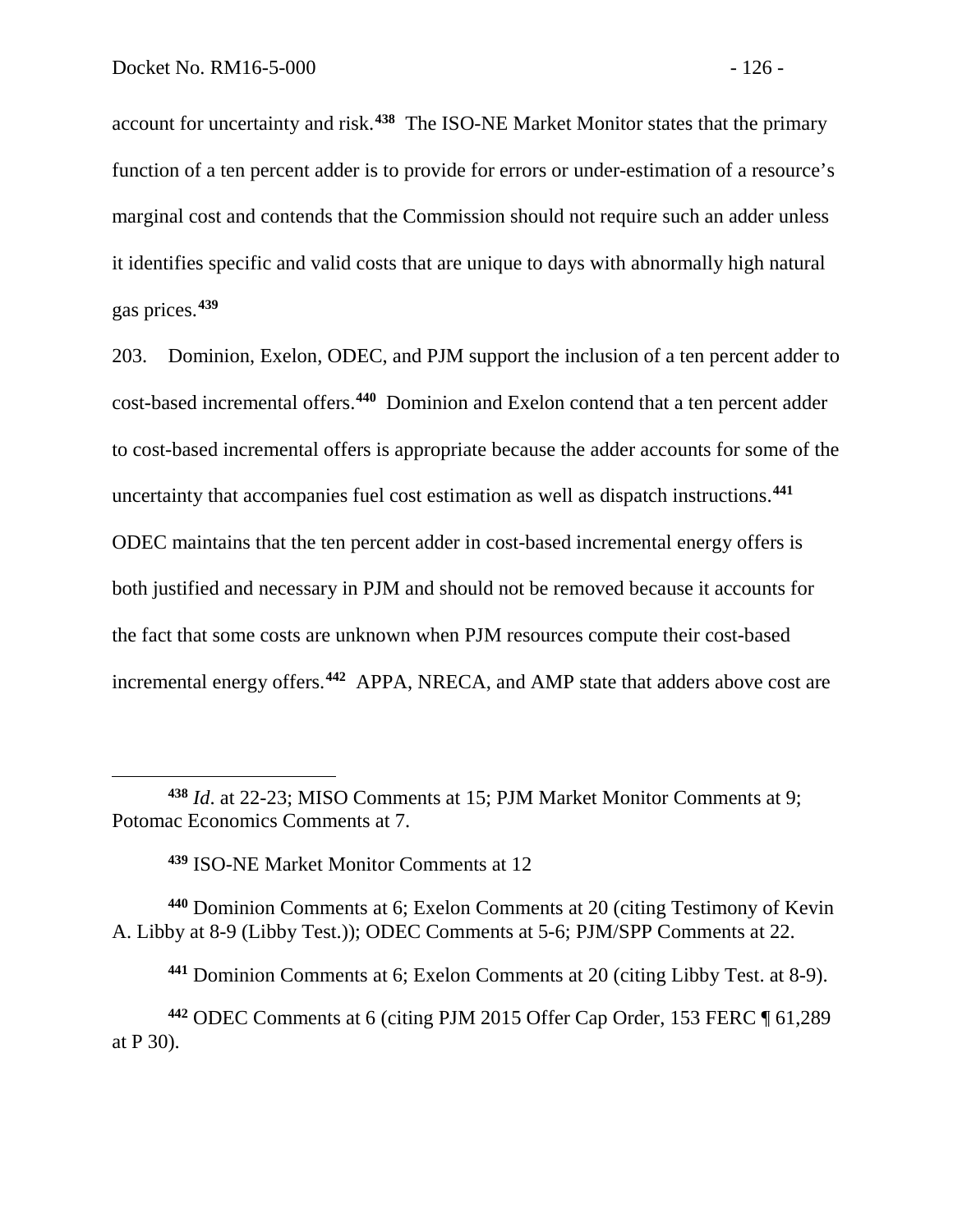<span id="page-128-0"></span> $\overline{a}$ 

not necessary when a resource's costs can be accurately verified prior to the market clearing process. **[443](#page-128-0)**

204. However, the New Jersey Commission, Direct Energy, PG&E, TAPS, and Industrial Customers oppose including a ten percent adder in cost-based incremental energy offers above \$1,000/MWh.<sup>[444](#page-128-1)</sup> The New Jersey Commission argues that such an adder would simply afford the generators an additional ten percent margin of profit above their costs that consumers would fund.**[445](#page-128-2)** TAPS and Industrial Customers state that the ten percent adder should not be included in incremental energy offers above

\$1,000/MWh because the adder does not constitute an actual cost.**[446](#page-128-3)**

205. With respect to other short-run marginal cost components, the Pennsylvania

Commission, CAISO, and Industrial Customers argue that a resource's permissible short-

run marginal costs should not include unauthorized natural gas costs and natural gas

pipeline penalties.**[447](#page-128-4)** CAISO requests that the Commission convene a technical

<span id="page-128-1"></span>**<sup>444</sup>** Direct Energy Comments at 5; PG&E Comments at 3; New Jersey Commission Comments at 17; TAPS Comments at 16; Industrial Customers Comments at 25-26 (citing PJM Market Monitor Comments, Docket No. ER14-1144, at 2, n. 5 (filed Mar. 26, 2015)).

**<sup>445</sup>** New Jersey Commission Comments at 17.

<span id="page-128-3"></span><span id="page-128-2"></span>**<sup>446</sup>** TAPS Comments at 16; Industrial Customers Comments at 25-26 (citing PJM Market Monitor Comments, Docket No. ER14-1144, at p. 2, n. 5 (filed Mar. 26, 2015)).

<span id="page-128-4"></span>**<sup>447</sup>** Pennsylvania Commission Comments at 5, 10; CAISO Comments at 11-12; Industrial Customers Comments at 26.

**<sup>443</sup>** APPA, NRECA, and AMP Comments at 17.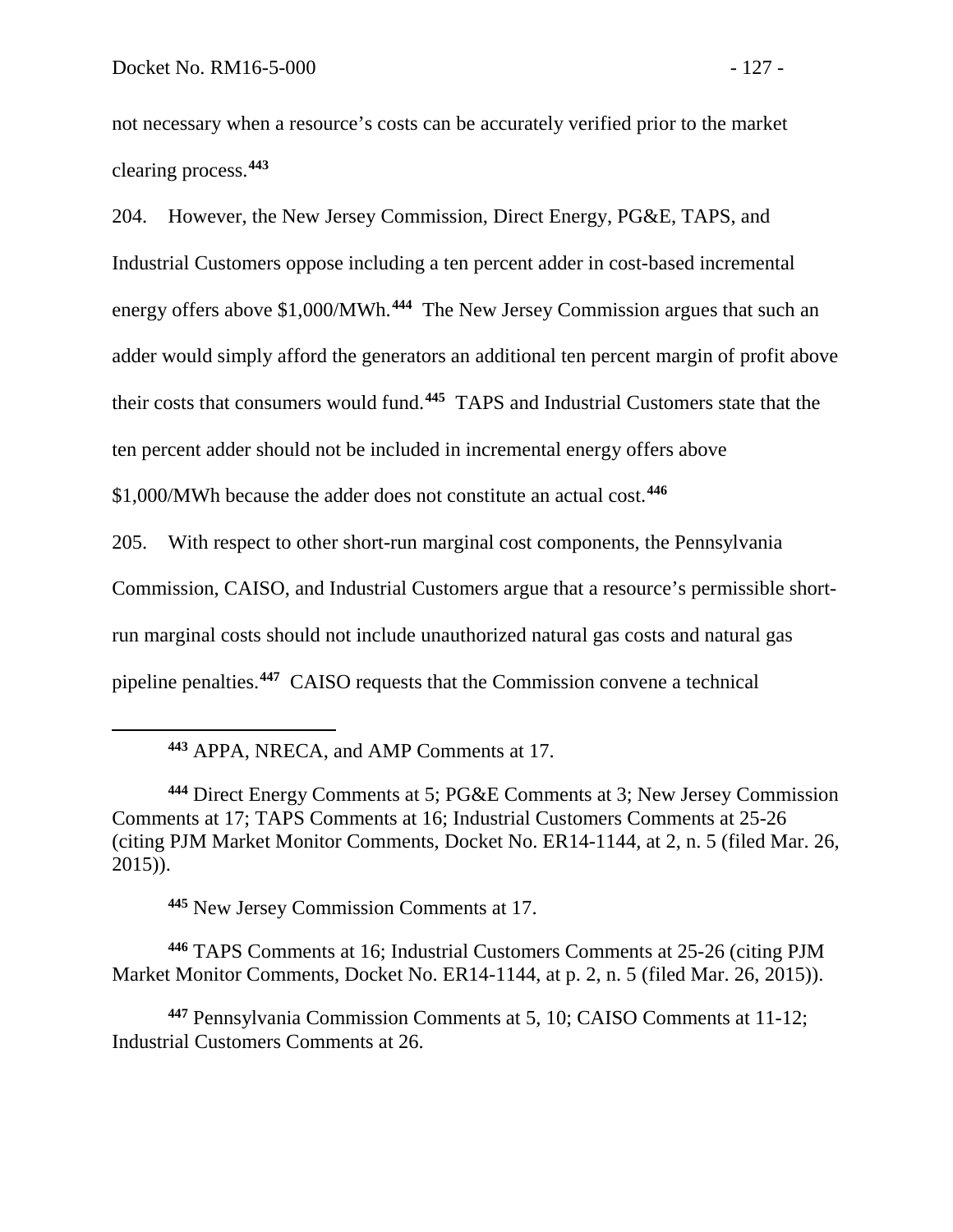conference to discuss limitations in fuel markets and the appropriate parameters for determining prudently incurred costs.**[448](#page-129-0)** Industrial Customers recount the Commission's reasoning that allowing recovery for costs and penalties of unauthorized gas consumption could jeopardize gas pipeline and transmission system reliability, and that generators would still have sufficient flexibility.**[449](#page-129-1)**

206. The Commission also sought comment on whether the verification of physical offer components is necessary.**[450](#page-129-2)** The ISO-NE Market Monitor states that ISO-NE's existing process to verify physical offer components takes significant time because such changes to physical offer parameters cannot be completed on the day that offers are due.**[451](#page-129-3)** The ISO-NE Market Monitor advises the Commission to avoid imposing time limitations that interfere with the ISO-NE Market Monitor's ability to review and verify physical parameters before-the-fact. **[452](#page-129-4)** The PJM Market Monitor requests that the Commission clarify that the cost-based offers contemplated in the NOPR include the same limits on offer parameters as all other cost-based offers.**[453](#page-129-5)** Potomac Economics

**<sup>450</sup>** NOPR, FERC Stats. & Regs. ¶ 32,714 at P 73.

**<sup>451</sup>** ISO-NE Market Monitor Comments at 10.

<span id="page-129-4"></span>**<sup>452</sup>** *Id*. at 11.

<span id="page-129-0"></span> $\overline{a}$ 

<span id="page-129-5"></span>**<sup>453</sup>** PJM Market Monitor Comments at 2-3.

**<sup>448</sup>** CAISO Comments at 12.

<span id="page-129-3"></span><span id="page-129-2"></span><span id="page-129-1"></span>**<sup>449</sup>** Industrial Customers Comments at 26-27 (citing *N.Y. Indep. Sys. Operator, Inc.*, 154 FERC  $\P$  61, 111, at P 1 (2016)).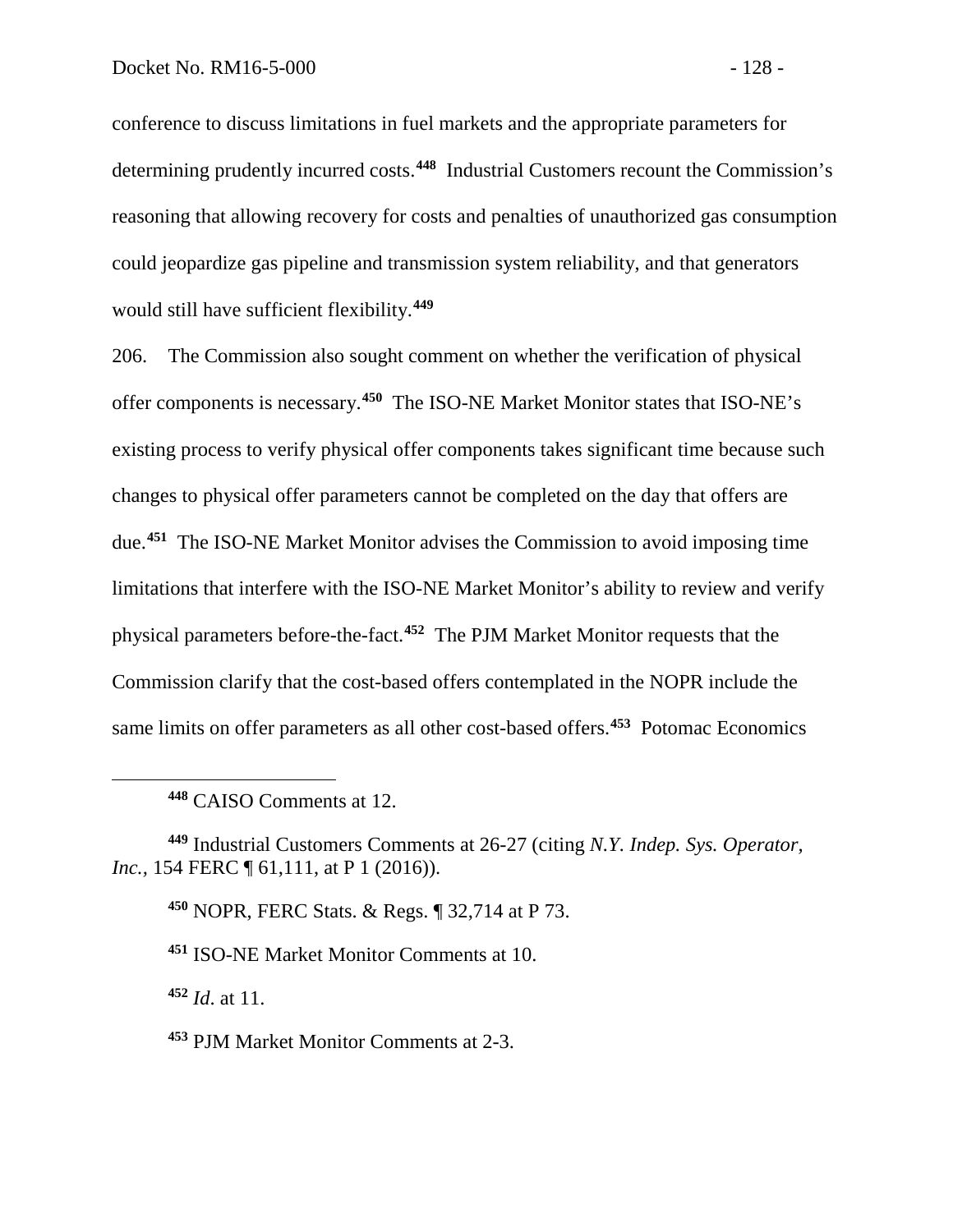advises that any Final Rule not address physical parameters because additional verification of physical parameters is not needed, and the proposal only addressed incremental energy offers.**[454](#page-130-0)** Midcontinent Joint Consumer Advocates note that physical offer components such as generation minimum and maximum levels are already known and reviewed by the Market Monitoring Unit, and therefore, there is no need for additional verification of physical offer components.**[455](#page-130-1)**

### **2. Determination**

207. Several commenters state that adders above costs should be included in cost-based offers to account for cost uncertainty or risk.**[456](#page-130-2)** While we will not require RTOs/ISOs to include such an adder, if an RTO/ISO chooses to retain an adder above cost or proposes to include a new adder above cost in cost-based incremental energy offers above \$1,000/MWh, such adders may not exceed \$100/MWh. On balance, we find that limiting adders above cost to \$100/MWh is just and reasonable because as clarified above, the verification process may involve reviewing a resource's expected, rather than actual, costs, which could involve the use of imperfect information. Given that practical reality, we find that it is necessary to place an upper bound on the level of adders above cost when incremental energy offers exceed \$1,000/MWh in order to ensure that cost-based

<span id="page-130-2"></span><span id="page-130-1"></span><span id="page-130-0"></span>**<sup>454</sup>** Potomac Economics Comments at 11 (citing Potomac Economics Post-Technical Workshop Comments. Docket No. AD14-14-000, at 5 (filed Feb. 24, 2015)).

**<sup>455</sup>** Midcontinent Joint Consumer Advocates Comments at 6.

**<sup>456</sup>** *See supra* P 203.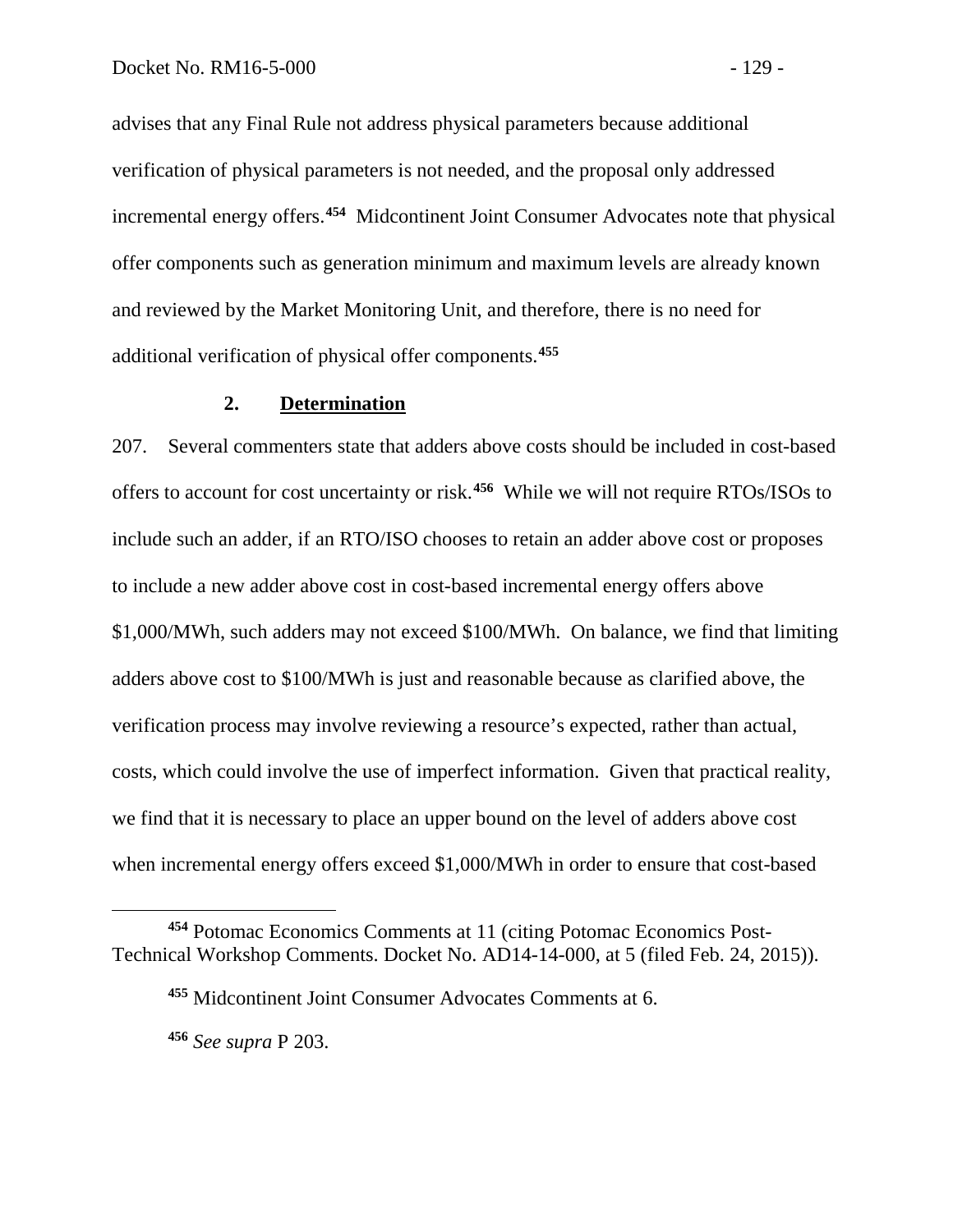incremental energy offers above \$1,000/MWh reasonably and accurately reflect actual or expected short-run marginal cost.**[457](#page-131-0)** The Commission has previously found in PJM that adders above cost are unjust and unreasonable as applied to an after-the-fact review of documented costs because the costs are no longer uncertain.**[458](#page-131-1)** Applying that same reasoning here, if a resource receives uplift after-the-fact because that resource's costbased incremental energy offer above \$1,000/MWh could not be verified prior to the market clearing process or because its cost-based incremental energy offer exceeded \$2,000/MWh, the uplift payments that the resource receives should not include any adders above costs. As noted above, after-the-fact uplift would be based on a resource's actual costs.**[459](#page-131-2)**

208. Based on the record before us, we will not require that additional information on short-run marginal cost components be provided to the RTO/ISO or Market Monitoring Unit. Furthermore, we will not prescribe the manner in which RTOs/ISOs or Market Monitoring Units verify cost-based incremental energy offers above \$1,000/MWh. As indicated in the NOPR, RTOs/ISOs use different processes to develop and update the

**<sup>459</sup>** *See supra* P 146.

<span id="page-131-0"></span>**<sup>457</sup>** The Commission notes that it previously accepted adders above costs in PJM that exceed \$100/MWh. However, after reviewing the record before us in this proceeding, we find that it is just and reasonable to limit the adder to \$100/MWh. *See* PJM 2015 Offer Cap Order, 153 FERC ¶ 61,289 at P 31.

<span id="page-131-2"></span><span id="page-131-1"></span>**<sup>458</sup>** PJM 2015 Offer Cap Order, 153 FERC ¶ 61,289 at P 31 (citing *PJM Interconnection, L.L.C., 149 FERC*  $\sqrt{161,059}$  at P 13).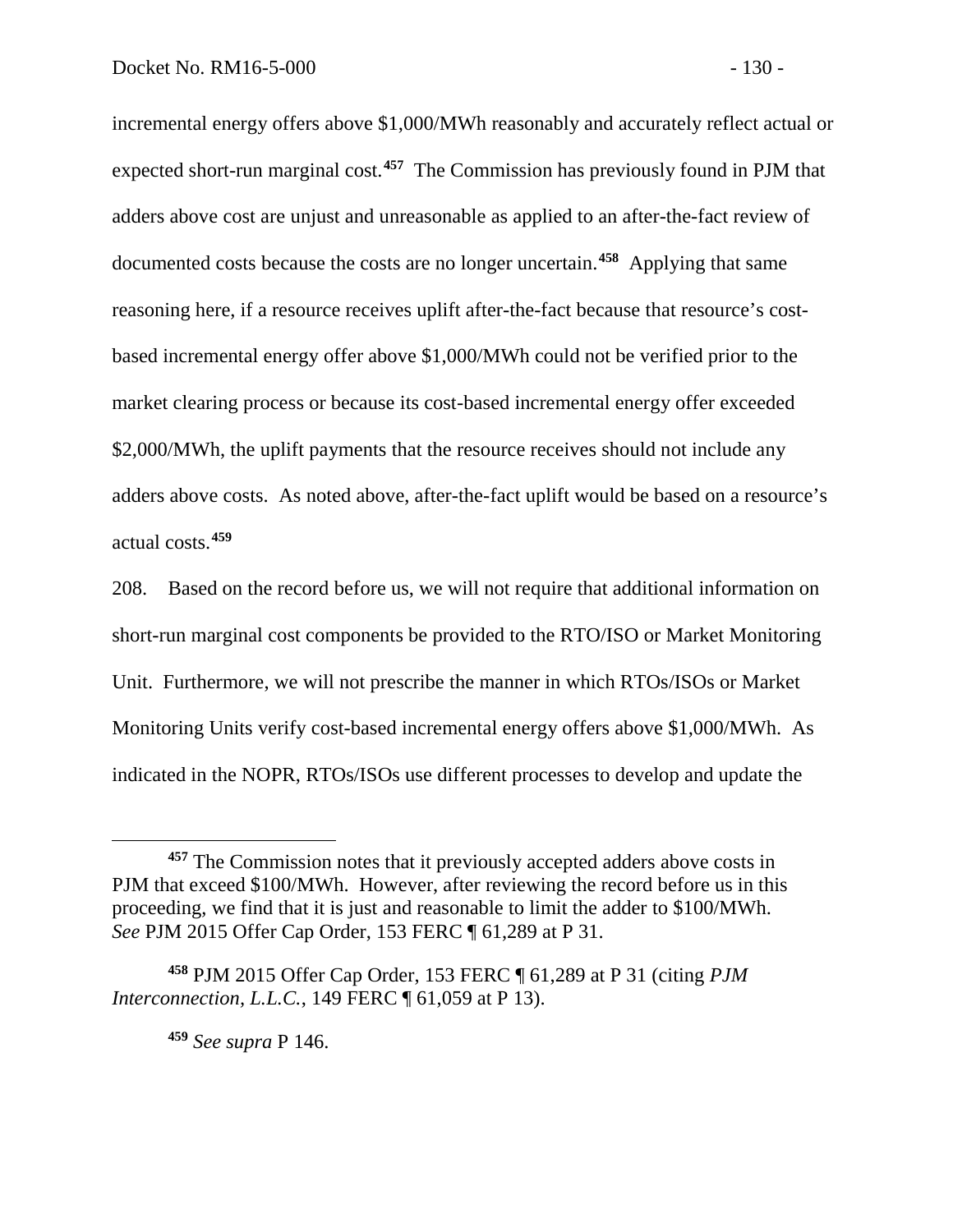incremental energy offers used for mitigation and differ in how they define the components of cost-based incremental energy offers.**[460](#page-132-0)** While we are taking no action at this time on these issues and comments, we do not prejudge what RTOs/ISOs may file with the Commission in the future. Accordingly, the Final Rule will not require verification of physical offer parameters or financial offer components other than the incremental energy offer.

## **B. Impact of Offer Cap Reforms on Other Market Elements**

209. The Commission recognized in the NOPR that revising the offer cap may impact other RTO/ISO market elements that depend on the offer cap, such as shortage pricing levels or various penalty factors.**[461](#page-132-1)**

#### **1. Comments**

210. Four RTOs/ISOs commented that RTO/ISO market elements other than the offer cap may need to be revised if the offer cap is revised. CAISO states that it will face significant implementation challenges if it changes its current \$1,000/MWh offer cap because the administrative penalty prices CAISO uses in its market model to indicate that

<span id="page-132-1"></span>**<sup>461</sup>** *Id*. P 72.

<span id="page-132-0"></span>**<sup>460</sup>** NOPR, FERC Stats. & Regs. ¶ 32,714 at PP 61-62.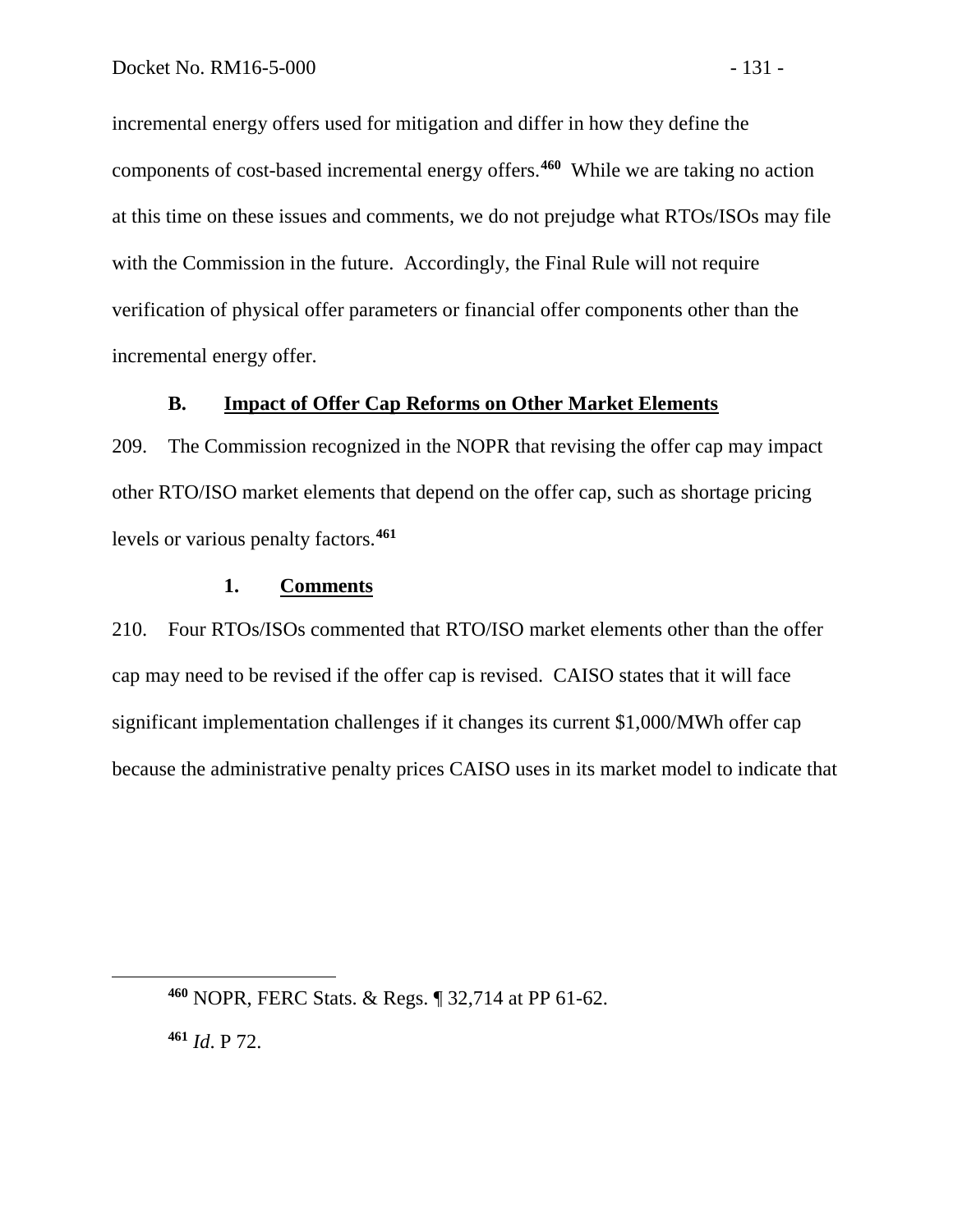constraints have been relaxed, such as the power balance constraint, are based on the offer cap.**[462](#page-133-0)**

211. PJM states that it would likely need to adjust shortage pricing rules in PJM in light of any Final Rule on offer caps.**[463](#page-133-1)** SPP states that it would likely need to revise its scarcity prices and violation relaxation limits to prevent instances in which LMPs exceed scarcity values.**[464](#page-133-2)** MISO states that it may need to revise its Operating Reserve Demand Curve, \$3,500/MWh LMP cap, and Transmission Constraint Demand Curves if MISO's \$1,000/MWh offer cap is revised.**[465](#page-133-3)**

212. APPA, NRECA, and AMP and ODEC state that any Final Rule regarding offer caps should be restricted to changing the offer cap and not address potentially associated issues such as scarcity pricing.**[466](#page-133-4)** In contrast, PG&E recommends that before allowing the offer cap to rise above \$1,000/MWh, the Commission and the individual RTOs/ISOs

<span id="page-133-2"></span>**<sup>464</sup>** *Id*. at 29.

<span id="page-133-1"></span><span id="page-133-0"></span>**<sup>462</sup>** CAISO Comments at 14-17. CAISO requests that, prior to issuing the Final Rule, the Commission conduct a technical conference to better understand the challenges of implementation. CAISO Comments at 3, 17.

**<sup>463</sup>** PJM/SPP Comments at 28.

<span id="page-133-3"></span>**<sup>465</sup>** MISO Comments at 3-5.

<span id="page-133-4"></span>**<sup>466</sup>** ODEC Comments at 1; APPA, NRECA, and AMP Comments at 20-21.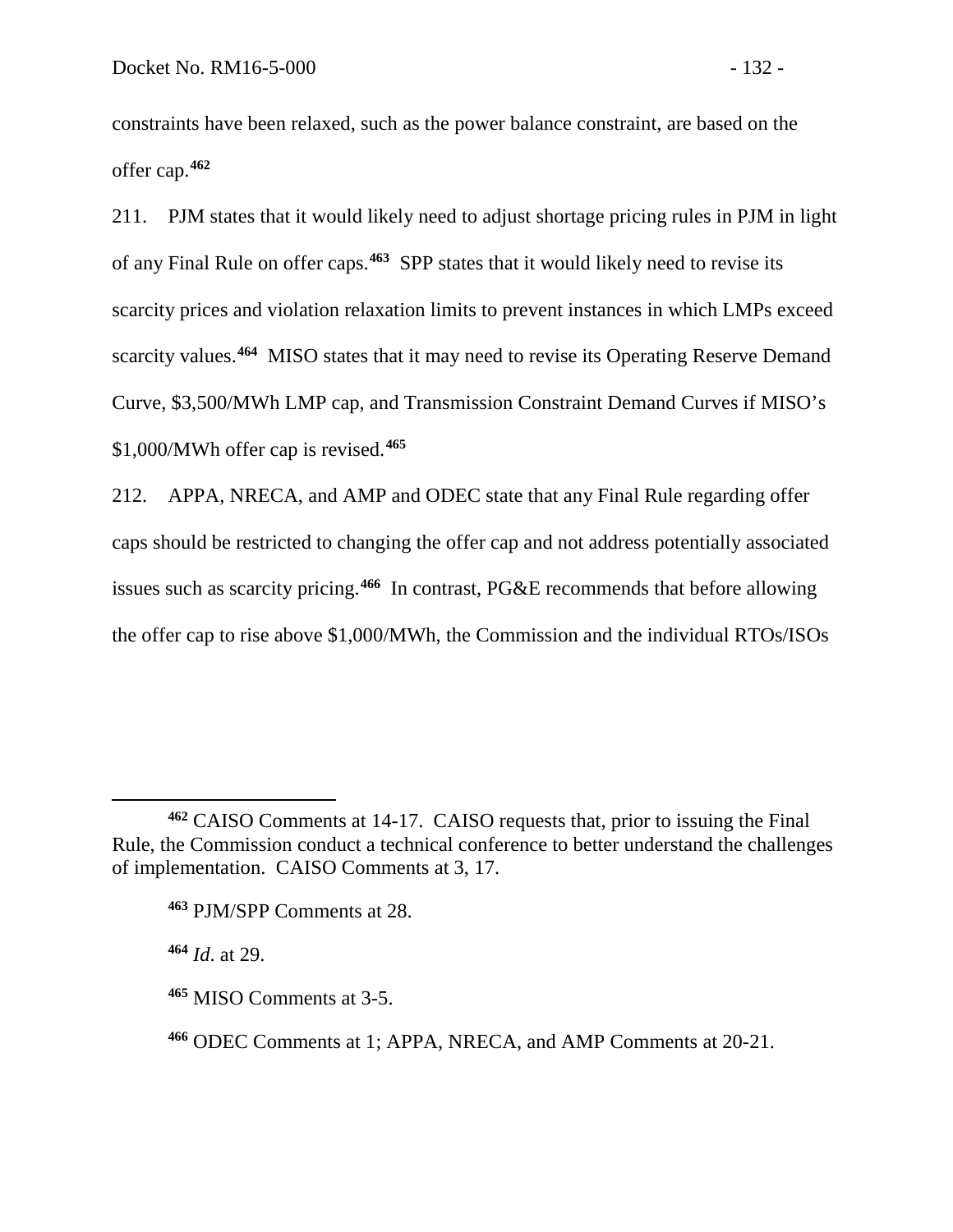should determine all related changes to the markets that would be needed to ensure that the markets would function properly.**[467](#page-134-0)**

# **2. Determination**

213. An RTO/ISO may file, pursuant to section 205 of the Federal Power Act, to propose modifications to shortage prices or other market elements that require revision in light of the offer cap reforms adopted in this Final Rule. However, we do not require such modifications to comply with this Final Rule. We find that it is not appropriate to determine in this Final Rule the changes that individual RTOs/ISOs should make to market elements that are not the subject of these reforms.

# **VII. Requests Beyond the Scope of this Proceeding**

# **A. Comments**

214. Commenters raised issues that are not discussed above and that are outside the scope of this rulemaking. Several commenters argue that the focus of the recommendations in the NOPR is too narrow. API recommends that the Commission look for ways to encourage the appropriate integration of new technologies, including quickly ramping gas-fired generation technology, to meet rapidly changing gridconditions and allow prices in real-time markets to better reflect the true state of grid reliability at a given moment while addressing any remaining concerns of market power

<span id="page-134-0"></span>**<sup>467</sup>** PG&E Comments at 2.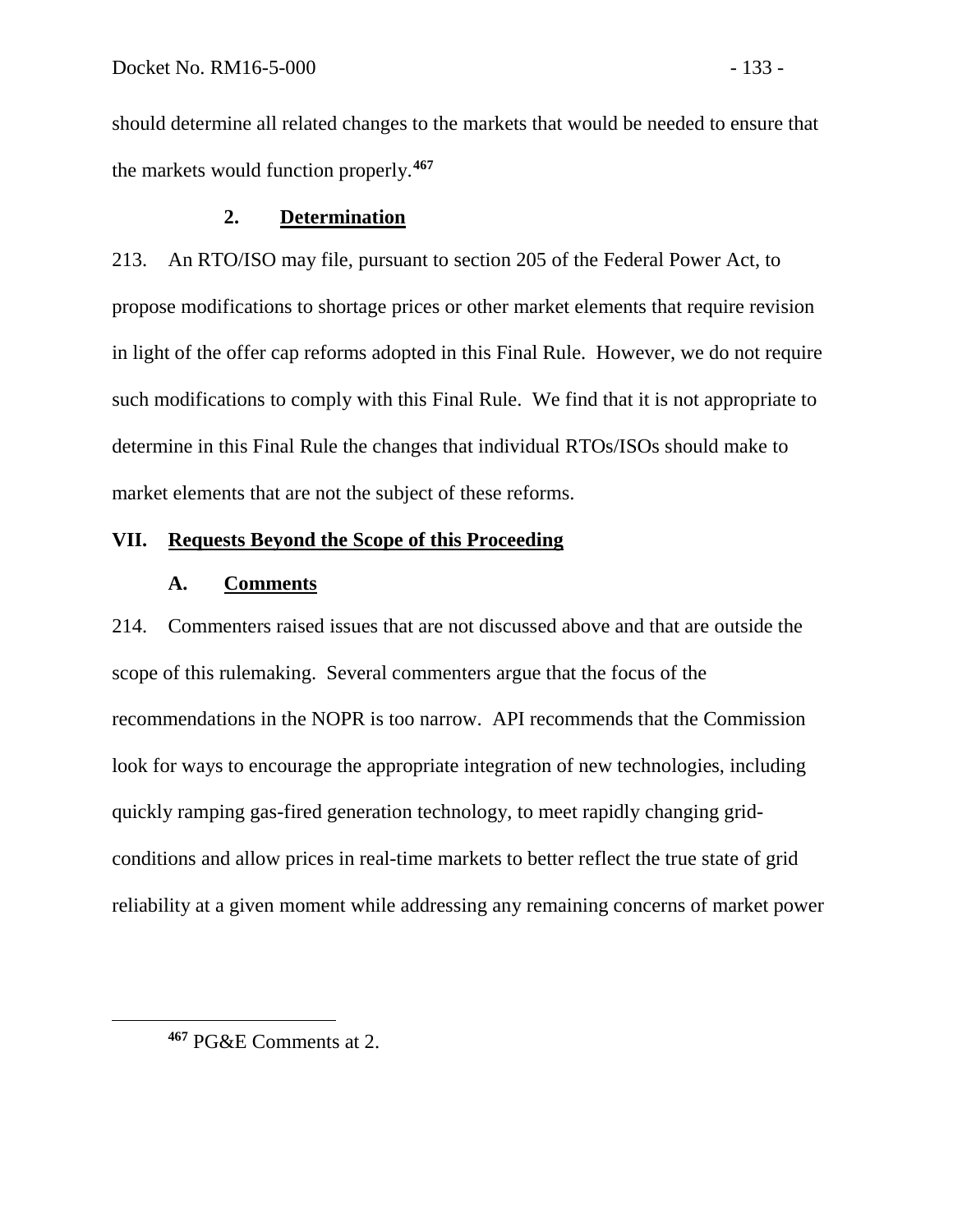abuse.**[468](#page-135-0)** API further recommends that the Commission initiate an examination of opportunity costs and risk premiums, inclusive of a wider range of resources, in wholesale energy market offer pricing and how they may or may not be considered by various RTO/ISO market rules.**[469](#page-135-1)**

215. The PJM Market Monitor argues that because gas is the only fuel likely to result in offers greater than \$1,000/MWh, the removal of any cap on short run marginal cost therefore relies on the competitiveness of the gas markets.**[470](#page-135-2)** The PJM Market Monitor suggests that a reconsideration of the structure and design of the gas market and the potential for a gas market RTO/ISO is a longer term solution to address issues of transparency and market power in the gas market.**[471](#page-135-3)**

216. The Pennsylvania Commission states that the Commission should direct PJM and other RTO/ISO stakeholders to develop a "circuit breaker" provision to cap energy market revenue during uncontrollable and sustained outage events.**[472](#page-135-4)** The Pennsylvania Commission states that during sustained outages, price signals in energy markets become irrelevant, and the main consideration is the time required to repair infrastructure as

**<sup>469</sup>** *Id*. at 8.

<span id="page-135-2"></span><span id="page-135-1"></span><span id="page-135-0"></span> $\overline{a}$ 

**<sup>470</sup>** PJM Market Monitor Comments at 4.

<span id="page-135-3"></span>**<sup>471</sup>** *Id*. at 6.

<span id="page-135-4"></span>**<sup>472</sup>** Pennsylvania Commission Comments at 5-7.

**<sup>468</sup>** API Comments at 2-3.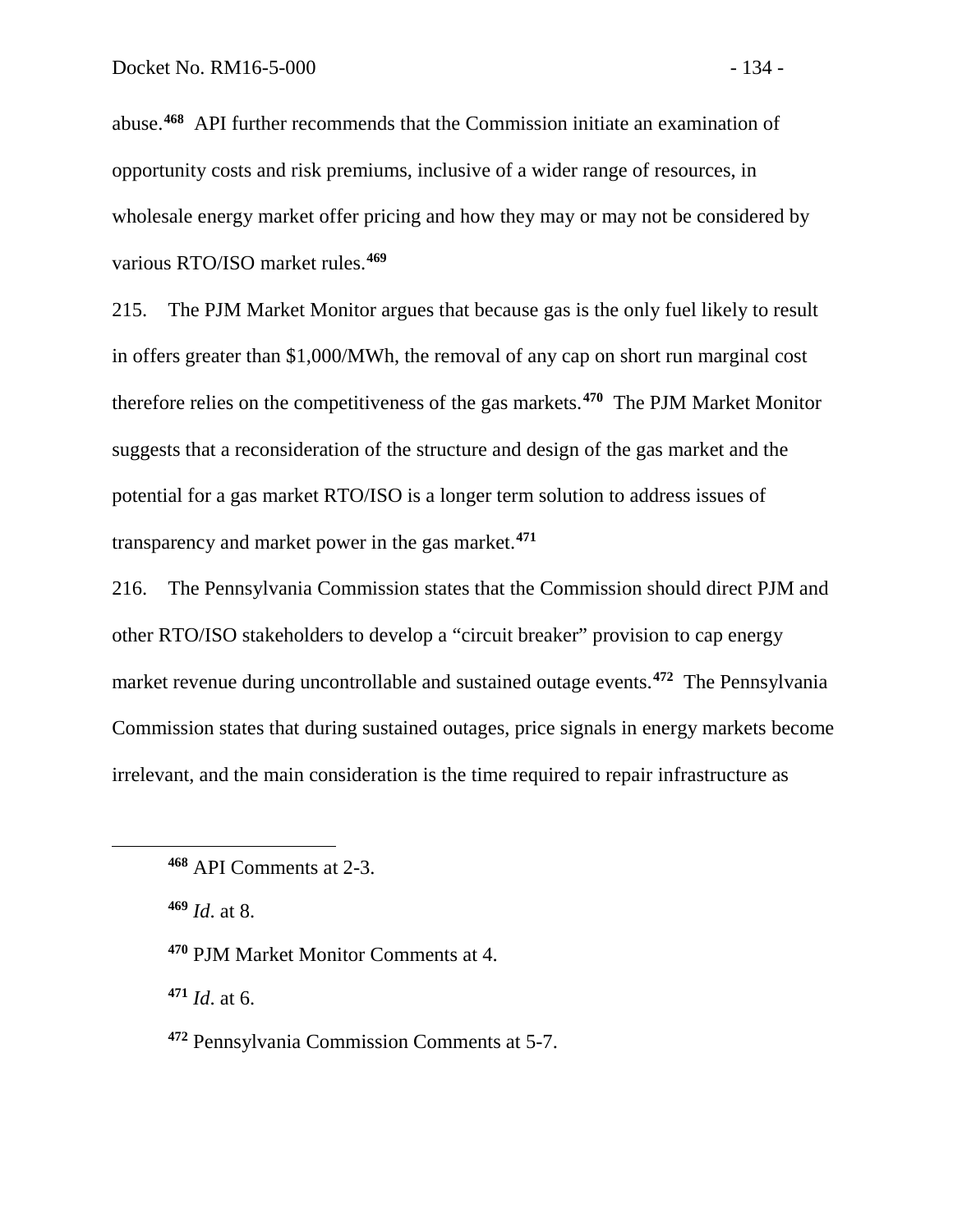opposed to the economic theory behind energy markets.**[473](#page-136-0)** The Pennsylvania Commission also recommends that the Commission direct PJM to introduce some level of aggregate market power mitigation or impose a screen for aggregate market power in the PJM day-ahead and real-time markets.**[474](#page-136-1)** PJM Joint Consumer Advocates argue that shortage prices in PJM should be revised to represent customers' willingness to pay, **[475](#page-136-2)** and the Ohio Commission states that scarcity pricing may no longer be necessary in light of this Final Rule.**[476](#page-136-3)**

217. Industrial Customers argue that increases to the current \$1,000/MWh offer cap should be explored simultaneously with the elimination of capacity markets, and that the Commission could act more methodically to explore ways to improve capacity market competitiveness and transparency.**[477](#page-136-4)**

### **B. Determination**

218. We appreciate the concerns raised by numerous commenters requesting that the Commission undertake various initiatives, as set forth above. However, we find that the requested initiatives go beyond the scope of this rulemaking, which only addresses

<span id="page-136-0"></span>**<sup>473</sup>** *Id*. at 8.

<span id="page-136-1"></span>**<sup>474</sup>** *Id*. at 13-14.

<span id="page-136-2"></span>**<sup>475</sup>** PJM Joint Consumer Advocates Comments at 5-6.

<span id="page-136-3"></span>**<sup>476</sup>** Ohio Commission Comments at 14-15.

<span id="page-136-4"></span>**<sup>477</sup>** Industrial Customers Comments at 29-30.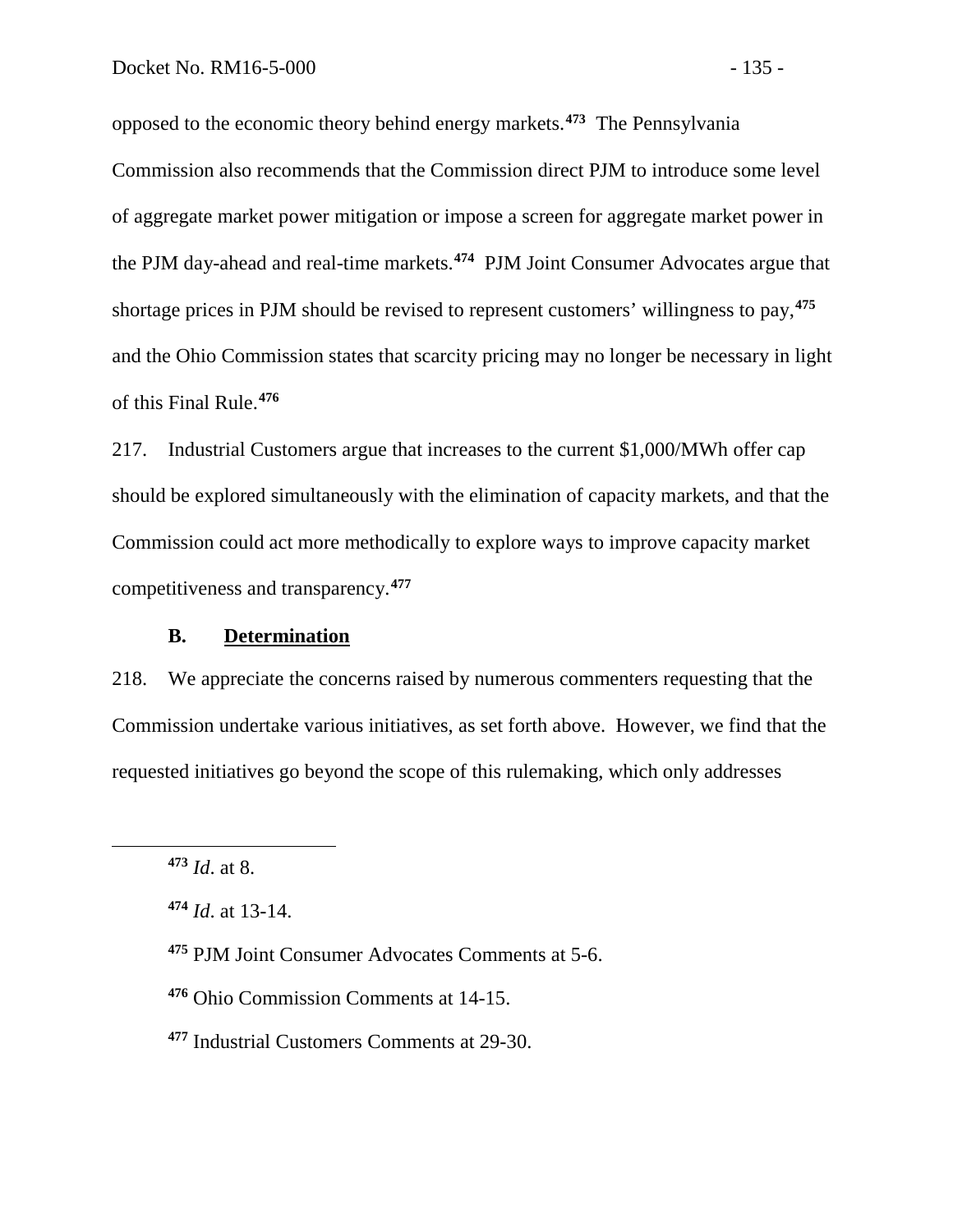incremental energy offers above \$1,000/MWh. Accordingly, we will not address those concerns here.

## **VIII. Information Collection Statement**

219. The Paperwork Reduction Act (PRA)**[478](#page-137-0)** requires each federal agency to seek and obtain Office of Management and Budget (OMB) approval before undertaking a collection of information directed to ten or more persons or contained in a rule of general applicability. OMB's regulations,**[479](#page-137-1)** in turn, require approval of certain information collection requirements imposed by agency rules. Upon approval of a collection(s) of information, OMB will assign an OMB control number and an expiration date. Respondents subject to the filing requirements of a rule will not be penalized for failing to respond to these collection(s) of information unless the collection(s) of information display a valid OMB control number.

220. In this Final Rule, we are amending the Commission's regulations to improve the operation of organized wholesale electric power markets operated by RTOs/ISOs. We require that each RTO/ISO (1) cap each resource's incremental energy offer at the higher of \$1,000/MWh or that resource's verified cost-based incremental energy offer; and (2) when calculating LMPs, RTOs/ISOs shall cap verified cost-based incremental energy offers at \$2,000/MWh. The reforms required in this Final Rule would require a one-time

<span id="page-137-0"></span>**<sup>478</sup>** 44 U.S.C. 3501-3520.

<span id="page-137-1"></span>**<sup>479</sup>** 5 CFR 1320 (2016).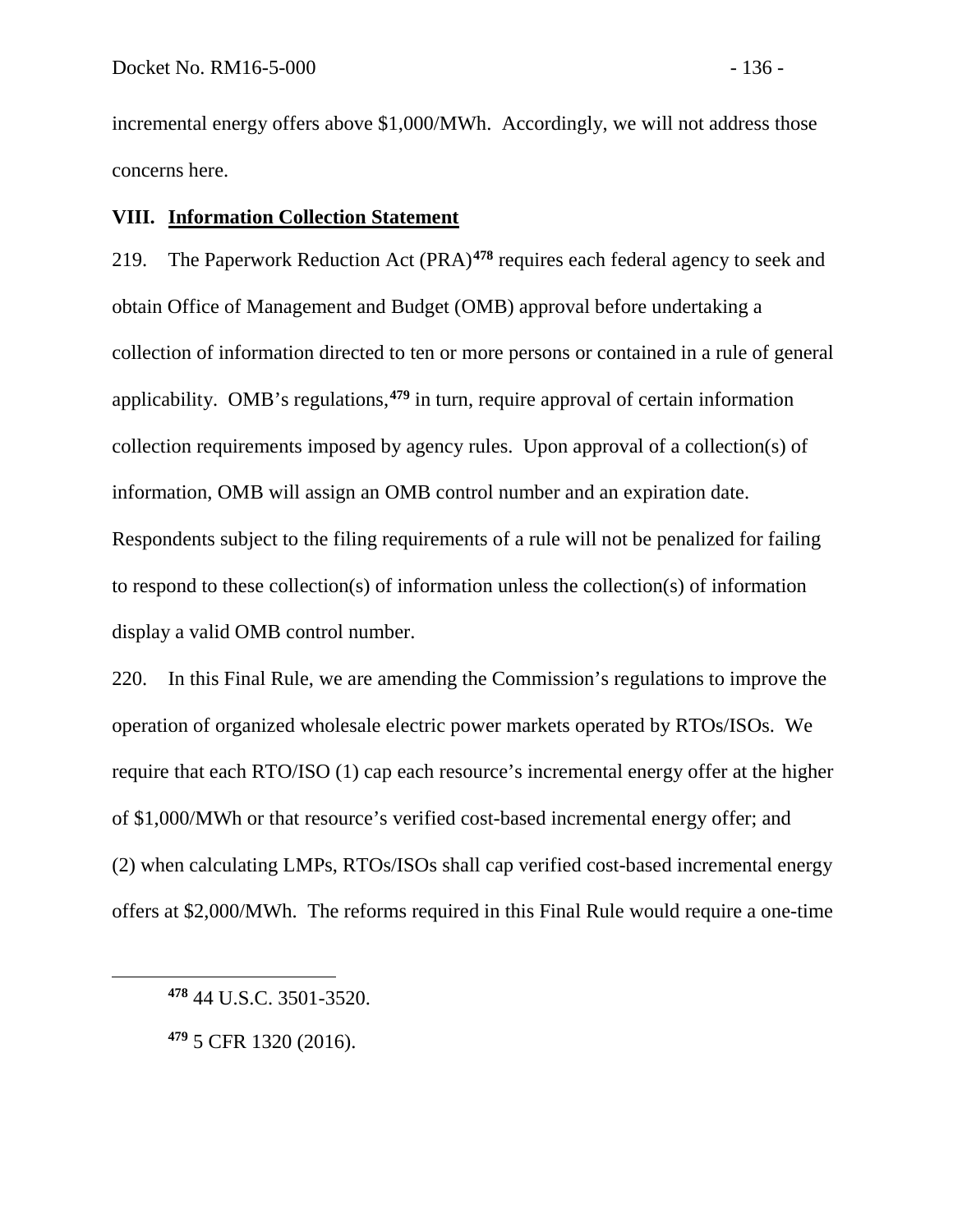tariff filing with the Commission due 75 days after the effective date of this Final Rule to implement these reforms. We anticipate the reforms required in this Final Rule, once implemented, would not significantly change currently existing burdens on an ongoing basis. With regard to those RTOs/ISOs that believe that they already comply with the reforms required in this Final Rule, they could demonstrate their compliance in the compliance filing required 75 days after the effective date of this Final Rule in this proceeding. The Commission will submit the proposed reporting requirements to OMB for its review and approval under section 3507(d) of the Paperwork Reduction Act.**[480](#page-138-0)** 221. In the NOPR, the Commission sought comments on the accuracy of provided burden and cost estimates and any suggested methods for minimizing the respondents' burdens, including the use of automated information techniques. Specifically, the Commission sought detailed comments on the potential cost and time necessary to implement aspects of the reforms proposed in the NOPR, including (1) software and business processes changes, including market power mitigation; (2) increased time spent validating cost-based incremental energy offers; and (3) processes for RTOs/ISOs to vet proposed changes amongst their stakeholders. The Commission also stated that although it did not expect other entities to incur compliance costs as a result of the reforms proposed in the NOPR, it sought detailed comments on whether other entities, such as

<span id="page-138-0"></span>**<sup>480</sup>** 44 U.S.C. 3507(d).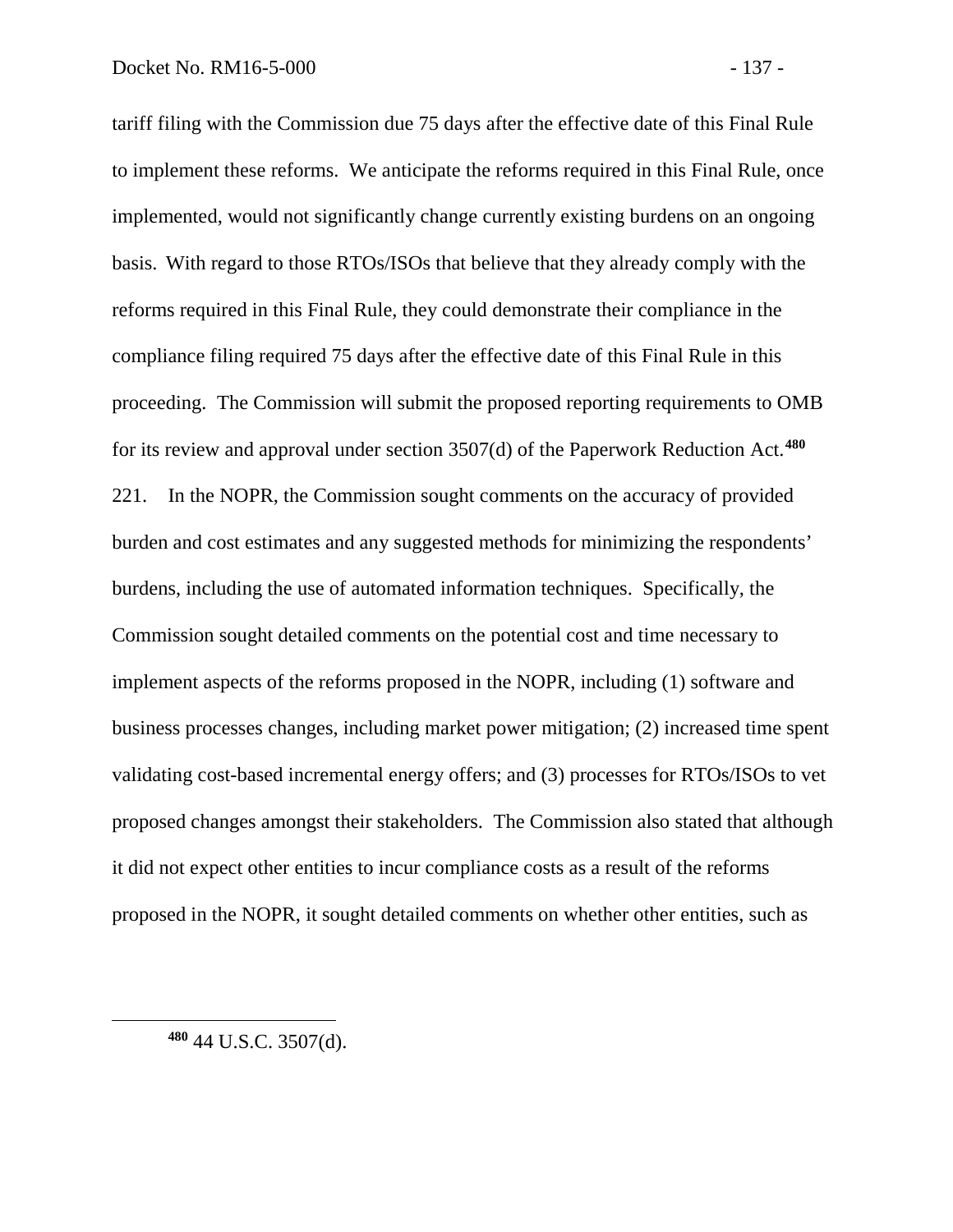$\overline{a}$ 

load-serving entities, would incur costs as a result of the reforms proposed in the NOPR. The Commission received no comments in response to these questions.

Burden Estimate and Information Collection Costs: The Commission believes that the burden estimates below are representative of the average burden on respondents, including necessary communications with stakeholders. The estimated burden and cost for the requirements contained in this NOPR follow.**[481](#page-139-0)** The Commission notes that these cost estimates below do not include costs for software or hardware or for increased time spent validating cost-based incremental energy offers above \$1,000/MWh.**[482](#page-139-1)** Software or hardware upgrades may not be required.

<span id="page-139-0"></span>**<sup>481</sup>** The RTOs/ISOs (CAISO, ISO-NE, MISO, NYISO, PJM, and SPP) are required to comply with the reforms in this Final Rule.

<span id="page-139-1"></span>**<sup>482</sup>** The Commission expects that the validation of cost-based incremental energy offers above \$1,000/MWh would be an infrequent occurrence. To the extent that the Market Monitoring Unit or the RTO/ISO spends time validating these offers, the Commission estimates such time to be *de minimis*.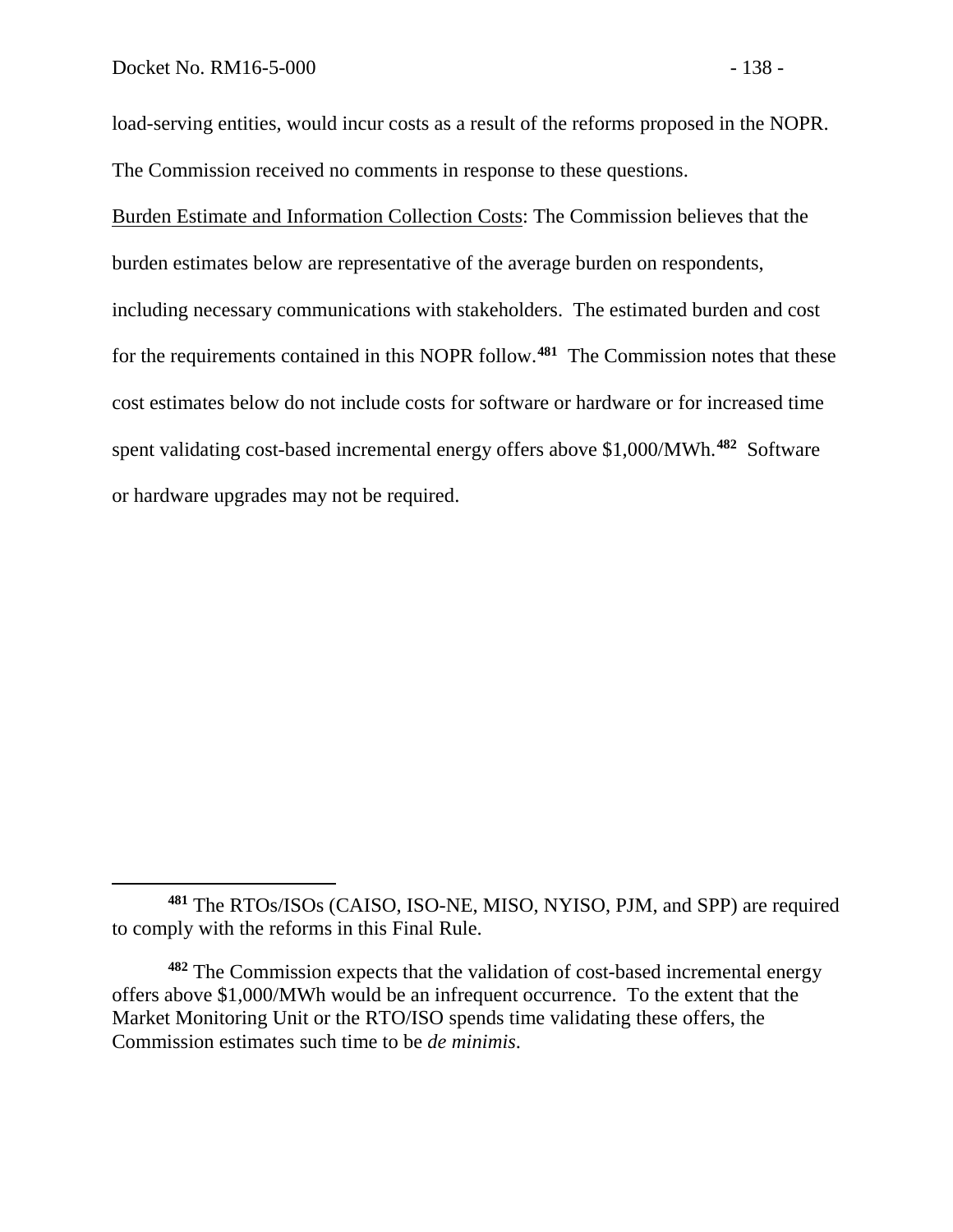| FERC-516, as modified by Final Rule in Docket RM16-5-000 |                    |                                                       |                                    |                                                             |                                                                    |                               |
|----------------------------------------------------------|--------------------|-------------------------------------------------------|------------------------------------|-------------------------------------------------------------|--------------------------------------------------------------------|-------------------------------|
|                                                          | Number of          | <b>Annual</b><br>Number of<br><b>Responses</b><br>per | <b>Total Number</b>                | Average<br><b>Burden</b><br>(Hours) $\&$<br><b>Cost Per</b> | <b>Total</b><br>Annual<br><b>Burden</b><br>Hours &<br><b>Total</b> | Cost per<br><b>Respondent</b> |
|                                                          | <b>Respondents</b> | <b>Respondent</b><br>(2)                              | of Responses<br>$(1)\times(2)=(3)$ | <b>Response</b><br>(4)                                      | <b>Annual Cost</b><br>$(3)\times(4)=(5)$                           | \$)<br>$(5)\div(1)$           |
| One-Time<br><b>Tariff Filings</b><br>(Year 1)            |                    |                                                       |                                    | 500 hrs.;<br>\$37,000483                                    | $3,000$ hrs.;                                                      |                               |
|                                                          | 6                  |                                                       | 6                                  |                                                             | \$222,000                                                          | \$37,000                      |

Cost to Comply: The Commission has projected the total cost of compliance,

all within four months of a Final Rule plus initial implementation, to be \$222,000. After

Year 1, the reforms in this Final Rule, once implemented, would not significantly change

existing burdens on an ongoing basis.

- Legal (code 23-0000), \$128.94
- Computer and mathematical (code 15-0000), \$60.54
- Information systems manager (code 11-3021), \$91.63
- IT security analyst (code 15-1122), \$63.55
- Auditing and accounting (code 13-2011), \$53.78
- Information and record clerk (code 43-4199), \$37.69
- Electrical Engineer (code 17-2071), \$64.20
- Economist (code 19-3011), \$74.43
- Management (code 11-0000), \$88.94

The average hourly cost (salary plus benefits), weighting all of these skill sets evenly, is \$73.74. The Commission rounds it to \$74 per hour.

<span id="page-140-0"></span> $\overline{a}$ **<sup>483</sup>** The estimated hourly cost (salary plus benefits) provided in this section is based on the salary figures for May 2015 posted by the Bureau of Labor Statistics for the Utilities sector (*available at* http://www.bls.gov/oes/current/naics2\_22.htm#13-0000) and scaled to reflect benefits using the relative importance of employer costs in employee compensation from June 2016 (*available at* 

http://www.bls.gov/news.release/ecec.nr0.htm). The hourly estimates for salary plus benefits are: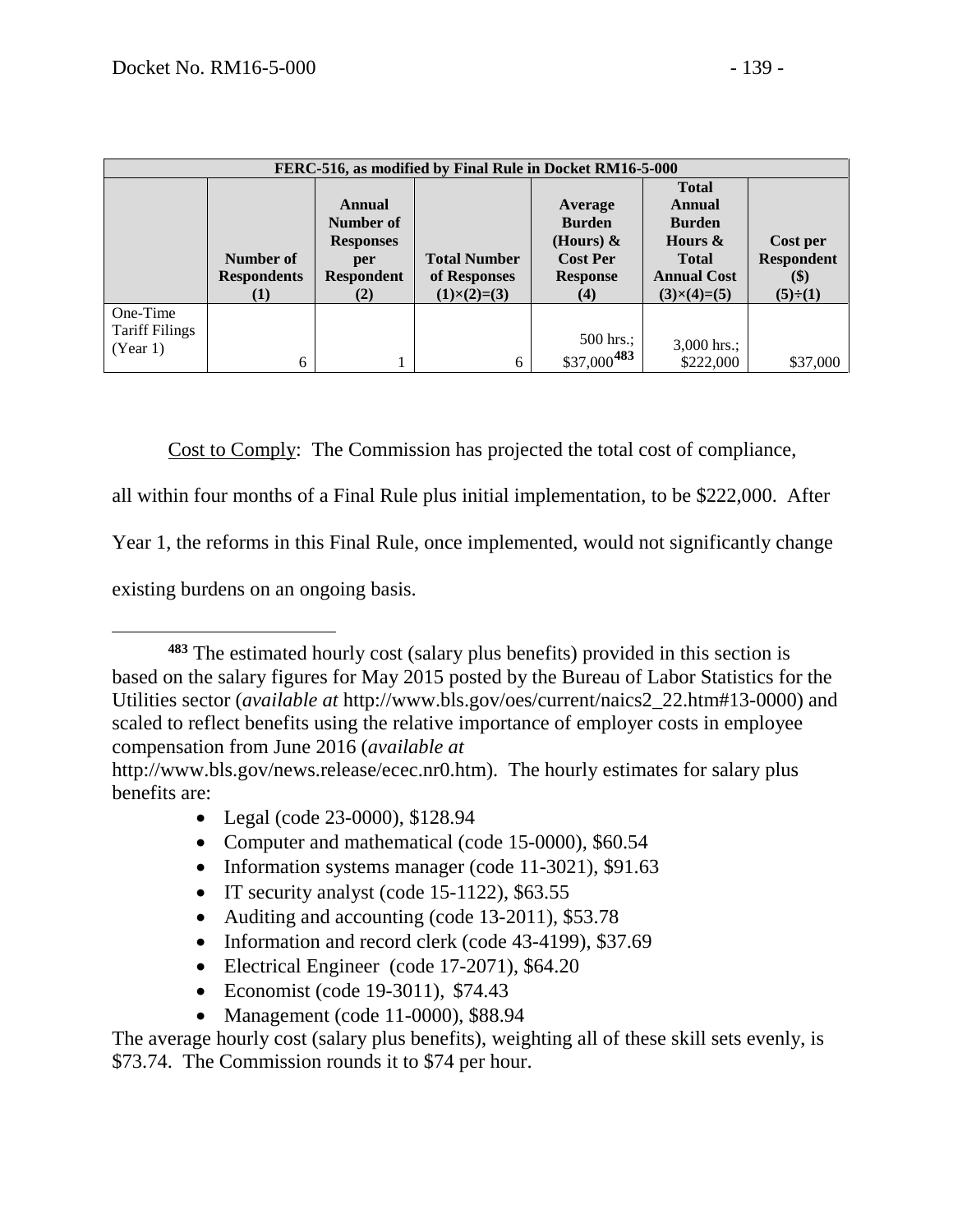The Commission notes that these estimates do not include costs for software or hardware. Software or hardware upgrades may not be required.

Title: FERC-516C**[484](#page-141-0)**, Electric Rate Schedules and Tariff Filings.

Action: Proposed revisions to an information collection.

## OMB Control No. 1902-0287

 $\overline{a}$ 

Respondents for this Rulemaking: RTOs/ISOs.

Frequency of Information: One-time.

Necessity of Information: The Federal Energy Regulatory Commission approves this rule to improve competitive wholesale electric markets in the RTO/ISO regions.

Internal Review: The Commission has reviewed the changes and has determined that such changes are necessary. These requirements conform to the Commission's need for efficient information collection, communication, and management within the energy industry. The Commission has specific, objective support for the burden estimates associated with the information collection requirements.

222. Interested persons may obtain information on the reporting requirements by contacting the following: Federal Energy Regulatory Commission, 888 First Street, NE,

<span id="page-141-0"></span>**<sup>484</sup>** The RM16-5-000 Final Rule reporting requirements should be submitted to FERC-516 (OMB Control No. 1902-0096). Currently, that information collection is under review for an unrelated activity. The FERC-516C is a temporary information collection. The reporting requirements of the RM16-5-000 Final Rule are being submitted to FERC-516C to ensure timely submission to OMB.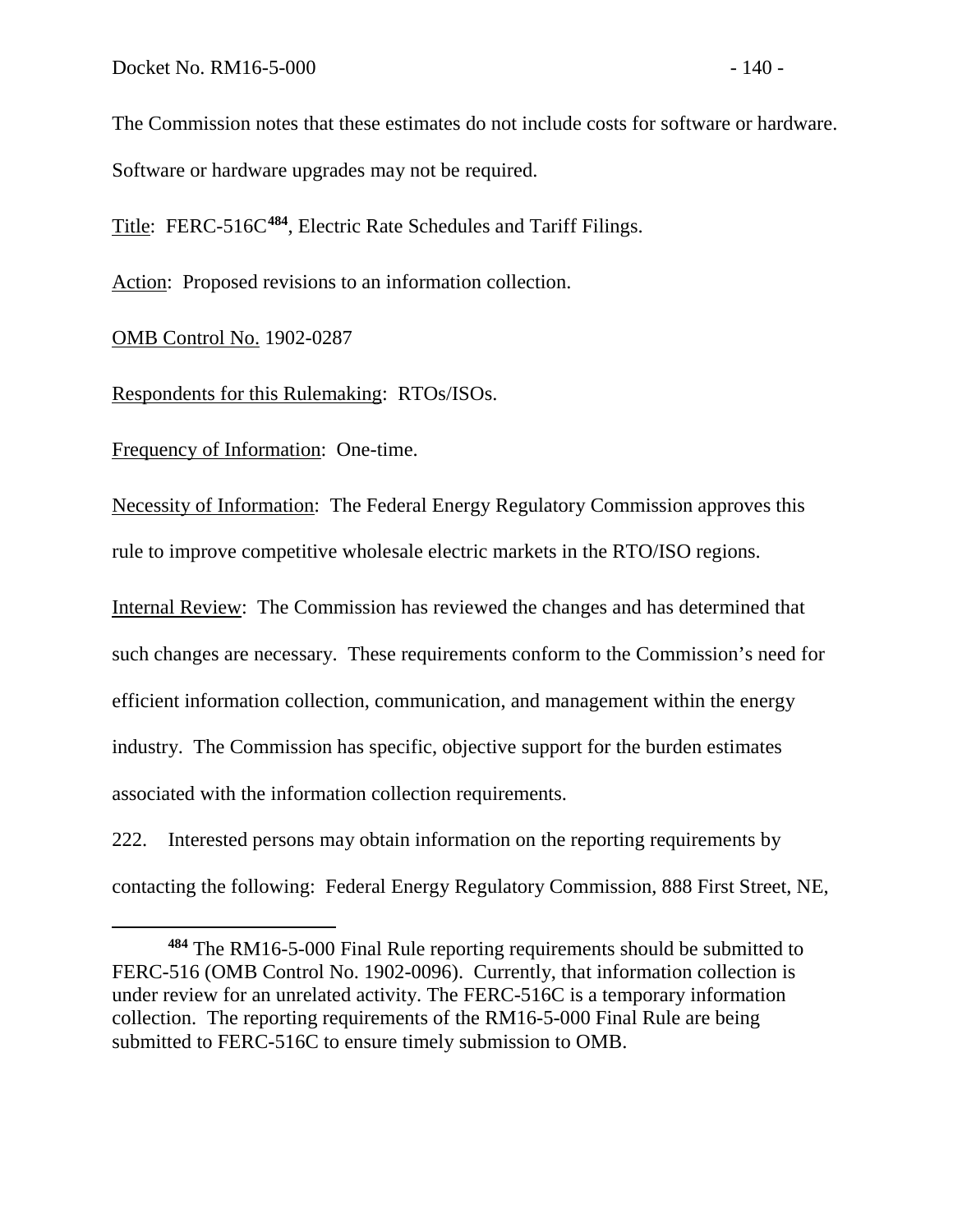Washington, DC 20426 [Attention: Ellen Brown, Office of the Executive Director], e-mail: [DataClearance@ferc.gov,](mailto:DataClearance@ferc.gov) Phone: (202) 502-8663, fax: (202) 273-0873. Comments concerning the collection of information and the associated burden estimate(s), may also be sent to the Office of Information and Regulatory Affairs, Office of Management and Budget, 725 17th Street, NW, Washington, DC 20503 [Attention: Desk Officer for the Federal Energy Regulatory Commission, phone: (202) 395-0710, fax (202) 395-7285]. Due to security concerns, comments should be sent electronically to the following e-mail address: [oira\\_submission@omb.eop.gov.](mailto:oira_submission@omb.eop.gov) Comments submitted to OMB should include FERC-516C and OMB Control No. 1902-0287.

# **IX. Regulatory Flexibility Act Certification**

223. The Regulatory Flexibility Act of 1980 (RFA)**[485](#page-142-0)** generally requires a description and analysis of rules that will have significant economic impact on a substantial number of small entities. The RFA does not mandate any particular outcome in a rulemaking. It only requires consideration of alternatives that are less burdensome to small entities and an agency explanation of why alternatives were rejected.

224. This rule would apply to six RTOs/ISOs (all of which are transmission organizations). The average estimated annual cost to each of the RTOs/ISOs is \$37,000, all in Year 1. This one-time cost of filing and implementing these changes is not

<span id="page-142-0"></span>**<sup>485</sup>** 5 U.S.C. 601-12.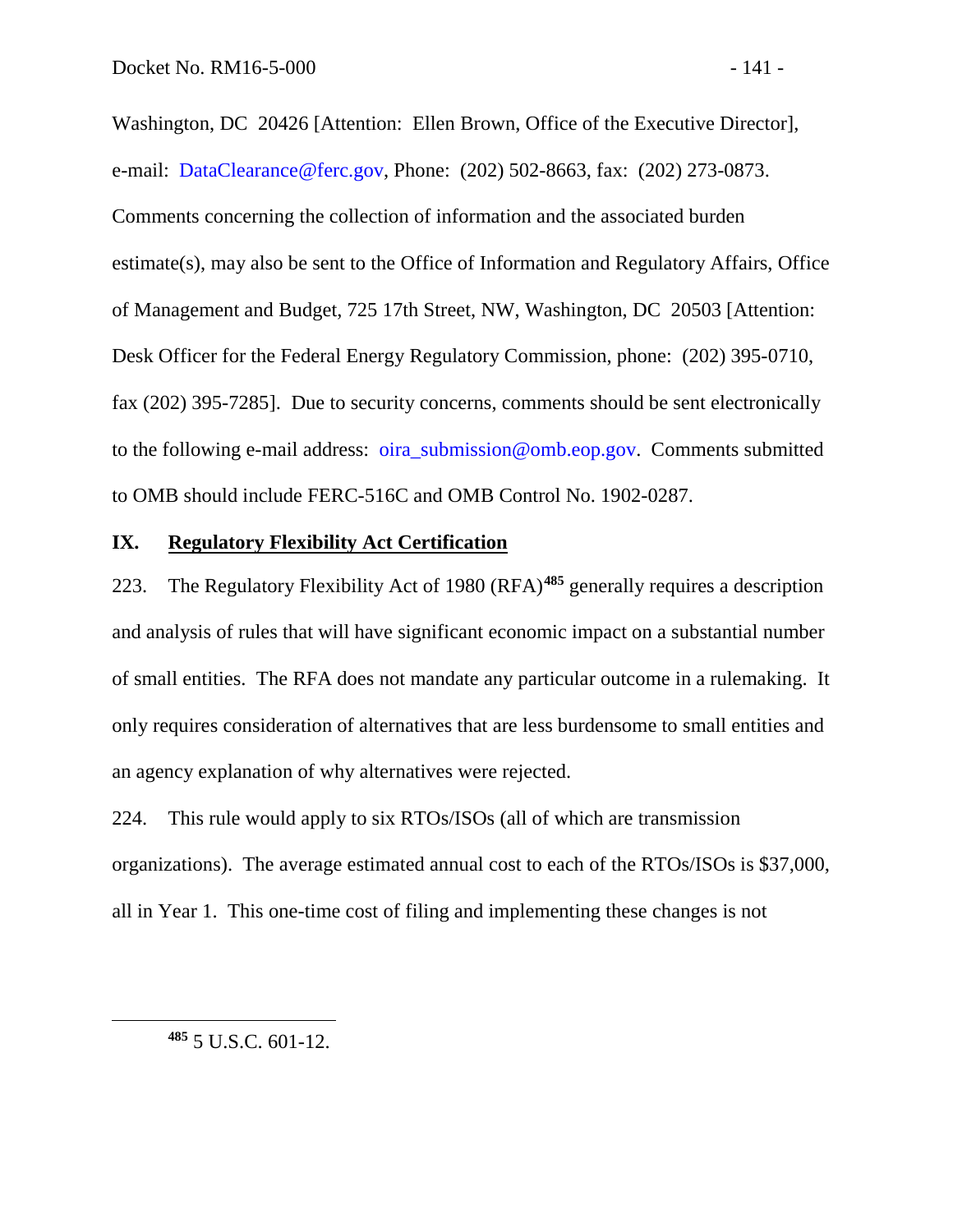significant.**[486](#page-143-0)** Additionally, the RTOs/ISOs are not small entities, as defined by the RFA.**[487](#page-143-1)** This is because the relevant threshold between small and large entities is 500 employees and the Commission understands that each RTO/ISO has more than 500 employees. Furthermore, because of their pivotal roles in wholesale electric power markets in their regions, none of the RTOs/ISOs meet the last criterion of the two-part RFA definition a small entity: "not dominant in its field of operation." As a result, we certify that the reforms in this Final Rule would not have a significant economic impact on a substantial number of small entities.

## **X. Environmental Analysis**

 $\overline{a}$ 

225. The Commission is required to prepare an Environmental Assessment or an

Environmental Impact Statement for any action that may have a significant adverse effect

<span id="page-143-0"></span>**<sup>486</sup>** This estimate does not include costs for software or increased time spent validating cost-based incremental energy offers. As stated above, the Commission expects that the validation of cost-based incremental energy offers above \$1,000/MWh would be an infrequent occurrence. To the extent that the Market Monitoring Unit or the RTO/ISO spends time validating these offers, the Commission expects such time to be *de minimis*.

<span id="page-143-1"></span>**<sup>487</sup>** The RFA definition of "small entity" refers to the definition provided in the Small Business Act, which defines a "small business concern" as a business that is independently owned and operated and that is not dominant in its field of operation. The Small Business Administrations' regulations at 13 CFR 121.201 define the threshold for a small Electric Bulk Power Transmission and Control entity (NAICS code 221121) to be 500 employees. *See* 5 U.S.C. 601(3), citing to Section 3 of the Small Business Act, 15 U.S.C. 632.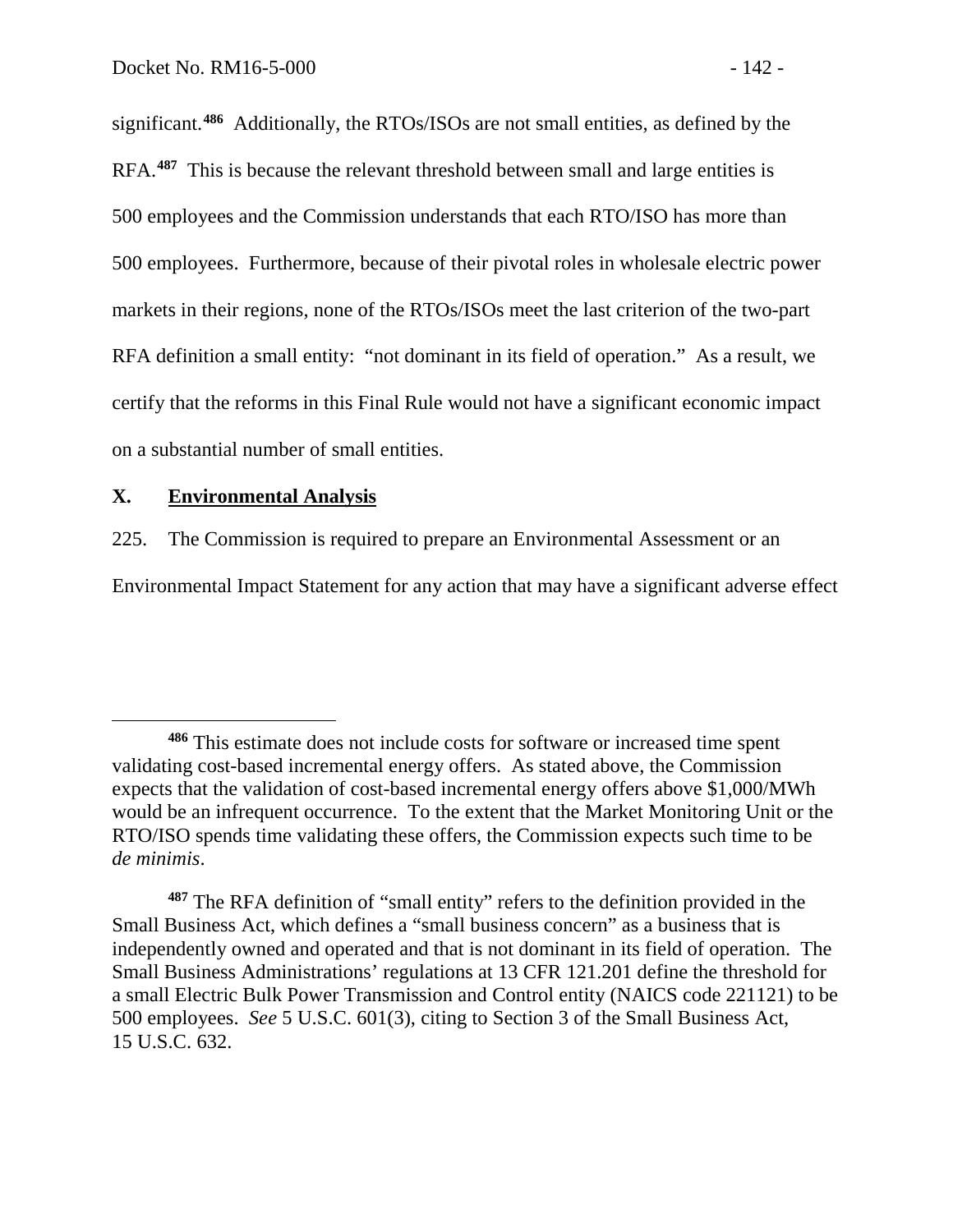on the human environment.**[488](#page-144-0)** The Commission concludes that neither an Environmental Assessment nor an Environmental Impact Statement is required for this Final Rule under section 380.4(a)(15) of the Commission's regulations, which provides a categorical exemption for approval of actions under sections 205 and 206 of the Federal Power Act relating to the filing of schedules containing all rates and charges for the transmission or sale of electric energy subject to the Commission's jurisdiction, plus the classification, practices, contracts and regulations that affect rates, charges, classifications, and services.**[489](#page-144-1)**

#### **XI. Document Availability**

226. In addition to publishing the full text of this document in the Federal Register, the Commission provides all interested persons an opportunity to view and/or print the contents of this document via the Internet through the Commission's Home Page [\(http://www.ferc.gov\)](http://www.ferc.gov/) and in the Commission's Public Reference Room during normal business hours (8:30 a.m. to 5:00 p.m. Eastern time) at 888 First Street, NE, Room 2A, Washington, DC 20426.

227. From the Commission's Home Page on the Internet, this information is available on eLibrary. The full text of this document is available on eLibrary in PDF and Microsoft Word format for viewing, printing, and/or downloading. To access this

**<sup>489</sup>** 18 CFR 380.4(a)(15) (2016).

 $\overline{a}$ 

<span id="page-144-1"></span><span id="page-144-0"></span>**<sup>488</sup>** *Regulations Implementing the National Environmental Policy Act of 1989*, Order No. 486, 52 FR 47,897 (Dec. 17, 1987), FERC Stats. & Regs. ¶ 30,783 (1987).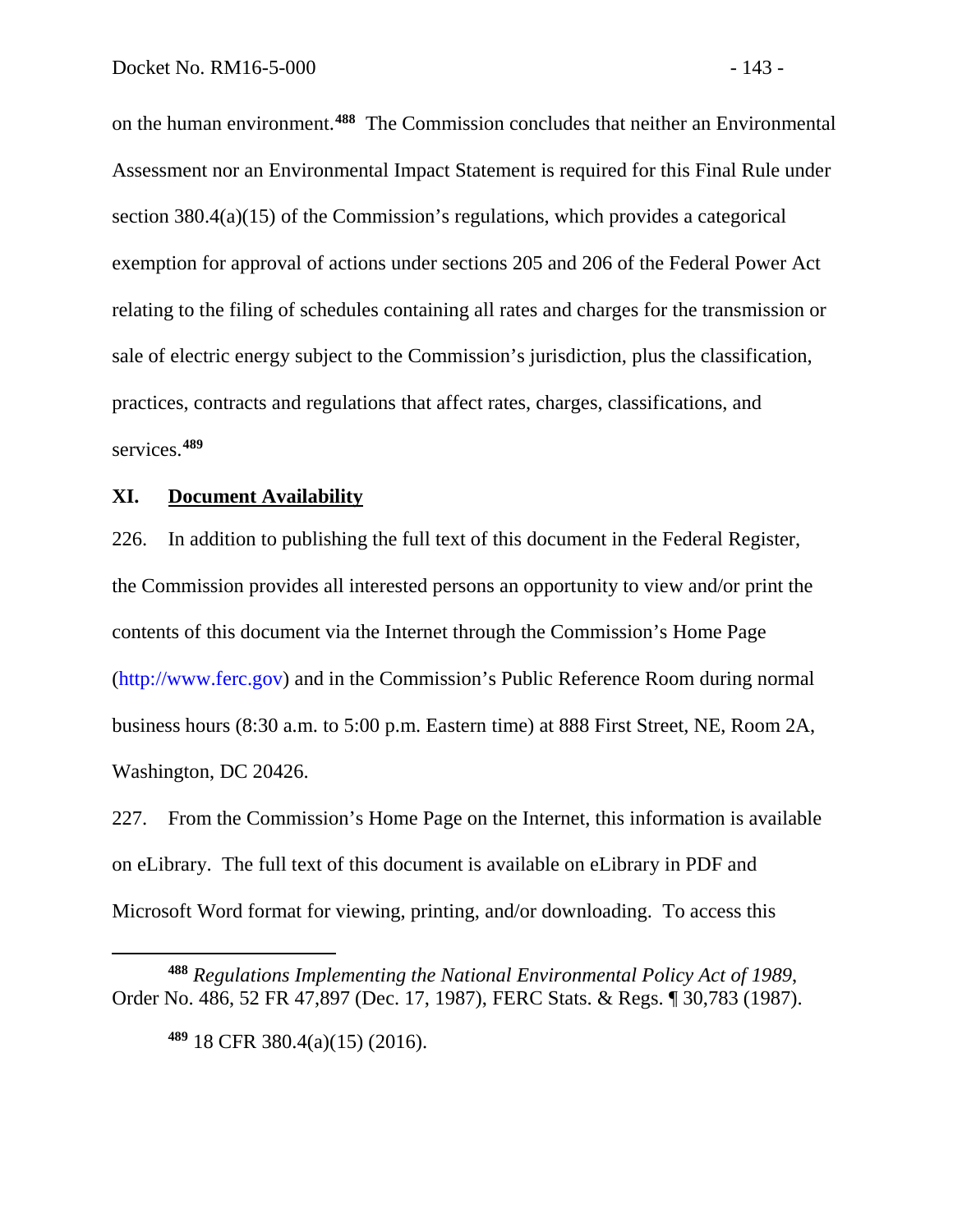document in eLibrary, type the docket number of this document, excluding the last three digits, in the docket number field.

228. User assistance is available for eLibrary and the Commission's website during normal business hours from the Commission's Online Support at 202-502-6652 (toll free at 1-866-208-3676) or email at [ferconlinesupport@ferc.gov,](mailto:ferconlinesupport@ferc.gov) or the Public Reference Room at (202) 502-8371, TTY (202) 502-8659. E-mail the Public Reference Room at [public.referenceroom@ferc.gov.](mailto:public.referenceroom@ferc.gov)

## **XII. Effective Date and Congressional Notification**

229. These regulations are effective 75 days from the date the rule is published in the Federal Register. The Commission has determined, with the concurrence of the Administrator of the Office of Information and Regulatory Affairs of OMB, that this rule is not a "major rule" as defined in section 351 of the Small Business Regulatory Enforcement Fairness Act of 1996.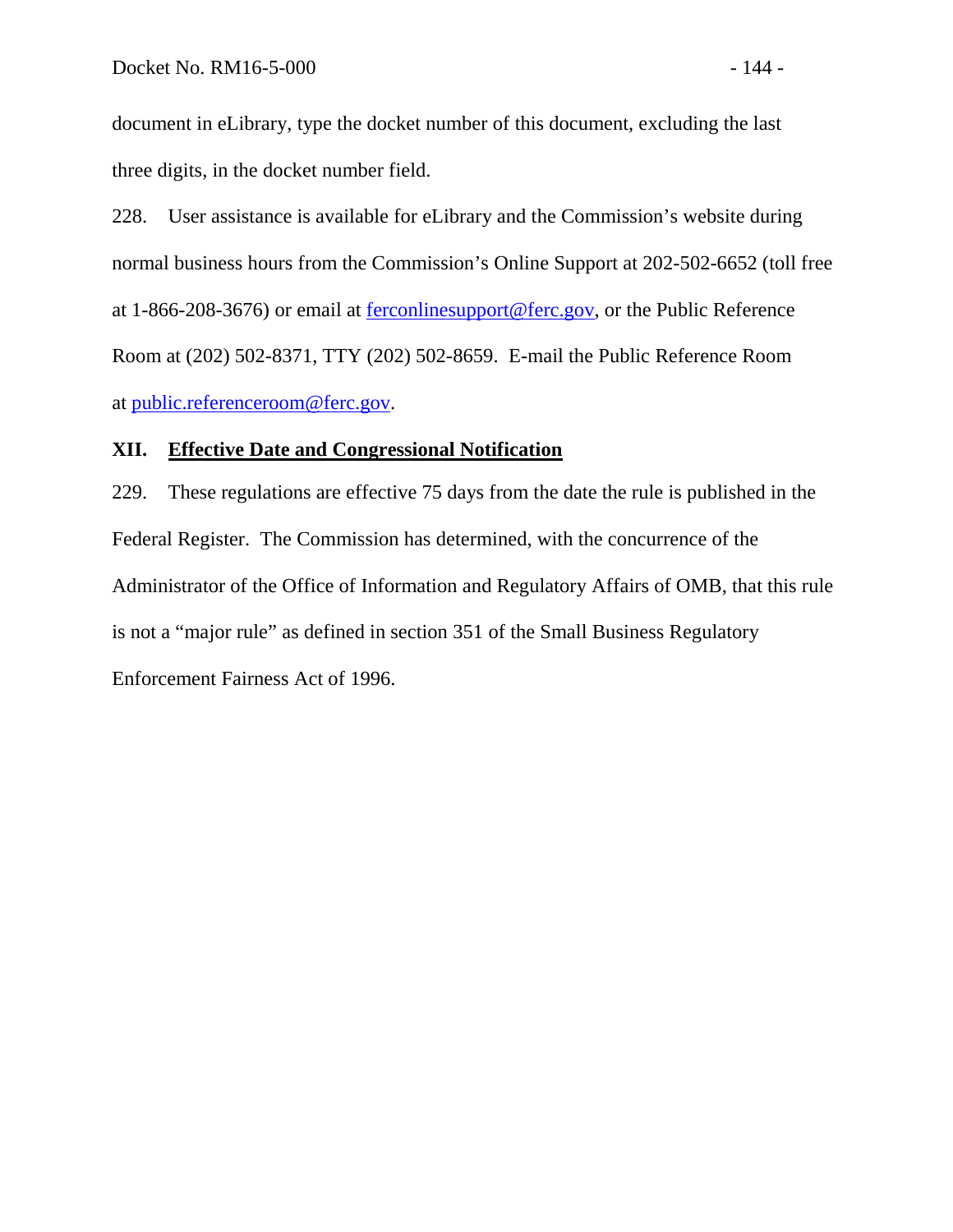List of subjects in 18 CFR Part 35

Electric power rates

Electric utilities

Non-discriminatory open access transmission tariffs

By the Commission.

 $(S E A L)$ 

Nathaniel J. Davis, Sr., Deputy Secretary.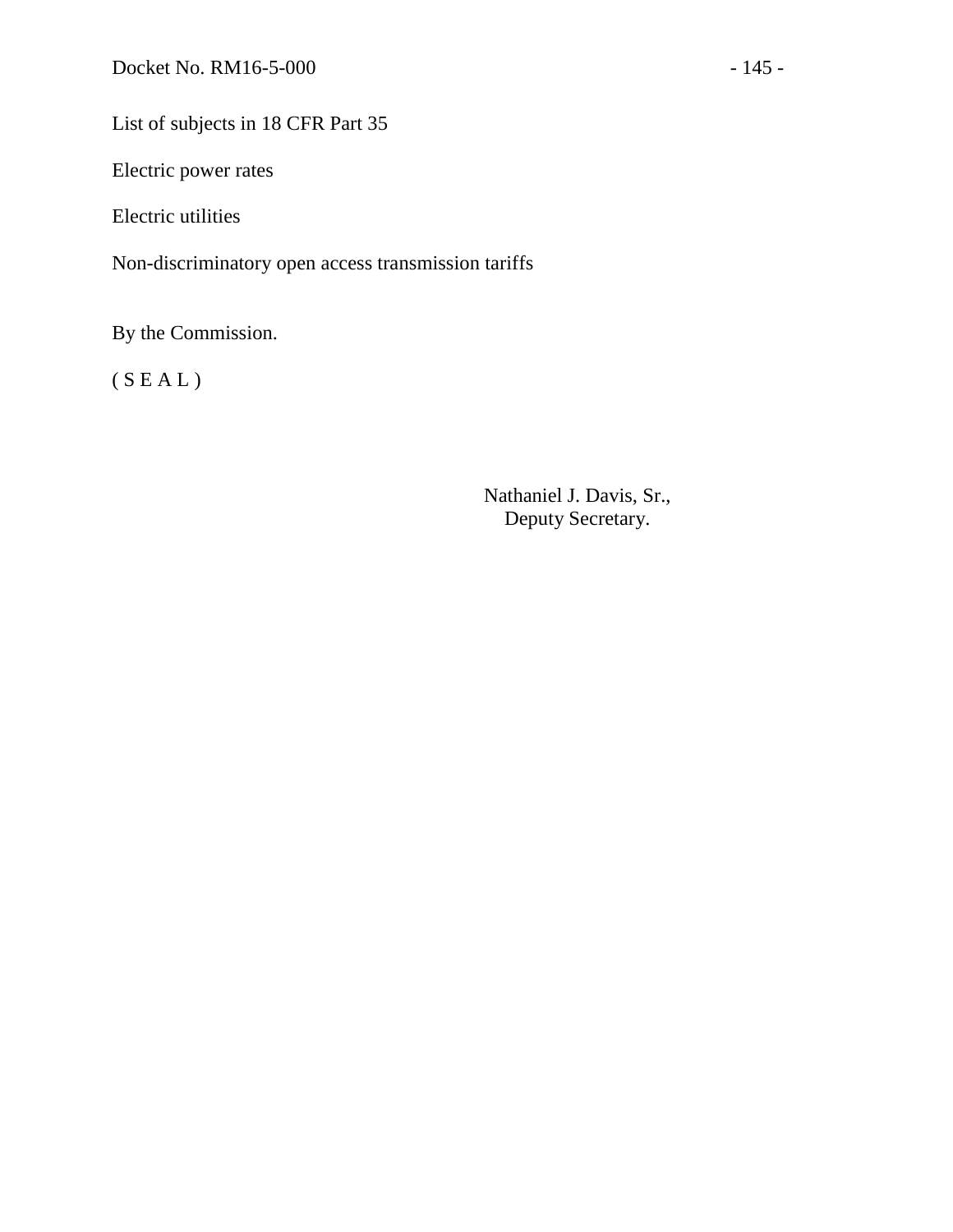## **Regulatory Text**

In consideration of the foregoing, the Commission proposes to amend part 35, chapter I, title 18, *Code of Federal Regulations*, as follows:

## **PART 35 – FILING OF RATE SCHEDULES AND TARIFFS**

1. The authority citation for part 35 continues to read as follows:

*Authority*: 16 U.S.C. 791a-825r, 2601-2645; 31 U.S.C. 9701; 42 U.S.C. 7101- 7352.

2. Amend § 35.28 by:

Add a new paragraph  $(g)(9)$ .

## **§ 35.28 Non-discriminatory open access transmission tariff.**

\* \* \* \* \* \*  $(g)$  \*

*(9) A resource's incremental energy offer must be capped at the higher of \$1,000/MWh or that resource's cost-based incremental energy offer. For the purpose of calculating Locational Marginal Prices, Regional Transmission Organizations and Independent System Operators must cap cost-based incremental energy offers at \$2,000/MWh. The costs underlying a resource's cost-based incremental energy offer above \$1,000/MWh must be verified before that offer can be used for purposes of calculating Locational Marginal Prices. If a resource submits an incremental energy offer above \$1,000/MWh and the costs underlying that offer cannot be verified before the market clearing process begins, that offer may not be used to calculate Locational Marginal Prices and the*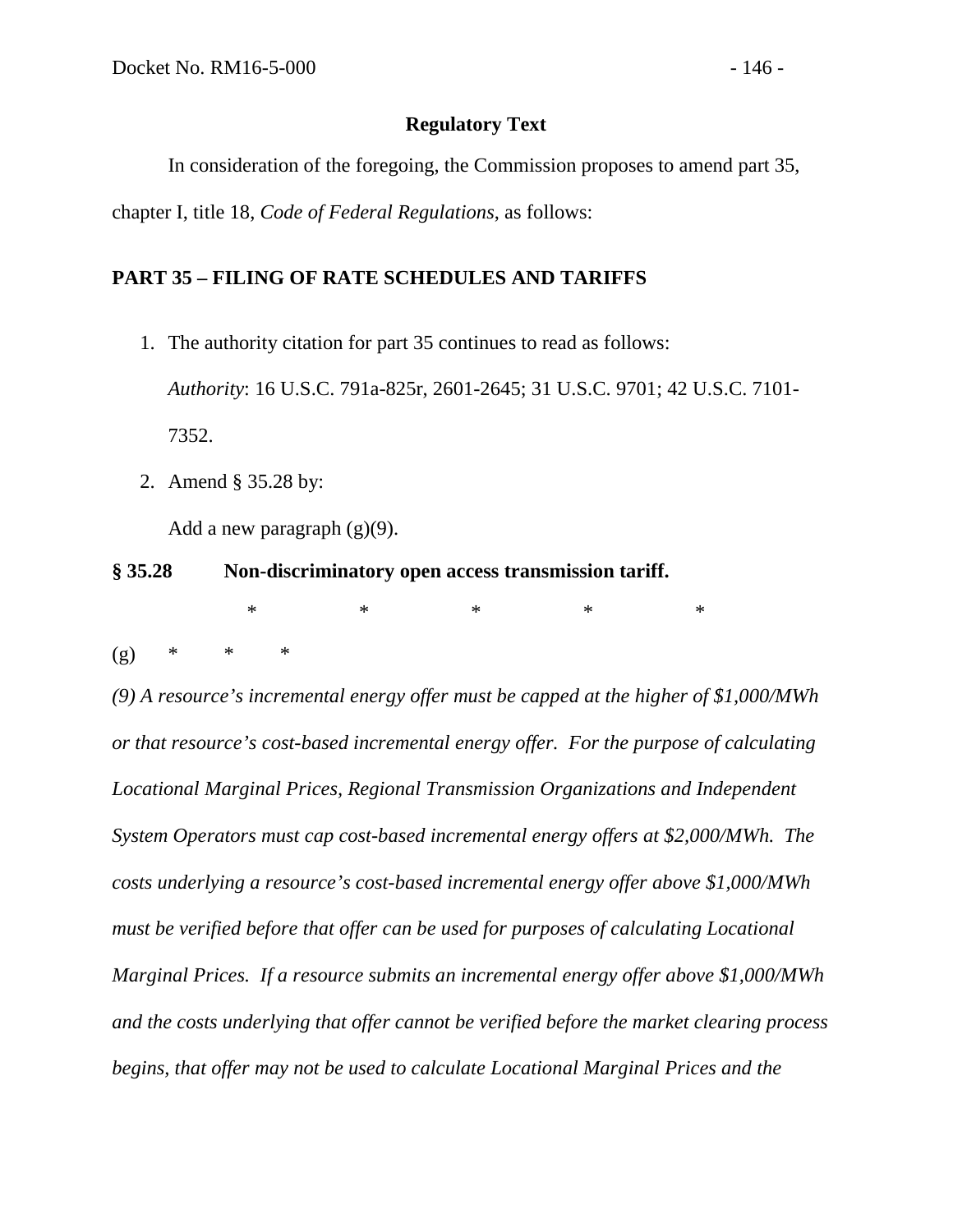*resource would be eligible for a make-whole payment if that resource is dispatched and the resource's costs are verified after-the-fact. A resource would also be eligible for a make-whole payment if it is dispatched and its verified cost-based incremental energy offer exceeds \$2,000/MWh. All resources, regardless of type, are eligible to submit costbased incremental energy offers in excess of \$1,000/MWh.*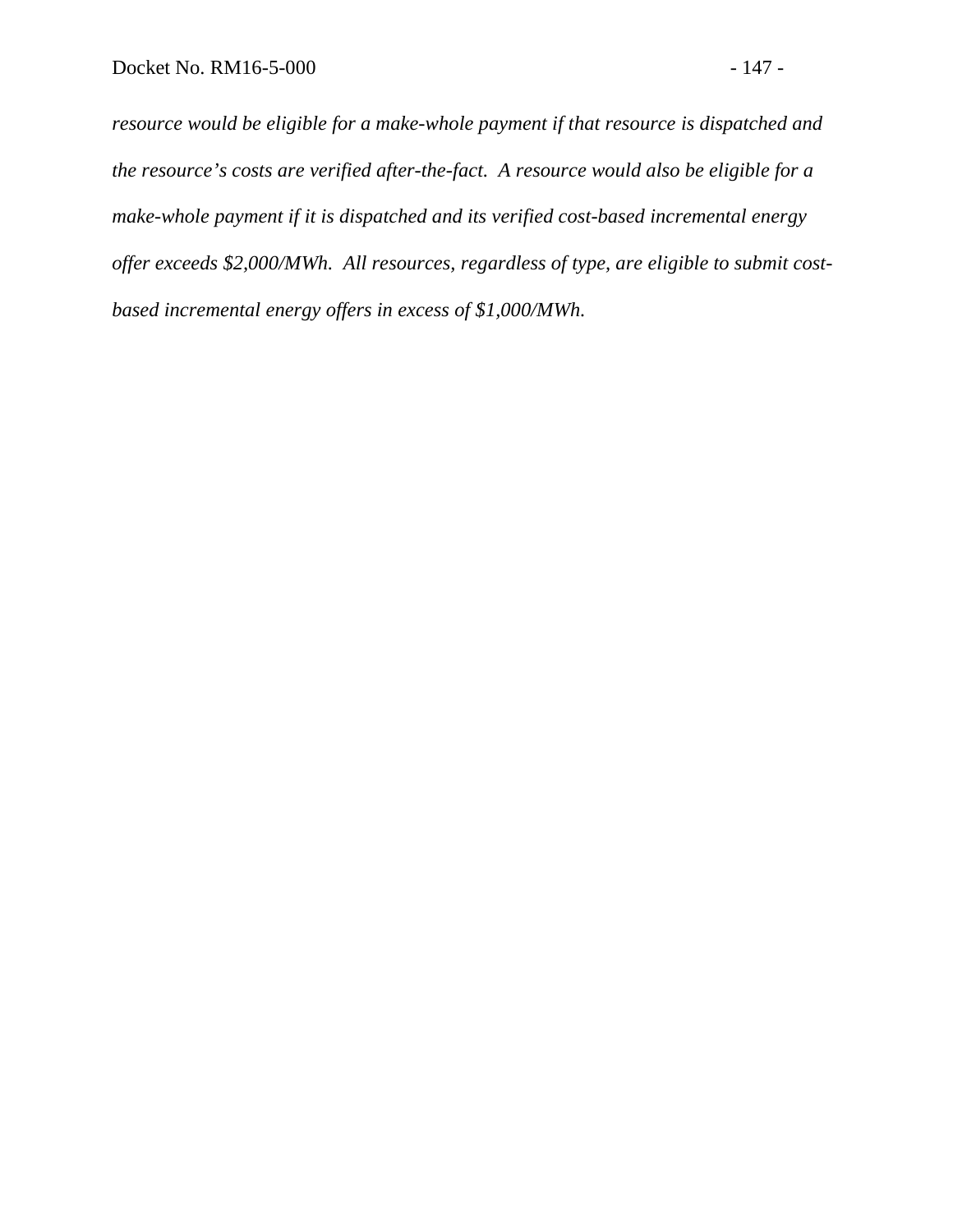# **APPENDIX: List of Short Names/Acronyms of Commenters**

| <b>Short Name/Acronym</b>                                  | Commenter                                                                                                                                                                                                                                                                              |
|------------------------------------------------------------|----------------------------------------------------------------------------------------------------------------------------------------------------------------------------------------------------------------------------------------------------------------------------------------|
| <b>AEMA</b>                                                | <b>Advanced Energy Management</b><br>Alliance                                                                                                                                                                                                                                          |
| AF&PA                                                      | American Forest & Paper Association                                                                                                                                                                                                                                                    |
| <b>APPA, NRECA, and AMP</b><br><b>API</b>                  | American Public Power Association,<br><b>National Rural Electric Cooperative</b><br><b>Association and American Municipal</b><br>Power, Inc.<br><b>American Petroleum Institute</b>                                                                                                    |
|                                                            |                                                                                                                                                                                                                                                                                        |
| <b>CAISO</b><br><b>CEA</b>                                 | California Independent System<br><b>Operator Corporation</b><br><b>Canadian Electricity Association</b>                                                                                                                                                                                |
| <b>Competitive Suppliers</b><br><b>Delaware Commission</b> | Electric Power Supply Association,<br><b>Independent Energy Producers</b><br><b>Association, Independent Power</b><br>Producers of New York Inc., New<br><b>England Power Generators Association</b><br>Inc., Western Power Trading Forum<br><b>Delaware Public Service Commission</b> |
| <b>Direct Energy</b>                                       | Direct Energy Business, LLC, on<br>behalf of itself and its affiliate, Direct                                                                                                                                                                                                          |
| <b>Dominion</b>                                            | <b>Energy Business Marketing, LLC</b><br>Dominion Resources Services, Inc.                                                                                                                                                                                                             |
| <b>EEI</b>                                                 | <b>Edison Electric Institute</b>                                                                                                                                                                                                                                                       |
| <b>Exelon</b>                                              | <b>Exelon Corporation</b>                                                                                                                                                                                                                                                              |
| <b>Golden Spread</b>                                       | Golden Spread Electric Cooperative,<br>Inc.                                                                                                                                                                                                                                            |
| <b>Industrial Customers</b>                                | <b>Electricity Consumers Resource</b><br>Council, PJM Industrial<br><b>Customer Coalition, Coalition of</b><br><b>MISO Transmission Customers,</b><br>American Chemistry Council,<br><b>Association of Businesses Advocating</b>                                                       |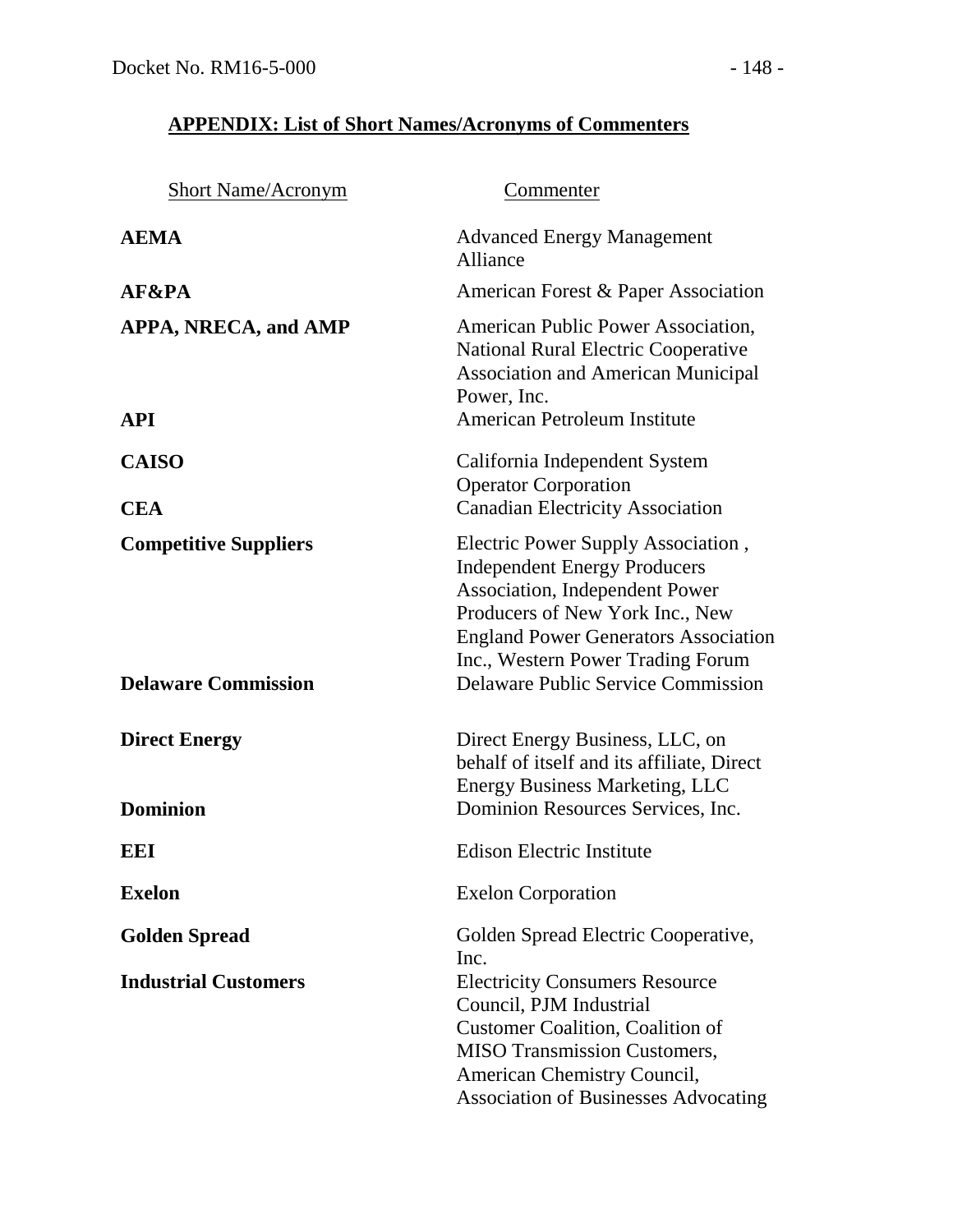| <b>Industrial Energy Consumers</b><br><b>ISO-NE</b>                                 | Tariff Equity, Connecticut Industrial<br>Energy Consumers, Illinois Industrial<br>Energy Consumers, Indiana Industrial<br>Energy Consumers, Inc., Louisiana<br>Energy Users Group, Minnesota Large<br>Industrial Group, Missouri Industrial<br><b>Energy Consumers, Multiple</b><br><b>Intervenors, New Jersey Large Energy</b><br><b>Users Coalition, Wisconsin Industrial</b><br>Energy Group, Inc.<br><b>Industrial Energy Consumers of</b><br>America<br>ISO New England, Inc. |
|-------------------------------------------------------------------------------------|------------------------------------------------------------------------------------------------------------------------------------------------------------------------------------------------------------------------------------------------------------------------------------------------------------------------------------------------------------------------------------------------------------------------------------------------------------------------------------|
| <b>ISO-NE Market Monitor</b><br><b>IRC</b>                                          | ISO New England Inc. Internal Market<br>Monitor<br><b>ISO/RTO Council</b>                                                                                                                                                                                                                                                                                                                                                                                                          |
| <b>KEPCo/NCEMC</b>                                                                  | Kansas Electric Power Cooperative,<br>Inc. and North Carolina Electric<br><b>Membership Corporation</b>                                                                                                                                                                                                                                                                                                                                                                            |
| <b>Joseph Margolies</b>                                                             | <b>Joseph Margolies</b>                                                                                                                                                                                                                                                                                                                                                                                                                                                            |
| <b>Midcontinent Joint Consumer</b><br><b>Advocates</b><br><b>MISO</b><br><b>NEI</b> | Indiana Office of Utility Consumer<br>Counselor, Iowa Office of Consumer<br>Advocate, Michigan Citizens Against<br>Rate Excess, Minnesota Department of<br>Commerce, Minnesota Attorney<br>General's Office<br>Midcontinent Independent System<br>Operator, Inc.<br><b>Nuclear Energy Institute</b>                                                                                                                                                                                |
| <b>NESCOE</b>                                                                       | New England States Committee on<br>Electricity                                                                                                                                                                                                                                                                                                                                                                                                                                     |
| <b>New Jersey Commission</b>                                                        | New Jersey Board of Public Utilities                                                                                                                                                                                                                                                                                                                                                                                                                                               |
| NY Department of State                                                              | New York State Department of State<br>Utility Intervention Unit                                                                                                                                                                                                                                                                                                                                                                                                                    |
| <b>NYISO</b><br><b>New York Commission</b>                                          | New York Independent System<br>Operator, Inc.<br><b>New York State Public Service</b>                                                                                                                                                                                                                                                                                                                                                                                              |
|                                                                                     | Commission                                                                                                                                                                                                                                                                                                                                                                                                                                                                         |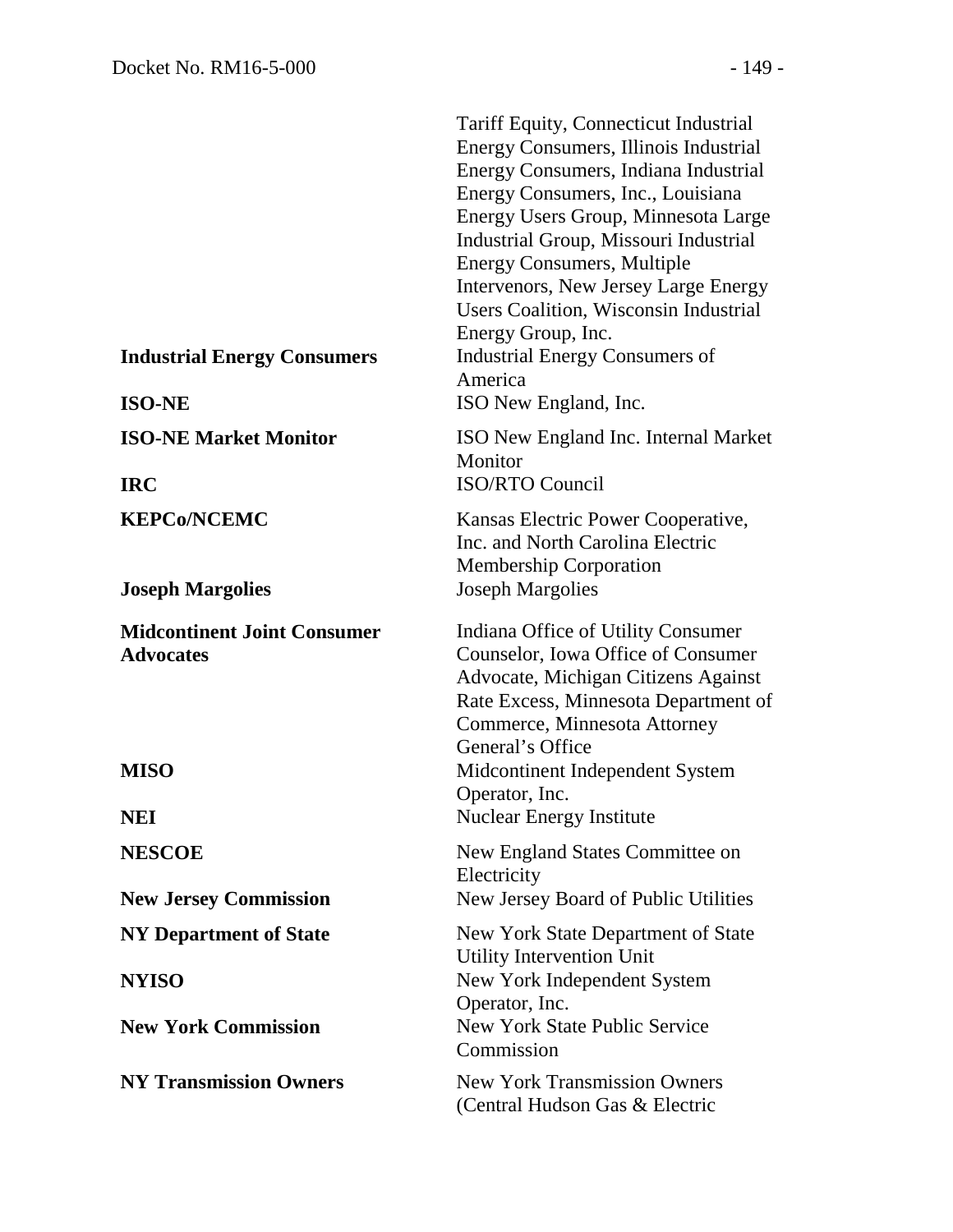| <b>ODEC</b>                         | Corporation, Consolidated Edison<br>Company of New York, Inc., New<br>York Power Authority, New York<br>State Electric & Gas Corporation,<br>Niagara Mohawk Power Corporation<br>d/b/a National Grid, Orange and<br>Rockland Utilities, Inc., Power<br>Supply Long Island, Rochester Gas<br>and Electric Corporation)<br>Old Dominion Electric Cooperative                                                                                                                                      |
|-------------------------------------|-------------------------------------------------------------------------------------------------------------------------------------------------------------------------------------------------------------------------------------------------------------------------------------------------------------------------------------------------------------------------------------------------------------------------------------------------------------------------------------------------|
| <b>OMS</b>                          | Organization of MISO States                                                                                                                                                                                                                                                                                                                                                                                                                                                                     |
| <b>OPSI</b>                         | Organization of PJM States, Inc.                                                                                                                                                                                                                                                                                                                                                                                                                                                                |
| <b>Pennsylvania Commission</b>      | Pennsylvania Public Utility<br>Commission                                                                                                                                                                                                                                                                                                                                                                                                                                                       |
| PG&E                                | Pacific Gas and Electric Company                                                                                                                                                                                                                                                                                                                                                                                                                                                                |
| <b>PJM/SPP</b>                      | PJM Interconnection, L.L.C. and<br>Southwest Power Pool, Inc. (Joint<br>Comments)                                                                                                                                                                                                                                                                                                                                                                                                               |
| <b>PJM Joint Consumer Advocates</b> | Delaware Division of the Public<br>Advocate, Office of People's Counsel<br>for the District of Columbia, Illinois<br>Citizens Utility Board, Indiana Office<br>of Utility Consumer Counselor,<br>Kentucky Office of Rate Intervention,<br>Office of Attorney General, Maryland<br>Office of Peoples' Counsel, New<br>Jersey Division of Rate Counsel,<br>Pennsylvania Office of Consumer<br>Advocate, Consumer Advocate<br>Division of the Public Service<br><b>Commission of West Virginia</b> |
| <b>PJM Market Monitor</b>           | Monitoring Analytics, LLC, acting in<br>its capacity as the Independent Market<br><b>Monitor for PJM</b>                                                                                                                                                                                                                                                                                                                                                                                        |
| <b>P.JM Power Providers</b>         | <b>PJM Power Providers Group</b>                                                                                                                                                                                                                                                                                                                                                                                                                                                                |
| <b>Potomac Economics</b>            | Potomac Economics, Ltd.                                                                                                                                                                                                                                                                                                                                                                                                                                                                         |
| <b>Powerex</b>                      | Powerex Corp.                                                                                                                                                                                                                                                                                                                                                                                                                                                                                   |
| <b>Ohio Commission</b>              | <b>Public Utilities Commission of Ohio</b>                                                                                                                                                                                                                                                                                                                                                                                                                                                      |